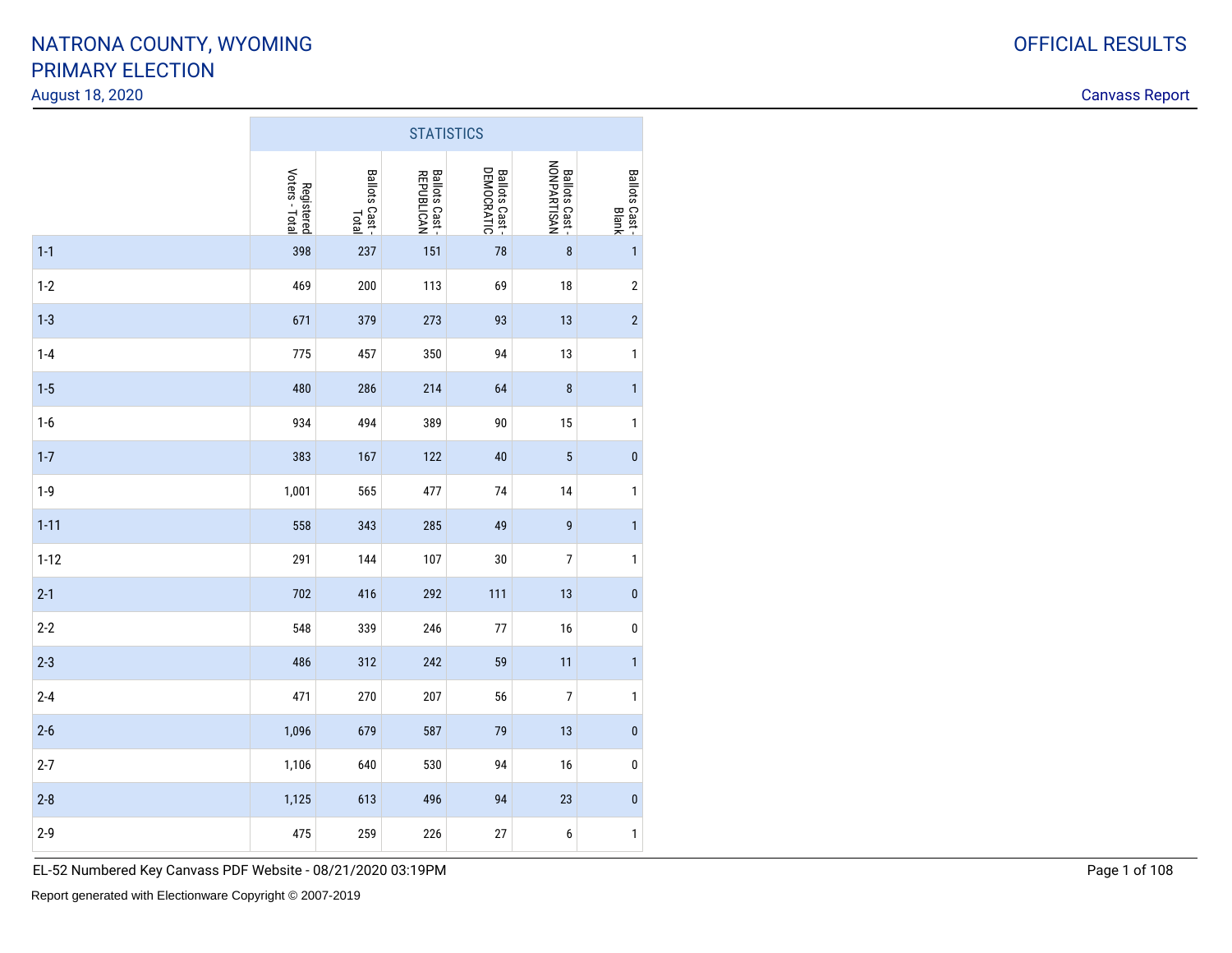#### August 18, 2020

Canvass Report

|          | <b>STATISTICS</b>            |                        |                                   |                                    |                                       |                                |  |  |  |  |  |
|----------|------------------------------|------------------------|-----------------------------------|------------------------------------|---------------------------------------|--------------------------------|--|--|--|--|--|
|          | Voters - Total<br>Registered | Ballots Cast-<br>Total | <b>Ballots Cast</b><br>REPUBLICAN | <b>DEMOCRATIC</b><br>Ballots Cast- | <b>Ballots Cast -<br/>NONPARTISAN</b> | Ballots Cast -<br><b>Blank</b> |  |  |  |  |  |
| $2 - 10$ | 896                          | 559                    | 478                               | 72                                 | $\boldsymbol{9}$                      | $\pmb{0}$                      |  |  |  |  |  |
| $3-2$    | 590                          | 351                    | 256                               | 82                                 | 13                                    | $\pmb{0}$                      |  |  |  |  |  |
| $3-3$    | 726                          | 424                    | 314                               | 95                                 | 15                                    | $\mathbf{1}$                   |  |  |  |  |  |
| $3 - 4$  | 899                          | 491                    | 385                               | 96                                 | 10                                    | $\mathbf{1}$                   |  |  |  |  |  |
| $3-5$    | 656                          | 381                    | 293                               | 80                                 | $\bf 8$                               | $\mathbf{1}$                   |  |  |  |  |  |
| $3-6$    | 772                          | 456                    | 396                               | 57                                 | 3                                     | $\pmb{0}$                      |  |  |  |  |  |
| $3-8$    | 1,092                        | 614                    | 498                               | 96                                 | 20                                    | $\overline{c}$                 |  |  |  |  |  |
| $3-9$    | 482                          | 291                    | 224                               | 55                                 | 12                                    | $\pmb{0}$                      |  |  |  |  |  |
| $3 - 10$ | 2,207                        | 1,262                  | 1,078                             | 151                                | 33                                    | $\mathbf{1}$                   |  |  |  |  |  |
| $4-1$    | 630                          | 331                    | 230                               | 70                                 | 31                                    | $\pmb{0}$                      |  |  |  |  |  |
| $4-2$    | 845                          | 509                    | 474                               | 35                                 | $\pmb{0}$                             | $\pmb{0}$                      |  |  |  |  |  |
| $5-1$    | 59                           | 40                     | 36                                | 4                                  | $\pmb{0}$                             | $\pmb{0}$                      |  |  |  |  |  |
| $7-1$    | 128                          | 80                     | 74                                | 6                                  | $\pmb{0}$                             | $\bf{0}$                       |  |  |  |  |  |
| $7-2$    | 72                           | 50                     | 48                                | $\sqrt{2}$                         | $\pmb{0}$                             | $\mathbf{1}$                   |  |  |  |  |  |
| $8 - 1$  | 984                          | 571                    | 448                               | 95                                 | 28                                    | $\pmb{0}$                      |  |  |  |  |  |
| $8-2$    | 225                          | 147                    | 119                               | 28                                 | $\pmb{0}$                             | $\mathbf{1}$                   |  |  |  |  |  |
| $8 - 3$  | 426                          | 243                    | 211                               | 32                                 | $\pmb{0}$                             | $\pmb{0}$                      |  |  |  |  |  |
| $8 - 4$  | 864                          | 538                    | 479                               | 59                                 | $\pmb{0}$                             | $\pmb{0}$                      |  |  |  |  |  |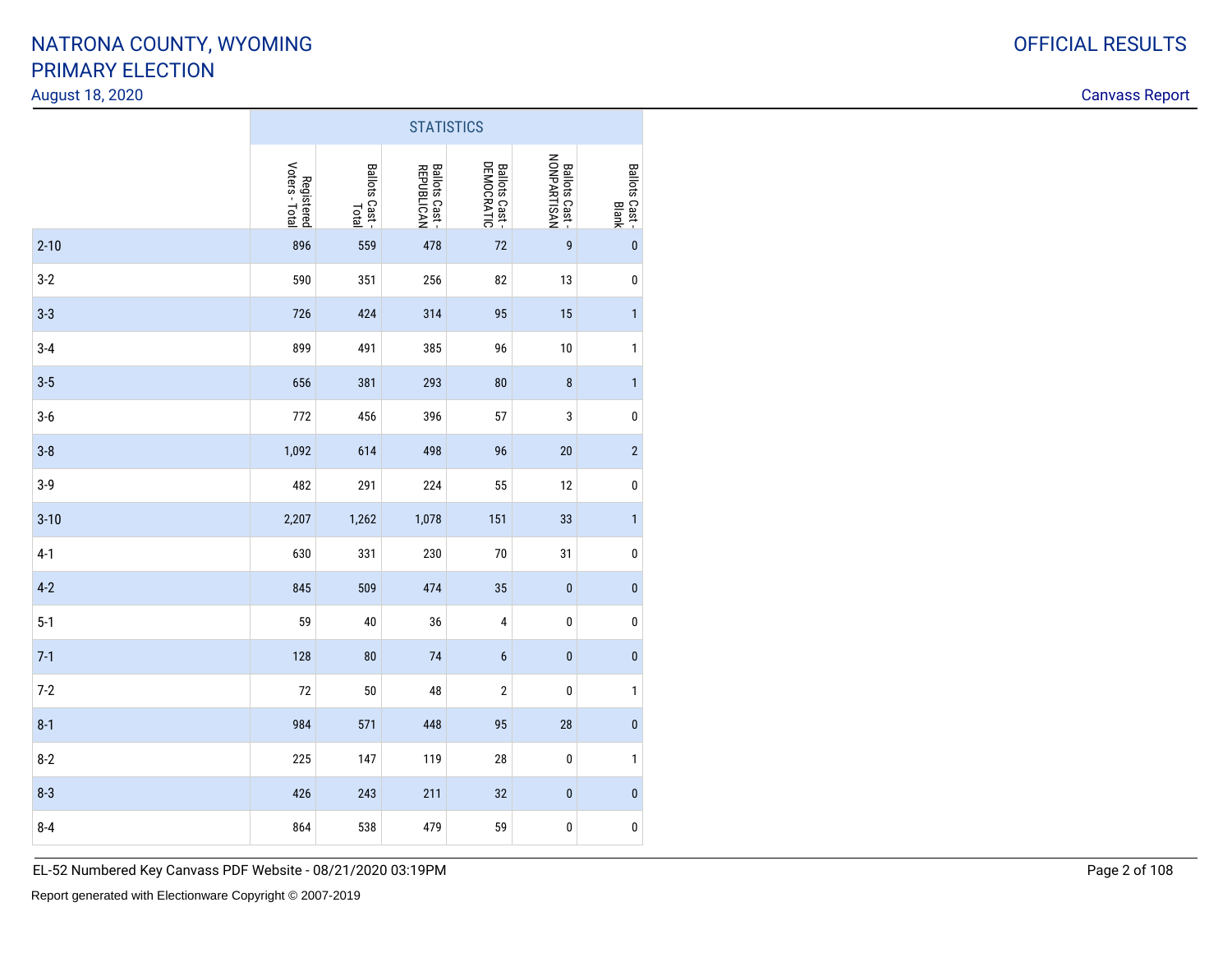#### August 18, 2020

Canvass Report

|               | <b>STATISTICS</b>            |                         |                                     |                                     |                                       |                         |  |  |  |  |  |
|---------------|------------------------------|-------------------------|-------------------------------------|-------------------------------------|---------------------------------------|-------------------------|--|--|--|--|--|
|               | Voters - Total<br>Registered | Ballots Cast -<br>Total | <b>Ballots Cast</b> -<br>REPUBLICAN | <b>DEMOCRATIC</b><br>Ballots Cast - | <b>Ballots Cast -<br/>NONPARTISAN</b> | Ballots Cast -<br>Blank |  |  |  |  |  |
| $8-5$         | 864                          | 528                     | 458                                 | 40                                  | 30                                    | $\mathbf{1}$            |  |  |  |  |  |
| $9 - 1$       | 968                          | 596                     | 544                                 | 52                                  | $\pmb{0}$                             | $\pmb{0}$               |  |  |  |  |  |
| $11 - 1$      | 102                          | 90                      | 89                                  | $\mathbf{1}$                        | $\mathbf{0}$                          | $\mathbf{1}$            |  |  |  |  |  |
| $11 - 2$      | 123                          | $72\,$                  | 63                                  | 9                                   | $\pmb{0}$                             | $\pmb{0}$               |  |  |  |  |  |
| $11-3$        | 226                          | 142                     | 124                                 | 18                                  | $\pmb{0}$                             | $\pmb{0}$               |  |  |  |  |  |
| $11 - 4$      | 101                          | 86                      | 84                                  | $\sqrt{2}$                          | 0                                     | $\pmb{0}$               |  |  |  |  |  |
| $12 - 2$      | 351                          | 186                     | 167                                 | 19                                  | $\mathbf{0}$                          | $\pmb{0}$               |  |  |  |  |  |
| $13-1$        | ${\bf 80}$                   | 47                      | 41                                  | 6                                   | $\pmb{0}$                             | $\pmb{0}$               |  |  |  |  |  |
| $13-2$        | 58                           | 50                      | 48                                  | $\overline{2}$                      | $\mathbf{0}$                          | $\pmb{0}$               |  |  |  |  |  |
| $14-1$        | 25                           | $13\,$                  | $13\,$                              | $\pmb{0}$                           | $\pmb{0}$                             | $\pmb{0}$               |  |  |  |  |  |
| <b>Totals</b> | 27,420                       | 15,948                  | 12,979                              | 2,542                               | 427                                   | 24                      |  |  |  |  |  |

|         | <b>REP UNITED STATES SENATOR</b>   |                      |                                       |                          |                    |               |                      |                     |                           |                        |                    |                            |
|---------|------------------------------------|----------------------|---------------------------------------|--------------------------|--------------------|---------------|----------------------|---------------------|---------------------------|------------------------|--------------------|----------------------------|
|         |                                    | <b>VOTE FOR 1</b>    |                                       |                          |                    |               |                      |                     |                           |                        |                    |                            |
|         | <b>ARMS</b><br><b>MARK</b><br>RONG | DEVON<br><b>CADE</b> | <b>JOH NHOD</b><br>$\rightarrow$<br>N | <b>MICHAEL</b><br>KEMLER | ITHIA M.<br>LUMMIS | ᡣ<br>5<br> 四円 | <b>DONNA</b><br>RICE | <b>STAR ROSELLI</b> | 召<br>员<br>BERTG.<br>SHORT | <b>USPI</b><br>WHEELER | Write-in<br>Totals | <b>DEB</b><br>otes<br>Cast |
| $1 - 1$ |                                    |                      |                                       |                          | 51                 | 16            | 25                   | 3                   | 25                        | 17                     | $\mathbf{0}$       | 148                        |
| $1-2$   | 8                                  | 0                    |                                       |                          | 59                 | b             |                      | $\sim$              | 17                        | b                      |                    | 107                        |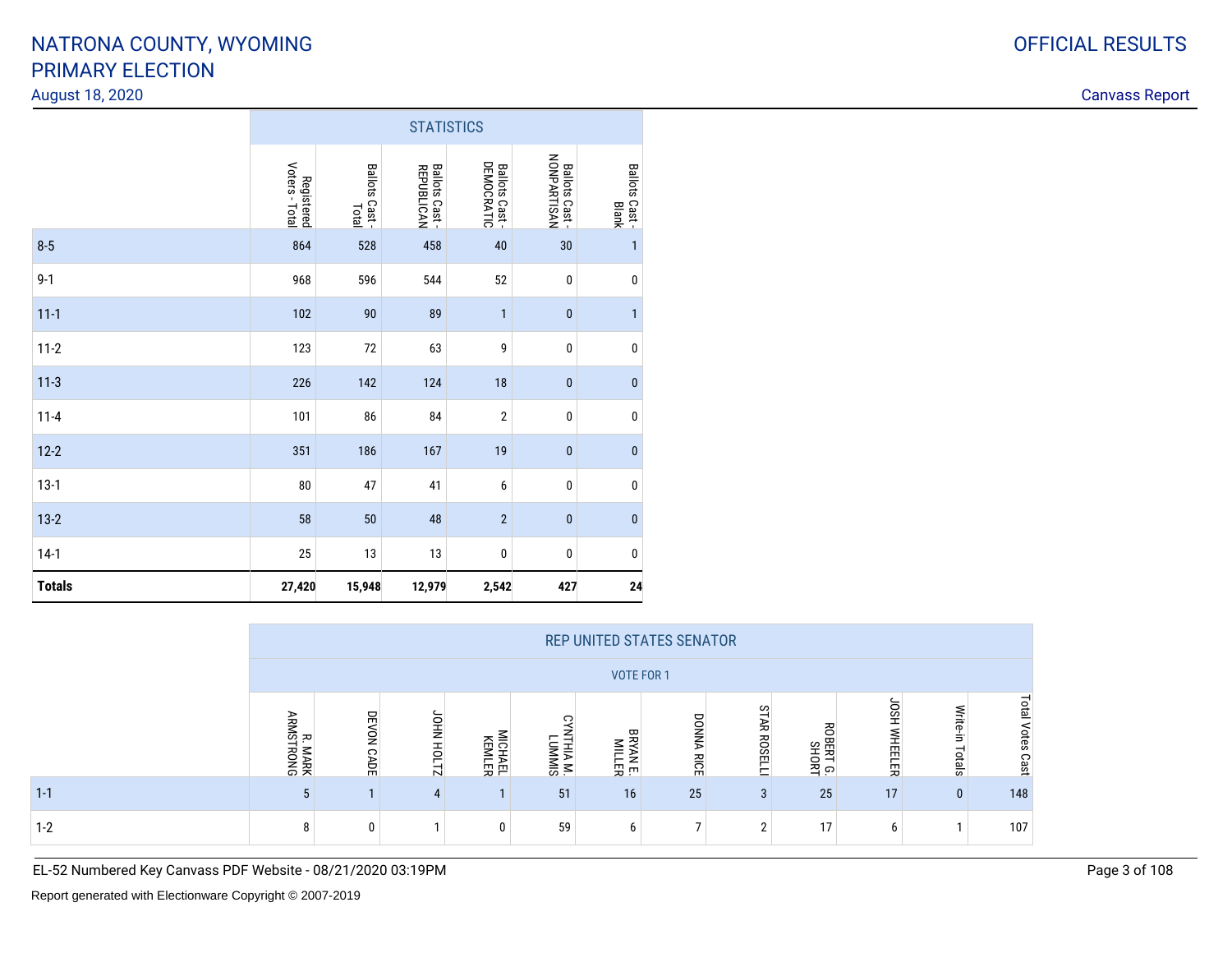#### August 18, 2020

### Canvass Report

|          | REP UNITED STATES SENATOR |                 |                 |                   |                      |                           |            |                     |                   |                     |                 |                  |
|----------|---------------------------|-----------------|-----------------|-------------------|----------------------|---------------------------|------------|---------------------|-------------------|---------------------|-----------------|------------------|
|          |                           |                 |                 |                   |                      | VOTE FOR 1                |            |                     |                   |                     |                 |                  |
|          | R. MARK<br>ARMSTRONG      | DEVON CADE      | JOHN HOLTZ      | MICHAEL<br>KEMLER | CYNTHIA M.<br>LUMMIS | <b>BRYAN E.</b><br>MILLER | DONNA RICE | <b>STAR ROSELLI</b> | ROBERTG.<br>SHORT | <b>JOSH WHEELER</b> | Write-in Totals | Total Votes Cast |
| $1 - 3$  | $\boldsymbol{9}$          | $\sqrt{2}$      | $\sqrt{4}$      | $5\,$             | 107                  | 26                        | 26         | $\sqrt{4}$          | 58                | 16                  | $\overline{1}$  | 258              |
| $1 - 4$  | 8                         | 4               | $\mathbf{1}$    | 4                 | 169                  | 19                        | 26         | 3                   | 86                | 12                  | $\overline{2}$  | 334              |
| $1 - 5$  | $\boldsymbol{9}$          | $\sqrt{5}$      | $\mathbf{1}$    | $\sqrt{3}$        | 83                   | 19                        | 16         | $\overline{2}$      | 39                | 15                  | $\overline{2}$  | 194              |
| $1-6$    | 13                        | 4               | 6               | 4                 | 163                  | 41                        | 31         | 4                   | 67                | 44                  | $\overline{1}$  | 378              |
| $1 - 7$  | $\sqrt{7}$                | $\sqrt{2}$      | $5\phantom{.0}$ | $\overline{2}$    | 43                   | 11                        | 16         | $\overline{2}$      | 24                | $5\,$               | $\overline{2}$  | 119              |
| $1-9$    | 15                        | 3               | 5               | $\mathbf{3}$      | 253                  | 36                        | 28         | $\mathbf{1}$        | 94                | 20                  | 4               | 462              |
| $1 - 11$ | $\sqrt{4}$                | $\pmb{0}$       | $5\phantom{.0}$ | $\mathbf{1}$      | 148                  | 21                        | 20         | $\overline{2}$      | 60                | $\boldsymbol{9}$    | $\overline{2}$  | 272              |
| $1 - 12$ | $\overline{7}$            | $\pmb{0}$       | $\mathbf{1}$    | $\mathbf{1}$      | 52                   | $\sqrt{2}$                | 11         | $\mathbf{1}$        | 18                | 12                  | 0               | 105              |
| $2 - 1$  | 17                        | $\sqrt{3}$      | $5\phantom{.0}$ | $\sqrt{2}$        | 138                  | $17\,$                    | $22\,$     | $\sqrt{3}$          | 48                | 29                  | $\overline{1}$  | 285              |
| $2 - 2$  | $\sqrt{3}$                | 4               | $\overline{4}$  | $\mathbf{1}$      | 107                  | 23                        | 24         | $\mathbf{1}$        | 53                | 23                  | $\overline{1}$  | 244              |
| $2 - 3$  | $\sqrt{5}$                | $\sqrt{2}$      | $\overline{2}$  | $\mathbf{1}$      | 107                  | $21$                      | 16         | $\overline{2}$      | 54                | 23                  | $\overline{1}$  | 234              |
| $2 - 4$  | $\sqrt{3}$                | $\pmb{0}$       | $\pmb{0}$       | 6                 | 101                  | 14                        | 15         | $\sqrt{2}$          | 40                | 20                  | $\overline{1}$  | 202              |
| $2 - 6$  | 12                        | $\sqrt{2}$      | $\sqrt{7}$      | $\overline{2}$    | 331                  | $40\,$                    | 35         | $\mathbf{1}$        | 105               | $24$                | $\mathbf{3}$    | 562              |
| $2 - 7$  | 15                        | $\overline{7}$  | 6               | 6                 | 256                  | 46                        | 37         | $\sqrt{3}$          | 95                | 40                  | $\sqrt{2}$      | 513              |
| $2 - 8$  | 25                        | $\overline{5}$  | $\bf 8$         | $\mathbf{3}$      | 236                  | $50\,$                    | 24         | $\sqrt{4}$          | 93                | 33                  | $\overline{1}$  | 482              |
| $2 - 9$  | 9                         | 0               | $\mathbf{1}$    | $\sqrt{3}$        | 106                  | 14                        | 20         | $\sqrt{2}$          | 44                | 20                  | 0               | 219              |
| $2 - 10$ | 13                        | $5\phantom{.0}$ | $\overline{7}$  | $\overline{2}$    | 258                  | 22                        | 24         | $\bf{0}$            | 95                | 22                  | $\overline{2}$  | 450              |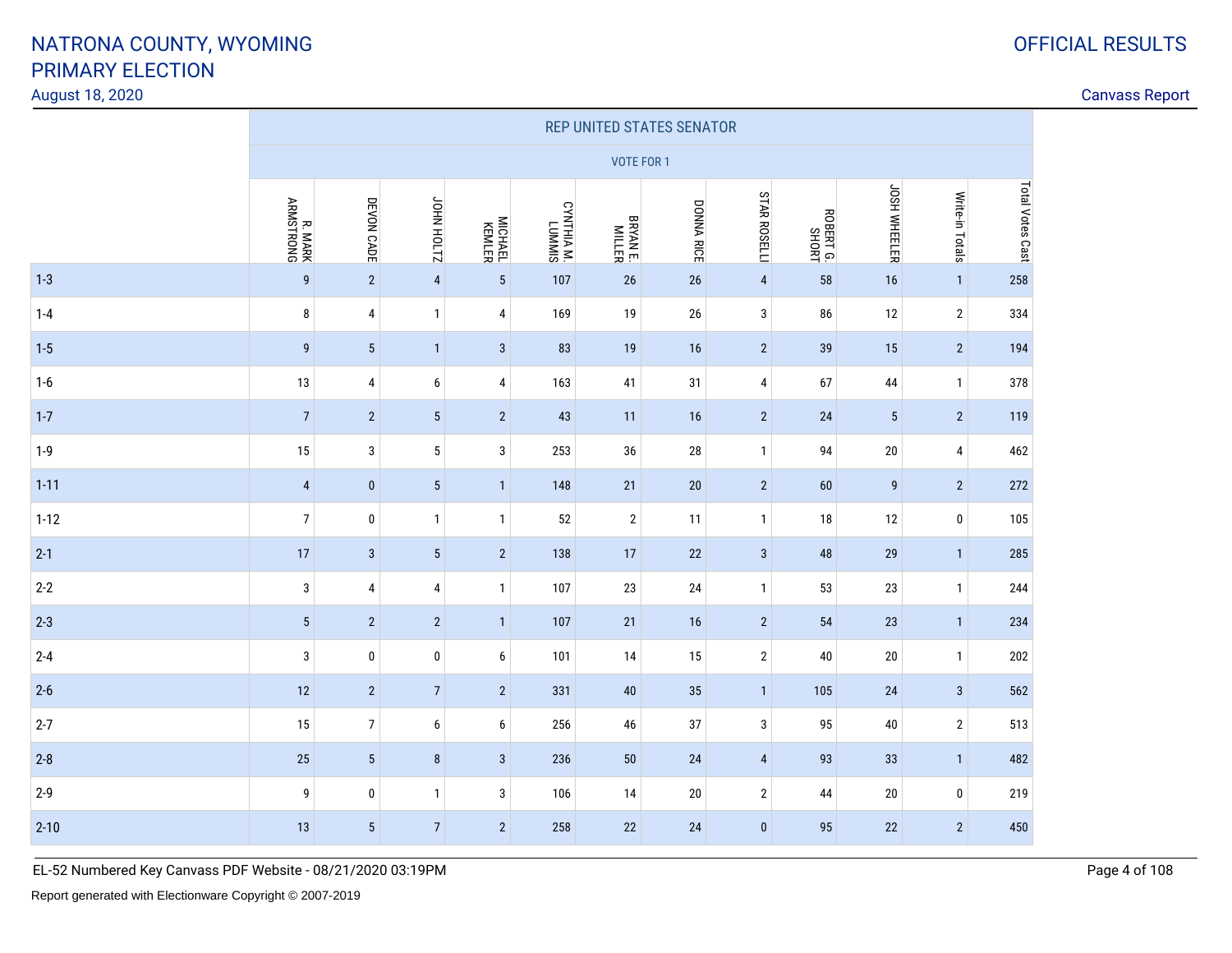#### August 18, 2020

### Canvass Report

|          | REP UNITED STATES SENATOR |                 |                   |                   |                      |                           |                |                     |                |              |                 |                  |
|----------|---------------------------|-----------------|-------------------|-------------------|----------------------|---------------------------|----------------|---------------------|----------------|--------------|-----------------|------------------|
|          |                           |                 |                   |                   |                      | <b>VOTE FOR 1</b>         |                |                     |                |              |                 |                  |
|          | R. MARK<br>ARMSTRONG      | DEVON CADE      | <b>STIOH NHOL</b> | MICHAEL<br>KEMLER | CYNTHIA M.<br>LUMMIS | <b>BRYAN E.</b><br>MILLER | DONNA RICE     | <b>STAR ROSELLI</b> | ROBERTG.       | JOSH WHEELER | Write-in Totals | Total Votes Cast |
| $3-2$    | 15                        | 8               | $5\phantom{a}$    | $\sqrt{3}$        | 128                  | 13                        | 17             | $\sqrt{2}$          | 32             | 27           | $\mathbf{3}$    | 253              |
| $3 - 3$  | 16                        | $\overline{4}$  | $\overline{2}$    | $\overline{1}$    | 140                  | 23                        | 22             | $\overline{2}$      | 78             | 21           | $\mathbf{1}$    | 310              |
| $3-4$    | 16                        | 4               | $\overline{2}$    | 3                 | 193                  | 28                        | 29             | $\mathbf{1}$        | 64             | 37           | $\mathbf{1}$    | 378              |
| $3 - 5$  | $6\phantom{a}$            | $5\phantom{.0}$ | 8                 | $\mathbf{1}$      | 136                  | 29                        | 15             | $\bf{0}$            | 60             | 19           | $2^{\circ}$     | 281              |
| $3-6$    | $\overline{5}$            | $\sqrt{2}$      | 4                 | $\sqrt{2}$        | 218                  | $30\,$                    | 19             | 0                   | 84             | 16           | $\overline{2}$  | 382              |
| $3 - 8$  | 12                        | $7\overline{ }$ | $5\,$             | $\sqrt{2}$        | 274                  | 43                        | 27             | $\mathbf{3}$        | 84             | 29           | $\mathbf{1}$    | 487              |
| $3-9$    | 9                         | $\mathbf{1}$    | $\mathbf{1}$      | $\sqrt{3}$        | 100                  | 25                        | 20             | $\bf{0}$            | 48             | 14           | $\bf{0}$        | 221              |
| $3 - 10$ | $22\,$                    | $\bf 8$         | $\bf 8$           | $6\phantom{1}$    | 567                  | ${\bf 80}$                | 72             | $\overline{2}$      | 226            | 42           | $5\,$           | 1,038            |
| $4-1$    | 12                        | $\mathbf{1}$    | 3                 | $\mathbf{1}$      | 100                  | 24                        | 21             | $\mathbf{1}$        | 46             | 19           | 0               | 228              |
| $4 - 2$  | 18                        | $6\phantom{a}$  | $5\phantom{.0}$   | $\overline{1}$    | 247                  | 28                        | 20             | $\mathbf{3}$        | 121            | 16           | $\mathbf{0}$    | 465              |
| $5-1$    | $\pmb{0}$                 | $\pmb{0}$       | 0                 | 0                 | 16                   | $\overline{1}$            | 8              | $\mathbf{1}$        | $\overline{7}$ | $\mathbf{1}$ | $\mathbf{1}$    | $35\,$           |
| $7-1$    | $\overline{4}$            | $\pmb{0}$       | $\mathbf{1}$      | $\mathbf{1}$      | 31                   | 8                         | 10             | $\bf{0}$            | 15             | $\mathbf{3}$ | $\bf{0}$        | $73$             |
| $7 - 2$  | $\mathbf 0$               | $\mathbf 0$     | $\mathbf 0$       | 0                 | 28                   | $\mathbf 0$               | $\overline{2}$ | 0                   | 8              | 8            | $\mathbf 0$     | 46               |
| $8-1$    | 12                        | $\sqrt{3}$      | $6\phantom{1}$    | $6\phantom{1}$    | 216                  | 35                        | 48             | $\mathbf{3}$        | 78             | 34           | $\mathbf{1}$    | 442              |
| $8 - 2$  | $\pmb{0}$                 | $\mathbf{1}$    | 0                 | $\mathbf{1}$      | 52                   | 8                         | 8              | $\bf{0}$            | $38\,$         | 9            | $\bf{0}$        | 117              |
| $8 - 3$  | 8                         | $\sqrt{5}$      | $\sqrt{2}$        | $\sqrt{3}$        | 101                  | 15                        | 28             | $\pmb{0}$           | 27             | $20\,$       | $\bf{0}$        | 209              |
| $8 - 4$  | 11                        | 4               | $\sqrt{2}$        | 3                 | 225                  | 42                        | 52             | 4                   | 104            | 17           | $\mathbf{1}$    | 465              |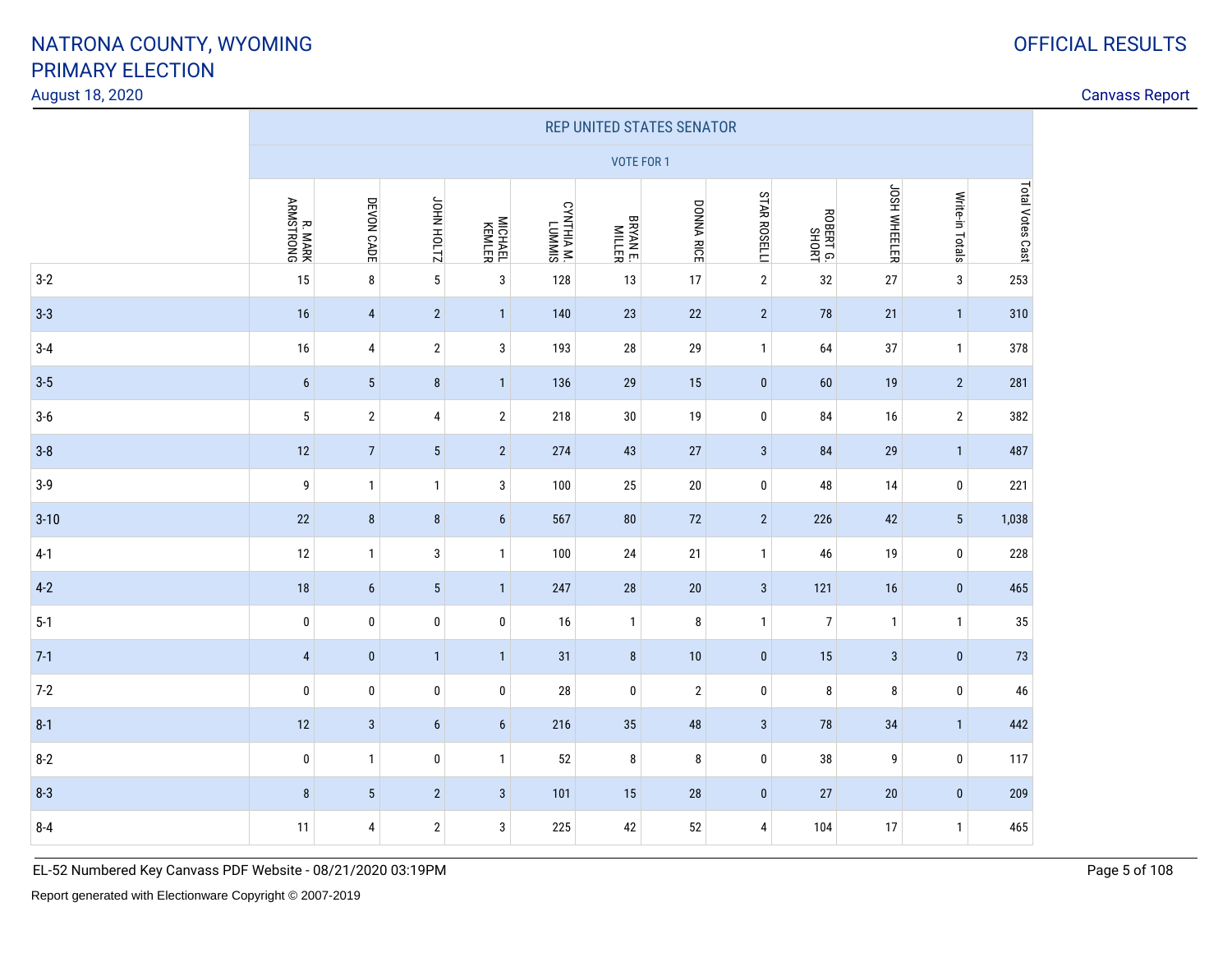#### August 18, 2020

|               | REP UNITED STATES SENATOR |                 |                   |                   |                      |                           |                  |                     |                   |                |                 |                  |
|---------------|---------------------------|-----------------|-------------------|-------------------|----------------------|---------------------------|------------------|---------------------|-------------------|----------------|-----------------|------------------|
|               |                           |                 |                   |                   |                      | VOTE FOR 1                |                  |                     |                   |                |                 |                  |
|               | R. MARK<br>ARMSTRONG      | DEVON CADE      | <b>ZITOH NHOP</b> | MICHAEL<br>KEMLER | SIMMNT<br>TW VIHINAO | <b>BRYAN E.</b><br>MILLER | DONNA RICE       | <b>STAR ROSELLI</b> | ROBERTG.<br>SHORT | JOSH WHEELER   | Write-in Totals | Total Votes Cast |
| $8 - 5$       | 16                        | $5\phantom{.0}$ | 10                | $\mathbf{3}$      | 207                  | 33                        | 44               | $\overline{2}$      | 72                | 48             | 4               | 444              |
| $9 - 1$       | 15                        | 4               | 5                 | $\mathbf{1}$      | 286                  | 36                        | 33               | 4                   | 120               | $20\,$         | $\mathbf{1}$    | 525              |
| $11 - 1$      | $\sqrt{3}$                | $\bf{0}$        | $\mathbf{0}$      | $\overline{1}$    | 57                   | $\mathbf{1}$              | $\overline{7}$   | $\mathbf{1}$        | 10                | $\mathbf{3}$   | $\mathbf 0$     | 83               |
| $11-2$        | $\overline{2}$            | 0               | $\mathbf{1}$      | $\overline{1}$    | 42                   | 3                         | 6                | 0                   | 4                 | 4              | 0               | 63               |
| $11-3$        | $6\phantom{a}$            | $\mathbf{1}$    | $\bf{0}$          | $\mathbf{0}$      | 63                   | 13                        | $\sqrt{5}$       | $\overline{1}$      | 25                | 4              | $\vert$ 1.      | 119              |
| $11 - 4$      | $5\,$                     | $\mathbf{1}$    | $\mathbf 0$       | $\mathbf{1}$      | 35                   | 9                         | $\sqrt{2}$       | $\mathbf{1}$        | 15                | $\overline{7}$ | $\mathbf{1}$    | 77               |
| $12 - 2$      | $6\phantom{a}$            | $\pmb{0}$       | $\pmb{0}$         | $\mathbf{0}$      | 94                   | 11                        | $\boldsymbol{9}$ | 1                   | 30                | $\overline{7}$ | 4               | 162              |
| $13-1$        | $\mathbf{1}$              | $\mathbf{1}$    | $\mathbf{1}$      | $\overline{2}$    | 21                   | $\pmb{0}$                 | 4                | $\mathbf{1}$        | 8                 | $\mathbf{2}$   | 0               | 41               |
| $13-2$        | $\bf{0}$                  | $\bf{0}$        | $\bf{0}$          | $\mathbf{0}$      | 35                   | $\pmb{0}$                 | $\overline{4}$   | $\bf{0}$            | $\overline{7}$    | $\mathbf{1}$   | 0               | 47               |
| $14-1$        | $\pmb{0}$                 | $\bf{0}$        | $\mathbf 0$       | $\mathbf 0$       | 8                    | $\overline{2}$            | $\overline{2}$   | 0                   | $\mathbf{1}$      | 0              | $\mathbf 0$     | 13               |
| <b>Totals</b> | 407                       | 120             | 144               | 96                | 6,388                | 984                       | 957              | 75                  | 2,527             | 818            | 56              | 12,572           |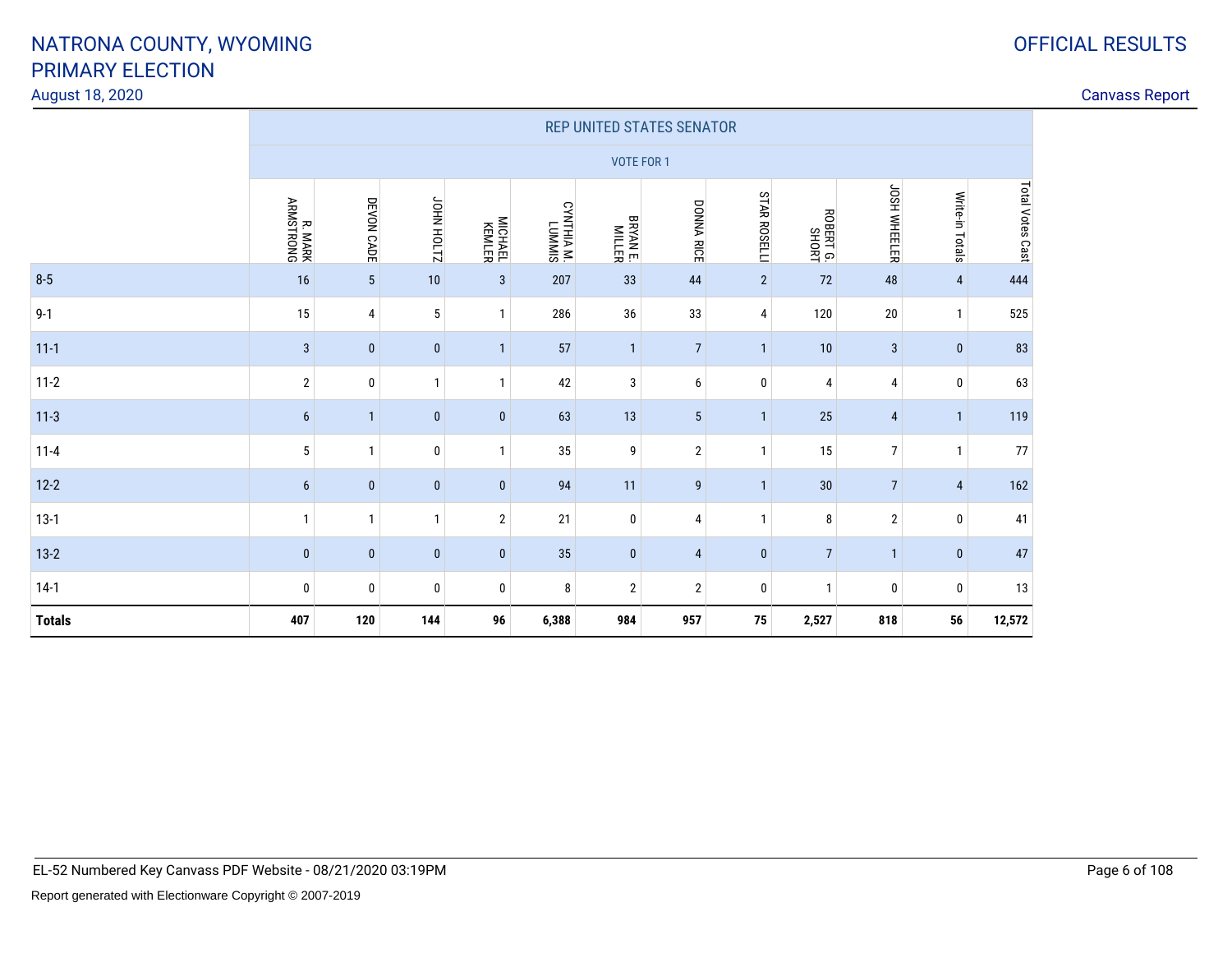#### August 18, 2020

Canvass Report

|          |            | REP UNITED STATES REPRESENTATIVE |                 |                  | <b>REP STATE SENATOR 28</b> |              |                 |                  |  |  |
|----------|------------|----------------------------------|-----------------|------------------|-----------------------------|--------------|-----------------|------------------|--|--|
|          |            | <b>VOTE FOR 1</b>                |                 |                  | <b>VOTE FOR 1</b>           |              |                 |                  |  |  |
|          | LIZ CHENEY | BLAKE STANLEY                    | Write-in Totals | Total Votes Cast | <b>JIM ANDERSON</b>         | RYAN JACKSON | Write-in Totals | Total Votes Cast |  |  |
| $1 - 1$  | 94         | 55                               | $\pmb{0}$       | 149              |                             |              |                 |                  |  |  |
| $1 - 2$  | 82         | $28\,$                           | $\pmb{0}$       | 110              | 67                          | 36           | $\pmb{0}$       | 103              |  |  |
| $1 - 3$  | 176        | 86                               | $\mathbf{1}$    | 263              | 162                         | 82           | $\pmb{0}$       | 244              |  |  |
| $1 - 4$  | 247        | 82                               | $\sqrt{2}$      | 331              | 229                         | 98           | $\sqrt{2}$      | 329              |  |  |
| $1 - 5$  | 133        | 60                               | $\pmb{4}$       | 197              | 113                         | 88           | $\sqrt{2}$      | 203              |  |  |
| $1-6$    | 271        | 107                              | 3               | 381              |                             |              |                 |                  |  |  |
| $1 - 7$  | 70         | 47                               | $\sqrt{2}$      | 119              | 69                          | 42           | $\mathbf{1}$    | 112              |  |  |
| $1-9$    | 369        | 100                              | $\sqrt{2}$      | 471              | 309                         | 111          | $\sqrt{2}$      | 422              |  |  |
| $1 - 11$ | 207        | 68                               | $\mathbf{1}$    | 276              |                             |              |                 |                  |  |  |
| $1 - 12$ | 76         | ${\bf 28}$                       | $\pmb{0}$       | 104              | 60                          | 43           | $\pmb{0}$       | 103              |  |  |
| $2-1$    | 204        | 82                               | $\sqrt{2}$      | 288              |                             |              |                 |                  |  |  |
| $2 - 2$  | 148        | 89                               | $\sqrt{2}$      | 239              |                             |              |                 |                  |  |  |
| $2 - 3$  | 158        | $77$                             | $\mathbf{1}$    | 236              |                             |              |                 |                  |  |  |
| $2 - 4$  | 141        | 60                               | $\pmb{0}$       | 201              |                             |              |                 |                  |  |  |
| $2-6$    | 446        | 119                              | $\mathbf{1}$    | 566              |                             |              |                 |                  |  |  |
| $2 - 7$  | 382        | 133                              | $\pmb{0}$       | 515              |                             |              |                 |                  |  |  |
| $2-8$    | 363        | 126                              | $\pmb{0}$       | 489              |                             |              |                 |                  |  |  |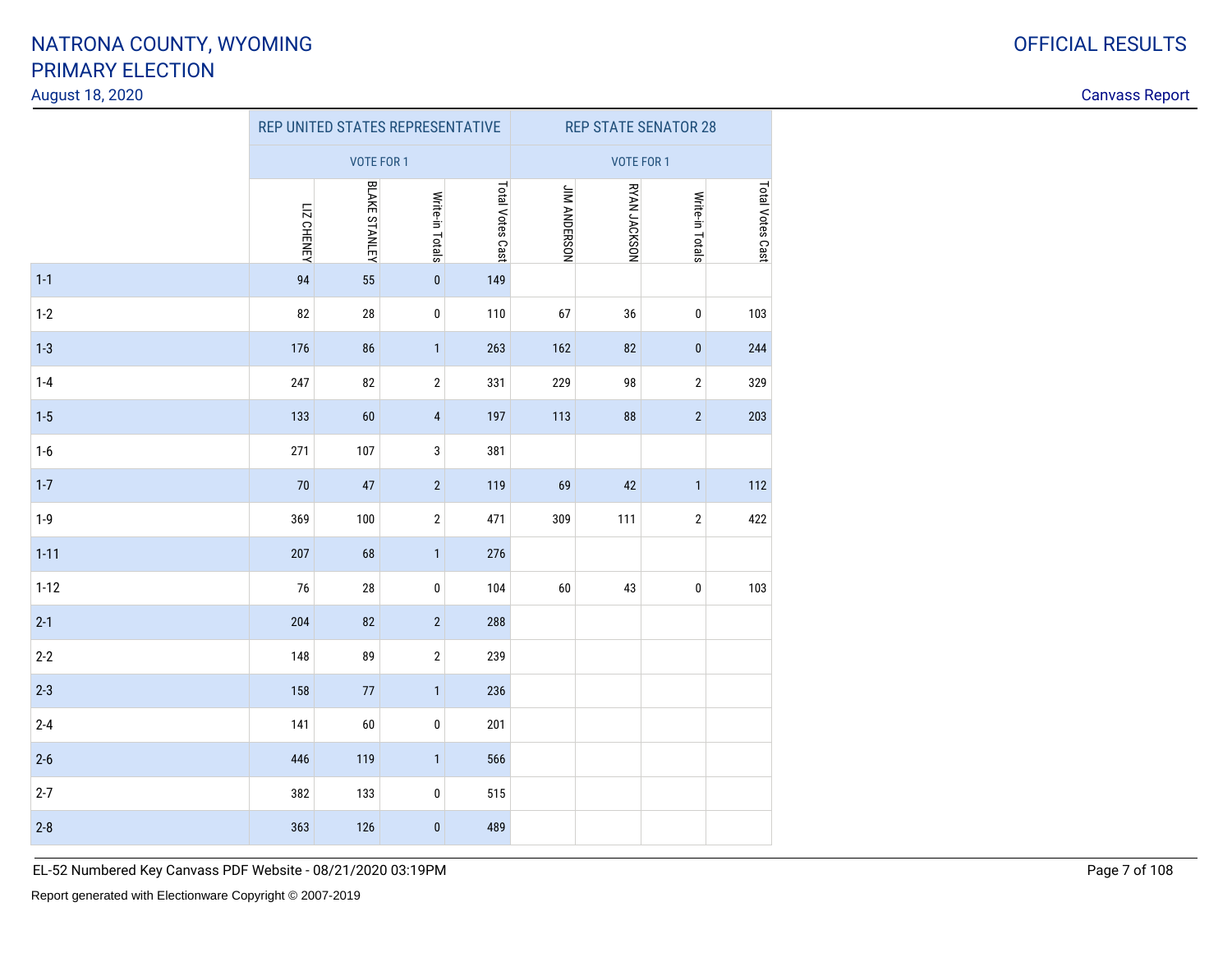#### August 18, 2020

Canvass Report

|          |                   | REP UNITED STATES REPRESENTATIVE |                 |                  | <b>REP STATE SENATOR 28</b> |              |                 |                  |  |  |
|----------|-------------------|----------------------------------|-----------------|------------------|-----------------------------|--------------|-----------------|------------------|--|--|
|          |                   | <b>VOTE FOR 1</b>                |                 |                  | <b>VOTE FOR 1</b>           |              |                 |                  |  |  |
|          | <b>LIZ CHENEY</b> | <b>BLAKE STANLEY</b>             | Write-in Totals | Total Votes Cast | <b>UIM ANDERSON</b>         | RYAN JACKSON | Write-in Totals | Total Votes Cast |  |  |
| $2-9$    | 149               | $70\,$                           | $\pmb{0}$       | 219              |                             |              |                 |                  |  |  |
| $2 - 10$ | 361               | 97                               | $\sqrt{5}$      | 463              |                             |              |                 |                  |  |  |
| $3-2$    | 174               | $77 \,$                          | $\mathbf{1}$    | 252              | 55                          | $28\,$       | $\mathbf{1}$    | 84               |  |  |
| $3 - 3$  | 210               | 95                               | $\mathbf{1}$    | 306              |                             |              |                 |                  |  |  |
| $3-4$    | 274               | 105                              | $\sqrt{2}$      | 381              | 243                         | 111          | $\sqrt{5}$      | 359              |  |  |
| $3-5$    | 213               | 69                               | $\mathbf{1}$    | 283              |                             |              |                 |                  |  |  |
| $3-6$    | 305               | 67                               | $\overline{7}$  | 379              |                             |              |                 |                  |  |  |
| $3-8$    | 361               | 117                              | $\sqrt{3}$      | 481              | 316                         | 148          | $\mathbf{1}$    | 465              |  |  |
| $3-9$    | 168               | 53                               | $\pmb{0}$       | 221              |                             |              |                 |                  |  |  |
| $3 - 10$ | 830               | 224                              | $\sqrt{3}$      | 1,057            |                             |              |                 |                  |  |  |
| $4-1$    | 173               | 57                               | $\pmb{0}$       | 230              |                             |              |                 |                  |  |  |
| $4 - 2$  | 346               | 116                              | $\sqrt{4}$      | 466              |                             |              |                 |                  |  |  |
| $5-1$    | 24                | 11                               | $\pmb{0}$       | 35               |                             |              |                 |                  |  |  |
| $7-1$    | 43                | 31                               | $\pmb{0}$       | 74               |                             |              |                 |                  |  |  |
| $7-2$    | 36                | 11                               | 0               | 47               |                             |              |                 |                  |  |  |
| $8 - 1$  | 321               | 116                              | $\mathbf{1}$    | 438              |                             |              |                 |                  |  |  |
| $8-2$    | 73                | 45                               | 0               | 118              |                             |              |                 |                  |  |  |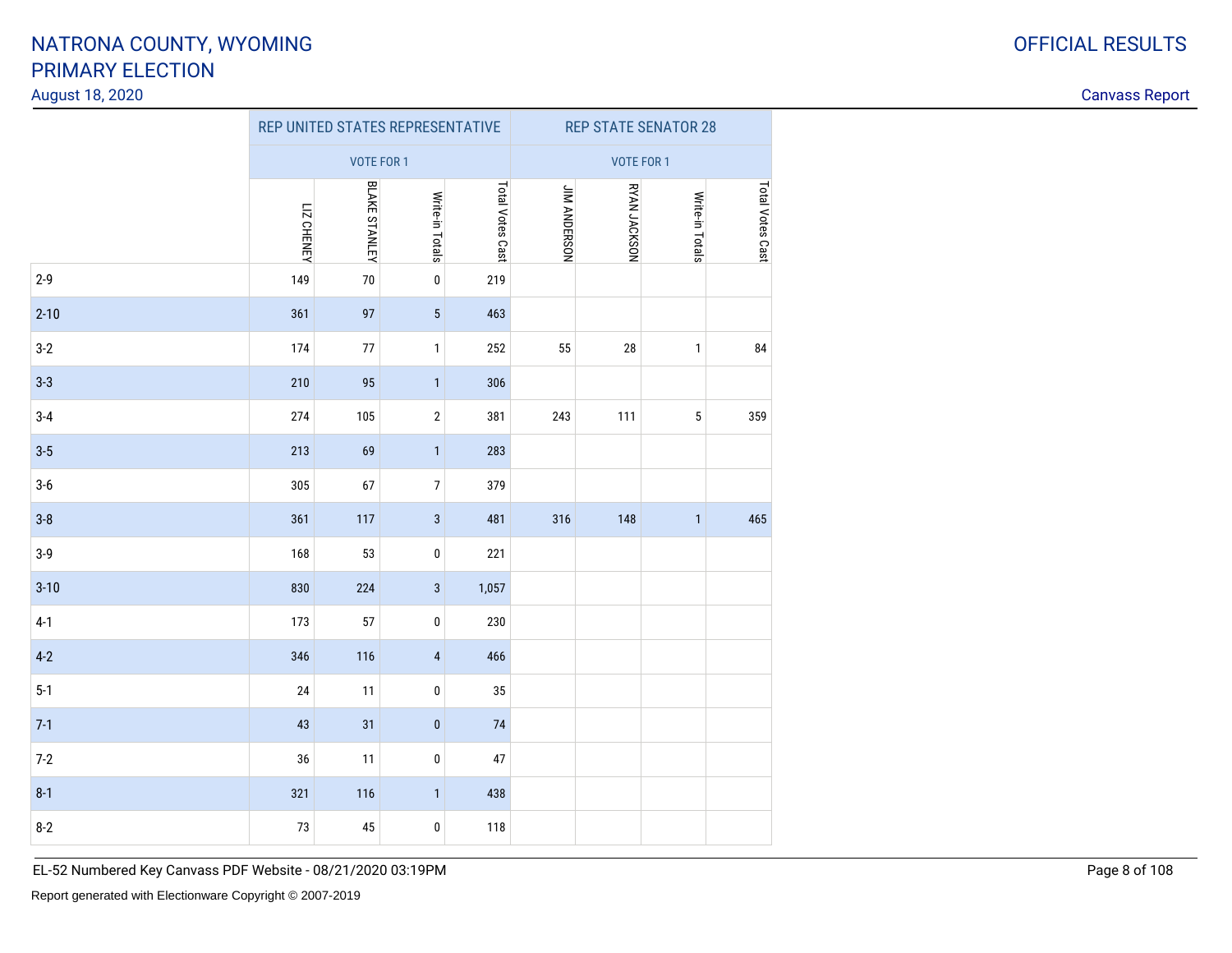#### August 18, 2020

|               |                   |                         | REP UNITED STATES REPRESENTATIVE |                  | <b>REP STATE SENATOR 28</b> |              |                 |                  |  |  |
|---------------|-------------------|-------------------------|----------------------------------|------------------|-----------------------------|--------------|-----------------|------------------|--|--|
|               |                   | VOTE FOR 1              |                                  |                  | <b>VOTE FOR 1</b>           |              |                 |                  |  |  |
|               | <b>LIZ CHENEY</b> | <b>BLAKE STANLEY</b>    | Write-in Totals                  | Total Votes Cast | <b>JIM ANDERSON</b>         | RYAN JACKSON | Write-in Totals | Total Votes Cast |  |  |
| $8 - 3$       | 152               | 56                      | $\pmb{0}$                        | 208              |                             |              |                 |                  |  |  |
| $8 - 4$       | 341               | 129                     | 3                                | 473              |                             |              |                 |                  |  |  |
| $8 - 5$       | 312               | 141                     | $\overline{2}$                   | 455              |                             |              |                 |                  |  |  |
| $9 - 1$       | 405               | 126                     | 0                                | 531              |                             |              |                 |                  |  |  |
| $11 - 1$      | 72                | 12                      | $\pmb{0}$                        | 84               |                             |              |                 |                  |  |  |
| $11-2$        | 59                | $\overline{\mathbf{4}}$ | 0                                | 63               |                             |              |                 |                  |  |  |
| $11-3$        | 92                | 26                      | $\mathbf{1}$                     | 119              |                             |              |                 |                  |  |  |
| $11 - 4$      | 53                | 23                      | $\sqrt{2}$                       | 78               |                             |              |                 |                  |  |  |
| $12 - 2$      | 126               | 34                      | $\mathbf{1}$                     | 161              |                             |              |                 |                  |  |  |
| $13-1$        | 26                | 14                      | $\mathbf{1}$                     | 41               |                             |              |                 |                  |  |  |
| $13-2$        | 40                | $\bf 8$                 | $\pmb{0}$                        | 48               |                             |              |                 |                  |  |  |
| $14-1$        | 12                | $\mathbf{1}$            | 0                                | 13               |                             |              |                 |                  |  |  |
| <b>Totals</b> | 9,318             | 3,282                   | 59                               | 12,659           | 1,623                       | 787          | 14              | 2,424            |  |  |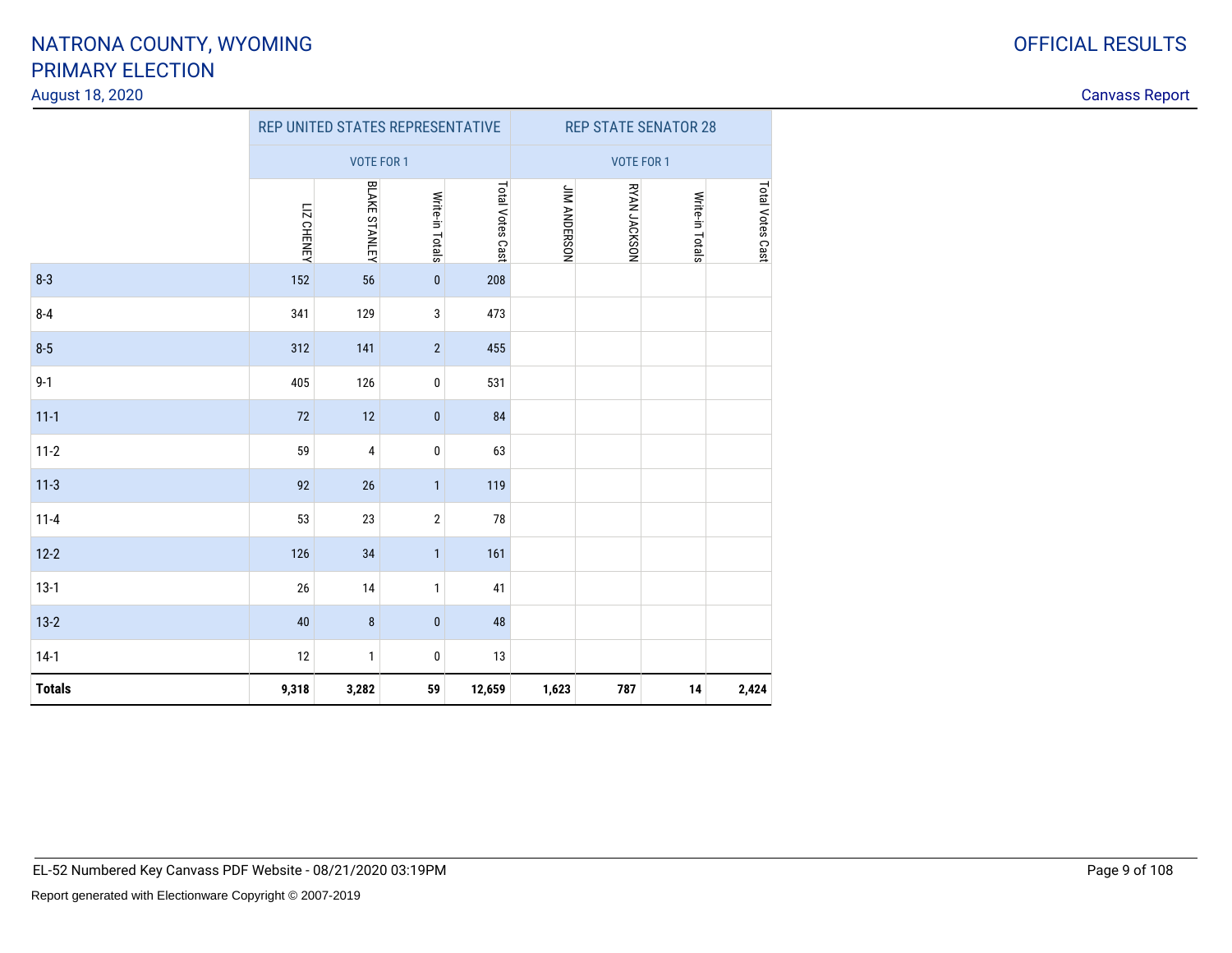#### August 18, 2020

| August 18, 2020 |                          |                             |                 |                  |                |                           |                  |                   |                           |                  | <b>Canvass Report</b> |
|-----------------|--------------------------|-----------------------------|-----------------|------------------|----------------|---------------------------|------------------|-------------------|---------------------------|------------------|-----------------------|
|                 |                          | <b>REP STATE SENATOR 30</b> |                 |                  |                | <b>REP STATE HOUSE 35</b> |                  |                   | <b>REP STATE HOUSE 36</b> |                  |                       |
|                 |                          | VOTE FOR 1                  |                 |                  | VOTE FOR 1     |                           |                  | VOTE FOR 1        |                           |                  |                       |
|                 | CHARLES K.<br>CHARLES K. | CHARLES<br>SCHOENWOLF       | Write-in Totals | Total Votes Cast | JOE MACGUIRE   | Write-in Totals           | Total Votes Cast | <b>ART WASHUT</b> | Write-in Totals           | Total Votes Cast |                       |
| $1-1$           | $80\,$                   | 66                          | $\overline{0}$  | 146              |                |                           |                  |                   |                           |                  |                       |
| $1-6$           |                          |                             |                 |                  | 327            | $10\,$                    | 337              |                   |                           |                  |                       |
| $2-7$           | 318                      | 191                         | $\overline{0}$  | 509              |                |                           |                  |                   |                           |                  |                       |
| $2 - 8$         | 265                      | 212                         | $\mathbf 0$     | 477              |                |                           |                  |                   |                           |                  |                       |
| $2-9$           | 119                      | $90\,$                      | $\overline{0}$  | 209              |                |                           |                  |                   |                           |                  |                       |
| $3-2$           |                          |                             |                 |                  |                |                           |                  | 148               | $\mathbf{3}$              | 151              |                       |
| $3-3$           |                          |                             |                 |                  |                |                           |                  | 263               | $\boldsymbol{6}$          | 269              |                       |
| $3-5$           |                          |                             |                 |                  |                |                           |                  | 244               | $\overline{4}$            | 248              |                       |
| $3-6$           |                          |                             |                 |                  | 326            | $6\phantom{a}$            | 332              |                   |                           |                  |                       |
| $3-9$           |                          |                             |                 |                  |                |                           |                  | 196               | $\mathbf{3}$              | 199              |                       |
| $3 - 10$        |                          |                             |                 |                  | 883            | $\bf 8$                   | 891              |                   |                           |                  |                       |
| $4-1$           |                          |                             |                 |                  | $\overline{1}$ | $\pmb{0}$                 | $\overline{1}$   | 194               | $\mathbf{3}$              | 197              |                       |
| $4-2$           |                          |                             |                 |                  | 386            | 12                        | 398              |                   |                           |                  |                       |
| $5-1$           | $22\,$                   | $10\,$                      | $\mathbf{1}$    | 33               |                |                           |                  |                   |                           |                  |                       |
| $7-1$           | 42                       | 22                          | $\vert 0 \vert$ | 64               |                |                           |                  |                   |                           |                  |                       |
| $7-2$           | $28\,$                   | 19                          | $\mathbf 0$     | $47\,$           |                |                           |                  |                   |                           |                  |                       |
| $8 - 1$         | $\vert$ 1                | $\bf{0}$                    | $\overline{0}$  | 1                |                |                           |                  |                   |                           |                  |                       |
|                 |                          |                             |                 |                  |                |                           |                  |                   |                           |                  |                       |

EL-52 Numbered Key Canvass PDF Website - 08/21/2020 03:19PM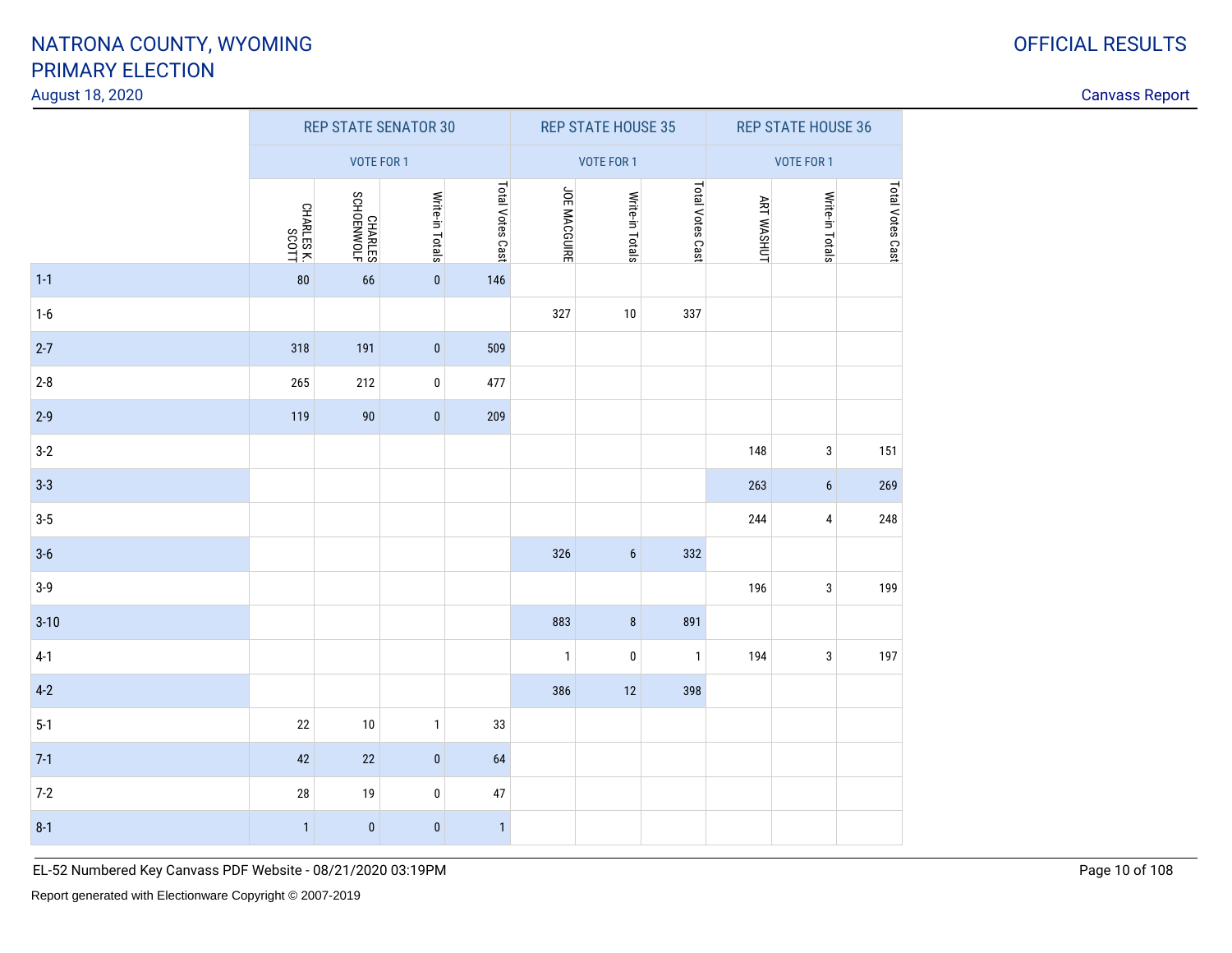#### August 18, 2020

| <b>OFFICIAL RESULTS</b> |
|-------------------------|
|                         |

|               |                     |                       | <b>REP STATE SENATOR 30</b> |                  |              | <b>REP STATE HOUSE 35</b> |                  | <b>REP STATE HOUSE 36</b> |                   |                  |  |  |
|---------------|---------------------|-----------------------|-----------------------------|------------------|--------------|---------------------------|------------------|---------------------------|-------------------|------------------|--|--|
|               |                     | <b>VOTE FOR 1</b>     |                             |                  |              | VOTE FOR 1                |                  |                           | <b>VOTE FOR 1</b> |                  |  |  |
|               | CHARLES K.<br>SCOTT | CHARLES<br>SCHOENWOLF | Write-in Totals             | Total Votes Cast | JOE MACGUIRE | Write-in Totals           | Total Votes Cast | <b>ART WASHUT</b>         | Write-in Totals   | Total Votes Cast |  |  |
| $8 - 3$       | 111                 | 96                    | 0                           | 207              |              |                           |                  |                           |                   |                  |  |  |
| $8 - 4$       | 259                 | 193                   | 3                           | 455              |              |                           |                  |                           |                   |                  |  |  |
| $8-5$         | 223                 | 199                   | 3                           | 425              |              |                           |                  |                           |                   |                  |  |  |
| $11-1$        | 63                  | 22                    | $\pmb{0}$                   | 85               |              |                           |                  |                           |                   |                  |  |  |
| $11-2$        | 43                  | 18                    | 0                           | 61               |              |                           |                  |                           |                   |                  |  |  |
| $11-3$        | 72                  | $50\,$                | $\bf{0}$                    | 122              |              |                           |                  |                           |                   |                  |  |  |
| $11 - 4$      | 37                  | 42                    | $\overline{1}$              | 80               |              |                           |                  |                           |                   |                  |  |  |
| $13-1$        | 19                  | 19                    | $\overline{1}$              | 39               |              |                           |                  |                           |                   |                  |  |  |
| $13-2$        | 31                  | 14                    | 0                           | 45               |              |                           |                  |                           |                   |                  |  |  |
| $14-1$        | $\overline{7}$      | $6\phantom{a}$        | $\pmb{0}$                   | 13               |              |                           |                  |                           |                   |                  |  |  |
| <b>Totals</b> | 1,740               | 1,269                 | 9                           | 3,018            | 1,923        | 36                        | 1,959            | 1,045                     | 19                | 1,064            |  |  |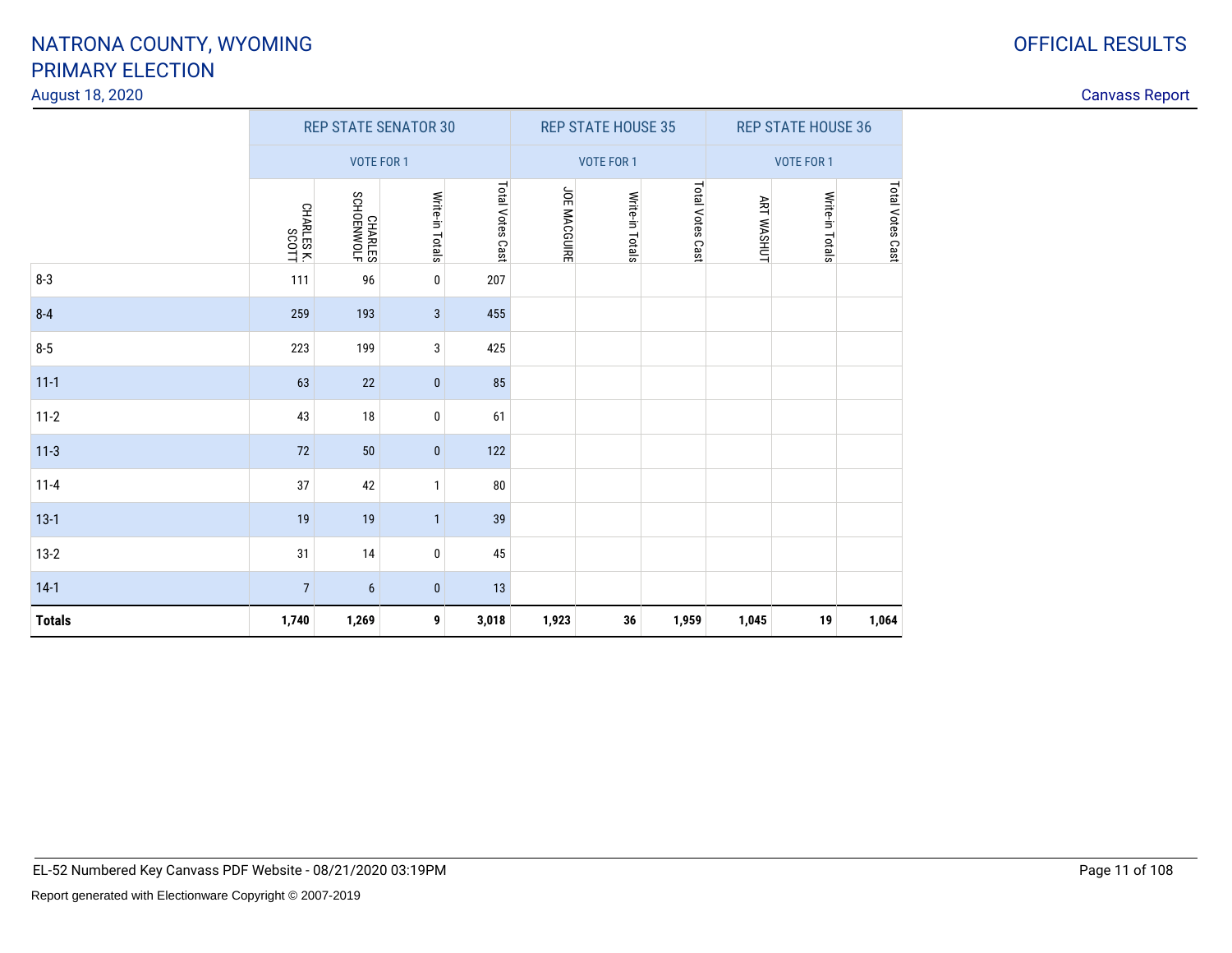#### August 18, 2020

| August 18, 2020 |                                    |                           |                 |                  |               |                    |                           |                  |                           |                 |                  |  |
|-----------------|------------------------------------|---------------------------|-----------------|------------------|---------------|--------------------|---------------------------|------------------|---------------------------|-----------------|------------------|--|
|                 |                                    | <b>REP STATE HOUSE 37</b> |                 |                  |               |                    | <b>REP STATE HOUSE 38</b> |                  | <b>REP STATE HOUSE 56</b> |                 |                  |  |
|                 |                                    | VOTE FOR 1                |                 |                  |               |                    | VOTE FOR 1                |                  |                           | VOTE FOR 1      |                  |  |
|                 | <b>GREGORY PAUL</b><br>JUAP KESVIG | NYMHSHYH<br>BAELS         | Write-in Totals | Total Votes Cast | MICHAEL PEDRY | <b>TOM WALTERS</b> | Write-in Totals           | Total Votes Cast | JERRY<br>VERNIELLER       | Write-in Totals | Total Votes Cast |  |
| $1-2$           |                                    |                           |                 |                  |               |                    |                           |                  | 91                        | 1               | 92               |  |
| $1-3$           |                                    |                           |                 |                  |               |                    |                           |                  | 212                       | 4 <sup>1</sup>  | 216              |  |
| $1 - 4$         |                                    |                           |                 |                  |               |                    |                           |                  | 290                       | $2\vert$        | 292              |  |
| $1-9$           | 12                                 | $22\,$                    | $\pmb{0}$       | 34               |               |                    |                           |                  | 365                       | 7 <sup>1</sup>  | 372              |  |
| $1 - 11$        | 69                                 | 210                       | $\pmb{0}$       | 279              |               |                    |                           |                  |                           |                 |                  |  |
| $1-12$          |                                    |                           |                 |                  |               |                    |                           |                  | 98                        | $\mathbf{1}$    | 99               |  |
| $2 - 4$         | $46\,$                             | 145                       | $\vert 0 \vert$ | 191              |               |                    |                           |                  |                           |                 |                  |  |
| $2 - 6$         | 153                                | 411                       | $\vert$ 0       | 564              |               |                    |                           |                  |                           |                 |                  |  |
| $2 - 7$         | $\overline{1}$                     | $\overline{1}$            | $\pmb{0}$       | $\overline{2}$   | 209           | 289                | $\overline{2}$            | 500              |                           |                 |                  |  |
| $2 - 8$         |                                    |                           |                 |                  | 198           | 271                | $\mathbf 0$               | 469              |                           |                 |                  |  |
| $2-9$           | $\mathbf{3}$                       | $\boldsymbol{9}$          | $\vert$ 0       | 12               | 85            | 119                | $\vert$ 1                 | 205              |                           |                 |                  |  |
| $2 - 10$        | 107                                | 346                       | $\mathbf{1}$    | 454              |               |                    |                           |                  |                           |                 |                  |  |
| $3-2$           |                                    |                           |                 |                  |               |                    |                           |                  | 75                        | $\mathbf{0}$    | 75               |  |
| $5-1$           |                                    |                           |                 |                  | $\sqrt{5}$    | 26                 | $\pmb{0}$                 | 31               |                           |                 |                  |  |
| $7-1$           |                                    |                           |                 |                  | 25            | 38                 | $\bf{0}$                  | 63               |                           |                 |                  |  |
| $8 - 1$         |                                    |                           |                 |                  | $\bf{0}$      | $\mathbf{1}$       | $\bm{0}$                  | $\mathbf{1}$     |                           |                 |                  |  |
| $9 - 1$         | 148                                | 370                       | $\mathbf{1}$    | 519              |               |                    |                           |                  |                           |                 |                  |  |

EL-52 Numbered Key Canvass PDF Website - 08/21/2020 03:19PM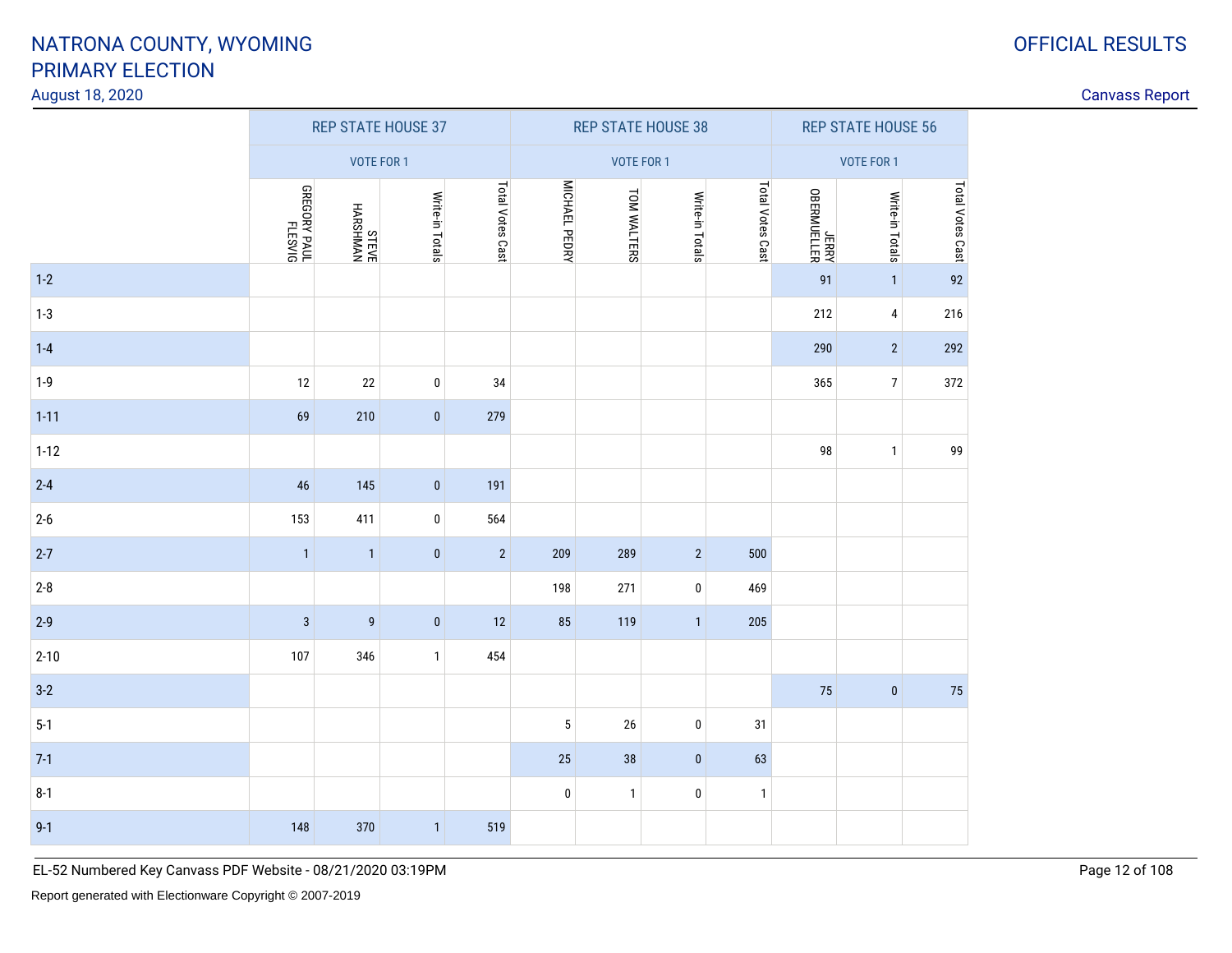#### August 18, 2020

|               |                                  |                          | <b>REP STATE HOUSE 37</b> |                  |                |                   | <b>REP STATE HOUSE 38</b> |                  | <b>REP STATE HOUSE 56</b> |                 |                  |  |
|---------------|----------------------------------|--------------------------|---------------------------|------------------|----------------|-------------------|---------------------------|------------------|---------------------------|-----------------|------------------|--|
|               |                                  | <b>VOTE FOR 1</b>        |                           |                  |                | <b>VOTE FOR 1</b> |                           |                  | VOTE FOR 1                |                 |                  |  |
|               | <b>GREGORY PAUL</b><br>JUAP RAUL | <b>NYWHSYYH</b><br>BAELS | Write-in Totals           | Total Votes Cast | MICHAEL PEDRY  | TOM WALTERS       | Write-in Totals           | Total Votes Cast | JERRY<br>VERMUELLER       | Write-in Totals | Total Votes Cast |  |
| $11 - 1$      |                                  |                          |                           |                  | 19             | 65                | 0                         | 84               |                           |                 |                  |  |
| $11-2$        |                                  |                          |                           |                  | 19             | 43                | $\bf{0}$                  | 62               |                           |                 |                  |  |
| $11-3$        |                                  |                          |                           |                  | 64             | 57                | $\overline{2}$            | 123              |                           |                 |                  |  |
| $11 - 4$      |                                  |                          |                           |                  | 30             | 45                | $\overline{2}$            | 77               |                           |                 |                  |  |
| $12 - 2$      | 35                               | 116                      | $\mathbf{1}$              | 152              |                |                   |                           |                  |                           |                 |                  |  |
| $13-1$        |                                  |                          |                           |                  | 12             | 27                | $\mathbf{1}$              | 40               |                           |                 |                  |  |
| $13-2$        |                                  |                          |                           |                  | 12             | 29                | 0                         | 41               |                           |                 |                  |  |
| $14-1$        |                                  |                          |                           |                  | $\overline{4}$ | $\overline{7}$    | $\overline{2}$            | 13               |                           |                 |                  |  |
| <b>Totals</b> | 574                              | 1,630                    | 3                         | 2,207            | 682            | 1,017             | 10                        | 1,709            | 1,131                     | 15              | 1,146            |  |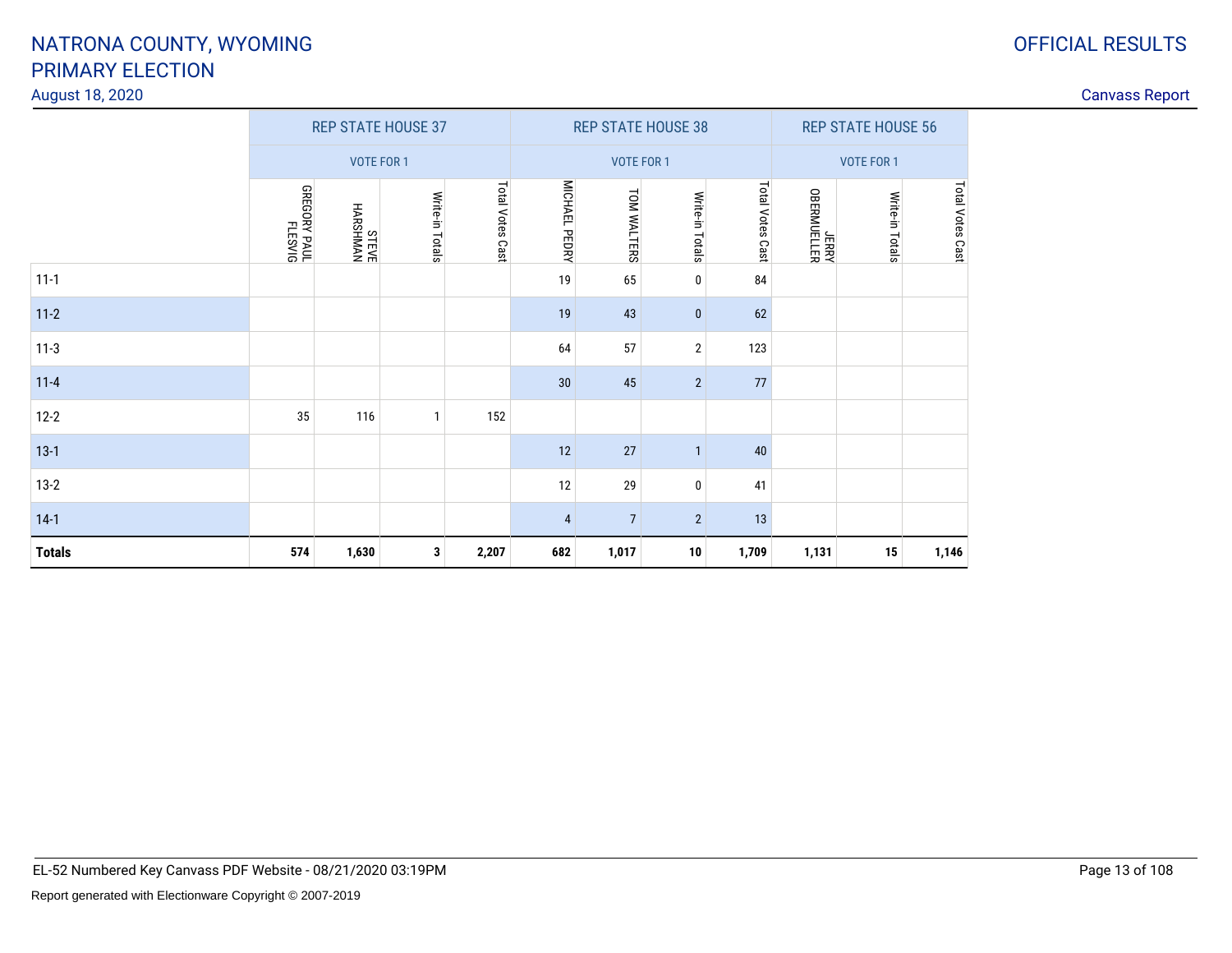#### August 18, 2020

| ⌒<br>u | <b>OFFICIAL RESULTS</b> |
|--------|-------------------------|
|        |                         |

|               |            | <b>REP STATE HOUSE 57</b> |                  | <b>REP STATE HOUSE 58</b>      |                                 |                 |                  |
|---------------|------------|---------------------------|------------------|--------------------------------|---------------------------------|-----------------|------------------|
|               |            | <b>VOTE FOR 1</b>         |                  |                                | <b>VOTE FOR 1</b>               |                 |                  |
|               | CHUCK GRAY | Write-in Totals           | Total Votes Cast | <b>BURTON D.</b><br>SCHOENWOLF | PATRICK "PAT"<br><b>SWEENEY</b> | Write-in Totals | Total Votes Cast |
| $1 - 1$       |            |                           |                  | 55                             | 94                              | $\mathbf{1}$    | 150              |
| $1 - 5$       | 127        | 30                        | 157              |                                |                                 |                 |                  |
| $1 - 7$       | 100        | 5                         | 105              |                                |                                 |                 |                  |
| $3-4$         | 319        | 9                         | 328              |                                |                                 |                 |                  |
| $3-8$         | 400        | 18                        | 418              |                                |                                 |                 |                  |
| $7 - 2$       |            |                           |                  | 14                             | 31                              | 0               | $\bf 45$         |
| $8 - 1$       |            |                           |                  | $\pmb{0}$                      | $\pmb{0}$                       | $\bf{0}$        | $\pmb{0}$        |
| $8 - 3$       |            |                           |                  | $71$                           | 135                             | $\pmb{0}$       | 206              |
| $8 - 4$       |            |                           |                  | 158                            | 295                             | $\mathbf{2}$    | 455              |
| $8-5$         |            |                           |                  | 144                            | 284                             | 4               | 432              |
| <b>Totals</b> | 946        | 62                        | 1,008            | 442                            | 839                             | $\overline{7}$  | 1,288            |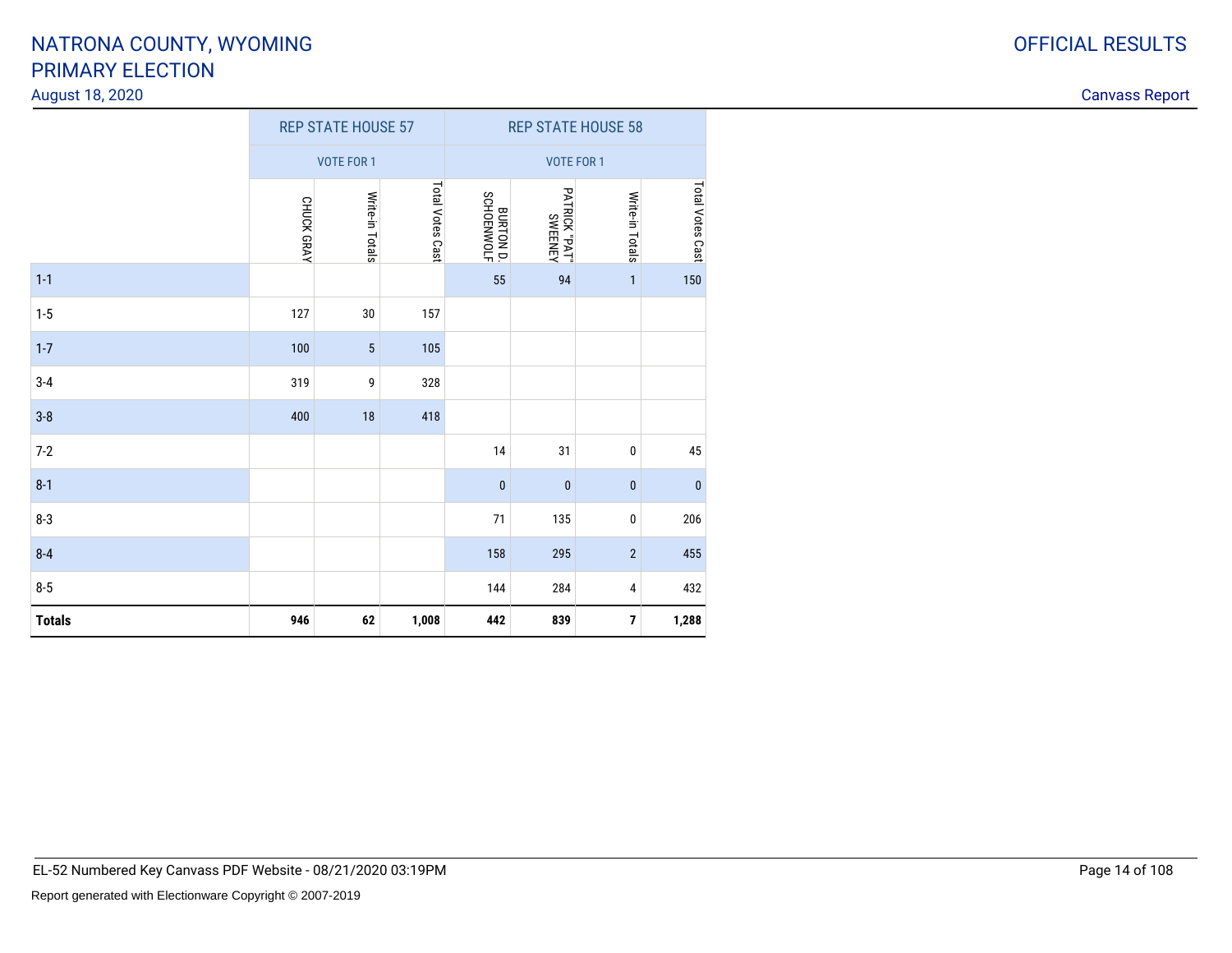#### August 18, 2020

|               | <b>REP STATE HOUSE 59</b> |              |                     |                 |                  |  |  |  |  |  |  |
|---------------|---------------------------|--------------|---------------------|-----------------|------------------|--|--|--|--|--|--|
|               |                           |              | <b>VOTE FOR 1</b>   |                 |                  |  |  |  |  |  |  |
|               | DAVID<br>CARPENTER        | LEAH JUAREZ  | KEVIN C.<br>O'HEARN | Write-in Totals | Total Votes Cast |  |  |  |  |  |  |
| $2-1$         | 73                        | 90           | 121                 | $\bf{0}$        | 284              |  |  |  |  |  |  |
| $2 - 2$       | 63                        | 74           | 101                 | $\bf{0}$        | 238              |  |  |  |  |  |  |
| $2 - 3$       | 53                        | 62           | 114                 | $\mathbf{1}$    | 230              |  |  |  |  |  |  |
| $8-1$         | 89                        | 146          | 195                 | $\overline{2}$  | 432              |  |  |  |  |  |  |
| $8 - 2$       | 22                        | 35           | 55                  | $\mathbf{1}$    | 113              |  |  |  |  |  |  |
| $9 - 1$       | $\pmb{0}$                 | $\mathbf{1}$ | $\bf{0}$            | $\bf{0}$        | 1                |  |  |  |  |  |  |
| <b>Totals</b> | 300                       | 408          | 586                 | 4               | 1,298            |  |  |  |  |  |  |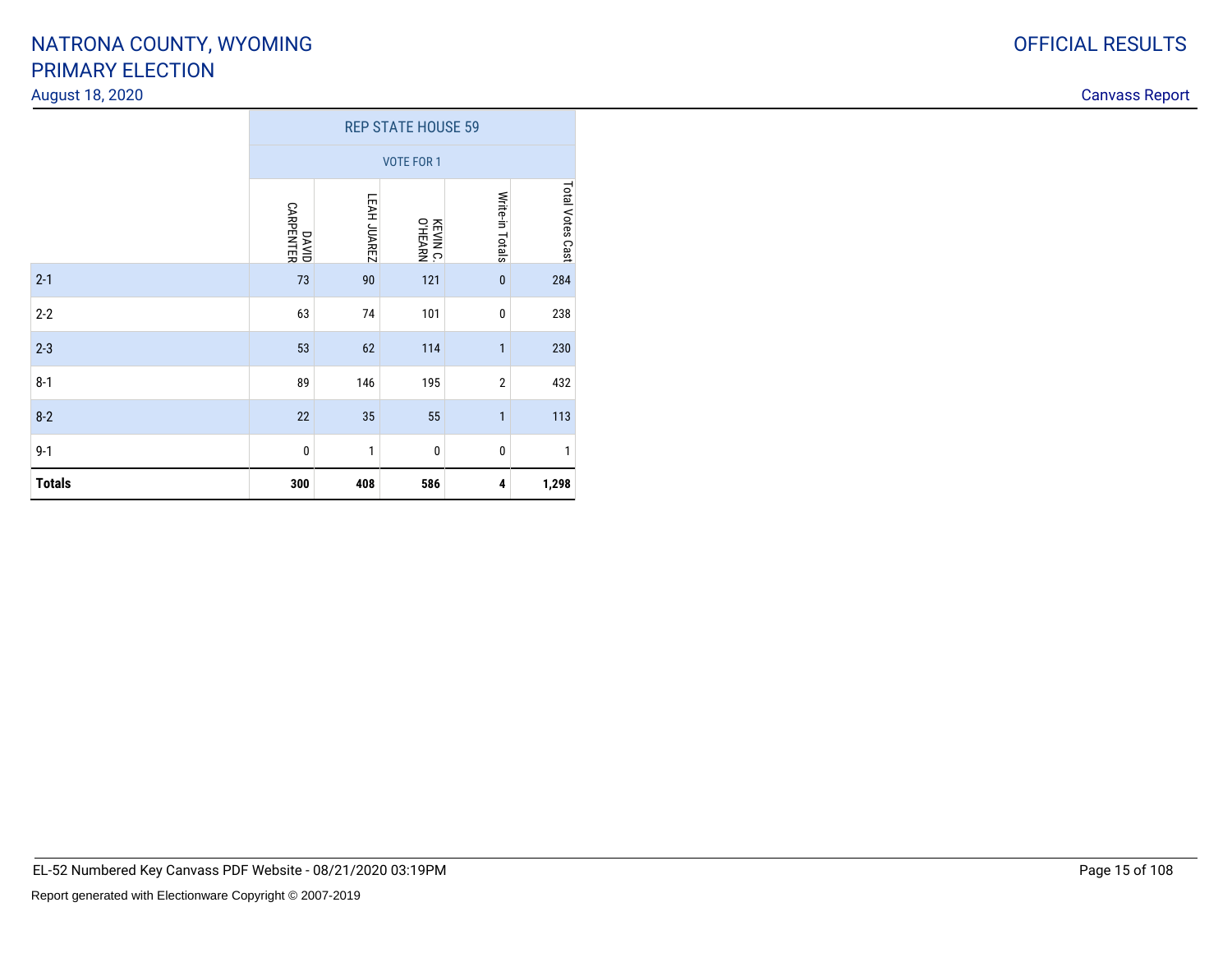#### August 18, 2020

Canvass Report

|          | <b>REP COUNTY COMMISSIONER</b> |                             |            |                              |                  |            |                         |                         |  |  |  |  |
|----------|--------------------------------|-----------------------------|------------|------------------------------|------------------|------------|-------------------------|-------------------------|--|--|--|--|
|          |                                |                             |            | <b>VOTE FOR 2</b>            |                  |            |                         |                         |  |  |  |  |
|          | V. WORTH<br>CHRISTIE           | NO<br>SN3HdOLSINHO<br>NIA3M | JERRY COOK | <b>VICKERY FALES</b><br>HALL | RROOK<br>KAUFMAN | DAVE NORTH | Write-in Totals         | <b>Total Votes Cast</b> |  |  |  |  |
| $1 - 1$  | 28                             | 34                          | 33         | 19                           | 53               | 63         | $\pmb{0}$               | 230                     |  |  |  |  |
| $1-2$    | 16                             | 33                          | 21         | 32                           | 42               | 30         | $\pmb{0}$               | 174                     |  |  |  |  |
| $1 - 3$  | 26                             | 71                          | 33         | 88                           | 133              | 80         | $\pmb{0}$               | 431                     |  |  |  |  |
| $1 - 4$  | 37                             | 81                          | 49         | 134                          | 181              | 92         | 3                       | 577                     |  |  |  |  |
| $1 - 5$  | 14                             | 33                          | 24         | 110                          | 111              | 56         | $\pmb{0}$               | 348                     |  |  |  |  |
| $1-6$    | 63                             | 95                          | 59         | 85                           | 174              | 166        | $\overline{\mathbf{4}}$ | 646                     |  |  |  |  |
| $1 - 7$  | 18                             | 33                          | 32         | 22                           | 42               | 44         | $\mathbf{1}$            | 192                     |  |  |  |  |
| $1-9$    | 45                             | 140                         | 82         | 127                          | 239              | 177        | $\pmb{0}$               | 810                     |  |  |  |  |
| $1 - 11$ | 33                             | 80                          | 51         | 63                           | 158              | 87         | $\pmb{4}$               | 476                     |  |  |  |  |
| $1 - 12$ | 15                             | 32                          | 32         | 27                           | 41               | 36         | $\mathbf{1}$            | 184                     |  |  |  |  |
| $2 - 1$  | 44                             | 67                          | 54         | 74                           | 123              | 122        | $\pmb{0}$               | 484                     |  |  |  |  |
| $2 - 2$  | 29                             | 63                          | 55         | 44                           | 102              | 115        | 3                       | 411                     |  |  |  |  |
| $2 - 3$  | 36                             | $77$                        | 52         | 24                           | 105              | 102        | $\sqrt{3}$              | 399                     |  |  |  |  |
| $2 - 4$  | 39                             | 45                          | 34         | 47                           | 111              | 60         | $\pmb{0}$               | 336                     |  |  |  |  |
| $2 - 6$  | 73                             | 172                         | 120        | 147                          | 255              | 210        | $\sqrt{2}$              | 979                     |  |  |  |  |
| $2 - 7$  | 57                             | 122                         | 122        | 110                          | 219              | 225        | $\mathbf{1}$            | 856                     |  |  |  |  |
| $2 - 8$  | 38                             | 118                         | 113        | 99                           | 201              | 270        | $\sqrt{2}$              | 841                     |  |  |  |  |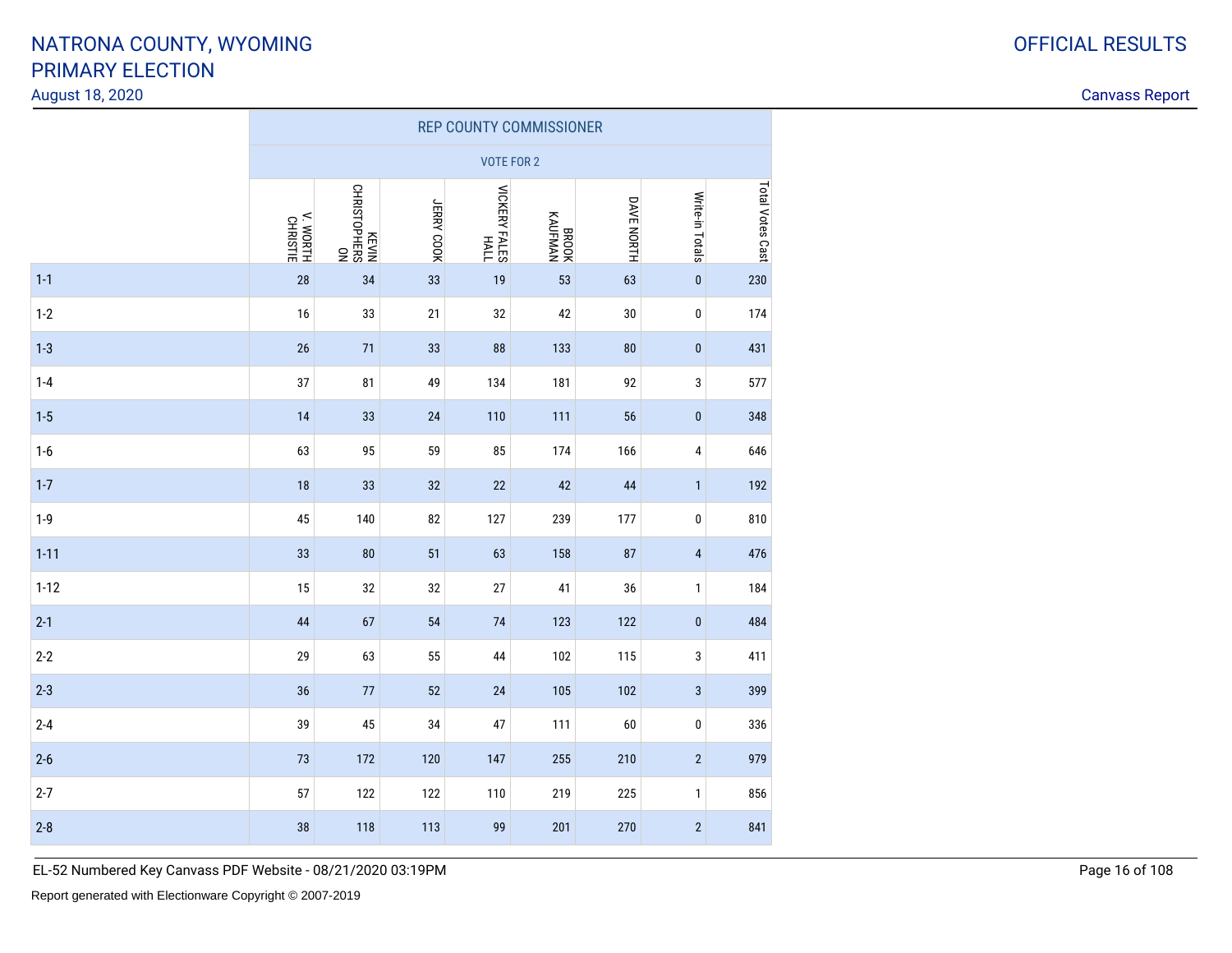#### August 18, 2020

Canvass Report

|          | <b>REP COUNTY COMMISSIONER</b> |                             |            |                       |                    |            |                 |                  |  |  |  |  |
|----------|--------------------------------|-----------------------------|------------|-----------------------|--------------------|------------|-----------------|------------------|--|--|--|--|
|          |                                |                             |            | VOTE FOR 2            |                    |            |                 |                  |  |  |  |  |
|          | V. WORTH<br>CHRISTIE           | NO<br>SY3HdOLSINHO<br>NIA3X | JERRY COOK | NICKERY FALES<br>HALL | NVMHNVX<br>KAUFMAN | DAVE NORTH | Write-in Totals | Total Votes Cast |  |  |  |  |
| $2 - 9$  | 23                             | 50                          | 56         | 40                    | 88                 | 109        | $\mathbf{1}$    | 367              |  |  |  |  |
| $2 - 10$ | 57                             | 129                         | 84         | 99                    | 246                | 164        | $\sqrt{ }$      | 786              |  |  |  |  |
| $3-2$    | 29                             | 72                          | 82         | 33                    | 99                 | 125        | $\overline{2}$  | 442              |  |  |  |  |
| $3 - 3$  | 35                             | 81                          | 74         | 63                    | 136                | 125        | $\mathbf{1}$    | 515              |  |  |  |  |
| $3 - 4$  | 39                             | 115                         | 87         | 85                    | 147                | 147        | $\mathbf{1}$    | 621              |  |  |  |  |
| $3 - 5$  | 25                             | 77                          | 51         | 46                    | 142                | 130        | $\pmb{0}$       | 471              |  |  |  |  |
| $3-6$    | 26                             | 104                         | 45         | 103                   | 225                | 157        | $\mathbf{1}$    | 661              |  |  |  |  |
| $3 - 8$  | 82                             | 134                         | 99         | 106                   | 229                | 162        | $\sqrt{5}$      | 817              |  |  |  |  |
| $3-9$    | 43                             | 61                          | 51         | 37                    | 100                | $71$       | $\pmb{0}$       | 363              |  |  |  |  |
| $3 - 10$ | 104                            | 281                         | 143        | 270                   | 525                | 387        | $\mathbf{3}$    | 1,713            |  |  |  |  |
| $4-1$    | 26                             | 55                          | 67         | 29                    | 95                 | 95         | $\pmb{0}$       | 367              |  |  |  |  |
| $4-2$    | 48                             | 110                         | 144        | 84                    | 182                | 213        | $\pmb{0}$       | 781              |  |  |  |  |
| $5-1$    | 9                              | 11                          | 6          | 6                     | 16                 | 13         | $\pmb{0}$       | 61               |  |  |  |  |
| $7-1$    | 17                             | 13                          | 41         | $\sqrt{3}$            | 16                 | 24         | $\pmb{0}$       | 114              |  |  |  |  |
| $7-2$    | 13                             | 17                          | 17         | 4                     | 13                 | 17         | $\pmb{0}$       | 81               |  |  |  |  |
| $8 - 1$  | 47                             | 139                         | 147        | 71                    | 144                | 171        | $\mathbf{3}$    | 722              |  |  |  |  |
| $8 - 2$  | 14                             | 39                          | 31         | 23                    | 40                 | 57         | $\mathbf{1}$    | 205              |  |  |  |  |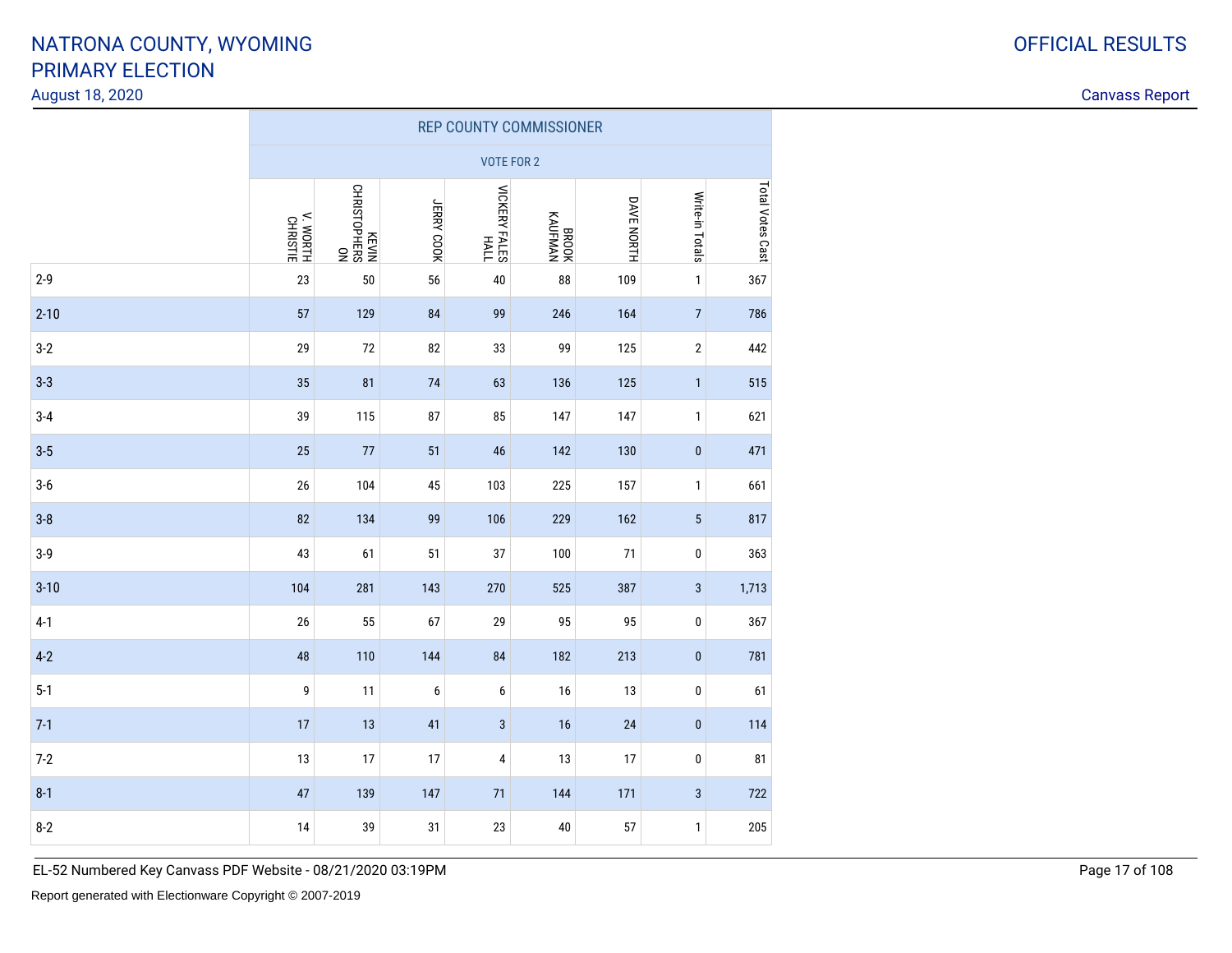#### August 18, 2020

|               | <b>REP COUNTY COMMISSIONER</b> |                            |              |                              |                           |              |                  |                  |  |  |  |  |
|---------------|--------------------------------|----------------------------|--------------|------------------------------|---------------------------|--------------|------------------|------------------|--|--|--|--|
|               |                                |                            |              | <b>VOTE FOR 2</b>            |                           |              |                  |                  |  |  |  |  |
|               | V. WORTH<br>CHRISTIE           | NO<br>SH3HOLSINHO<br>NIA3X | JERRY COOK   | <b>VICKERY FALES</b><br>HALL | <b>KAUFMAN</b><br>KAUFMAN | DAVE NORTH   | Write-in Totals  | Total Votes Cast |  |  |  |  |
| $8 - 3$       | 15                             | 55                         | 75           | 31                           | 80                        | 101          | $\mathbf{1}$     | 358              |  |  |  |  |
| $8 - 4$       | 44                             | 96                         | 159          | $70$                         | 185                       | 261          | 3                | 818              |  |  |  |  |
| $8 - 5$       | 59                             | 128                        | 115          | 71                           | 167                       | 173          | $\boldsymbol{7}$ | 720              |  |  |  |  |
| $9 - 1$       | 61                             | 149                        | 127          | 90                           | 189                       | 299          | $\mathbf{1}$     | 916              |  |  |  |  |
| $11 - 1$      | $6\phantom{1}$                 | 18                         | 27           | 11                           | 34                        | 23           | $\pmb{0}$        | 119              |  |  |  |  |
| $11 - 2$      | 8                              | 20                         | 16           | 12                           | 23                        | 18           | $\bf{0}$         | 97               |  |  |  |  |
| $11-3$        | $6\,$                          | 20                         | 35           | 16                           | 51                        | 84           | $\pmb{0}$        | 212              |  |  |  |  |
| $11 - 4$      | $\overline{7}$                 | 19                         | 32           | 15                           | 17                        | 44           | $\mathbf{1}$     | 135              |  |  |  |  |
| $12 - 2$      | 13                             | 37                         | 23           | 43                           | 75                        | 64           | $\sqrt{2}$       | 257              |  |  |  |  |
| $13-1$        | 3                              | $20\,$                     | 14           | 8                            | 11                        | 14           | $\mathbf{1}$     | 71               |  |  |  |  |
| $13-2$        | $\overline{2}$                 | 12                         | 15           | $6\phantom{1}$               | 23                        | 12           | $\bf{0}$         | 70               |  |  |  |  |
| $14-1$        | $\sqrt{5}$                     | $\mathbf{1}$               | $\mathbf{1}$ | 0                            | 9                         | $\mathbf{1}$ | 0                | 17               |  |  |  |  |
| <b>Totals</b> | 1,477                          | 3,359                      | 2,830        | 2,727                        | 5,597                     | 5,196        | 65               | 21,251           |  |  |  |  |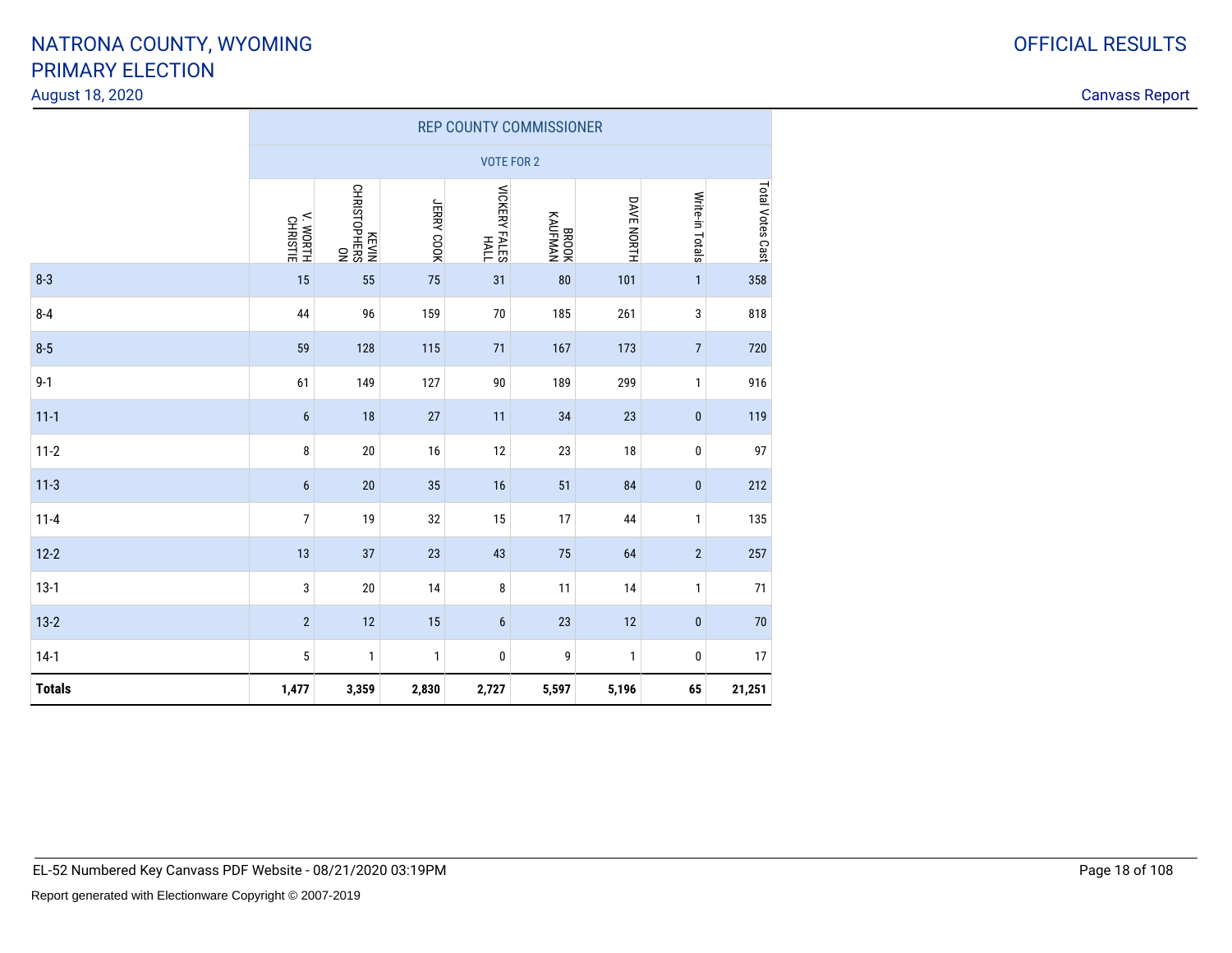#### August 18, 2020

| August 18, 2020 |             |                                           |                  |                  |                          |               |                               |                  |              |                                                  |                  |  | <b>Canvass Report</b> |
|-----------------|-------------|-------------------------------------------|------------------|------------------|--------------------------|---------------|-------------------------------|------------------|--------------|--------------------------------------------------|------------------|--|-----------------------|
|                 |             | REP NATRONA COUNTY CORONER<br>(UNEXPIRED) |                  |                  |                          |               | REP PRECINCT COMMITTEEMAN 1-1 |                  |              | <b>REP PRECINCT</b><br><b>COMMITTEEWOMAN 1-1</b> |                  |  |                       |
|                 |             | VOTE FOR 1                                |                  |                  |                          | VOTE FOR 1    |                               |                  |              | VOTE FOR 1                                       |                  |  |                       |
|                 | DON HALBERG | <b>JAMES WHIPPS</b>                       | Write-in Totals  | Total Votes Cast | CHARLEY M.<br>CHARLEY M. | PATRICK "PAT" | Write-in Totals               | Total Votes Cast | SALLY BOHART | Write-in Totals                                  | Total Votes Cast |  |                       |
| $1-1$           | 56          | 79                                        | $\overline{0}$   | 135              | 58                       | 91            | $\overline{0}$                | 149              | 127          | $\overline{2}$                                   | 129              |  |                       |
| $1-2$           | $40\,$      | 55                                        | $\mathbf{1}$     | 96               |                          |               |                               |                  |              |                                                  |                  |  |                       |
| $1 - 3$         | 87          | 143                                       | 2                | 232              |                          |               |                               |                  |              |                                                  |                  |  |                       |
| $1-4$           | 95          | 199                                       | $\mathbf{1}$     | 295              |                          |               |                               |                  |              |                                                  |                  |  |                       |
| $1 - 5$         | 64          | 106                                       | $\overline{2}$   | 172              |                          |               |                               |                  |              |                                                  |                  |  |                       |
| $1-6$           | 130         | 218                                       | $\overline{4}$   | 352              |                          |               |                               |                  |              |                                                  |                  |  |                       |
| $1 - 7$         | 45          | 62                                        | $\vert$ 1        | 108              |                          |               |                               |                  |              |                                                  |                  |  |                       |
| $1-9$           | 146         | 268                                       | $7\overline{ }$  | 421              |                          |               |                               |                  |              |                                                  |                  |  |                       |
| $1 - 11$        | 84          | 148                                       | $\vert$ 1        | 233              |                          |               |                               |                  |              |                                                  |                  |  |                       |
| $1 - 12$        | 45          | 56                                        | $\overline{2}$   | 103              |                          |               |                               |                  |              |                                                  |                  |  |                       |
| $2 - 1$         | 108         | 155                                       | $\overline{3}$   | 266              |                          |               |                               |                  |              |                                                  |                  |  |                       |
| $2 - 2$         | 96          | 125                                       | $\sqrt{2}$       | 223              |                          |               |                               |                  |              |                                                  |                  |  |                       |
| $2-3$           | 90          | 118                                       | $\overline{4}$   | 212              |                          |               |                               |                  |              |                                                  |                  |  |                       |
| $2 - 4$         | 55          | 125                                       | $\pmb{0}$        | 180              |                          |               |                               |                  |              |                                                  |                  |  |                       |
| $2-6$           | 181         | 303                                       | $\boldsymbol{6}$ | 490              |                          |               |                               |                  |              |                                                  |                  |  |                       |
| $2 - 7$         | 171         | 266                                       | $\overline{4}$   | 441              |                          |               |                               |                  |              |                                                  |                  |  |                       |
| $2-8$           | 185         | 241                                       | $6\phantom{.}6$  | 432              |                          |               |                               |                  |              |                                                  |                  |  |                       |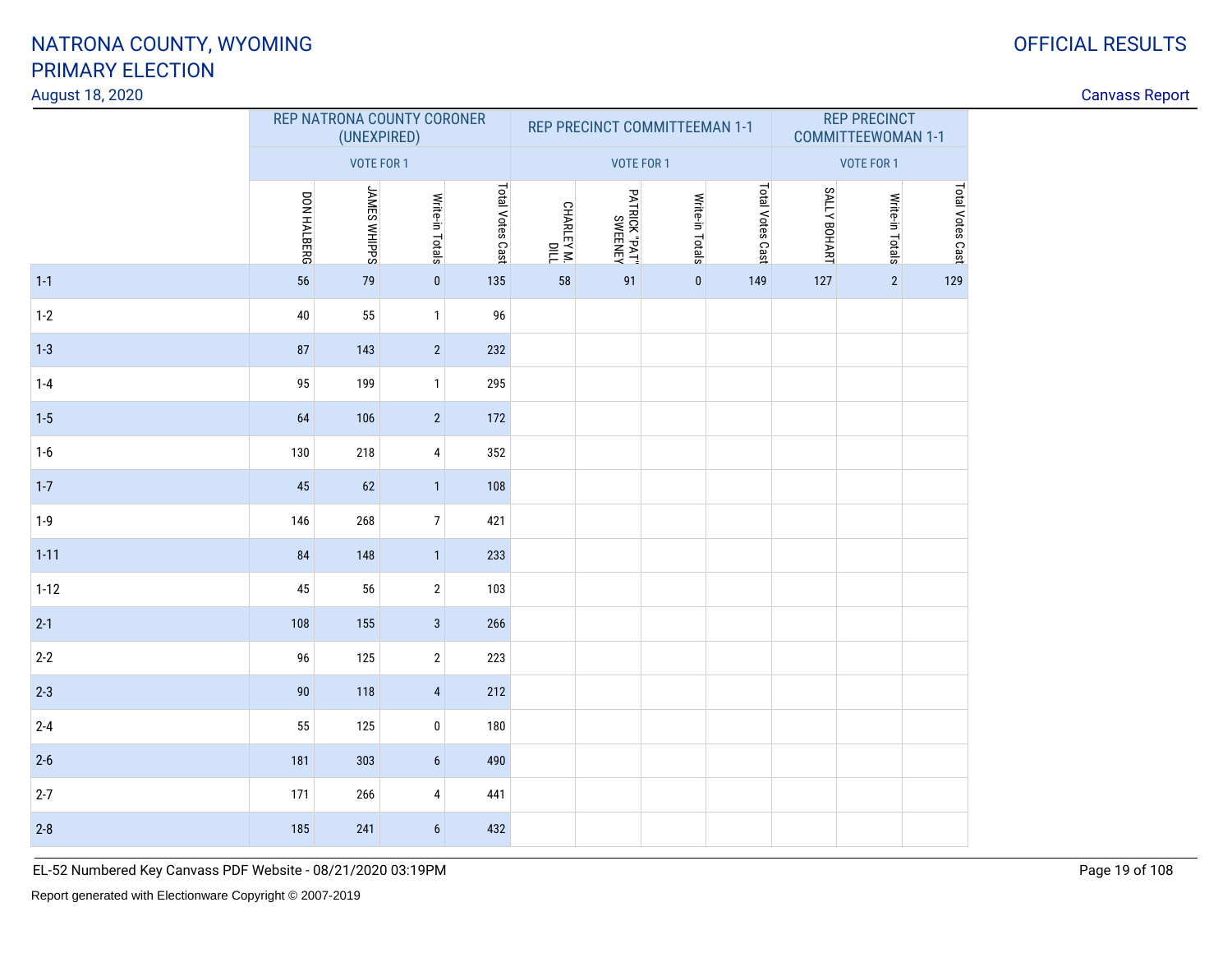#### August 18, 2020

| August 18, 2020 |             |                     |                            |                  |                          |                                            |                               |                  |              |                                                  |                  |  | <b>Canvass Report</b> |
|-----------------|-------------|---------------------|----------------------------|------------------|--------------------------|--------------------------------------------|-------------------------------|------------------|--------------|--------------------------------------------------|------------------|--|-----------------------|
|                 |             | (UNEXPIRED)         | REP NATRONA COUNTY CORONER |                  |                          |                                            | REP PRECINCT COMMITTEEMAN 1-1 |                  |              | <b>REP PRECINCT</b><br><b>COMMITTEEWOMAN 1-1</b> |                  |  |                       |
|                 |             | VOTE FOR 1          |                            |                  |                          | VOTE FOR 1                                 |                               |                  |              | VOTE FOR 1                                       |                  |  |                       |
|                 | DON HALBERG | <b>JAMES WHIPPS</b> | Write-in Totals            | Total Votes Cast | CHARLEY M.<br>CHARLEY M. | PATRICK "PAT"<br>"TA <sup>q"</sup> XWEENEY | Write-in Totals               | Total Votes Cast | SALLY BOHART | Write-in Totals                                  | Total Votes Cast |  |                       |
| $2 - 9$         | 85          | 115                 | $\overline{2}$             | 202              |                          |                                            |                               |                  |              |                                                  |                  |  |                       |
| $2 - 10$        | 157         | 241                 | 6 <sup>1</sup>             | 404              |                          |                                            |                               |                  |              |                                                  |                  |  |                       |
| $3-2$           | 106         | 134                 | $\mathbf{3}$               | 243              |                          |                                            |                               |                  |              |                                                  |                  |  |                       |
| $3 - 3$         | 112         | 170                 | $\vert$ 2                  | 284              |                          |                                            |                               |                  |              |                                                  |                  |  |                       |
| $3-4$           | 148         | 192                 | $\sqrt{2}$                 | 342              |                          |                                            |                               |                  |              |                                                  |                  |  |                       |
| $3-5$           | 100         | 151                 | 2                          | 253              |                          |                                            |                               |                  |              |                                                  |                  |  |                       |
| $3-6$           | 100         | 243                 | $\sqrt{2}$                 | 345              |                          |                                            |                               |                  |              |                                                  |                  |  |                       |
| $3 - 8$         | 182         | 259                 | 8 <sup>1</sup>             | 449              |                          |                                            |                               |                  |              |                                                  |                  |  |                       |
| $3-9$           | 77          | 115                 | $\mathbf{1}$               | 193              |                          |                                            |                               |                  |              |                                                  |                  |  |                       |
| $3 - 10$        | 315         | 547                 | 7                          | 869              |                          |                                            |                               |                  |              |                                                  |                  |  |                       |
| $4-1$           | 79          | 133                 | $\pmb{0}$                  | 212              |                          |                                            |                               |                  |              |                                                  |                  |  |                       |
| $4-2$           | 167         | 230                 | $\overline{4}$             | 401              |                          |                                            |                               |                  |              |                                                  |                  |  |                       |
| $5-1$           | $10$        | 21                  | $\pmb{0}$                  | 31               |                          |                                            |                               |                  |              |                                                  |                  |  |                       |
| $7-1$           | 25          | 35                  | $\vert 0 \vert$            | 60               |                          |                                            |                               |                  |              |                                                  |                  |  |                       |
| $7-2$           | 19          | 21                  | $\pmb{0}$                  | 40               |                          |                                            |                               |                  |              |                                                  |                  |  |                       |
| $8-1$           | 173         | 230                 | $\mathbf{3}$               | 406              |                          |                                            |                               |                  |              |                                                  |                  |  |                       |
| $8-2$           | 43          | 56                  | $\mathbf{1}$               | 100              |                          |                                            |                               |                  |              |                                                  |                  |  |                       |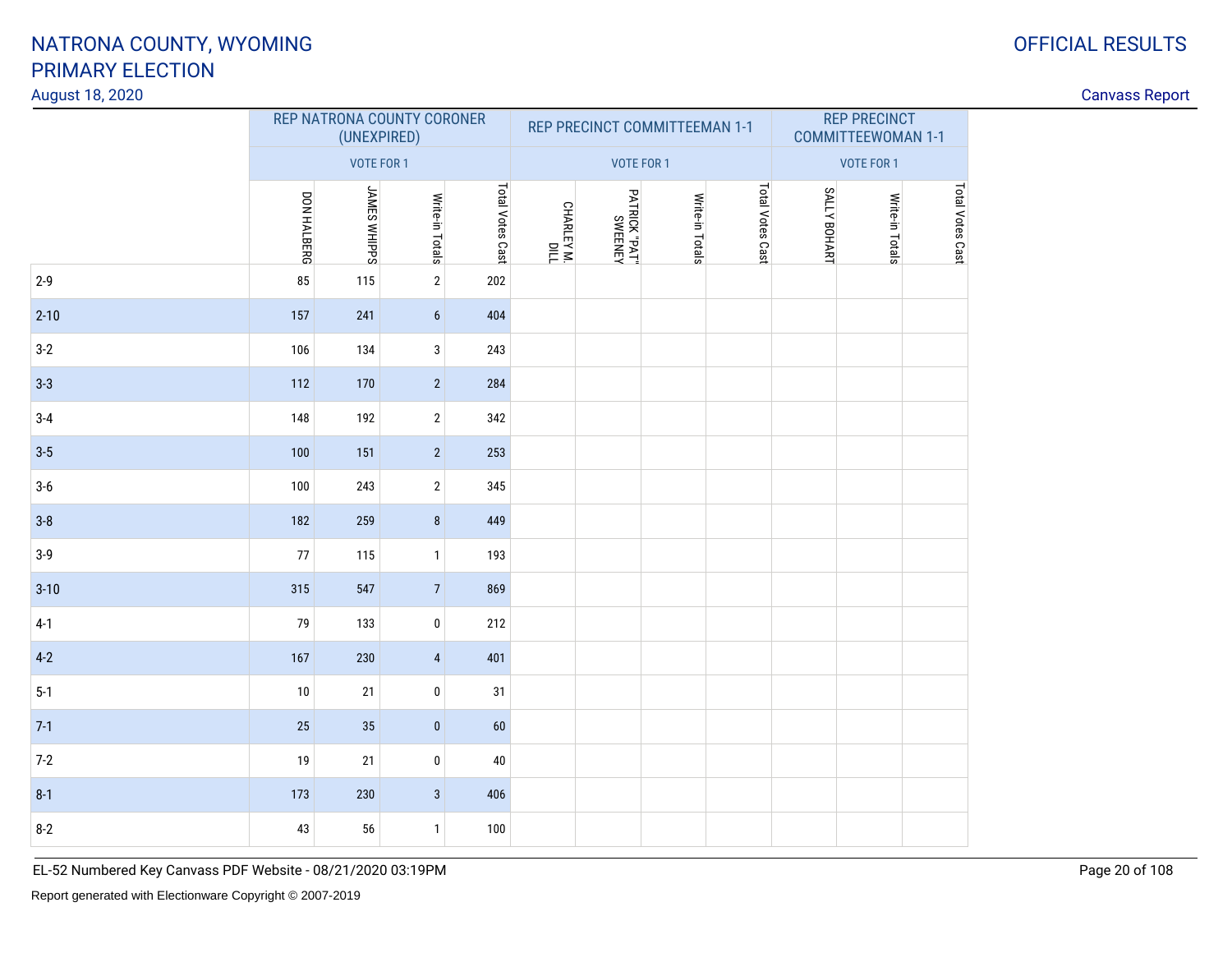#### August 18, 2020

|               |              | (UNEXPIRED)         | REP NATRONA COUNTY CORONER |                  |                       |                          | REP PRECINCT COMMITTEEMAN 1-1 |                  | <b>REP PRECINCT</b><br><b>COMMITTEEWOMAN 1-1</b> |                 |                  |  |
|---------------|--------------|---------------------|----------------------------|------------------|-----------------------|--------------------------|-------------------------------|------------------|--------------------------------------------------|-----------------|------------------|--|
|               |              | VOTE FOR 1          |                            |                  |                       | VOTE FOR 1               |                               |                  |                                                  | VOTE FOR 1      |                  |  |
|               | DON HALBERG  | <b>JAMES WHIPPS</b> | Write-in Totals            | Total Votes Cast | DIIO<br>און גאודן IW. | PATRICK "PAT"<br>SWEENEY | Write-in Totals               | Total Votes Cast | SALLY BOHART                                     | Write-in Totals | Total Votes Cast |  |
| $8 - 3$       | 95           | 102                 | 1                          | 198              |                       |                          |                               |                  |                                                  |                 |                  |  |
| $8 - 4$       | 162          | 236                 | $\overline{2}$             | 400              |                       |                          |                               |                  |                                                  |                 |                  |  |
| $8 - 5$       | 170          | 217                 | $\mathbf{1}$               | 388              |                       |                          |                               |                  |                                                  |                 |                  |  |
| $9 - 1$       | 177          | 275                 | $\mathbf{1}$               | 453              |                       |                          |                               |                  |                                                  |                 |                  |  |
| $11 - 1$      | 32           | 44                  | $\pmb{0}$                  | 76               |                       |                          |                               |                  |                                                  |                 |                  |  |
| $11 - 2$      | 25           | 30                  | $\mathbf 0$                | 55               |                       |                          |                               |                  |                                                  |                 |                  |  |
| $11-3$        | 54           | 53                  | $\mathbf{0}$               | 107              |                       |                          |                               |                  |                                                  |                 |                  |  |
| $11 - 4$      | 25           | 37                  | $\mathbf{1}$               | 63               |                       |                          |                               |                  |                                                  |                 |                  |  |
| $12 - 2$      | 61           | 61                  | $\pmb{0}$                  | 122              |                       |                          |                               |                  |                                                  |                 |                  |  |
| $13-1$        | 17           | 19                  | $\overline{2}$             | 38               |                       |                          |                               |                  |                                                  |                 |                  |  |
| $13-2$        | 20           | 20                  | $\mathbf{0}$               | 40               |                       |                          |                               |                  |                                                  |                 |                  |  |
| $14-1$        | $\mathbf{1}$ | 10                  | $\bf{0}$                   | 11               |                       |                          |                               |                  |                                                  |                 |                  |  |
| <b>Totals</b> | 4,415        | 6,664               | 97                         | 11,176           | 58                    | 91                       | $\mathbf 0$                   | 149              | 127                                              | $\mathbf{2}$    | 129              |  |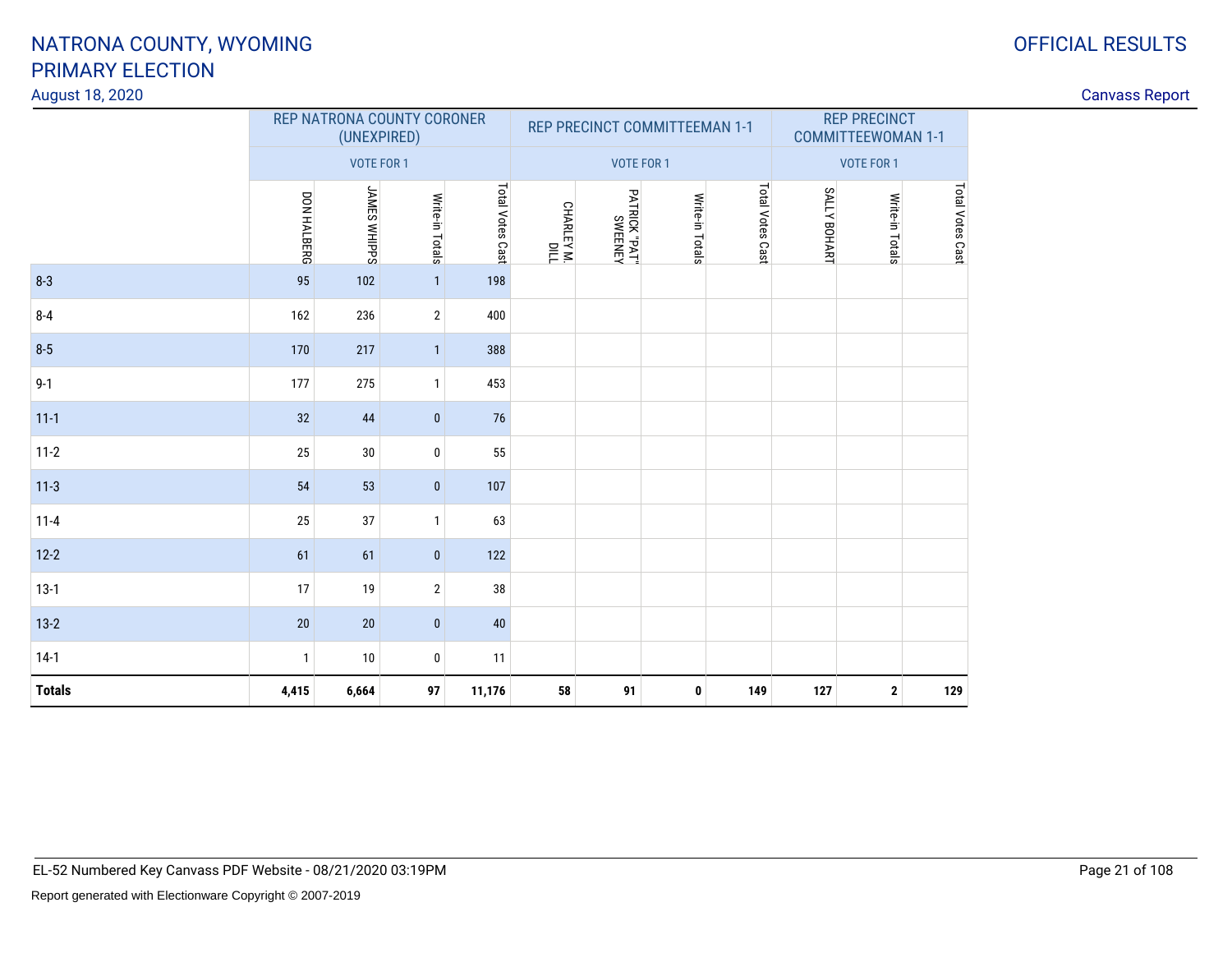#### August 18, 2020

|               |                   | <b>REP PRECINCT COMMITTEEMAN 1-2</b>                                         |              |    |                    | <b>REP PRECINCT</b><br><b>COMMITTEEWOMAN 1-2</b> |                     |  |
|---------------|-------------------|------------------------------------------------------------------------------|--------------|----|--------------------|--------------------------------------------------|---------------------|--|
|               |                   | <b>VOTE FOR 1</b>                                                            |              |    | <b>VOTE FOR 1</b>  |                                                  |                     |  |
|               | ROGER<br>MERRIMAN | Total Votes<br>Write-in<br>当<br><b>GABRIEL</b><br>PHILLIPS<br>Totals<br>Cast |              |    |                    | Write-in<br>Totals                               | Total Votes<br>Cast |  |
| $1 - 2$       | 41                | 42                                                                           | $\mathbf{0}$ | 83 | <b>NMONB</b><br>82 | ٠                                                | 83                  |  |
| <b>Totals</b> | 41                | 42                                                                           | 0            | 83 | 82                 |                                                  | 83                  |  |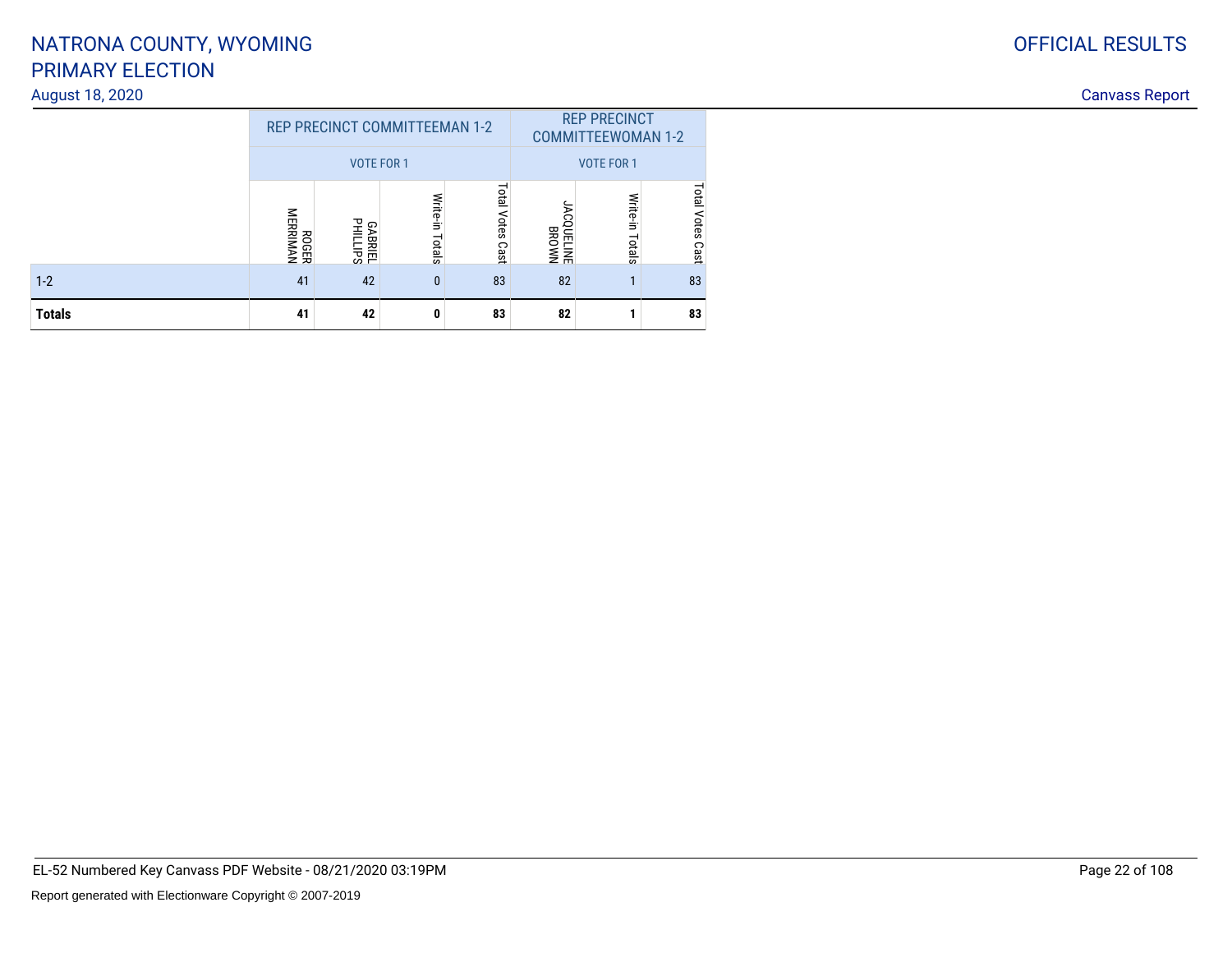### August 18, 2020

1-3

**Totals**

| 02C |                  |                                      |                   |       |    |            |                                 |    | <b>Canvass Report</b> |
|-----|------------------|--------------------------------------|-------------------|-------|----|------------|---------------------------------|----|-----------------------|
|     |                  | <b>REP PRECINCT COMMITTEEMAN 1-3</b> |                   |       |    |            | REP PRECINCT COMMITTEEWOMAN 1-3 |    |                       |
|     |                  |                                      | <b>VOTE FOR 1</b> |       |    | VOTE FOR 1 |                                 |    |                       |
|     | بہ ≦<br>ᇰ<br>ERS | m                                    | 쥬                 |       | ▭  |            |                                 |    |                       |
|     | 로 오              | Ã<br>m                               | 혎                 | otals | 응즮 |            | ခြင်                            | 55 |                       |

<sup>125</sup> <sup>49</sup> <sup>42</sup> <sup>1</sup> <sup>217</sup> <sup>72</sup> <sup>142</sup> <sup>1</sup> <sup>215</sup>

**<sup>125</sup> <sup>49</sup> <sup>42</sup> <sup>1</sup> <sup>217</sup> <sup>72</sup> <sup>142</sup> <sup>1</sup> <sup>215</sup>**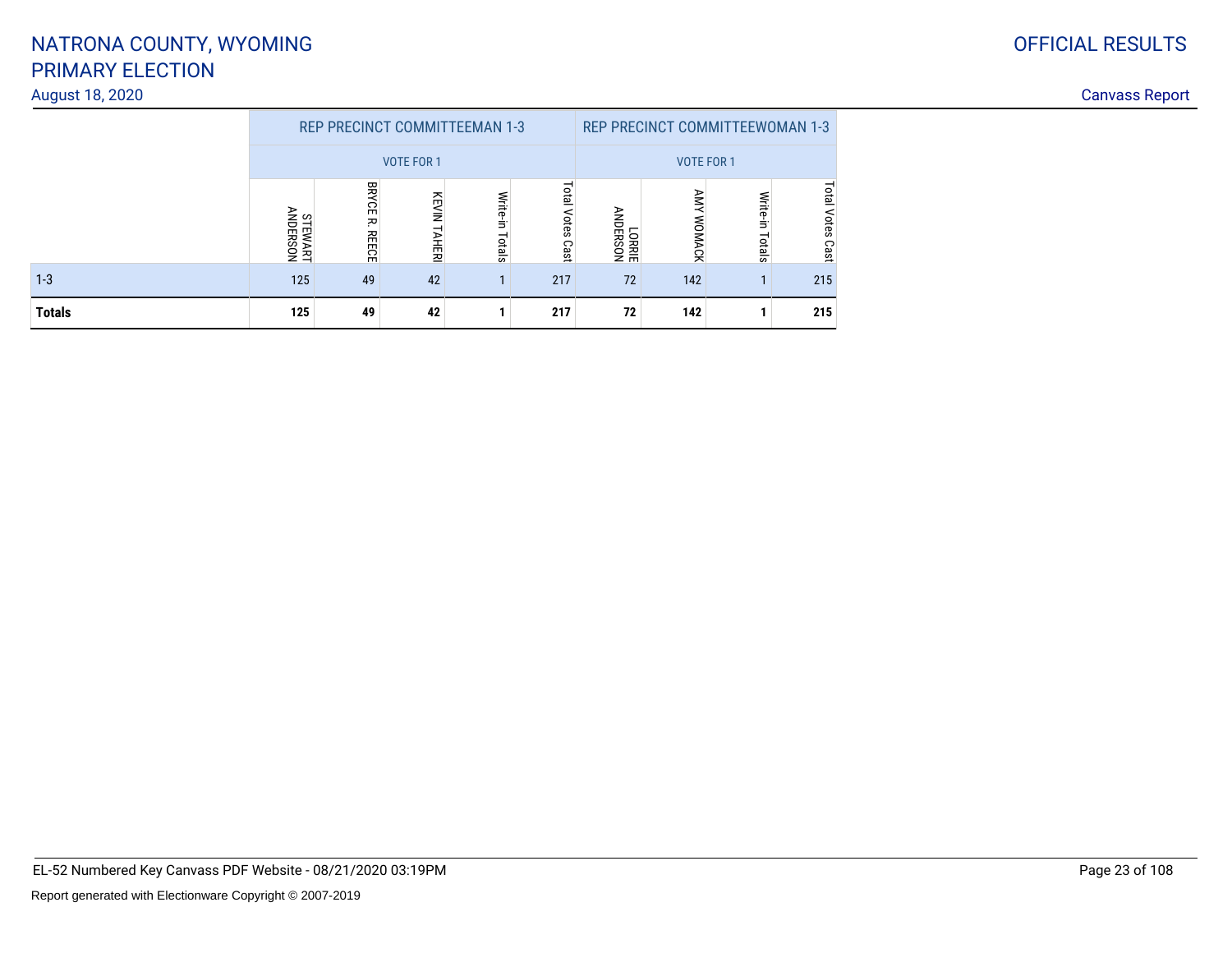#### August 18, 2020

|               | <b>REP PRECINCT COMMITTEEMAN 1-4</b> |                         |     |   |     |  |  |  |  |  |  |
|---------------|--------------------------------------|-------------------------|-----|---|-----|--|--|--|--|--|--|
|               | <b>VOTE FOR 2</b>                    |                         |     |   |     |  |  |  |  |  |  |
|               | <b>DANIEL</b><br>DAVIS               | <b>Total Votes Cast</b> |     |   |     |  |  |  |  |  |  |
| $1 - 4$       | 81                                   | 192                     | 172 | 0 | 445 |  |  |  |  |  |  |
| <b>Totals</b> | 172<br>445<br>81<br>192<br>0         |                         |     |   |     |  |  |  |  |  |  |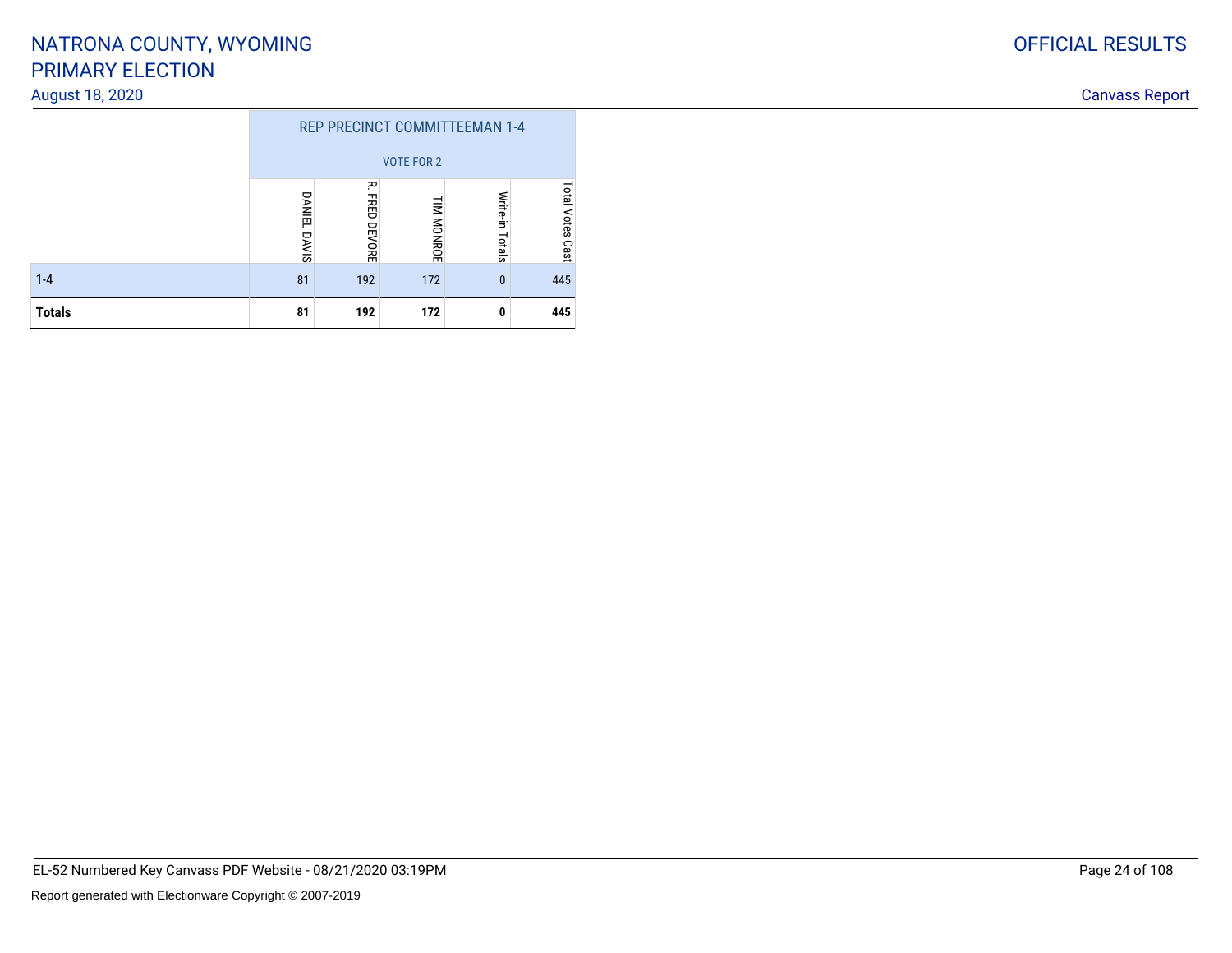### OFFICIAL RESULTS

### PRIMARY ELECTIONNATRONA COUNTY, WYOMING

#### August 18, 2020

| <b>Canvass F</b><br>$\overline{\phantom{a}}$<br><b>IONOI</b> |
|--------------------------------------------------------------|
|                                                              |

|               |                                                                                                                 |        | <b>REP PRECINCT COMMITTEEWOMAN 1-4</b><br><b>VOTE FOR 2</b> | <b>REP PRECINCT</b><br><b>COMMITTEEMAN 1-5</b> |              |     |     |                    |                  |
|---------------|-----------------------------------------------------------------------------------------------------------------|--------|-------------------------------------------------------------|------------------------------------------------|--------------|-----|-----|--------------------|------------------|
|               | <b>LINDA</b>                                                                                                    | CHRIST | DAVID<br>APPLEGATE                                          | <b>VOTE FOR 1</b>                              |              |     |     |                    |                  |
|               | Total<br>Write-in<br>KIM DEVORE<br>Votes<br><b>CLIFFORD</b><br>NOSENLS<br>NYSNS<br>≺<br>Totals<br>DAVIS<br>Cast |        |                                                             |                                                |              |     |     | Write-in<br>Totals | Total Votes Cast |
| $1 - 4$       | 68                                                                                                              | 72     | 150                                                         | 188                                            | $\mathbf{0}$ | 478 |     |                    |                  |
| $1-5$         |                                                                                                                 |        |                                                             |                                                |              |     | 158 | 4                  | 162              |
| <b>Totals</b> | 68                                                                                                              | 72     | 150                                                         | 188                                            | 0            | 478 | 158 | 4                  | 162              |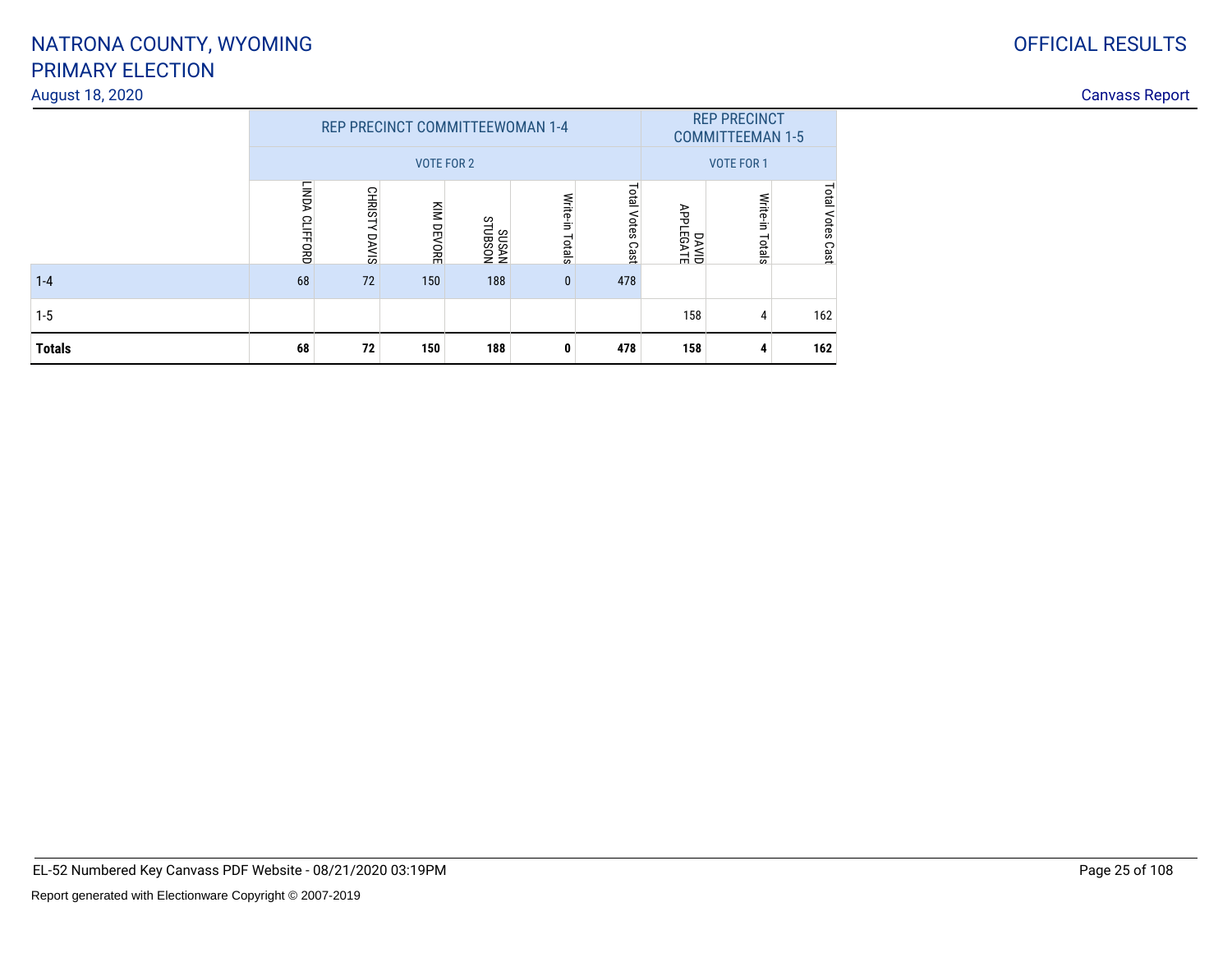#### August 18, 2020

| <b>Totals</b> | 172              | 0                                                | 172                 | 129                                  | 95                                 | 69              | 111               | 102                   | 18                 | 524                 |  |  |
|---------------|------------------|--------------------------------------------------|---------------------|--------------------------------------|------------------------------------|-----------------|-------------------|-----------------------|--------------------|---------------------|--|--|
| $1 - 6$       |                  |                                                  |                     | 129                                  | 95                                 | 69              | 111               | 102                   | 18                 | 524                 |  |  |
| $1-5$         | 172              | $\mathbf{0}$                                     | 172                 |                                      |                                    |                 |                   |                       |                    |                     |  |  |
|               | LYNN<br>LOCKHART | Write-in<br>Totals                               | Total Votes<br>Cast | WILLIAM D.<br>HJELMSTAD              | <b>LOWELL</b><br>ج.<br><b>CUND</b> | HONW<br>AJONNHO | <b>BRUCE SELI</b> | BERNARD<br>STUDER JR. | Write-in<br>Totals | Total Votes<br>Cast |  |  |
|               |                  | <b>VOTE FOR 1</b>                                |                     |                                      |                                    |                 | <b>VOTE FOR 2</b> |                       |                    |                     |  |  |
|               |                  | <b>REP PRECINCT</b><br><b>COMMITTEEWOMAN 1-5</b> |                     | <b>REP PRECINCT COMMITTEEMAN 1-6</b> |                                    |                 |                   |                       |                    |                     |  |  |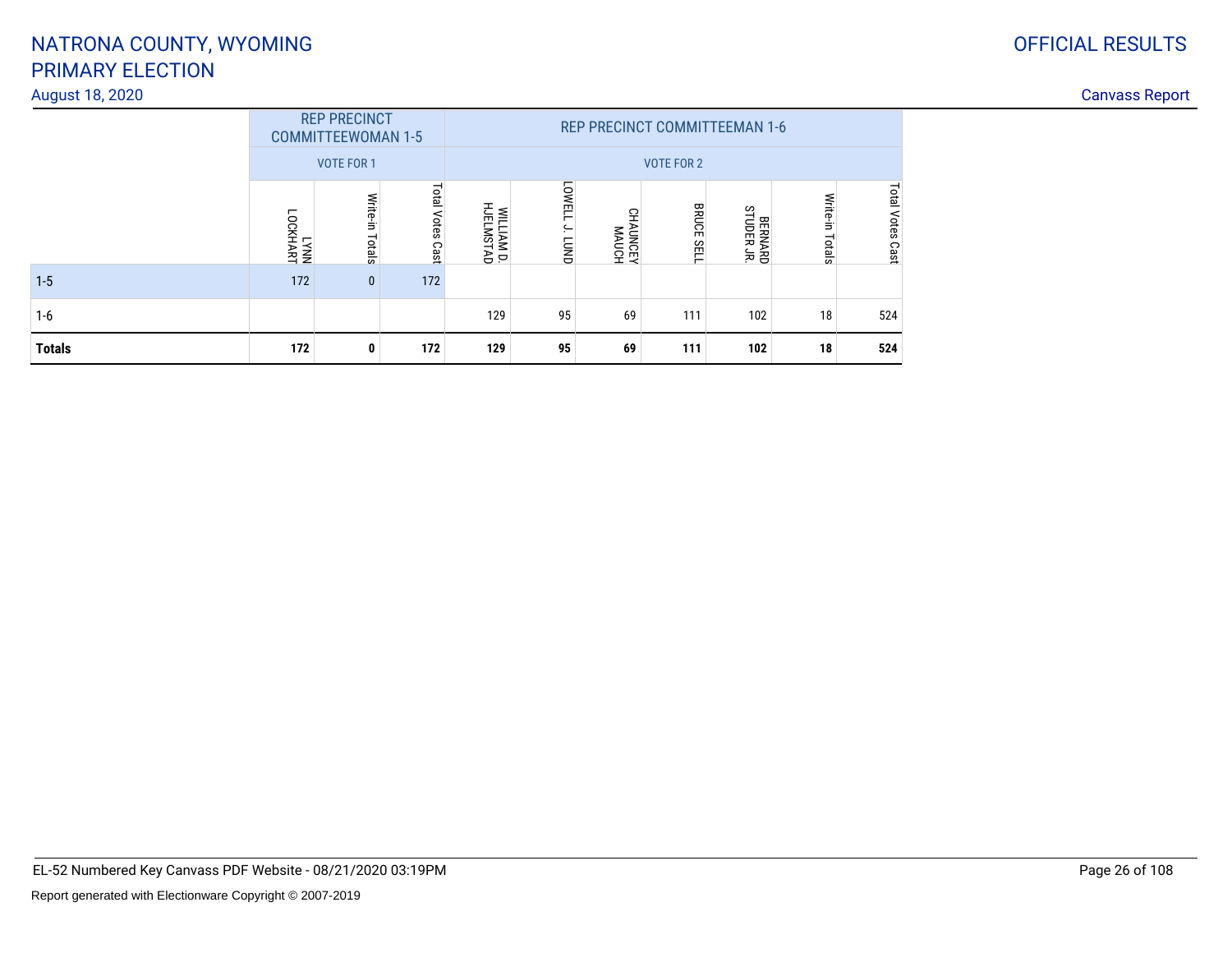### OFFICIAL RESULTS

### PRIMARY ELECTIONNATRONA COUNTY, WYOMING

# August 18, 2020

1-6

| <b>Totals</b>   | 114                 | 123      | 90                              | 193                       |                        | 529                    | 72                 | 33                            |                   | 106   |                       |
|-----------------|---------------------|----------|---------------------------------|---------------------------|------------------------|------------------------|--------------------|-------------------------------|-------------------|-------|-----------------------|
| $1 - 7$         |                     |          |                                 |                           |                        |                        | 72                 | 33                            |                   | 106   |                       |
| $1 - 6$         | 114                 | 123      | 90                              | 193                       | -9                     | 529                    |                    |                               |                   |       |                       |
|                 | ᆔ<br>LINS-<br>THIEL | ይ<br>AMB | VOTE FOR 2<br>DEVON SELI        | <b>KIMBERLY</b><br>WALKER | Write-<br>Ė.<br>Totals | Total<br>Votes<br>Cast | S<br>TEV<br>m<br>≩ | 힢<br>ᇢ<br>m                   | <b>VOTE FOR 1</b> | င္မွာ |                       |
|                 |                     |          | REP PRECINCT COMMITTEEWOMAN 1-6 |                           |                        |                        |                    | REP PRECINCT COMMITTEEMAN 1-7 |                   |       |                       |
| 4ugust 18, 2020 |                     |          |                                 |                           |                        |                        |                    |                               |                   |       | <b>Canvass Report</b> |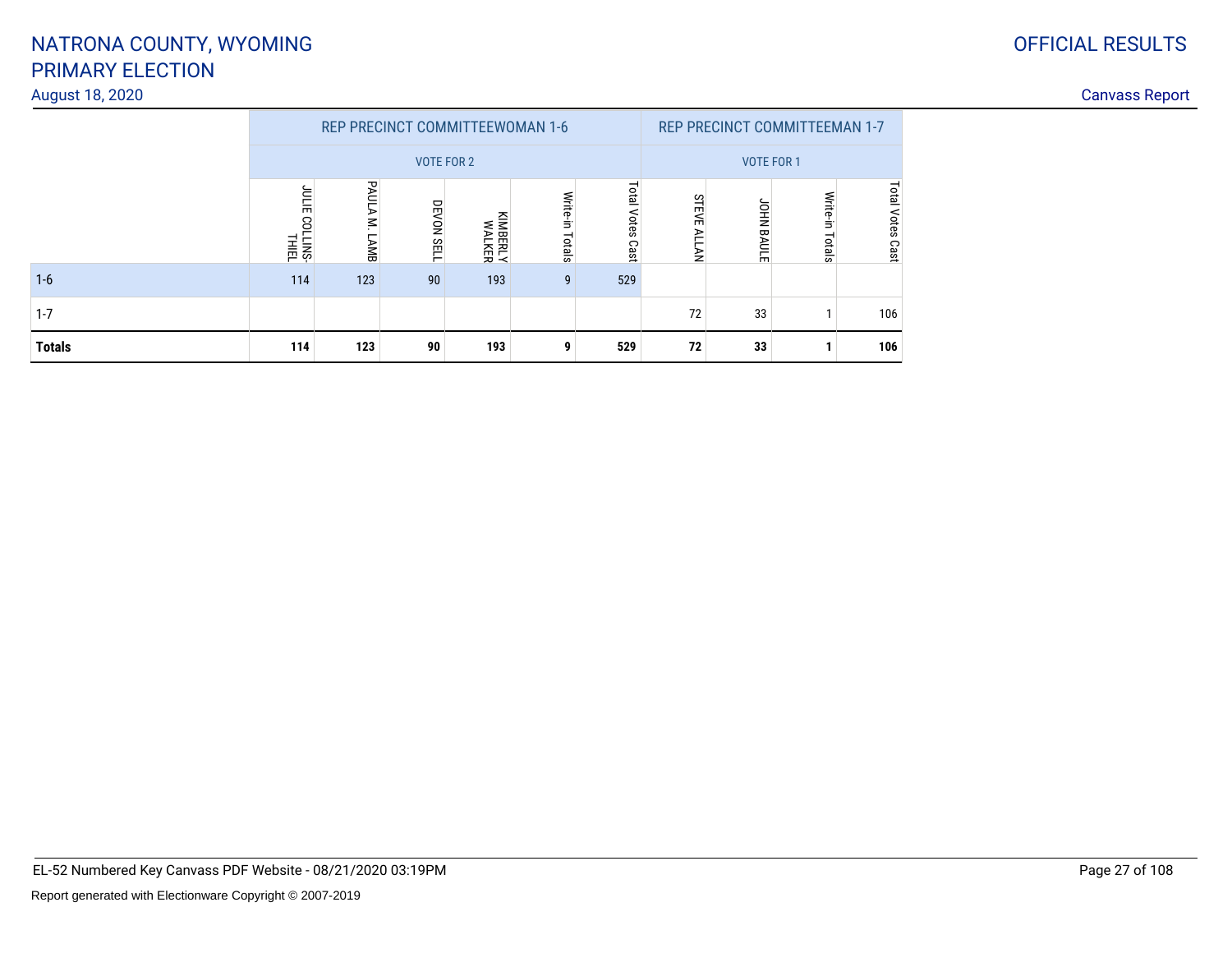#### August 18, 2020

|               |                   | <b>REP PRECINCT</b><br><b>COMMITTEEWOMAN 1-7</b><br><b>VOTE FOR 1</b> |                        |                     |                   | <b>REP PRECINCT COMMITTEEMAN 1-9</b><br><b>VOTE FOR 2</b> |                                |                    |                     |
|---------------|-------------------|-----------------------------------------------------------------------|------------------------|---------------------|-------------------|-----------------------------------------------------------|--------------------------------|--------------------|---------------------|
|               | <b>DAWN ALLAN</b> | Write-in<br>Totals                                                    | Total<br>Votes<br>Cast | <b>JIM ANDERSON</b> | MEGINLEY<br>HASPL | <b>KYLEJ.</b><br>MARTINEZ                                 | <b>LONNIE</b><br><b>TEAGUE</b> | Write-in<br>Totals | Total Votes<br>Cast |
| $1 - 7$       | 100               |                                                                       | 101                    |                     |                   |                                                           |                                |                    |                     |
| $1-9$         |                   |                                                                       |                        | 283                 | 205               | 94                                                        | 104                            | $\overline{2}$     | 688                 |
| <b>Totals</b> | 100               | и                                                                     | 101                    | 283                 | 205               | 94                                                        | 104                            | $\mathbf{2}$       | 688                 |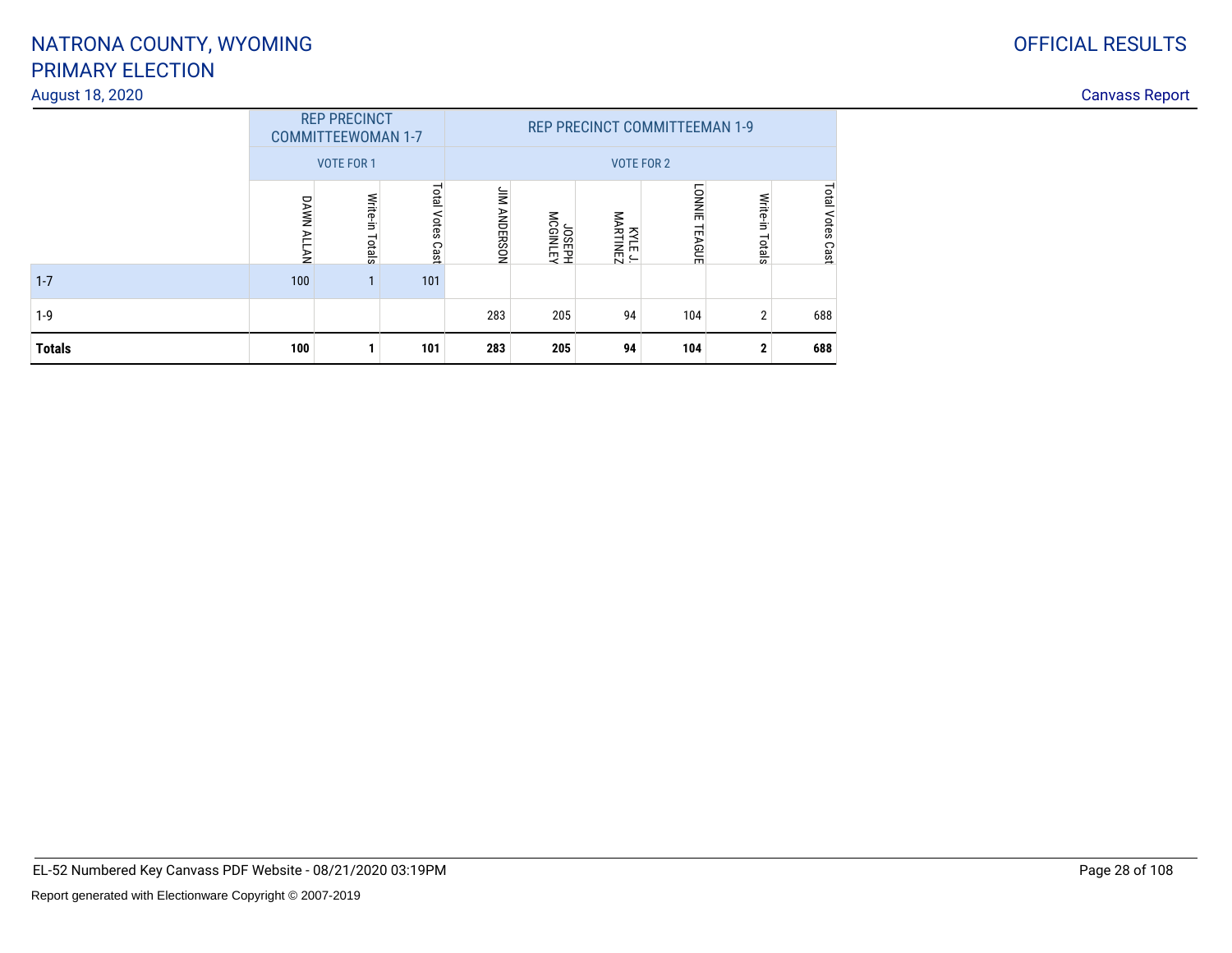#### August 18, 2020

| <b>OFFICIAL RESULTS</b> |
|-------------------------|
|                         |

|               |                    |                    | <b>REP PRECINCT COMMITTEEWOMAN 1-9</b> |                    |                        |                     | <b>REP PRECINCT COMMITTEEMAN 1-11</b> |                    |                         |
|---------------|--------------------|--------------------|----------------------------------------|--------------------|------------------------|---------------------|---------------------------------------|--------------------|-------------------------|
|               |                    |                    | <b>VOTE FOR 2</b>                      |                    | <b>VOTE FOR 1</b>      |                     |                                       |                    |                         |
|               | <b>RONNA BORIL</b> | DIANEY<br>MCGINLEY | MICHELLE<br>TEAGUE                     | Write-in<br>Totals | Total<br>Votes<br>Cast | <b>DREW PERKINS</b> | ₹<br>ALPH W.<br>SPECHT                | Write-in<br>Totals | <b>Total Votes Cast</b> |
| $1 - 9$       | 223                | 225                | 187                                    |                    | 636                    |                     |                                       |                    |                         |
| $1 - 11$      |                    |                    |                                        |                    |                        | 203                 | 55                                    |                    | 259                     |
| <b>Totals</b> | 223                | 225                | 187                                    |                    | 636                    | 203                 | 55                                    |                    | 259                     |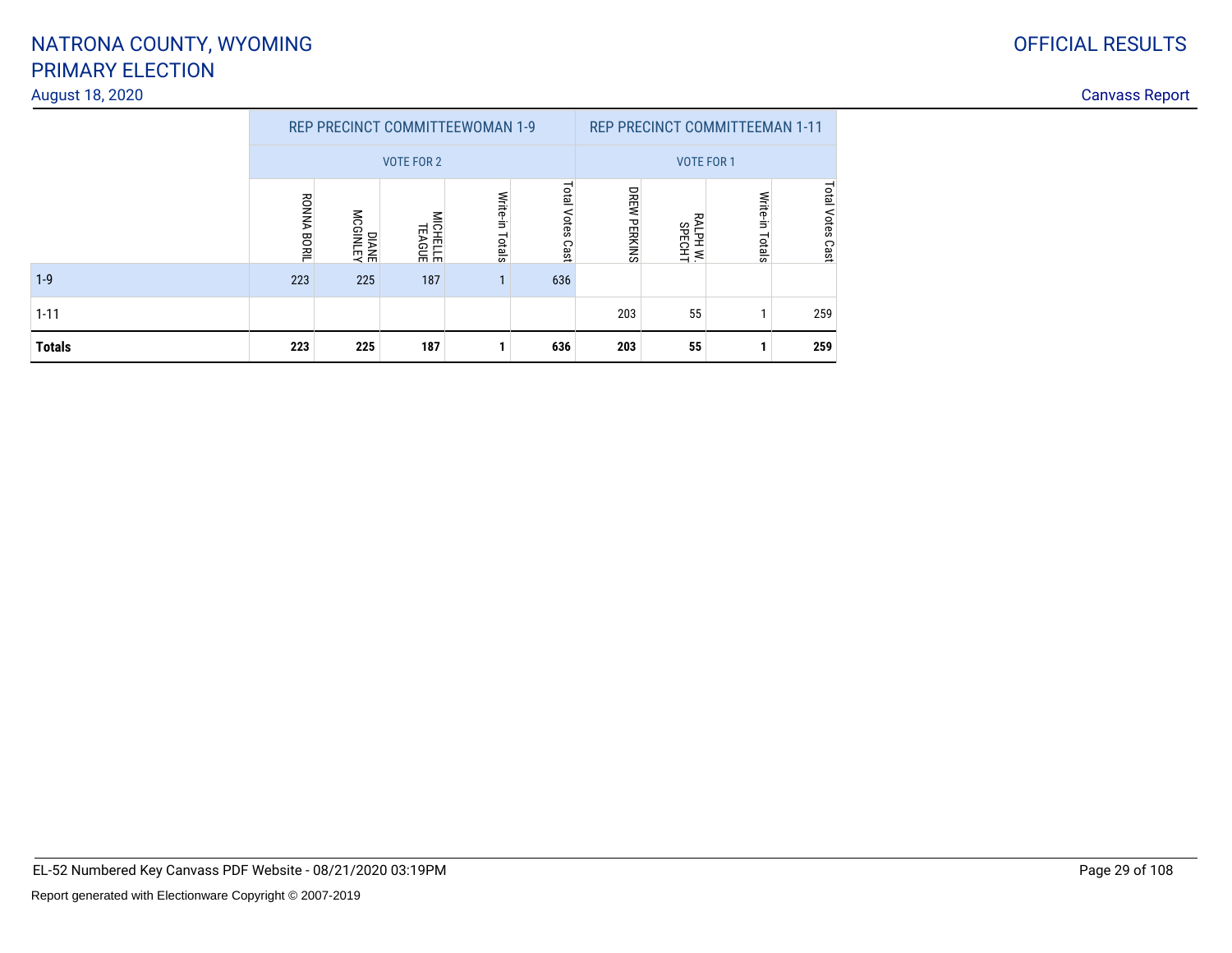#### August 18, 2020

### OFFICIAL RESULTS

| $1 - 12$<br><b>Totals</b> | 49                     | 96                        | 69                 | ŋ                                | 216                 | 91<br>91               | $\Omega$<br>0                          | 91<br>91                   | 95<br>95                    |                                                 | 96<br>96               |
|---------------------------|------------------------|---------------------------|--------------------|----------------------------------|---------------------|------------------------|----------------------------------------|----------------------------|-----------------------------|-------------------------------------------------|------------------------|
| $1 - 11$                  | 49                     | 96                        | 69                 | $\overline{2}$                   | 216                 |                        |                                        |                            |                             |                                                 |                        |
|                           | <b>ARDELL</b><br>BREED | <b>REBECCA</b><br>REBECCA | CAROL L.<br>SPECHT | Write-in<br>Totals               | Total Votes<br>Cast | DAVID<br><b>DEWALD</b> | Write-in Totals                        | <b>Total Votes</b><br>Cast | <b>KONT</b><br><b>YODER</b> | Write-in<br>Totals                              | Total<br>Votes<br>Cast |
|                           |                        |                           | <b>VOTE FOR 1</b>  | REP PRECINCT COMMITTEEWOMAN 1-11 |                     |                        | <b>COMMITTEEMAN 1-12</b><br>VOTE FOR 1 |                            |                             | <b>COMMITTEEWOMAN 1-12</b><br><b>VOTE FOR 1</b> |                        |
|                           |                        |                           |                    |                                  |                     |                        | <b>REP PRECINCT</b>                    |                            | <b>REP PRECINCT</b>         |                                                 |                        |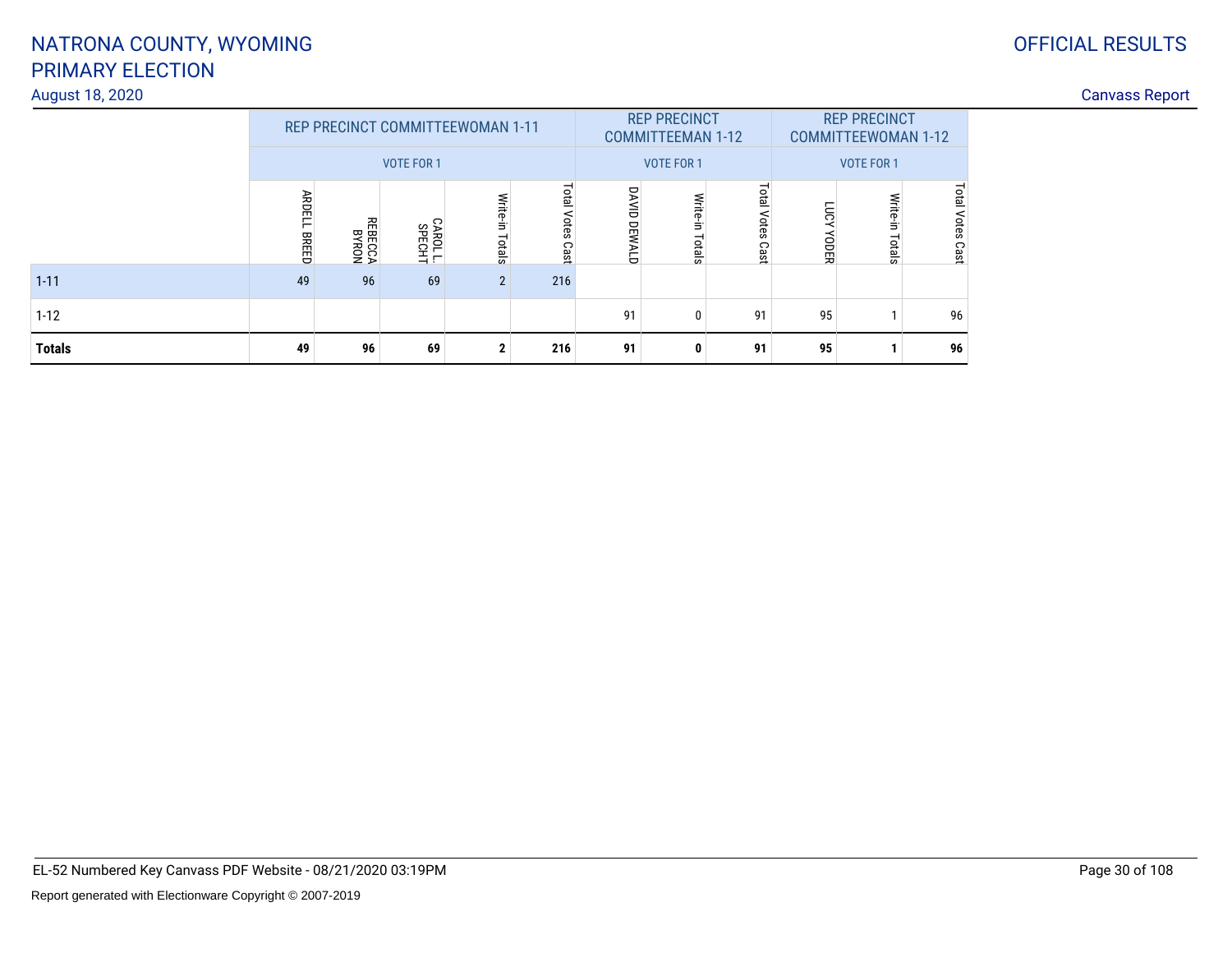#### August 18, 2020

### OFFICIAL RESULTS

|               |                                                                                                                                             |    |                   | <b>REP PRECINCT COMMITTEEMAN 2-1</b> |              |                     |                         |                    | <b>REP PRECINCT COMMITTEEWOMAN 2-1</b> |                    |                         |  |
|---------------|---------------------------------------------------------------------------------------------------------------------------------------------|----|-------------------|--------------------------------------|--------------|---------------------|-------------------------|--------------------|----------------------------------------|--------------------|-------------------------|--|
|               |                                                                                                                                             |    | <b>VOTE FOR 1</b> |                                      |              | <b>VOTE FOR 1</b>   |                         |                    |                                        |                    |                         |  |
|               | DAL<br>Write-in<br>m<br>ဌ<br>$\leq$<br>CONSPHEN<br>NEPHEN<br>ZIMMERL<br>HALEL<br>HAIGL<br>rin "J.R."<br>Riggins<br>z.<br>Totals<br>모모<br>m. |    |                   |                                      |              | Total<br>Votes Cast | ≧<br>HAIGLER<br>VAY KAY | CHANNON<br>KOMAAHS | <b>ESLIE</b><br><b>RIGGINS</b>         | Write-in<br>Totals | <b>Total Votes Cast</b> |  |
| $2 - 1$       | 117                                                                                                                                         | 56 | 44                | 30                                   | $\mathbf{0}$ | 247                 | 112                     | 73                 | 62                                     | $\mathbf{0}$       | 247                     |  |
| <b>Totals</b> | 117                                                                                                                                         | 56 | 44                | 30                                   | $\mathbf{0}$ | 247                 | 112                     | 73                 | 62                                     | 0                  | 247                     |  |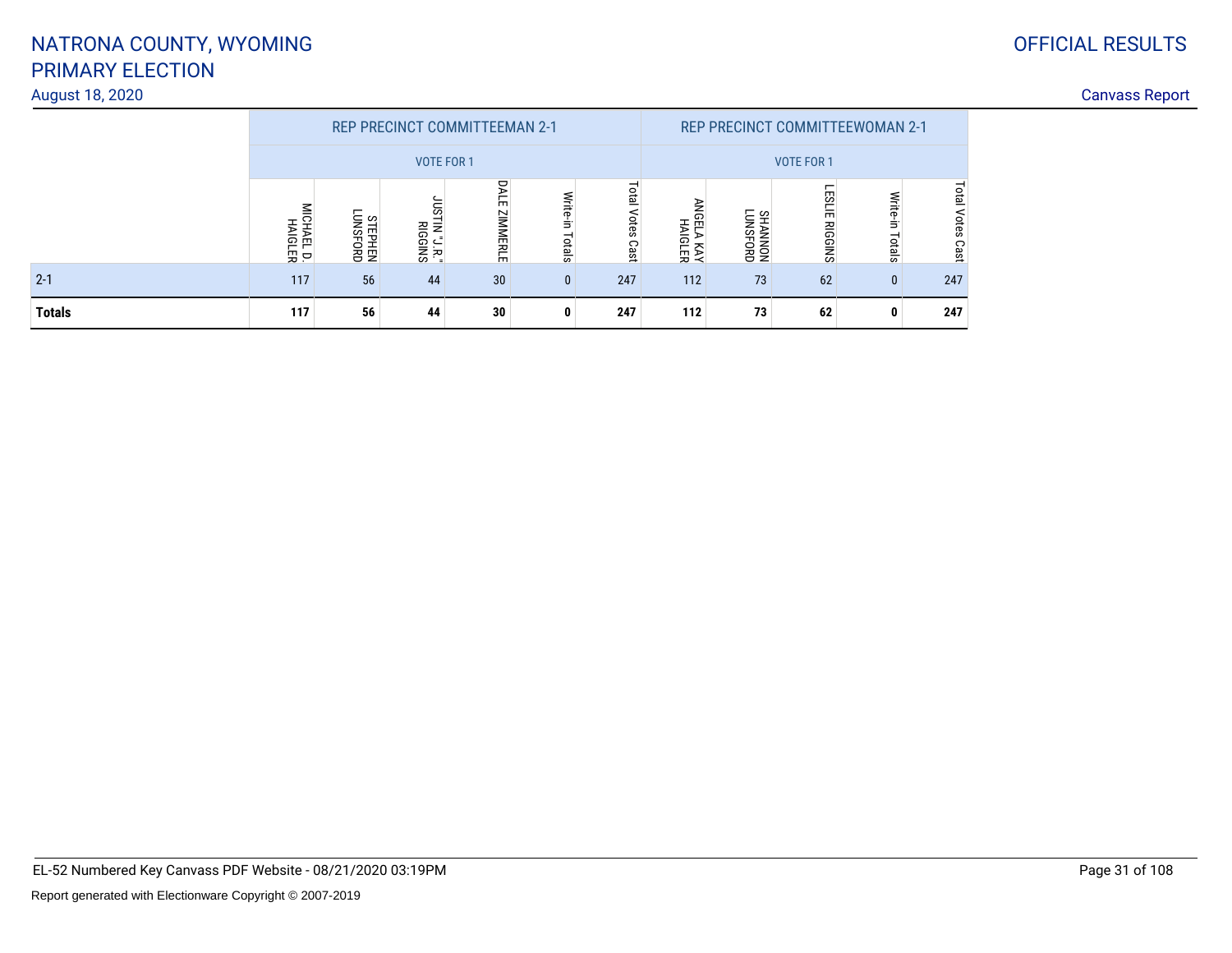### OFFICIAL RESULTS

### PRIMARY ELECTIONNATRONA COUNTY, WYOMING

#### August 18, 2020

| <b>Totals</b>   | 121                                                | 79                   | 0            | 200                     | 74                                            | 128                  |       | 203 | 16                                    | 16                   |  |  |
|-----------------|----------------------------------------------------|----------------------|--------------|-------------------------|-----------------------------------------------|----------------------|-------|-----|---------------------------------------|----------------------|--|--|
| $2 - 3$         |                                                    |                      |              |                         |                                               |                      |       |     | 16                                    | 16                   |  |  |
| $2 - 2$         | 121                                                | 79                   | $\mathbf{0}$ | 200                     | 74                                            | 128                  |       | 203 |                                       |                      |  |  |
|                 | KENNY A.<br>HUBBARD                                | JEFFRIE A.<br>Yetter | ಕ<br>Totals  | <b>Total Votes Cast</b> | DENISE<br>HUBBARD                             | £<br>ᆔ<br>召用<br>EWIS | otals | Cas | otals                                 | <b>Votes</b><br>Cast |  |  |
|                 | REP PRECINCT COMMITTEEMAN 2-2<br><b>VOTE FOR 1</b> |                      |              |                         | REP PRECINCT COMMITTEEWOMAN 2-2<br>VOTE FOR 1 |                      |       |     | <b>COMMITTEEMAN 2-3</b><br>VOTE FOR 1 |                      |  |  |
|                 |                                                    |                      |              |                         |                                               | <b>REP PRECINCT</b>  |       |     |                                       |                      |  |  |
| August 18, 2020 |                                                    |                      |              |                         |                                               |                      |       |     |                                       |                      |  |  |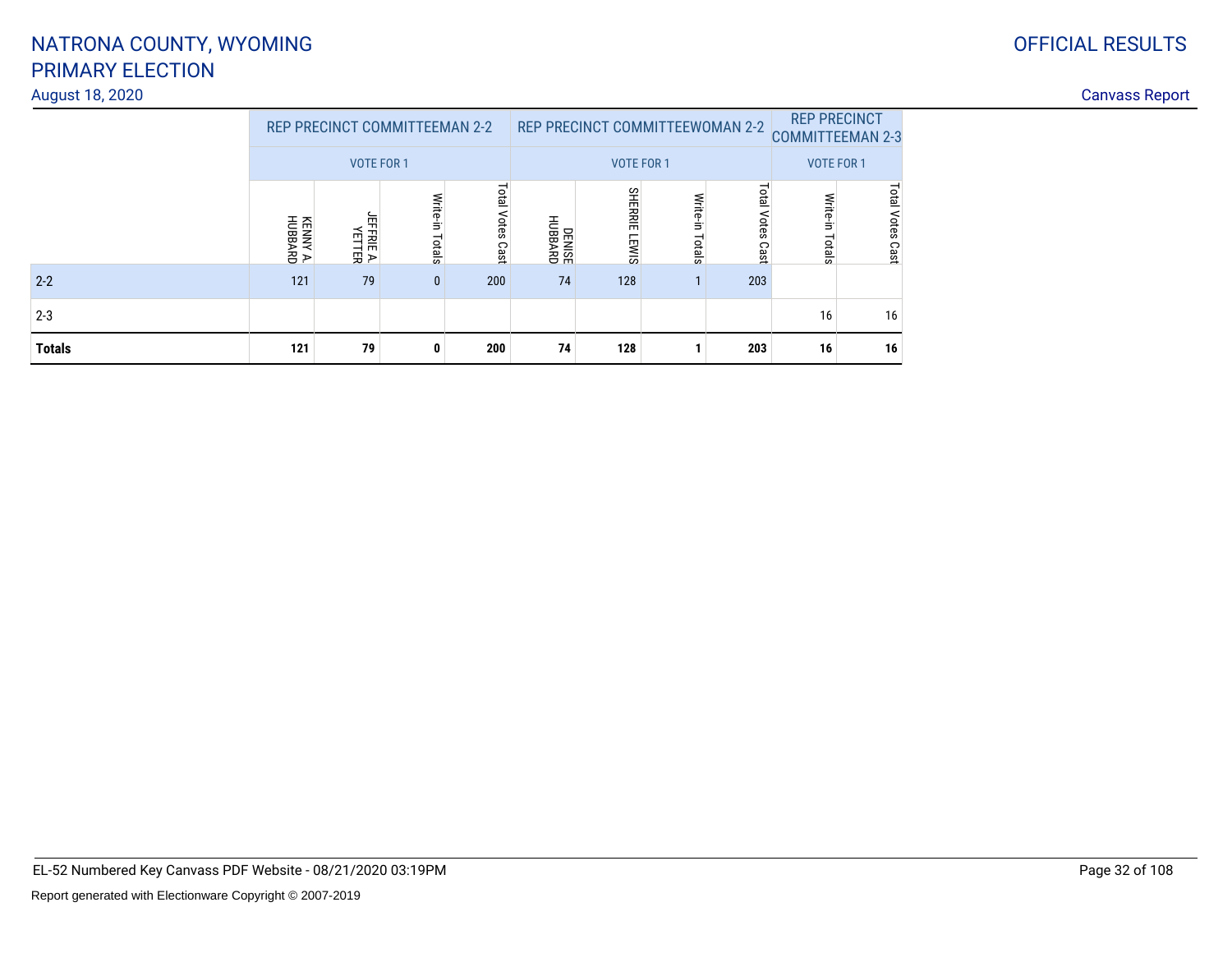#### August 18, 2020

### OFFICIAL RESULTS

|               | <b>REP PRECINCT</b><br><b>COMMITTEEWOMAN 2-3</b> |                    |                            |                   | <b>REP PRECINCT COMMITTEEMAN 2-4</b> |                    |                        | <b>REP PRECINCT COMMITTEEWOMAN 2-4</b> |        |                    |                               |
|---------------|--------------------------------------------------|--------------------|----------------------------|-------------------|--------------------------------------|--------------------|------------------------|----------------------------------------|--------|--------------------|-------------------------------|
|               | <b>VOTE FOR 1</b>                                |                    |                            | <b>VOTE FOR 1</b> |                                      |                    | <b>VOTE FOR 1</b>      |                                        |        |                    |                               |
|               | MAURI<br><b>LARSON</b>                           | Write-in<br>Totals | <b>Total Votes</b><br>Cast | WORTH<br>CHRISTIE | <b>RICK ROBERTS</b>                  | Write-in<br>Totals | Total<br>Votes<br>Cast | 꽁<br><b>SALIND M.</b><br>GRENFELL      | KATHIE | Write-in<br>Totals | <b>Total</b><br>Votes<br>Cast |
| $2 - 3$       | 162                                              | 5                  | 167                        |                   |                                      |                    |                        |                                        |        |                    |                               |
| $2 - 4$       |                                                  |                    |                            | 85                | 77                                   |                    | 163                    | 36                                     | 108    | $\overline{2}$     | 146                           |
| <b>Totals</b> | 162                                              | 5                  | 167                        | 85                | 77                                   |                    | 163                    | 36                                     | 108    | 2                  | 146                           |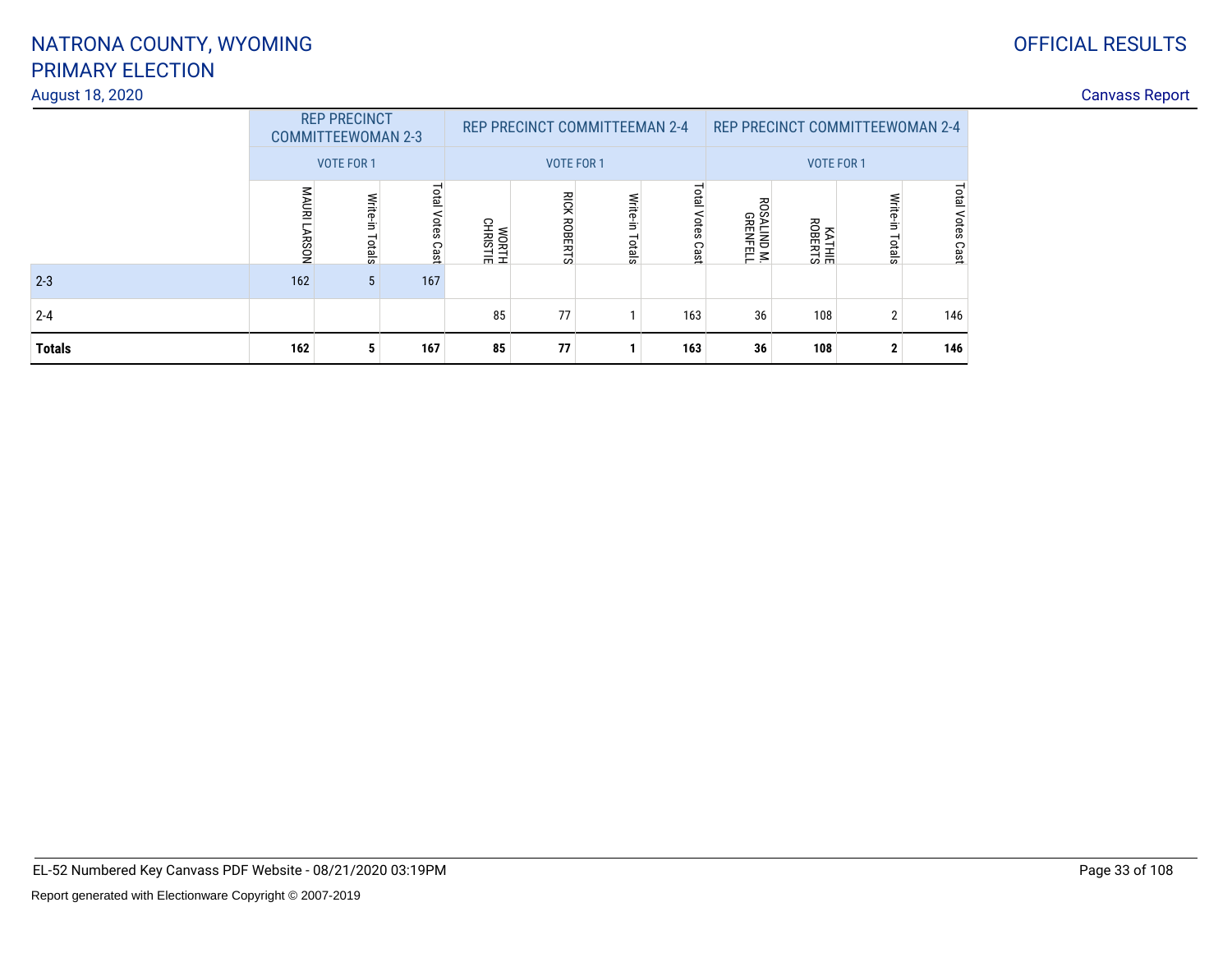#### August 18, 2020

|               | <b>REP PRECINCT COMMITTEEMAN 2-6</b> |                             |                                  |                             |                      |               |                             |                    |                     |  |  |  |
|---------------|--------------------------------------|-----------------------------|----------------------------------|-----------------------------|----------------------|---------------|-----------------------------|--------------------|---------------------|--|--|--|
|               | <b>VOTE FOR 3</b>                    |                             |                                  |                             |                      |               |                             |                    |                     |  |  |  |
|               | <b>STEVE</b><br><b>RRAY</b>          | <b>STEVE</b><br>DEGENFELDER | <b>GREGORY</b><br><b>FLESVIG</b> | <b>REDERSEN</b><br>PEDERSEN | JOHN A.<br>MASTERSON | PAT<br>THOMAS | <b>SHANE</b><br><b>TRUE</b> | Write-in<br>Totals | Total<br>Votes Cast |  |  |  |
| $2 - 6$       | 125                                  | 215                         | 143                              | 131                         | 139                  | 181           | 260                         | 3                  | 1,197               |  |  |  |
| <b>Totals</b> | 125                                  | 215                         | 143                              | 131                         | 139                  | 181           | 260                         | 3                  | 1,197               |  |  |  |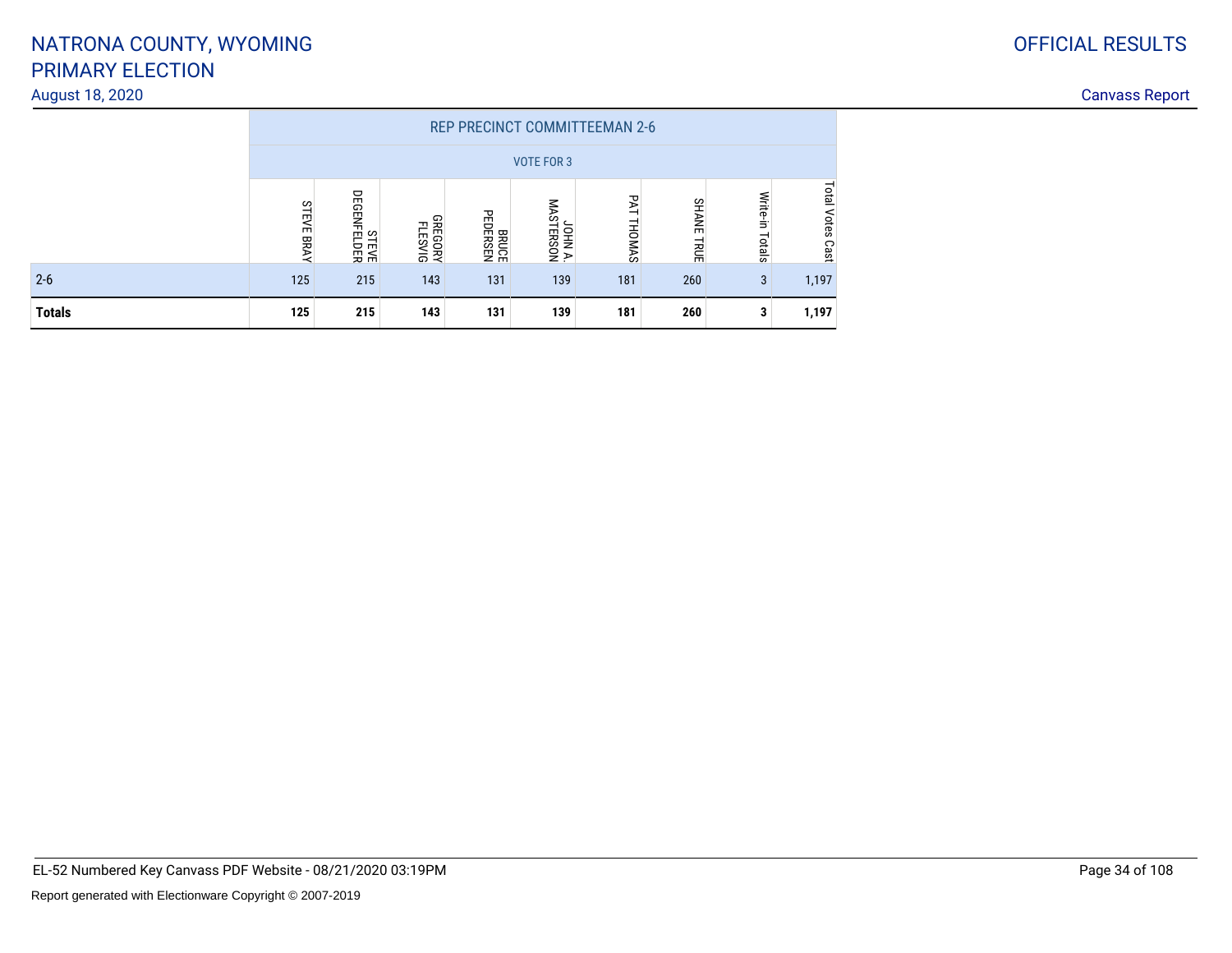#### August 18, 2020

|               | <b>REP PRECINCT COMMITTEEWOMAN 2-6</b> |                              |                     |                                  |                      |                      |                                     |                    |                  |  |  |  |
|---------------|----------------------------------------|------------------------------|---------------------|----------------------------------|----------------------|----------------------|-------------------------------------|--------------------|------------------|--|--|--|
|               | <b>VOTE FOR 3</b>                      |                              |                     |                                  |                      |                      |                                     |                    |                  |  |  |  |
|               | <b>AVBA</b><br>BNNY-HLNB               | <b>CHERYL</b><br>DEGENFELDER | LISA<br>ENGEBRETSEN | CINDY<br><b>GARVIN</b><br>GARVIN | <b>SHERRI MARTIN</b> | LEWELLYN<br>PEDERSEN | <b>HIELD SKEIM-</b><br>HIELD SKEIM- | Write-in<br>Totals | Total Votes Cast |  |  |  |
| $2 - 6$       | 132                                    | 204                          | 170                 | 166                              | 113                  | 110                  | 223                                 | 3                  | 1,121            |  |  |  |
| <b>Totals</b> | 132                                    | 204                          | 170                 | 166                              | 113                  | 110                  | 223                                 | 3                  | 1,121            |  |  |  |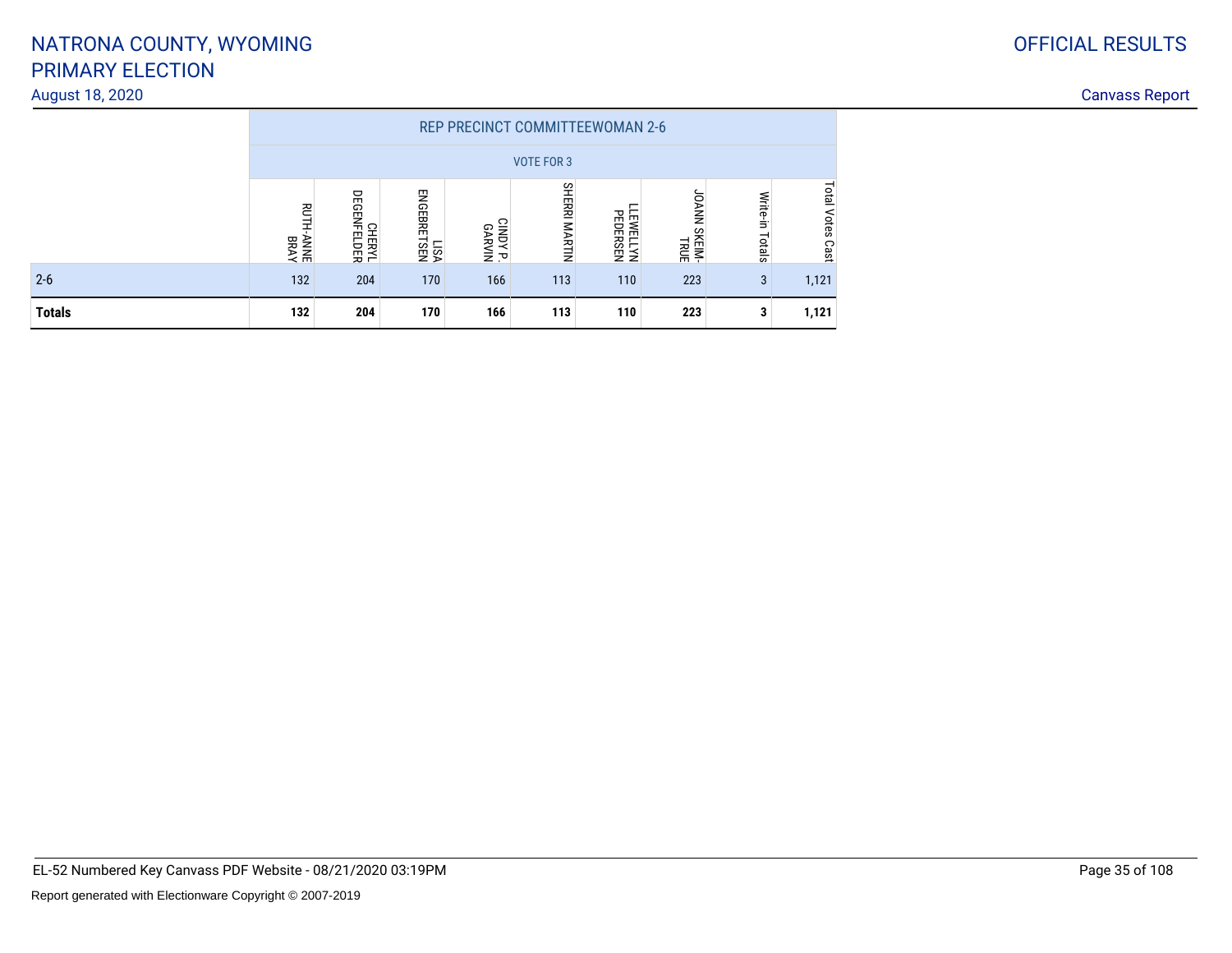#### August 18, 2020

|               | <b>REP PRECINCT COMMITTEEMAN 2-7</b> |                   |                  |                    |                         |  |  |  |  |  |
|---------------|--------------------------------------|-------------------|------------------|--------------------|-------------------------|--|--|--|--|--|
|               | <b>VOTE FOR 3</b>                    |                   |                  |                    |                         |  |  |  |  |  |
|               | CRAIG<br>CATELLIER                   | BRIAN G.<br>CLARK | N<br>BKAN<br>KAN | Write-in<br>Totals | <b>Total Votes Cast</b> |  |  |  |  |  |
| $2 - 7$       | 278                                  | 303               | 272              | 4                  | 857                     |  |  |  |  |  |
| <b>Totals</b> | 278                                  | 303               | 272              | 4                  | 857                     |  |  |  |  |  |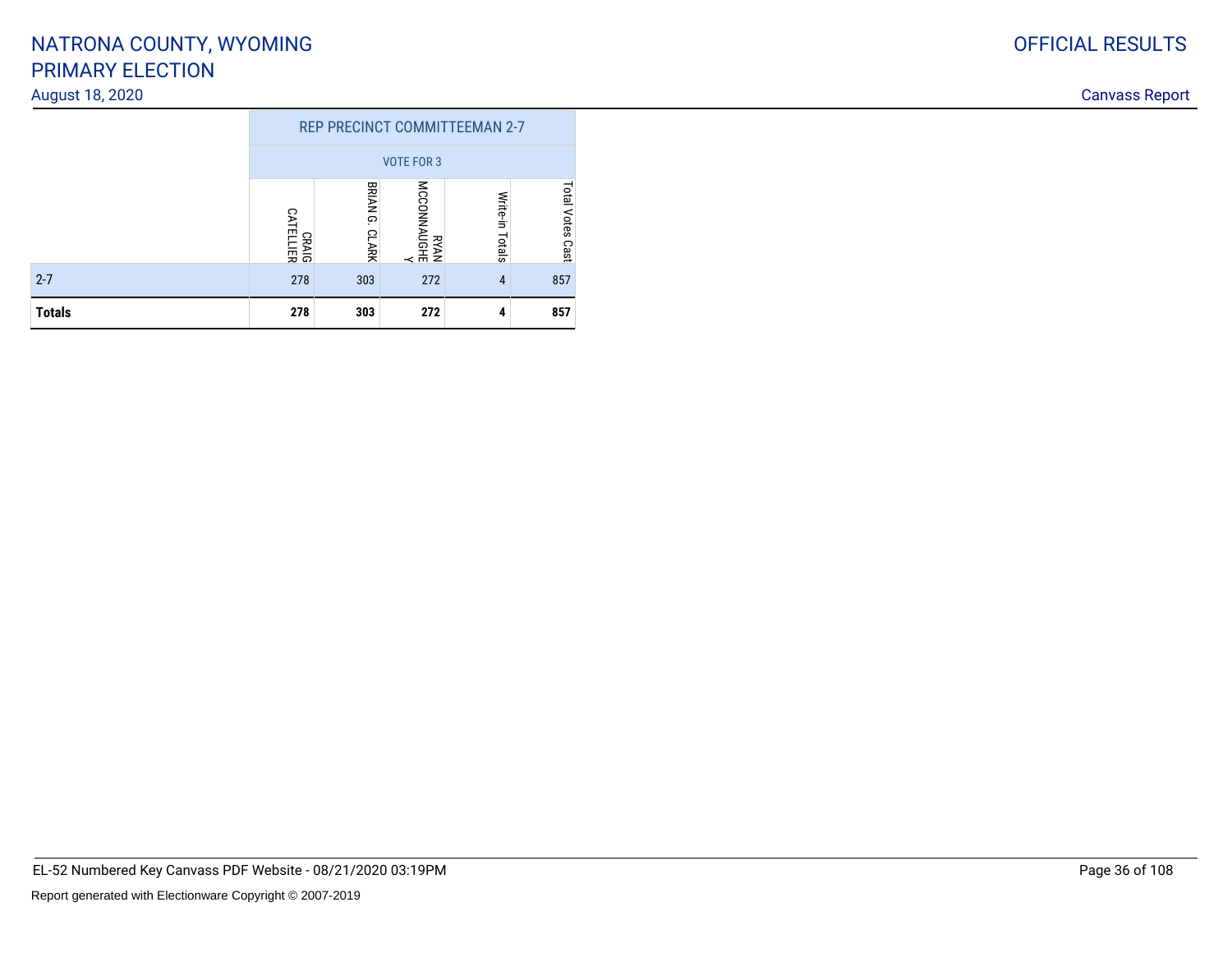#### August 18, 2020

|               | <b>REP PRECINCT COMMITTEEWOMAN 2-7</b> |                   |                            |               |                               |                    |                            |  |  |
|---------------|----------------------------------------|-------------------|----------------------------|---------------|-------------------------------|--------------------|----------------------------|--|--|
|               | <b>VOTE FOR 3</b>                      |                   |                            |               |                               |                    |                            |  |  |
|               | <b>MARJORIE</b><br>ဥ<br>IE C.<br>АRK   | ELAINE<br>AFFERTY | <b>NONNE</b><br><b>DNO</b> | CHANDRA ORTIZ | <b>WENDY</b><br><b>NOSTIM</b> | Write-in<br>Totals | <b>Total Votes</b><br>Cast |  |  |
| $2 - 7$       | 213                                    | 162               | 130                        | 172           | 228                           | 3                  | 908                        |  |  |
| <b>Totals</b> | 213                                    | 162               | 130                        | 172           | 228                           | 3                  | 908                        |  |  |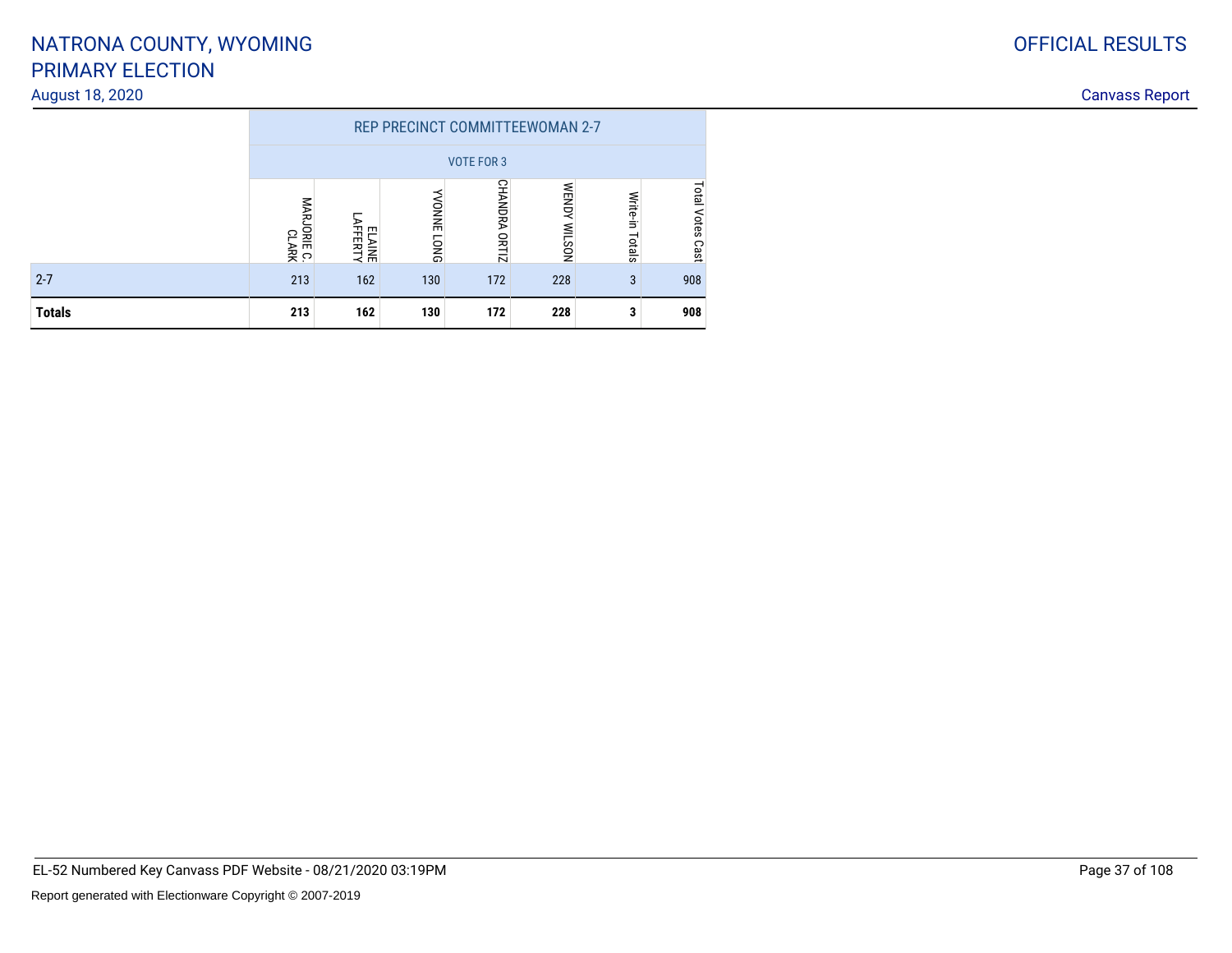#### August 18, 2020

|               | <b>REP PRECINCT COMMITTEEMAN 2-8</b> |                               |                            |                    |  |     |  |  |  |
|---------------|--------------------------------------|-------------------------------|----------------------------|--------------------|--|-----|--|--|--|
|               | <b>VOTE FOR 3</b>                    |                               |                            |                    |  |     |  |  |  |
|               | DOUG W.<br>BERGERON                  | Total<br><b>Votes</b><br>Cast |                            |                    |  |     |  |  |  |
| $2 - 8$       | 247                                  | 282                           | MICHAEL D.<br>PEDRY<br>264 | NICHOLAS J.<br>162 |  | 956 |  |  |  |
| <b>Totals</b> | 162<br>247<br>282<br>264             |                               |                            |                    |  |     |  |  |  |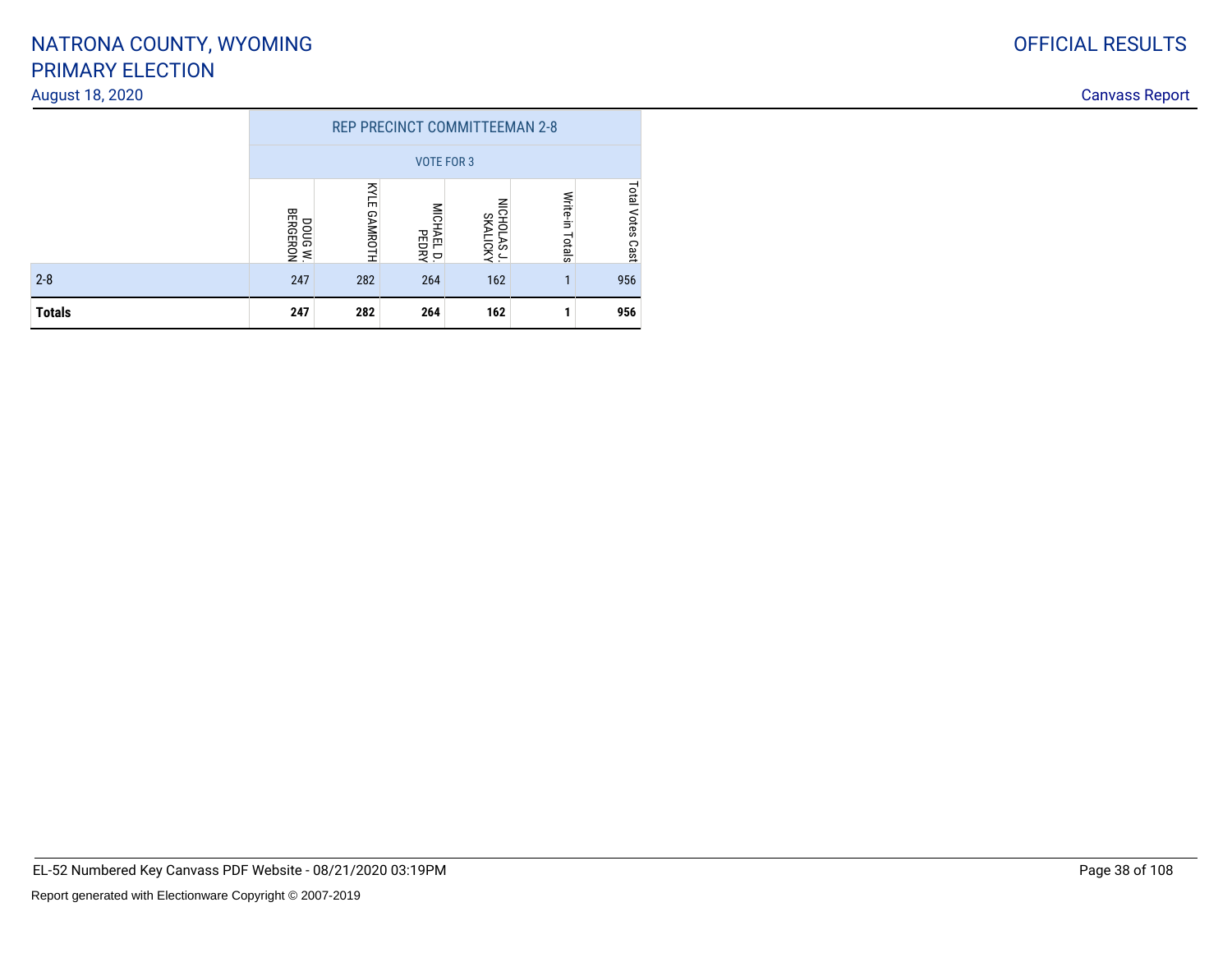#### August 18, 2020

|               | REP PRECINCT COMMITTEEWOMAN 2-8 |                                       |                       |                      |              |                    |                            |  |  |  |
|---------------|---------------------------------|---------------------------------------|-----------------------|----------------------|--------------|--------------------|----------------------------|--|--|--|
|               | <b>VOTE FOR 3</b>               |                                       |                       |                      |              |                    |                            |  |  |  |
|               | LINDA S.<br>Bergeron            | <b>CAROLYN</b><br><b>JEAN</b><br>BOYD | <b>BRANDI</b><br>1000 | COBY<br><b>PEDRY</b> | SUSAN RIEKER | Write-in<br>Totals | <b>Total Votes</b><br>Cast |  |  |  |
| $2 - 8$       | 212                             | 203                                   | 192                   | 155                  | 189          |                    | 952                        |  |  |  |
| <b>Totals</b> | 212                             | 203                                   | 192                   | 155                  | 189          |                    | 952                        |  |  |  |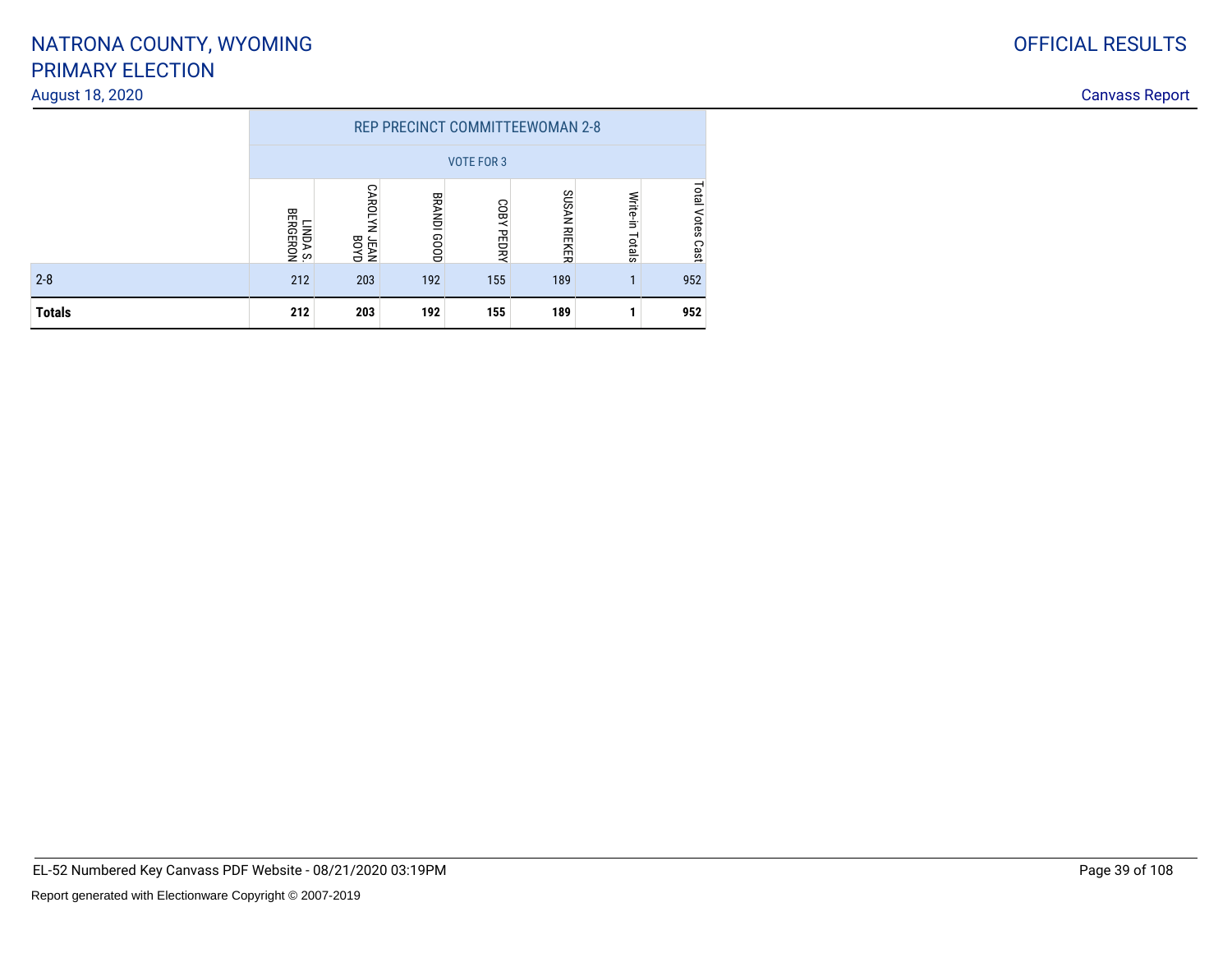#### August 18, 2020

|               |                          | <b>REP PRECINCT COMMITTEEMAN 2-9</b> |                    |                     | <b>REP PRECINCT</b><br><b>COMMITTEEWOMAN 2-9</b> |                    |             |  |
|---------------|--------------------------|--------------------------------------|--------------------|---------------------|--------------------------------------------------|--------------------|-------------|--|
|               |                          | <b>VOTE FOR 1</b>                    |                    |                     | <b>VOTE FOR 1</b>                                |                    |             |  |
|               | <b>BRODRECHT</b><br>NHOL | <b>GAVIN</b><br>MIVAB                | Write-in<br>Totals | Total Votes<br>Cast | <b>BRODRECHT</b><br><b>JEANNE</b>                | Write-in<br>Totals |             |  |
| $2 - 9$       | 93                       | 101                                  |                    | 195                 | 176                                              | 3                  | Cast<br>179 |  |
| <b>Totals</b> | 93                       | 101                                  |                    | 195                 | 176                                              | 3                  | 179         |  |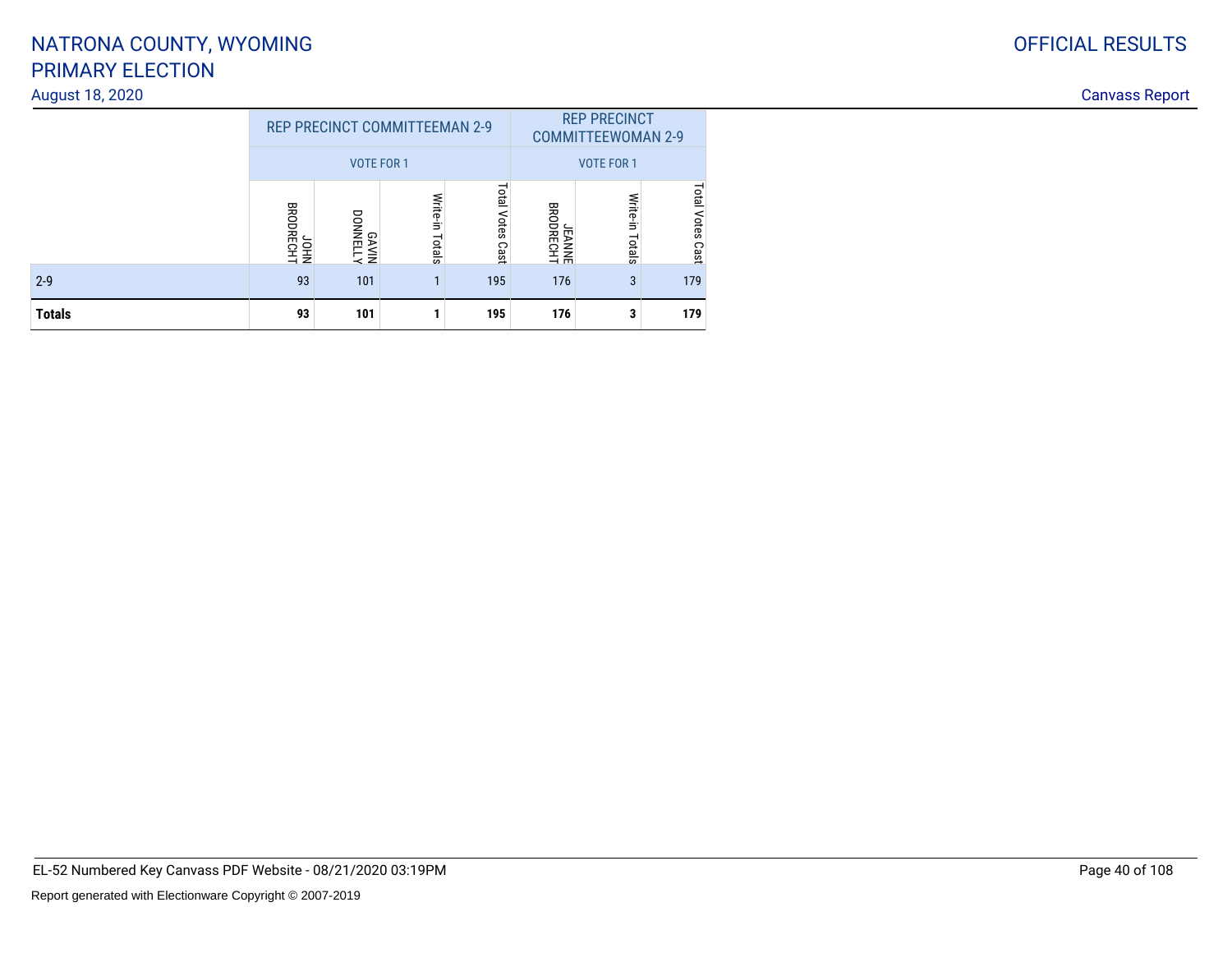#### August 18, 2020

|               | <b>REP PRECINCT COMMITTEEMAN 2-10</b> |                                                                                           |    |    |     |                |     |  |  |  |
|---------------|---------------------------------------|-------------------------------------------------------------------------------------------|----|----|-----|----------------|-----|--|--|--|
|               | <b>VOTE FOR 2</b>                     |                                                                                           |    |    |     |                |     |  |  |  |
|               | $-$ SIO <sub>3</sub><br><b>ALLEN</b>  | Write-in<br>Š<br>DAVID<br>PETER<br>ЛÉF<br>GRANT<br>₹<br>MOLD<br>Totals<br><b>DNO</b><br>冨 |    |    |     |                |     |  |  |  |
| $2 - 10$      | 124                                   | 132                                                                                       | 64 | 58 | 303 | $\overline{2}$ | 683 |  |  |  |
| <b>Totals</b> | 124                                   | 132                                                                                       | 64 | 58 | 303 | 2              | 683 |  |  |  |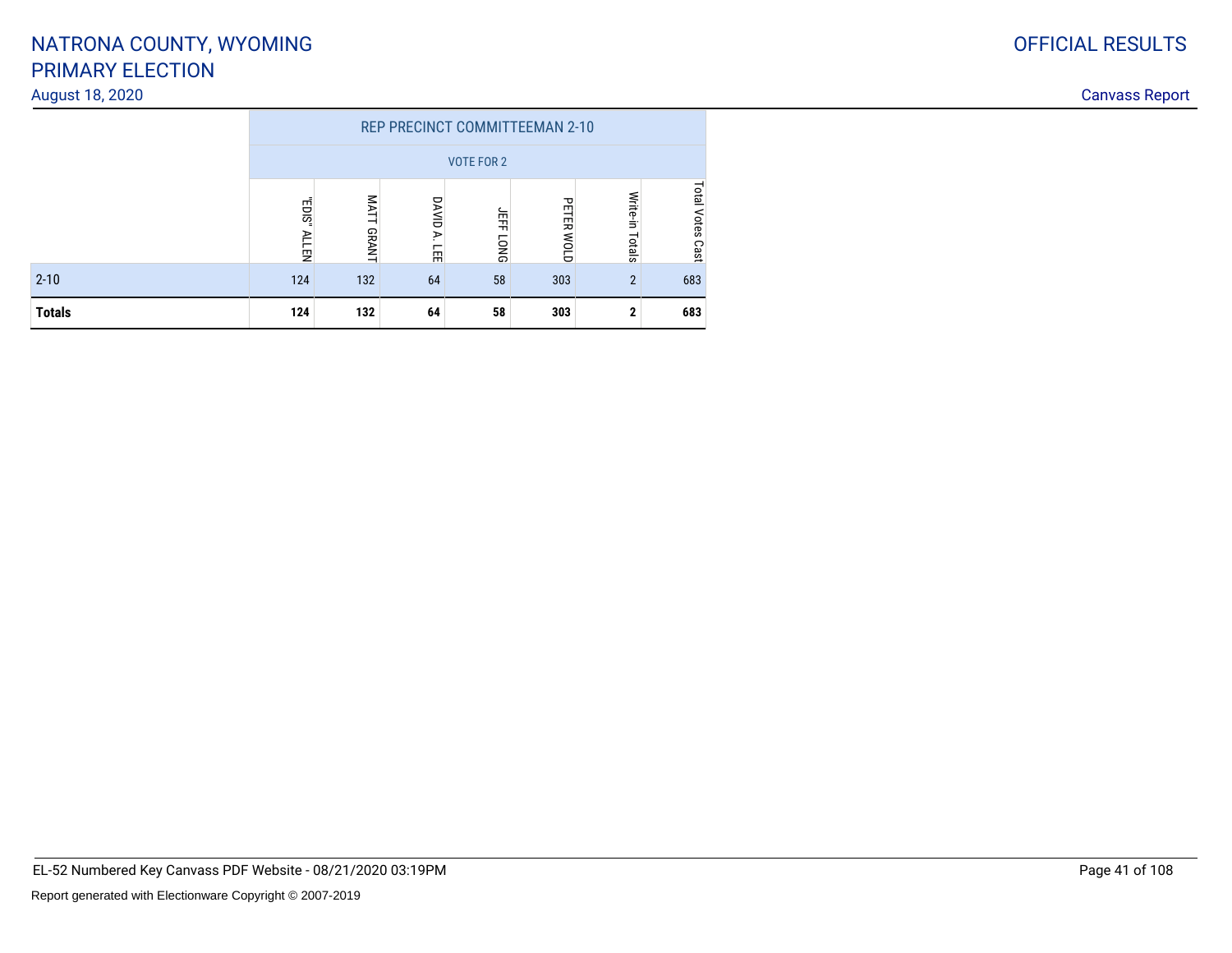#### August 18, 2020

|               |                              | REP PRECINCT COMMITTEEWOMAN 2-10<br><b>VOTE FOR 2</b> | <b>REP PRECINCT</b><br><b>COMMITTEEMAN 3-2</b><br><b>VOTE FOR 1</b> |                    |                     |                                |                 |                  |
|---------------|------------------------------|-------------------------------------------------------|---------------------------------------------------------------------|--------------------|---------------------|--------------------------------|-----------------|------------------|
|               | <b>SUSIE</b><br><b>GRANT</b> | PATRICIA<br><b>TRICIA S.<br/>ROBISON</b>              | MARLA<br>ċ.<br><b>MOLD</b>                                          | Write-in<br>Totals | Total Votes<br>Cast | <b>STEVEN L.<br/>MARIEGARD</b> | Write-in Totals | Total Votes Cast |
| $2 - 10$      | 215                          | 125                                                   | 294                                                                 | 3                  | 637                 |                                |                 |                  |
| $3 - 2$       |                              |                                                       |                                                                     |                    |                     | 210                            | 4               | 214              |
| <b>Totals</b> | 215                          | 125                                                   | 294                                                                 | 3                  | 637                 | 210                            | 4               | 214              |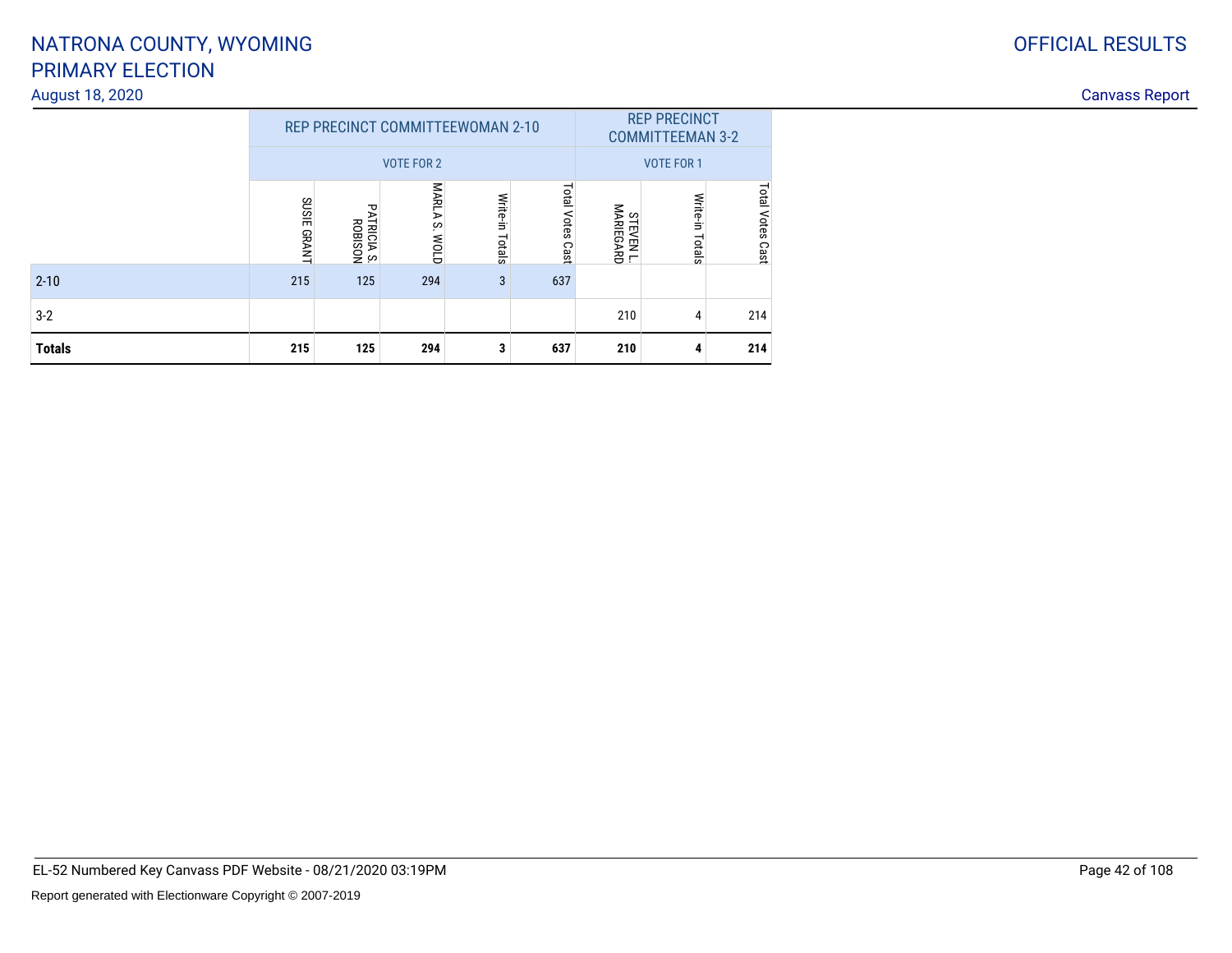## PRIMARY ELECTIONNATRONA COUNTY, WYOMING

#### August 18, 2020Canvass Report

|               |                              |                  |                    | <b>REP PRECINCT COMMITTEEWOMAN 3-2</b> | <b>REP PRECINCT COMMITTEEMAN 3-3</b> |                     |                         |                                           |                    |                  |
|---------------|------------------------------|------------------|--------------------|----------------------------------------|--------------------------------------|---------------------|-------------------------|-------------------------------------------|--------------------|------------------|
|               |                              |                  |                    | <b>VOTE FOR 1</b>                      | <b>VOTE FOR 2</b>                    |                     |                         |                                           |                    |                  |
|               | <b>ALLY</b><br><b>GARNER</b> | LAREE<br>AFFERTY | NJAOW<br>T TARBIHO | ESL<br>듮<br>ANNE<br>YEIGH              | Write-in<br>Totals                   | Total Votes<br>Cast | 严<br>NIBIN <sub>3</sub> | <b>BARA</b><br>ㅊ<br><b>CTRON</b><br>JONES | Write-in<br>Totals | Total Votes Cast |
| $3 - 2$       | 57                           | 40               | 64                 | 54                                     | 3                                    | 218                 |                         |                                           |                    |                  |
| $3 - 3$       |                              |                  |                    |                                        |                                      |                     | 221                     | 168                                       | 5                  | 394              |
| <b>Totals</b> | 57                           | 40               | 64                 | 54                                     | 3                                    | 218                 | 221                     | 168                                       | 5                  | 394              |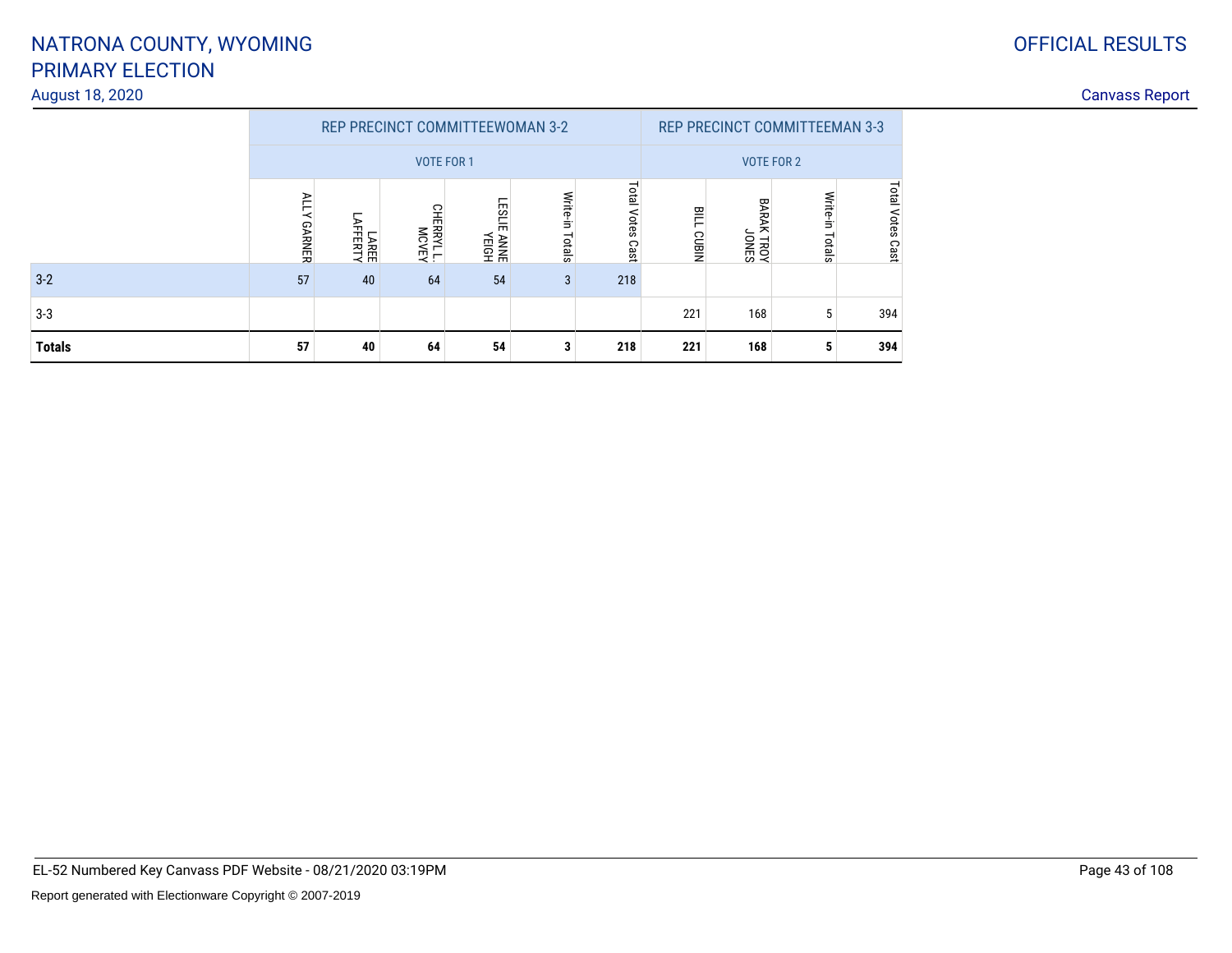#### August 18, 2020

|               |               | <b>REP PRECINCT COMMITTEEWOMAN 3-3</b> |                    | <b>REP PRECINCT</b><br><b>COMMITTEEMAN 3-4</b> |                                   |                   |                     |
|---------------|---------------|----------------------------------------|--------------------|------------------------------------------------|-----------------------------------|-------------------|---------------------|
|               |               | <b>VOTE FOR 2</b>                      |                    |                                                |                                   | <b>VOTE FOR 2</b> |                     |
|               | JESSICA CUBIN | NIKI KAMBORIS                          | Write-in<br>Totals | Total Votes<br>Cast                            | <b>ERICKSON</b><br><b>BRADLEY</b> | Write-in Totals   | Total Votes<br>Cast |
| $3 - 3$       | 193           | 205                                    | 5                  | 403                                            |                                   |                   |                     |
| $3 - 4$       |               |                                        |                    |                                                | 299                               | 4                 | 303                 |
| <b>Totals</b> | 193           | 205                                    | 5                  | 403                                            | 299                               | 4                 | 303                 |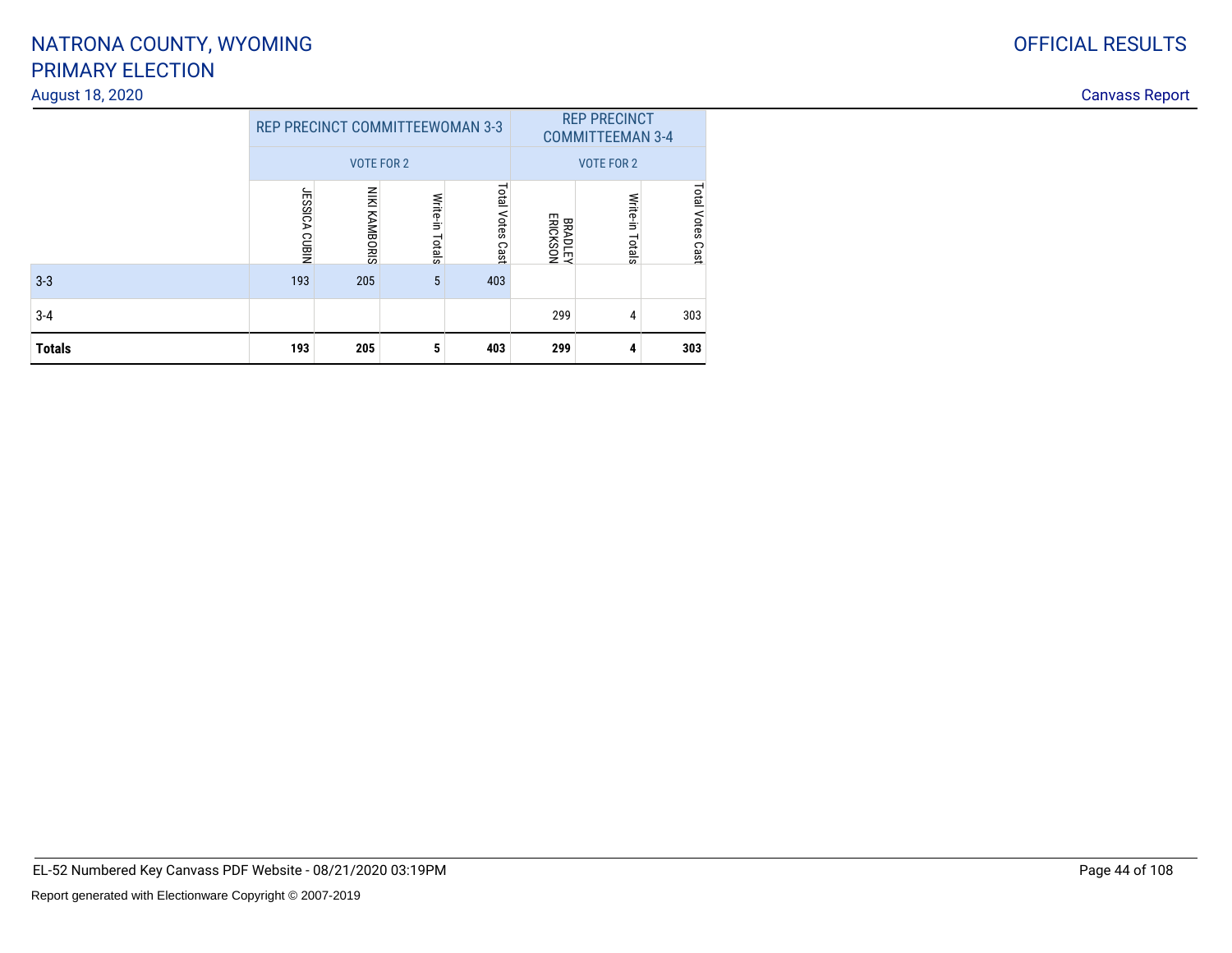#### August 18, 2020

| <b>OFFICIAL RESULTS</b> |
|-------------------------|
|                         |

|               |                     |                                |                 | <b>REP PRECINCT COMMITTEEWOMAN 3-4</b><br><b>REP PRECINCT COMMITTEEMAN 3-5</b> |                     |                                          |                  |                     |                 |                         |
|---------------|---------------------|--------------------------------|-----------------|--------------------------------------------------------------------------------|---------------------|------------------------------------------|------------------|---------------------|-----------------|-------------------------|
|               |                     | <b>VOTE FOR 2</b>              |                 |                                                                                |                     |                                          |                  | <b>VOTE FOR 2</b>   |                 |                         |
|               | LINDSPY<br>FRICKSON | BRENDA<br>MANNINA-<br>MANNINA- | Write-in Totals | Total Votes Cast                                                               | <b>JOHNNIE DEAN</b> | <b>MICHAEL</b><br>MICHAEL G.<br>EATHORNE | HENRY<br>HARVARD | LARRY<br>HARRINGTON | Write-in Totals | <b>Total Votes Cast</b> |
| $3 - 4$       | 271                 | 193                            | $\mathbf{0}$    | 464                                                                            |                     |                                          |                  |                     |                 |                         |
| $3 - 5$       |                     |                                |                 |                                                                                | 130                 | 71                                       | 56               | 119                 | $\overline{2}$  | 378                     |
| <b>Totals</b> | 271                 | 193                            | 0               | 464                                                                            | 130                 | 71                                       | 56               | 119                 | $\mathbf{2}$    | 378                     |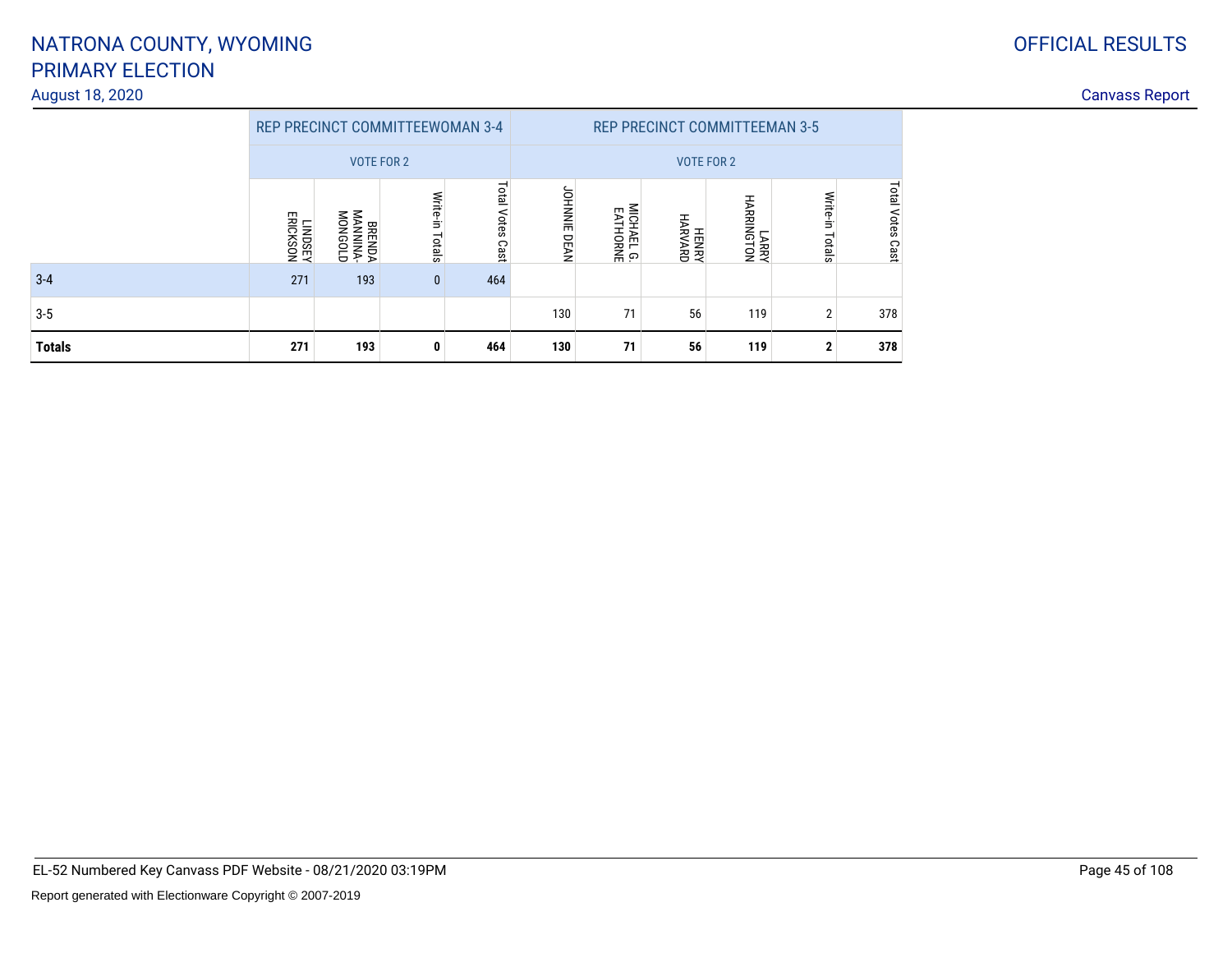#### August 18, 2020

|         |              | <b>REP PRECINCT COMMITTEEWOMAN 3-5</b> |                 |                        | <b>REP PRECINCT COMMITTEEMAN 3-6</b> |               |                 |                            |  |
|---------|--------------|----------------------------------------|-----------------|------------------------|--------------------------------------|---------------|-----------------|----------------------------|--|
|         |              | <b>VOTE FOR 2</b>                      |                 |                        | <b>VOTE FOR 2</b>                    |               |                 |                            |  |
|         | RITA<br>DEAN | DORIS<br><b>HARVARD</b>                | Write-in Totals | Total<br>Votes<br>Cast | JOE MACGUIRE                         | 808<br>TANNER | Write-in Totals | <b>Total Votes</b><br>Cast |  |
| $3 - 5$ | 200          | 153                                    | 4               | 357                    |                                      |               |                 |                            |  |
| 3-6     |              |                                        |                 |                        | 267                                  | 286           | 5               | 558                        |  |
| Totals  | 200          | 153                                    | 4               | 357                    | 267                                  | 286           | 5               | 558                        |  |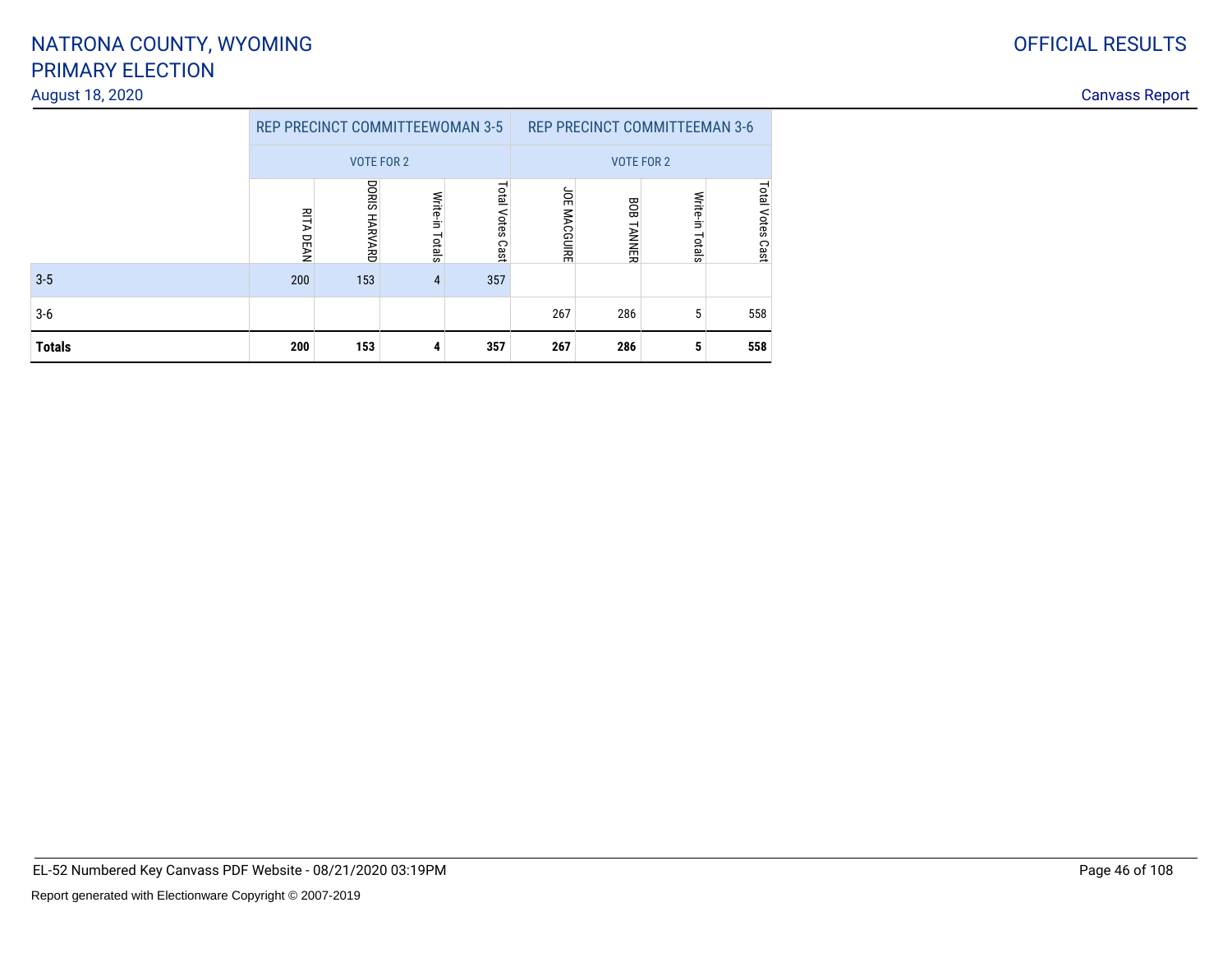#### August 18, 2020

|               | <b>REP PRECINCT COMMITTEEWOMAN 3-6</b> |                            |                 |                |     |  |  |  |  |
|---------------|----------------------------------------|----------------------------|-----------------|----------------|-----|--|--|--|--|
|               | <b>VOTE FOR 2</b>                      |                            |                 |                |     |  |  |  |  |
|               | LINDSEY D.<br>COFFMAN                  | Total Votes Cast           |                 |                |     |  |  |  |  |
| $3-6$         | 129                                    | CRYSTAL<br>MACGUIRE<br>160 | SUSAN R.<br>263 | $\overline{2}$ | 554 |  |  |  |  |
| <b>Totals</b> | 129                                    | 160                        | 263             | $\mathbf 2$    | 554 |  |  |  |  |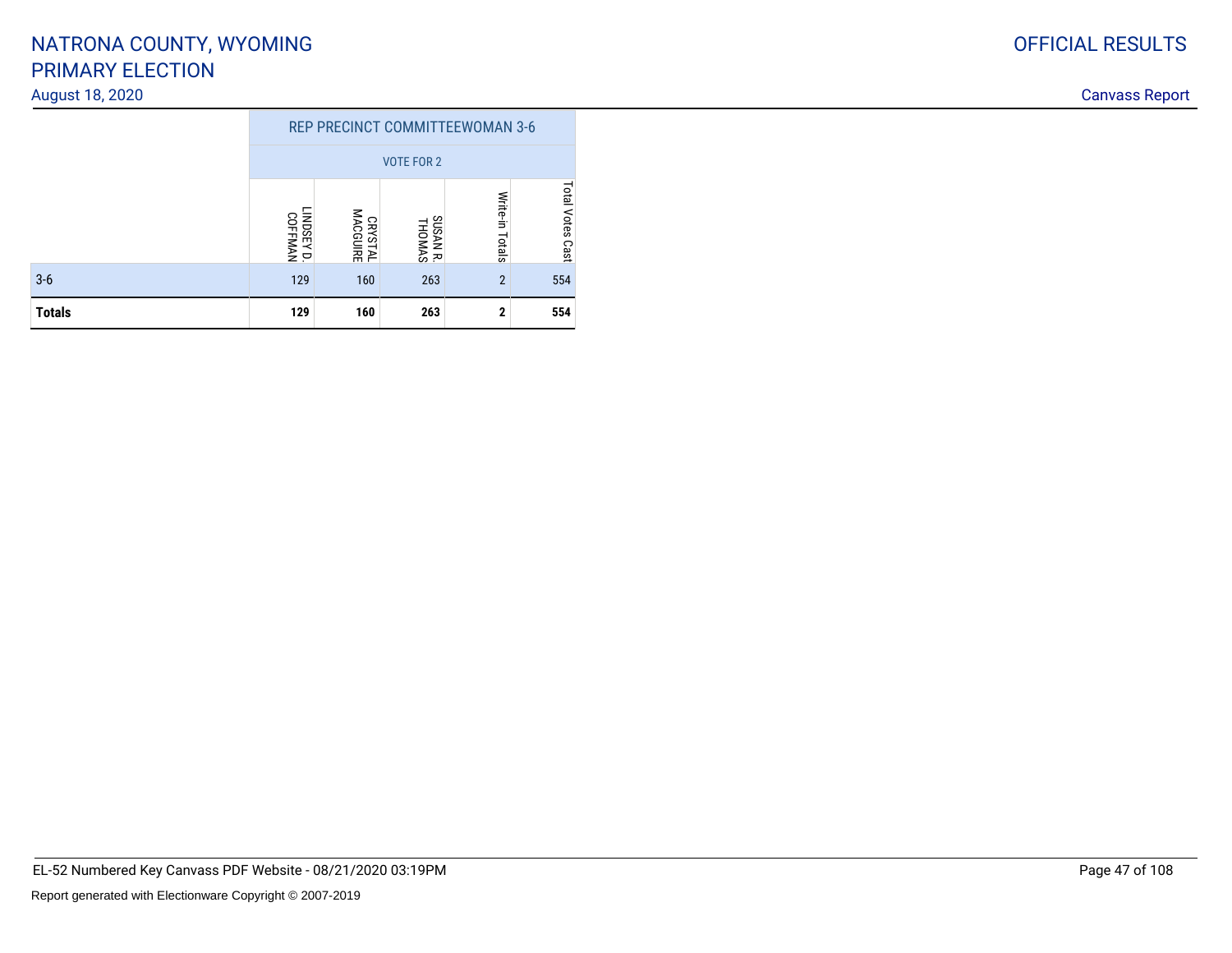## PRIMARY ELECTIONNATRONA COUNTY, WYOMING

#### August 18, 2020

|               |                           |                        | <b>REP PRECINCT COMMITTEEMAN 3-8</b> | <b>REP PRECINCT COMMITTEEWOMAN 3-8</b> |                    |                     |                             |                          |                               |                        |
|---------------|---------------------------|------------------------|--------------------------------------|----------------------------------------|--------------------|---------------------|-----------------------------|--------------------------|-------------------------------|------------------------|
|               |                           |                        | <b>VOTE FOR 2</b>                    | <b>VOTE FOR 2</b>                      |                    |                     |                             |                          |                               |                        |
|               | ℥<br>THAN<br><b>BAKER</b> | <b>STEV</b><br>EFORGEN | ጆ<br>PACHECO                         | MART<br><b>SCOT</b><br>-               | Write-in<br>Totals | Total<br>Votes Cast | ⋚<br><b>RIANNE</b><br>BAKER | <b>FORGEY</b><br>SHIRLEY | <b>Write-</b><br>Ė.<br>Totals | Total<br>Votes<br>Cast |
| $3 - 8$       | 137                       | 192                    | 283                                  | 127                                    | 3                  | 742                 | 300                         | 292                      | $\mathfrak{p}$                | 594                    |
| <b>Totals</b> | 137                       | 192                    | 283                                  | 127                                    | 3                  | 742                 | 300                         | 292                      | ŋ                             | 594                    |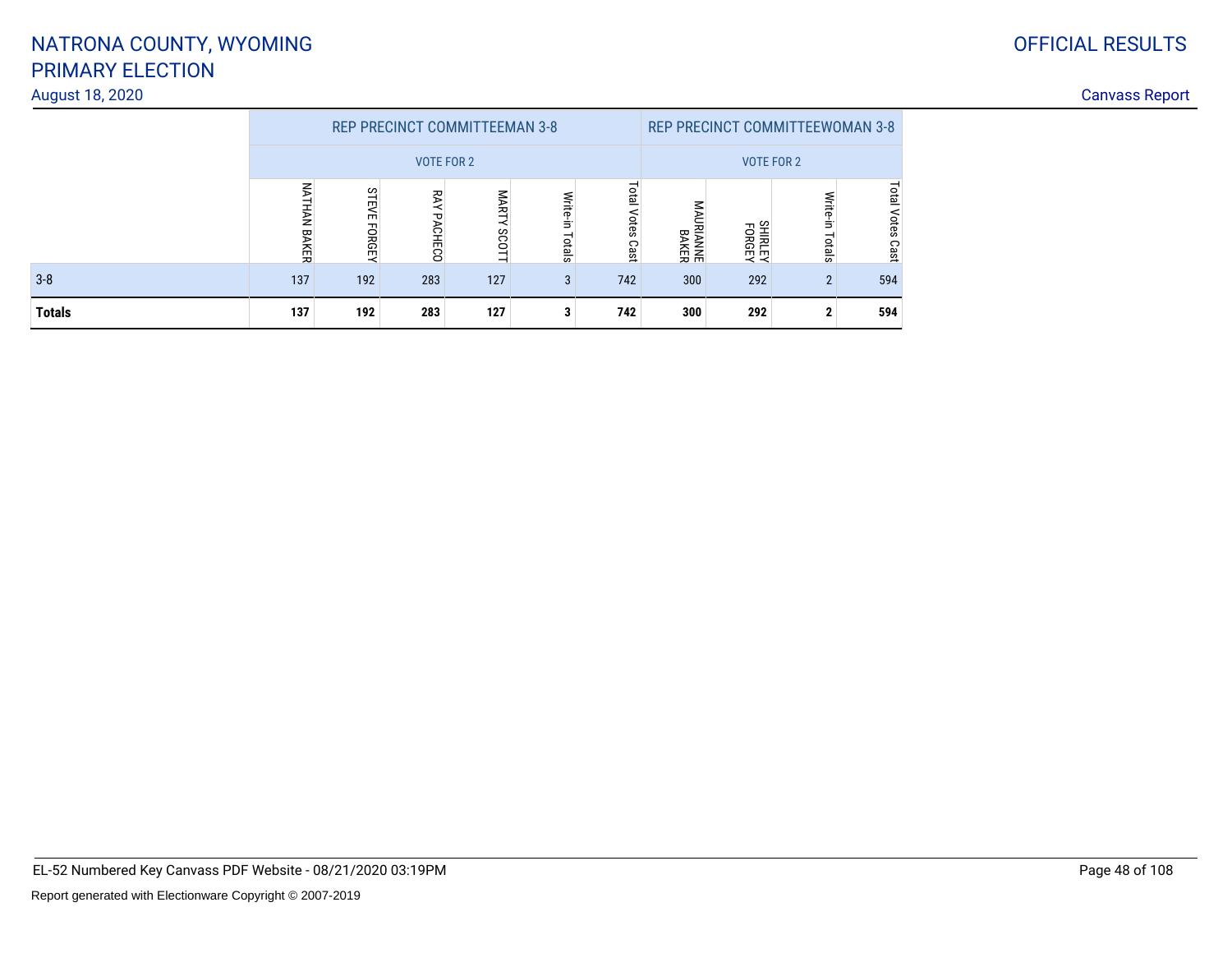#### August 18, 2020

| August 18, 2020 |                                                |                      |                        |                                                  |                        |                        |  |
|-----------------|------------------------------------------------|----------------------|------------------------|--------------------------------------------------|------------------------|------------------------|--|
|                 | <b>REP PRECINCT</b><br><b>COMMITTEEMAN 3-9</b> |                      |                        | <b>REP PRECINCT</b><br><b>COMMITTEEWOMAN 3-9</b> |                        |                        |  |
|                 |                                                | VOTE FOR 1           |                        | VOTE FOR 1                                       |                        |                        |  |
|                 | <b>DONALD</b>                                  | Write<br>₹.<br>otals | latal<br>Votes<br>Cast | CHERYL<br>SIEMENS                                | Write-<br>÷,<br>Totals | istal<br>Votes<br>Cast |  |
| $3-9$           | 180                                            |                      | 181                    | 178                                              | 3                      | 181                    |  |
| <b>Totals</b>   | 180                                            |                      | 181                    | 178                                              | 3                      | 181                    |  |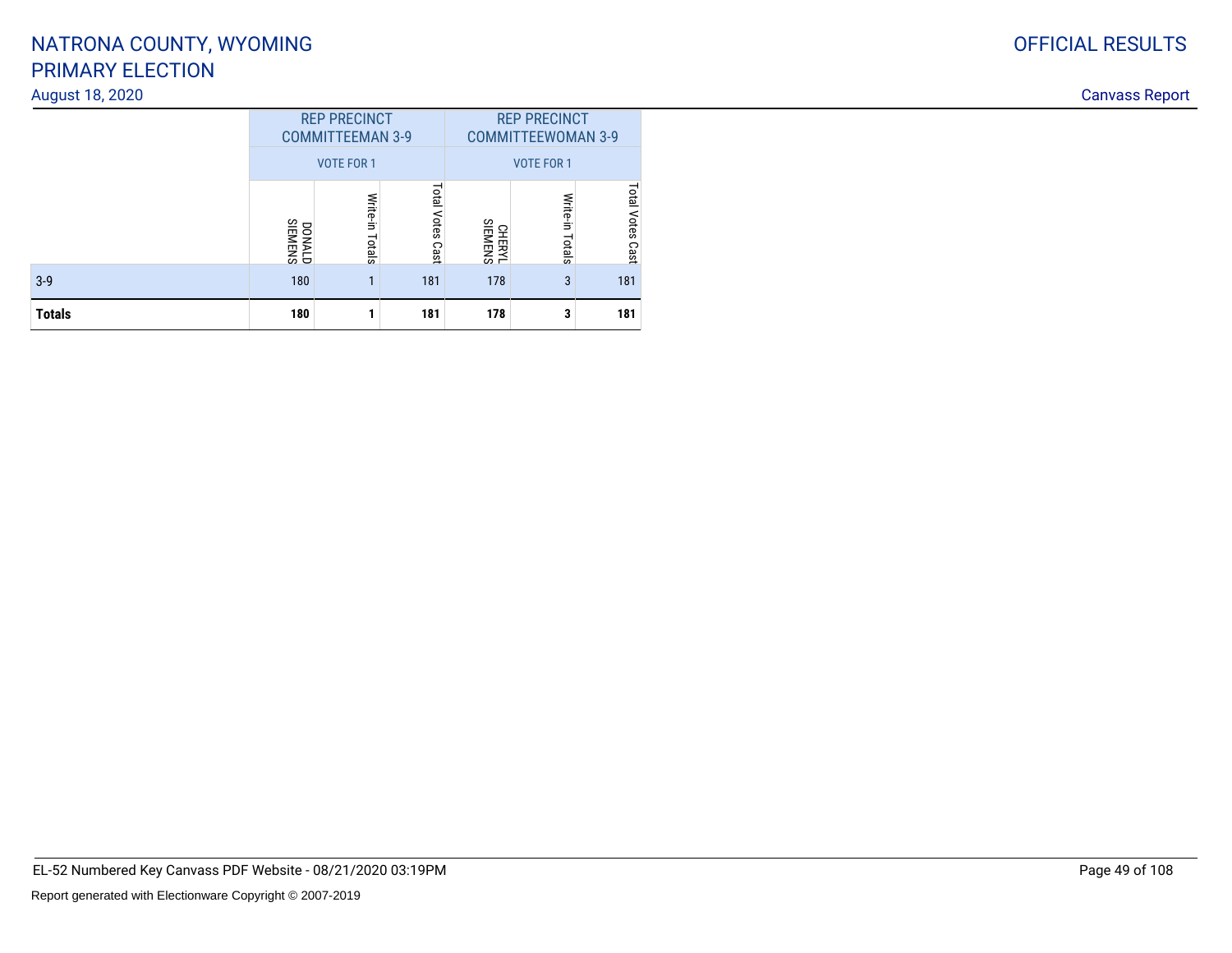#### August 18, 2020

| <b>OFFICIAL RESULTS</b> |
|-------------------------|
|                         |

|               |                           |               |            |                            | <b>REP PRECINCT COMMITTEEMAN 3-10</b> |                      |                 |                    |                               |  |  |  |
|---------------|---------------------------|---------------|------------|----------------------------|---------------------------------------|----------------------|-----------------|--------------------|-------------------------------|--|--|--|
|               | <b>VOTE FOR 5</b>         |               |            |                            |                                       |                      |                 |                    |                               |  |  |  |
|               | <b>SLENN</b><br>CATCHPOLE | İM<br>COFFMAN | ERIC CUBIN | <b>BRUCE A.</b><br>HINCHEY | 巴<br><b>DPEL</b><br>i<br>⋗            | ăΜ<br><b>IPORTER</b> | <b>HONTENEY</b> | Write-in<br>Totals | <b>Lotal</b><br>Votes<br>Cast |  |  |  |
| $3 - 10$      | 526                       | 379           | 623        | 526                        | 474                                   | 529                  | 196             | 18                 | 3,271                         |  |  |  |
| <b>Totals</b> | 526                       | 379           | 623        | 526                        | 474                                   | 529                  | 196             | 18                 | 3,271                         |  |  |  |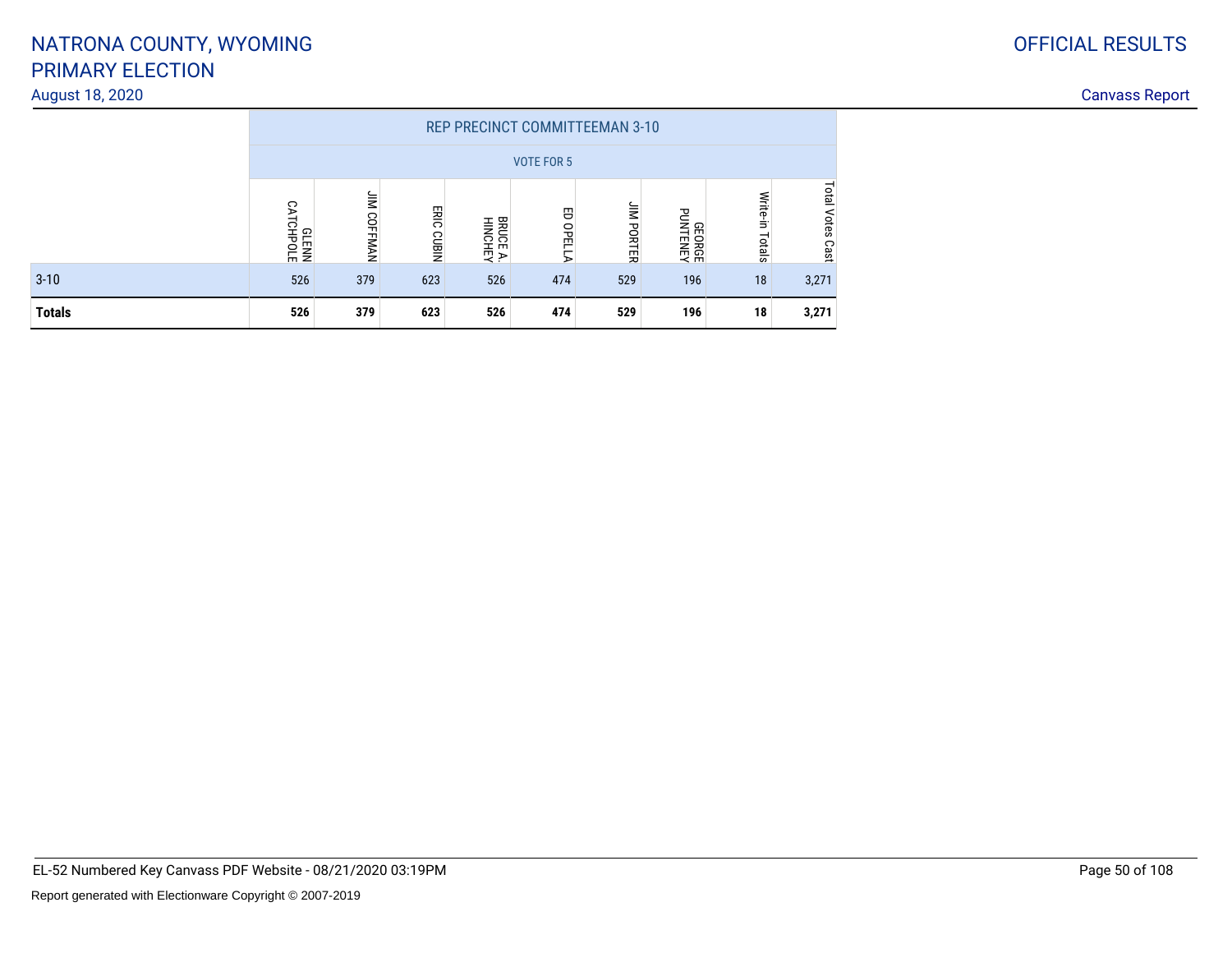#### August 18, 2020

|               |                        |                      |                      |                     |                         | <b>REP PRECINCT COMMITTEEWOMAN 3-10</b> |                            |                    |                        |  |  |  |  |
|---------------|------------------------|----------------------|----------------------|---------------------|-------------------------|-----------------------------------------|----------------------------|--------------------|------------------------|--|--|--|--|
|               | <b>VOTE FOR 5</b>      |                      |                      |                     |                         |                                         |                            |                    |                        |  |  |  |  |
|               | <b>SLOHDTA</b><br>TOPL | CONNIE D.<br>CROPSEY | <b>BARBARA CUBIN</b> | KAREN R.<br>HINCHEY | <b>TAMARA</b><br>OPELLA | <b>TERRY</b><br>PORTER<br><b>ANN</b>    | <b>SHAWNNA</b><br>PUNTENEY | Write-in<br>Totals | Total<br>Votes<br>Cast |  |  |  |  |
| $3 - 10$      | 570                    | 225                  | 607                  | 521                 | 425                     | 491                                     | 243                        | 13                 | 3,095                  |  |  |  |  |
| <b>Totals</b> | 570                    | 225                  | 607                  | 521                 | 425                     | 491                                     | 243                        | 13                 | 3,095                  |  |  |  |  |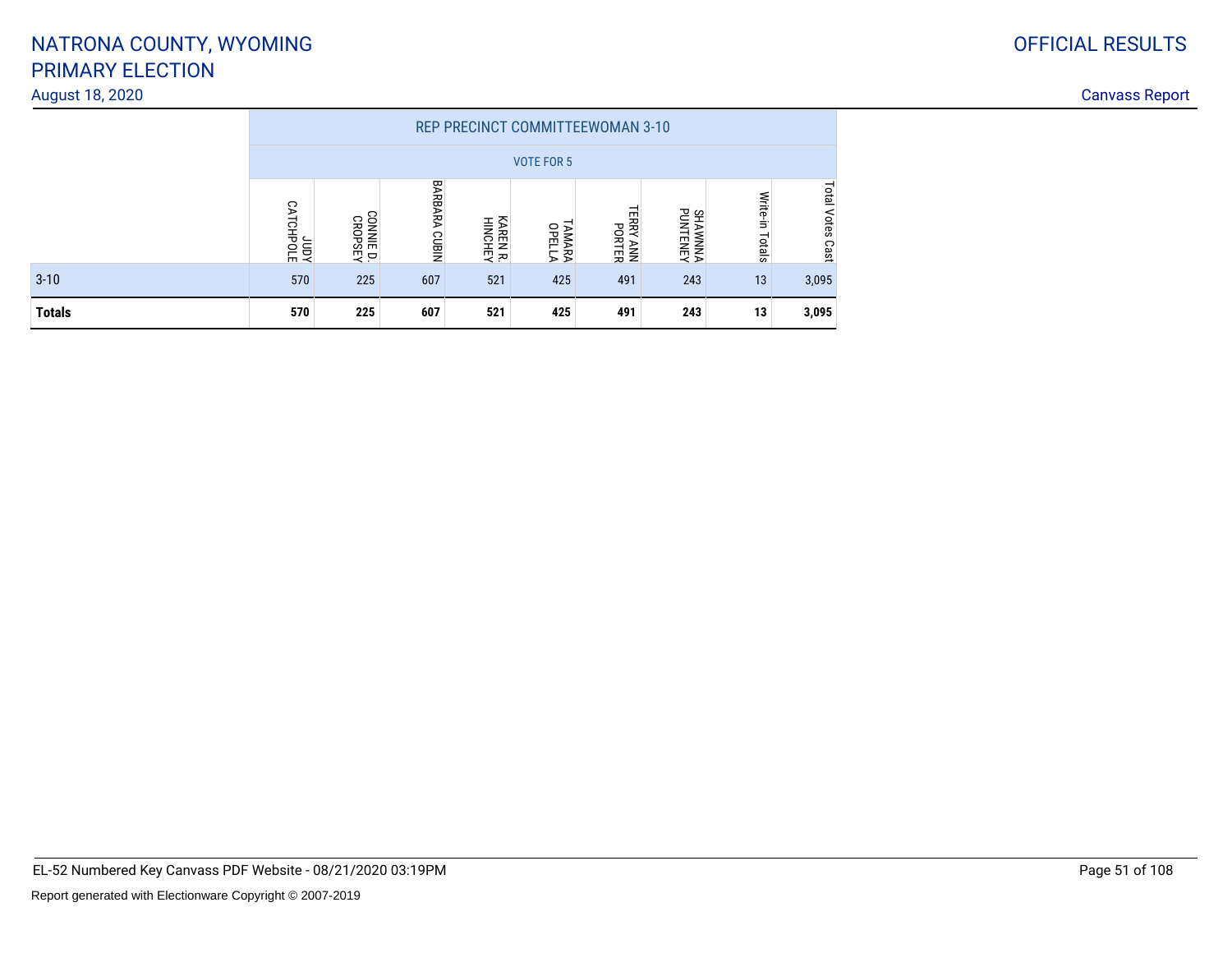#### August 18, 2020

|               |             | <b>REP PRECINCT</b><br><b>COMMITTEEMAN 4-1</b> |                        | REP PRECINCT COMMITTEEWOMAN 4-1 |                       |                    |                     |  |  |
|---------------|-------------|------------------------------------------------|------------------------|---------------------------------|-----------------------|--------------------|---------------------|--|--|
|               |             | <b>VOTE FOR 1</b>                              |                        | <b>VOTE FOR 1</b>               |                       |                    |                     |  |  |
|               | MARK SLATEN | Write-in<br>Totals                             | Total<br>Votes<br>Cast | NOSNHOL<br>VANYT                | KARA<br><b>SLATEN</b> | Write-in<br>Totals | Total Votes<br>Cast |  |  |
| $4 - 1$       | 189         | $\mathbf{0}$                                   | 189                    | 133                             | 67                    | $\mathbf{0}$       | 200                 |  |  |
| <b>Totals</b> | 189         | 0                                              | 189                    | 133                             | 67                    | 0                  | 200                 |  |  |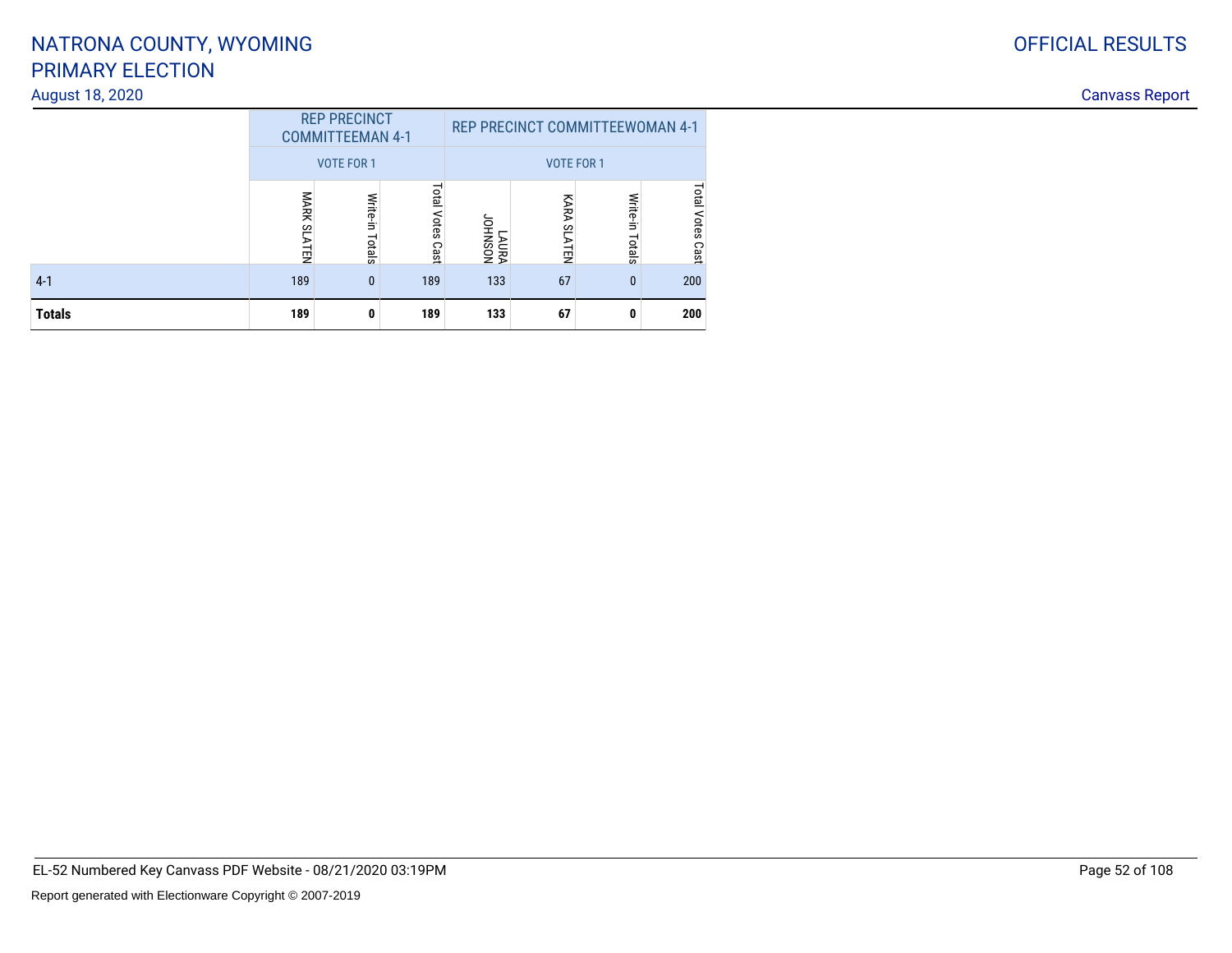#### August 18, 2020

|               |                        |                                              | REP PRECINCT COMMITTEEMAN 4-2 |     |   |     |
|---------------|------------------------|----------------------------------------------|-------------------------------|-----|---|-----|
|               |                        |                                              | <b>VOTE FOR 2</b>             |     |   |     |
|               | 80B<br><b>BRECHTEL</b> | Write-in<br>PETER C.<br>NICOLAYSEN<br>Totals | <b>Total Votes</b><br>Cast    |     |   |     |
| $4-2$         | 166                    | FORREST<br>CHADWICK<br>237                   | 123                           | 208 | 3 | 737 |
| <b>Totals</b> | 166                    | 237                                          | 123                           | 208 | 3 | 737 |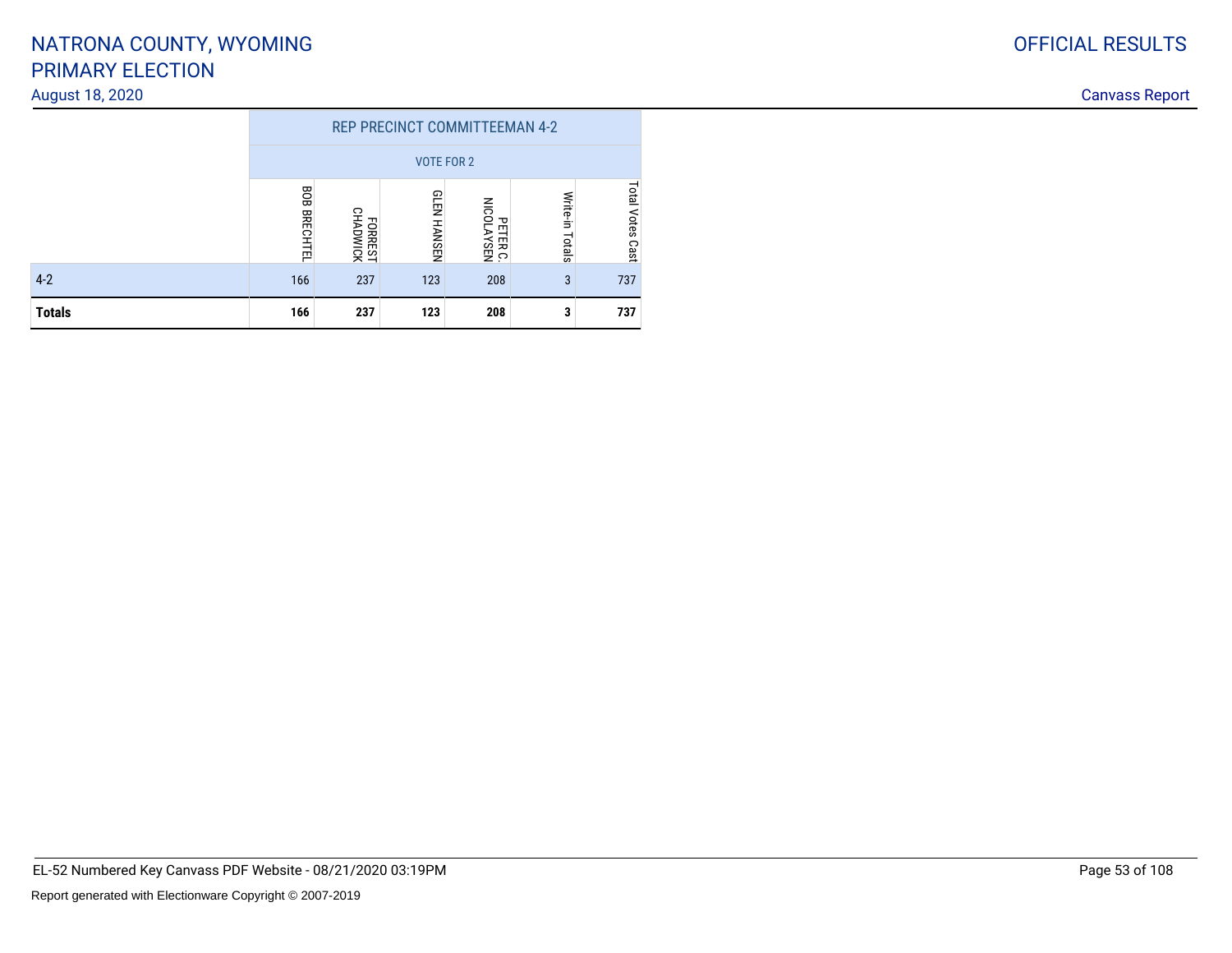#### August 18, 2020

|               |                                 | REP PRECINCT COMMITTEEWOMAN 4-2 | <b>VOTE FOR 2</b> | <b>REP PRECINCT</b><br><b>COMMITTEEMAN 5-1</b><br><b>VOTE FOR 1</b> |                     |                          |                    |                  |
|---------------|---------------------------------|---------------------------------|-------------------|---------------------------------------------------------------------|---------------------|--------------------------|--------------------|------------------|
|               | <b>BRECHTEL</b><br><b>LEANN</b> | DEBBIE<br>CHADWICK              | VALERIE<br>ATHROP | Write-in<br>Totals                                                  | Total Votes<br>Cast | <b>ROBERT</b><br>ALLAIRE | Write-in<br>Totals | Total Votes Cast |
| $4-2$         | 164                             | 226                             | 301               | 7                                                                   | 698                 |                          |                    |                  |
| $5-1$         |                                 |                                 |                   |                                                                     |                     | 31                       | 0                  | 31               |
| <b>Totals</b> | 164                             | 226                             | 301               | 7                                                                   | 698                 | 31                       | 0                  | 31               |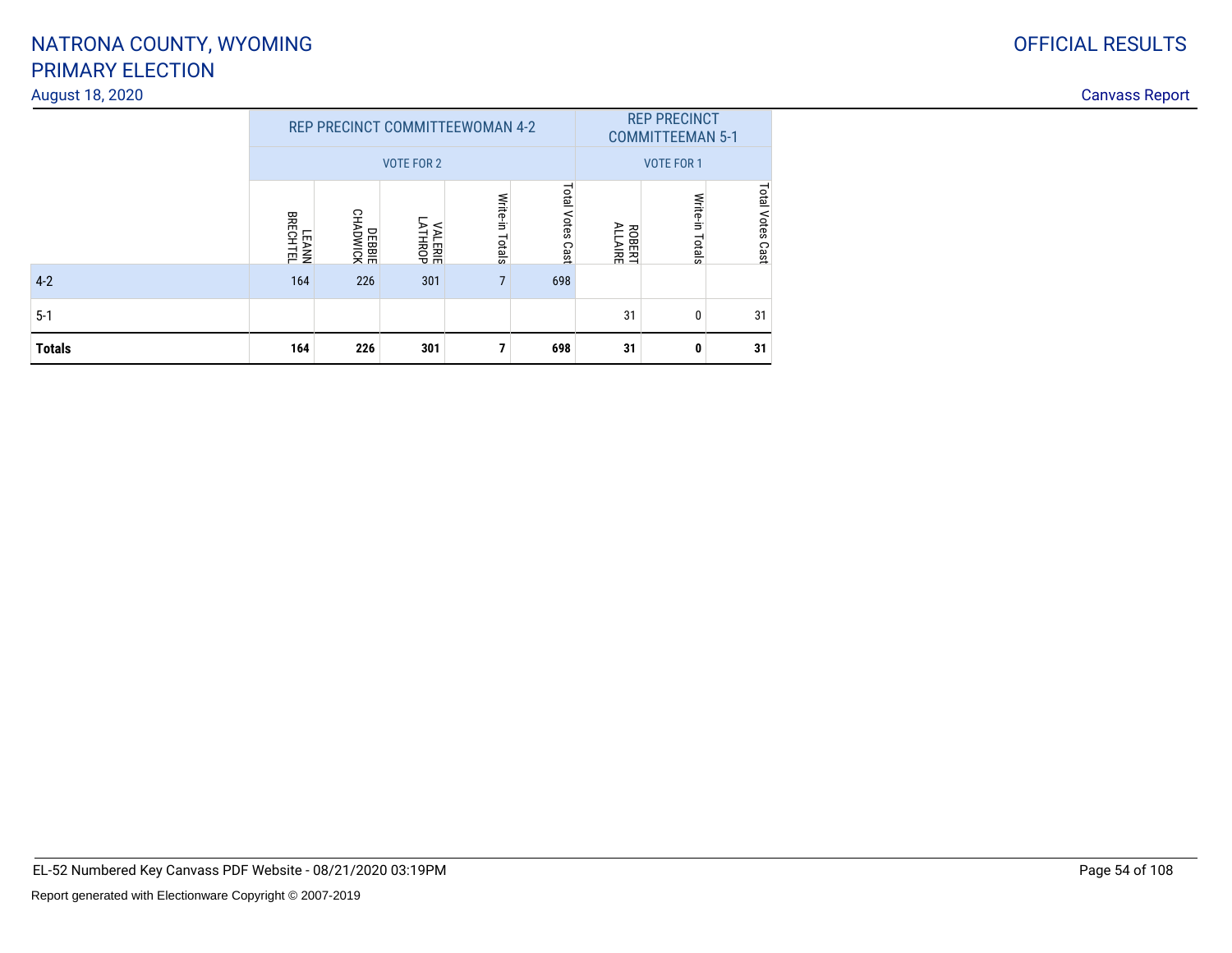#### August 18, 2020

| <b>OFFICIAL RESULTS</b> |
|-------------------------|
|                         |

|               | <b>REP PRECINCT</b><br><b>COMMITTEEWOMAN 5-1</b> |                    |                                     |                    | <b>REP PRECINCT</b><br><b>COMMITTEEMAN 7-1</b> |                            | <b>REP PRECINCT</b><br><b>COMMITTEEWOMAN 7-1</b> |                    |                  |
|---------------|--------------------------------------------------|--------------------|-------------------------------------|--------------------|------------------------------------------------|----------------------------|--------------------------------------------------|--------------------|------------------|
|               |                                                  | <b>VOTE FOR 1</b>  |                                     |                    | <b>VOTE FOR 1</b>                              |                            | <b>VOTE FOR 1</b>                                |                    |                  |
|               | AMA<br>AIRE                                      | Write-in<br>Totals | Total <sup>1</sup><br>Votes<br>Cast | MARC W.<br>CHAPMAN | Write-in<br>Totals                             | <b>Fotal Votes</b><br>Cast | "YQNANDA"<br>"ANANDA<br><b>DEWITT</b>            | Write-in<br>Totals | Total Votes Cast |
| $5-1$         | 29                                               | $\mathbf{0}$       | 29                                  |                    |                                                |                            |                                                  |                    |                  |
| $7-1$         |                                                  |                    |                                     | 65                 | 4                                              | 69                         | 60                                               |                    | 61               |
| <b>Totals</b> | 29                                               | 0                  | 29                                  | 65                 | 4                                              | 69                         | 60                                               |                    | 61               |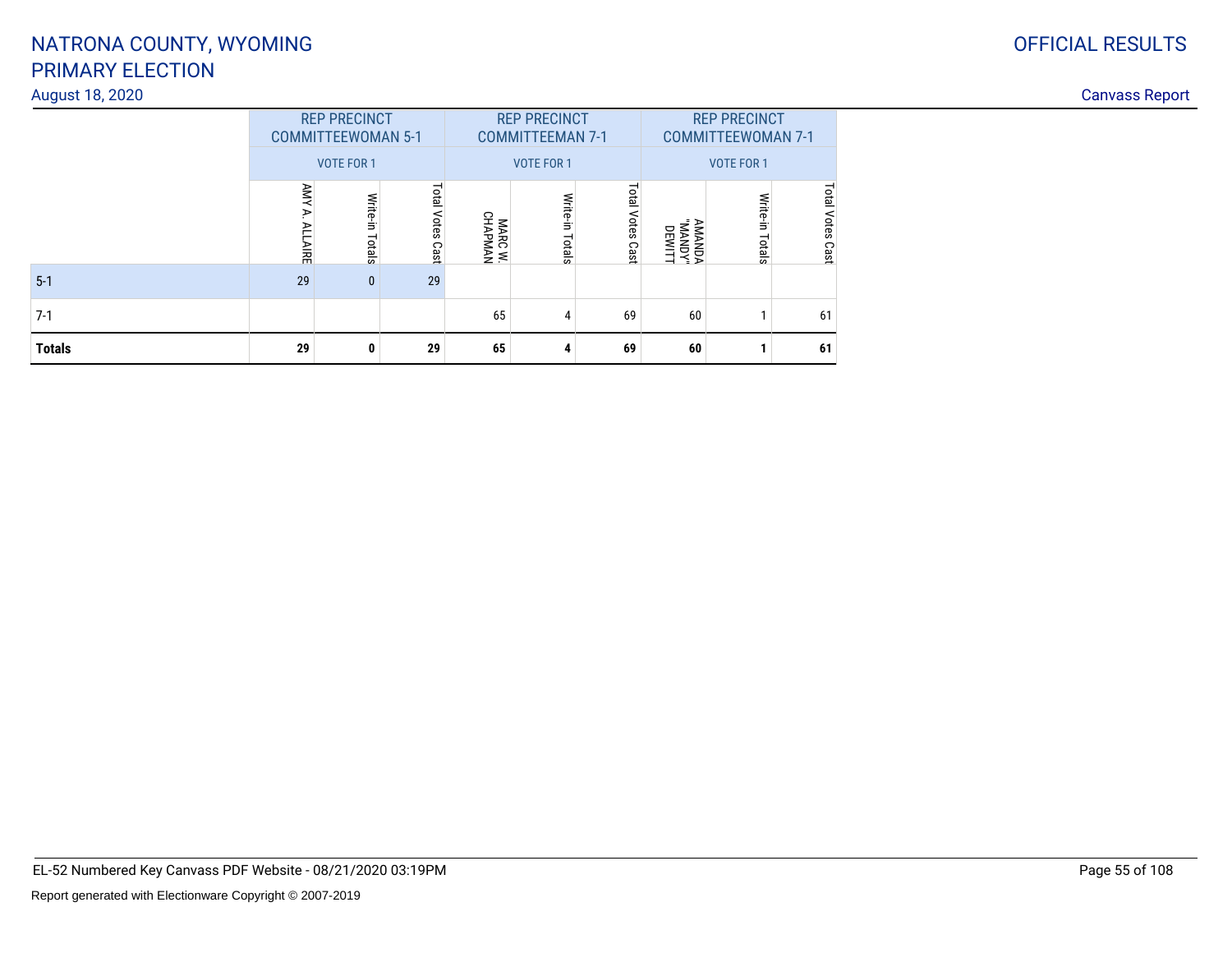#### August 18, 2020

| <b>Totals</b>   | 46                                             |                  | 47                     | 47                                               | 0                    | 47                     |
|-----------------|------------------------------------------------|------------------|------------------------|--------------------------------------------------|----------------------|------------------------|
| $7-2$           | 46                                             |                  | 47                     | 47                                               | $\mathbf{0}$         | 47                     |
|                 | WILLIAM<br>ALLEMAND                            | 큹<br>Ė.<br>otals | Total<br>Votes<br>Cast | MARY<br>OWENS                                    | Write<br>È.<br>otals | latal<br>Votes<br>Cast |
|                 |                                                | VOTE FOR 1       |                        |                                                  | VOTE FOR 1           |                        |
|                 | <b>REP PRECINCT</b><br><b>COMMITTEEMAN 7-2</b> |                  |                        | <b>REP PRECINCT</b><br><b>COMMITTEEWOMAN 7-2</b> |                      |                        |
| August 18, 2020 |                                                |                  |                        |                                                  |                      |                        |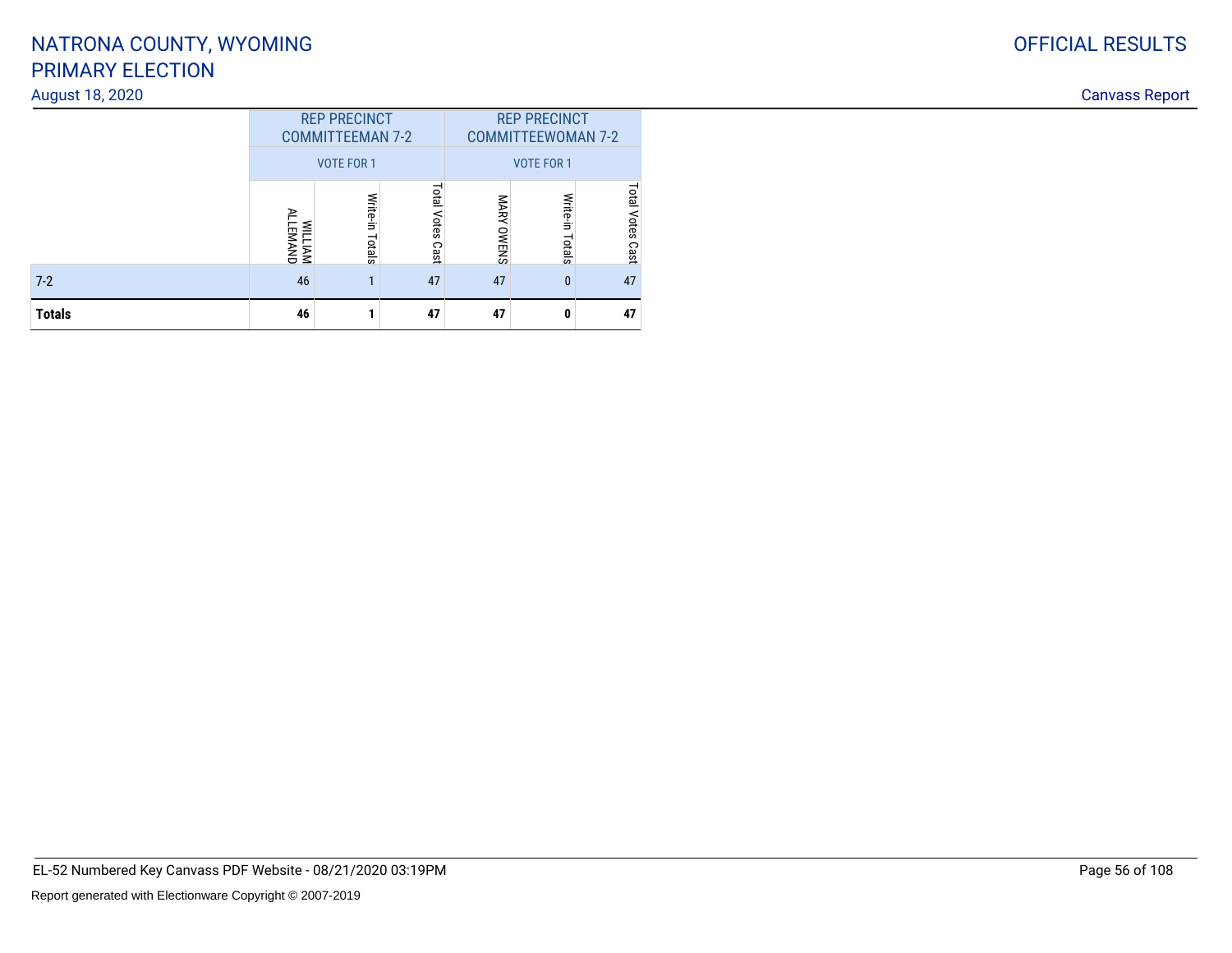## PRIMARY ELECTIONNATRONA COUNTY, WYOMING

#### August 18, 2020

|               |                    |                   | <b>REP PRECINCT COMMITTEEMAN 8-1</b>                               |                                | <b>REP PRECINCT</b><br><b>COMMITTEEWOMAN 8-1</b> |                        |                                     |                    |                        |
|---------------|--------------------|-------------------|--------------------------------------------------------------------|--------------------------------|--------------------------------------------------|------------------------|-------------------------------------|--------------------|------------------------|
|               |                    |                   | <b>VOTE FOR 2</b>                                                  | <b>VOTE FOR 2</b>              |                                                  |                        |                                     |                    |                        |
|               | JOHN D.<br>GILBERT | TWOGOOD<br>YARISL | <b>WALES</b><br><b>RONALI</b><br>ONALD L.<br>/ALES SR.<br>'HUNTER" | <b>STEPHEN</b><br><b>IWEST</b> | Write-in<br>Totals                               | Total<br>Votes<br>Cast | ∘<br><b>GILBERT</b><br><b>AGNES</b> | Write-in<br>Totals | Total<br>Votes<br>Cast |
| $8 - 1$       | 175                | 116               | 142                                                                | 179                            |                                                  | 613                    | 368                                 | 10                 | 378                    |
| <b>Totals</b> | 175                | 116               | 142                                                                | 179                            |                                                  | 613                    | 368                                 | 10                 | 378                    |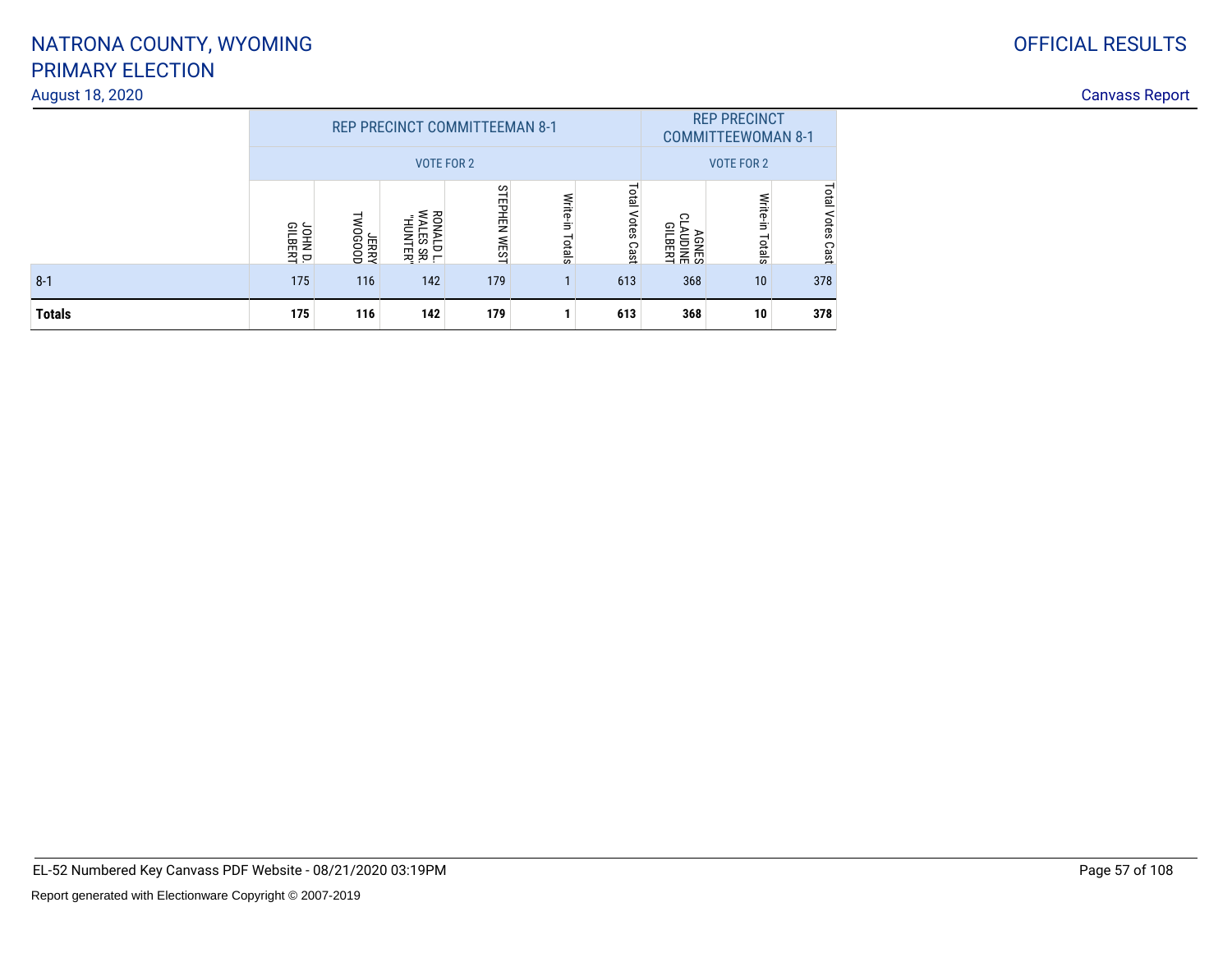#### August 18, 2020

| <b>OFFICIAL RESULTS</b> |
|-------------------------|
|                         |

|               |                         | <b>REP PRECINCT</b><br><b>COMMITTEEMAN 8-2</b> |                     |                        | <b>REP PRECINCT</b><br><b>COMMITTEEWOMAN 8-2</b> |                        |            |             |                           | <b>REP PRECINCT COMMITTEEMAN 8-3</b> |                     |
|---------------|-------------------------|------------------------------------------------|---------------------|------------------------|--------------------------------------------------|------------------------|------------|-------------|---------------------------|--------------------------------------|---------------------|
|               |                         | <b>VOTE FOR 1</b>                              |                     |                        | <b>VOTE FOR 1</b>                                |                        |            |             | <b>VOTE FOR 1</b>         |                                      |                     |
|               | <b>LARSEN</b><br>LARSEN | Write-in<br>Totals                             | Total Votes<br>Cast | <b>BRENDA</b><br>SHORT | Write-in<br>Totals                               | Total<br>Votes<br>Cast | ă<br>DAVIS | DEVON OLSEN | <b>CLIFFORD</b><br>WOMACK | Write-in<br>Totals                   | Total Votes<br>Cast |
| $8 - 2$       | 101                     | $\mathbf{0}$                                   | 101                 | 103                    | $\mathbf{0}$                                     | 103                    |            |             |                           |                                      |                     |
| $8 - 3$       |                         |                                                |                     |                        |                                                  |                        | 58         | 67          | 56                        |                                      | 182                 |
| <b>Totals</b> | 101                     | 0                                              | 101                 | 103                    | 0                                                | 103                    | 58         | 67          | 56                        |                                      | 182                 |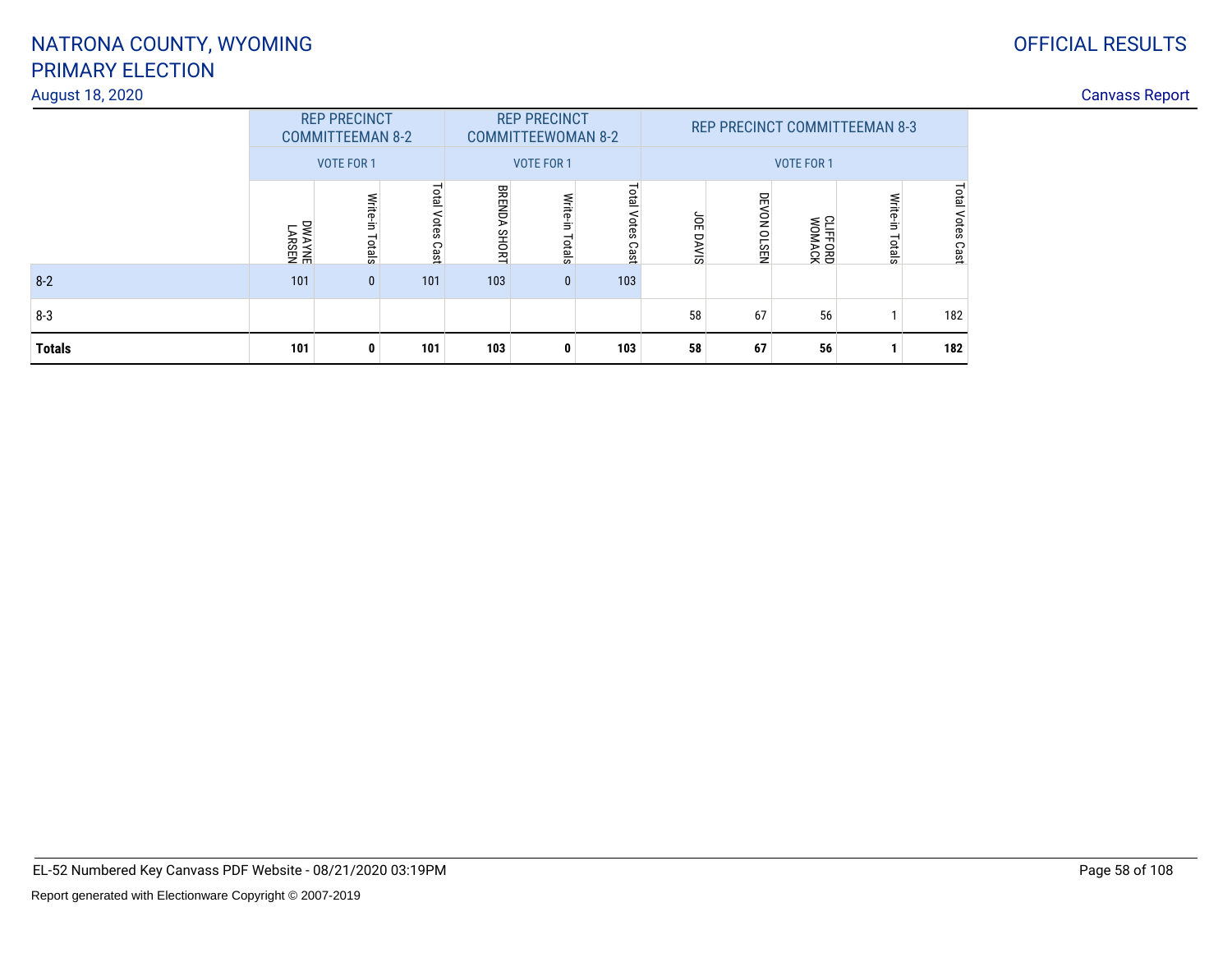#### August 18, 2020

|               | <b>REP PRECINCT COMMITTEEWOMAN 8-3</b> |                   |                 |                               | <b>REP PRECINCT COMMITTEEMAN 8-4</b> |                    |               |                   |                     |                    |                         |  |
|---------------|----------------------------------------|-------------------|-----------------|-------------------------------|--------------------------------------|--------------------|---------------|-------------------|---------------------|--------------------|-------------------------|--|
|               |                                        | <b>VOTE FOR 1</b> |                 |                               |                                      |                    |               | <b>VOTE FOR 2</b> |                     |                    |                         |  |
|               | BRANDI FORGEY                          | ROXY L.<br>SKOGEN | Write-in Totals | Total<br><b>Votes</b><br>Cast | <b>GREG</b><br><b>HANSEN</b>         | NSMOTSON<br>NIATEM | YLER PHILLIPS | <b>TOM REEDER</b> | JASON B.<br>WHITMAN | Write-in<br>Totals | <b>Total Votes Cast</b> |  |
| $8 - 3$       | 117                                    | 77                | 3               | 197                           |                                      |                    |               |                   |                     |                    |                         |  |
| $8 - 4$       |                                        |                   |                 |                               | 159                                  | 84                 | 89            | 197               | 115                 | 2                  | 646                     |  |
| <b>Totals</b> | 117                                    | 77                | 3               | 197                           | 159                                  | 84                 | 89            | 197               | 115                 | $\mathbf{2}$       | 646                     |  |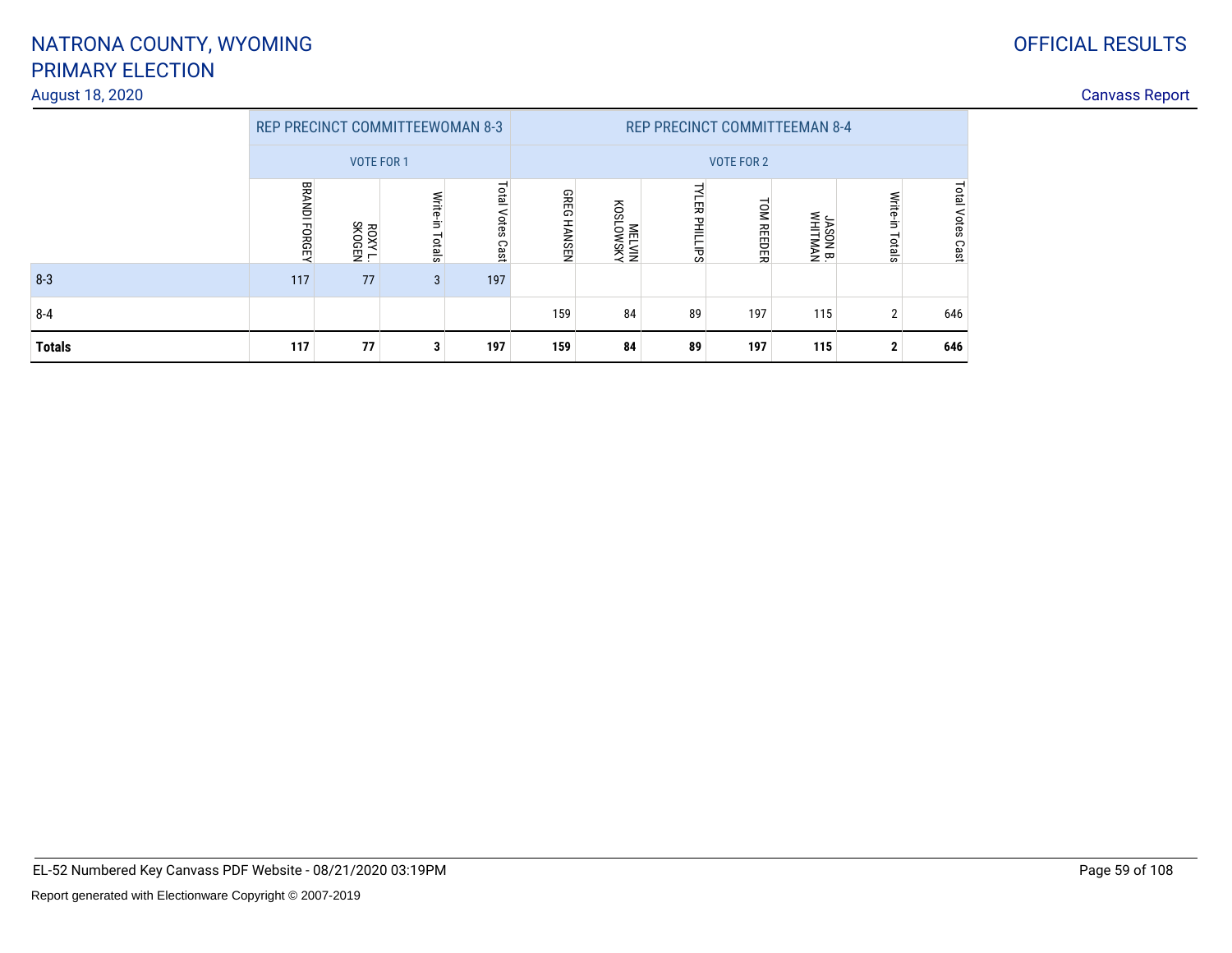## PRIMARY ELECTIONNATRONA COUNTY, WYOMING

#### August 18, 2020

| Canvass<br>, Rebor<br><u>----------</u> |
|-----------------------------------------|
|-----------------------------------------|

|               |                                         |                                     | <b>REP PRECINCT COMMITTEEWOMAN 8-4</b> |                               |                    |                        |              | <b>REP PRECINCT</b><br><b>COMMITTEEMAN 8-5</b> |                     |
|---------------|-----------------------------------------|-------------------------------------|----------------------------------------|-------------------------------|--------------------|------------------------|--------------|------------------------------------------------|---------------------|
|               |                                         |                                     |                                        | <b>VOTE FOR 2</b>             |                    |                        |              | <b>VOTE FOR 2</b>                              |                     |
|               | <b>STEPHANIE</b><br>PHANE L.<br>CUNDALL | <b>HANNAH</b><br>NNAH M.<br>HINDERS | <b>AJSMOTSON</b><br>VNNOD              | <b>CONNIE</b><br><b>REDER</b> | Write-in<br>Totals | Total<br>Votes<br>Cast | DAN SABROSKY | Write-in<br>Totals                             | Total Votes<br>Cast |
| $8 - 4$       | 170                                     | 107                                 | 127                                    | 196                           | $\overline{2}$     | 602                    |              |                                                |                     |
| $8 - 5$       |                                         |                                     |                                        |                               |                    |                        | 350          | 25                                             | 375                 |
| <b>Totals</b> | 170                                     | 107                                 | 127                                    | 196                           | $\mathbf{2}$       | 602                    | 350          | 25                                             | 375                 |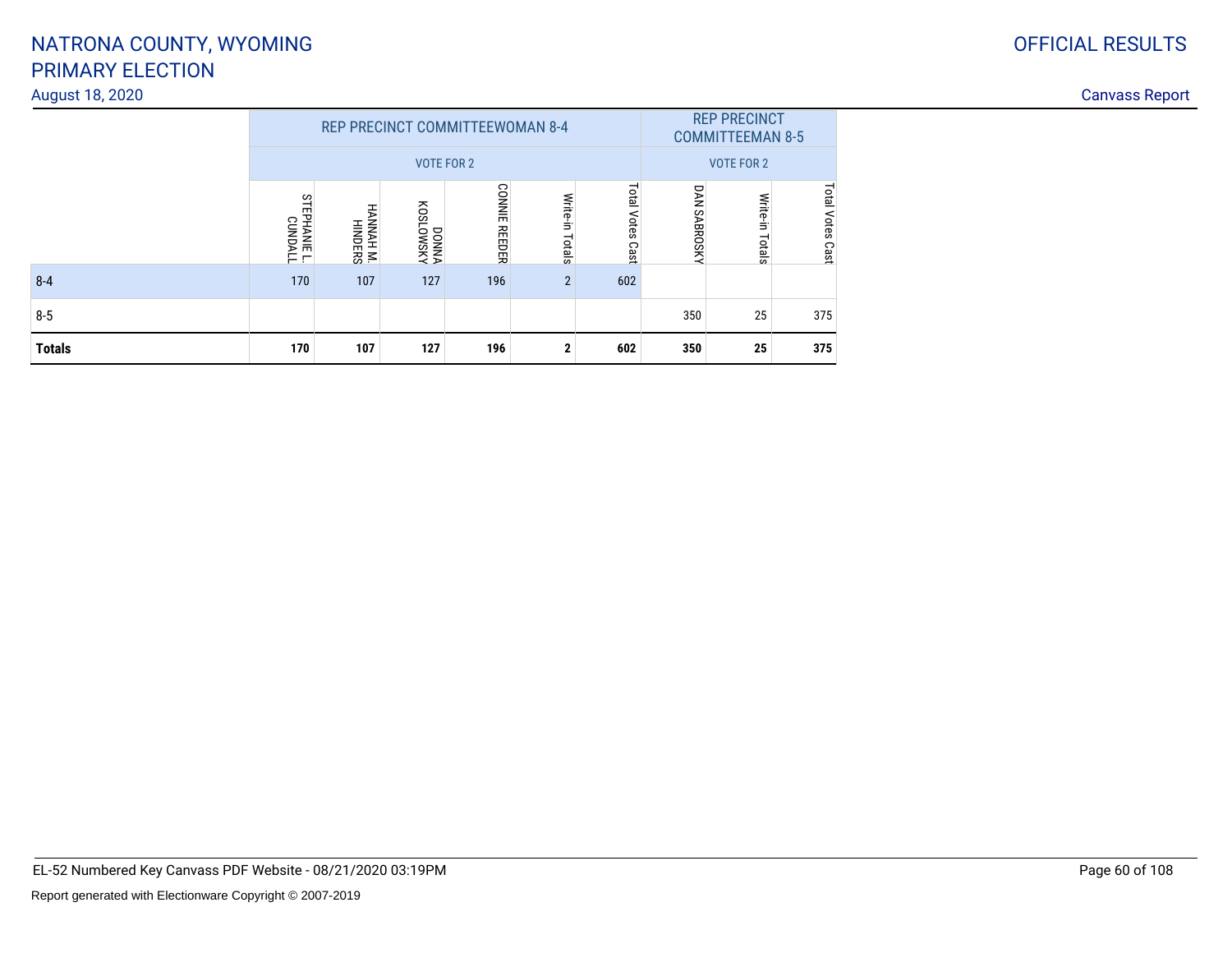#### August 18, 2020

|               |                          | <b>REP PRECINCT</b><br><b>COMMITTEEWOMAN 8-5</b><br><b>VOTE FOR 2</b> |                        |                                    |                                      | <b>REP PRECINCT COMMITTEEMAN 9-1</b><br><b>VOTE FOR 3</b> |                            |                    |                     |
|---------------|--------------------------|-----------------------------------------------------------------------|------------------------|------------------------------------|--------------------------------------|-----------------------------------------------------------|----------------------------|--------------------|---------------------|
|               | <b>BRENDA</b><br>SANDERS | Write-in<br>Totals                                                    | Total<br>Votes<br>Cast | <b>STEPHEN</b><br>PHEN L.<br>BROWN | <b>BRIAN</b><br>RIAN T.M.<br>DEVAULT | <b>DAVE NORTH</b>                                         | <b>DAVE</b><br><b>HRUE</b> | Write-in<br>Totals | Total Votes<br>Cast |
| $8 - 5$       | 354                      | 19                                                                    | 373                    |                                    |                                      |                                                           |                            |                    |                     |
| $9 - 1$       |                          |                                                                       |                        | 224                                | 221                                  | 317                                                       | 326                        | 4                  | 1,092               |
| <b>Totals</b> | 354                      | 19                                                                    | 373                    | 224                                | 221                                  | 317                                                       | 326                        | 4                  | 1,092               |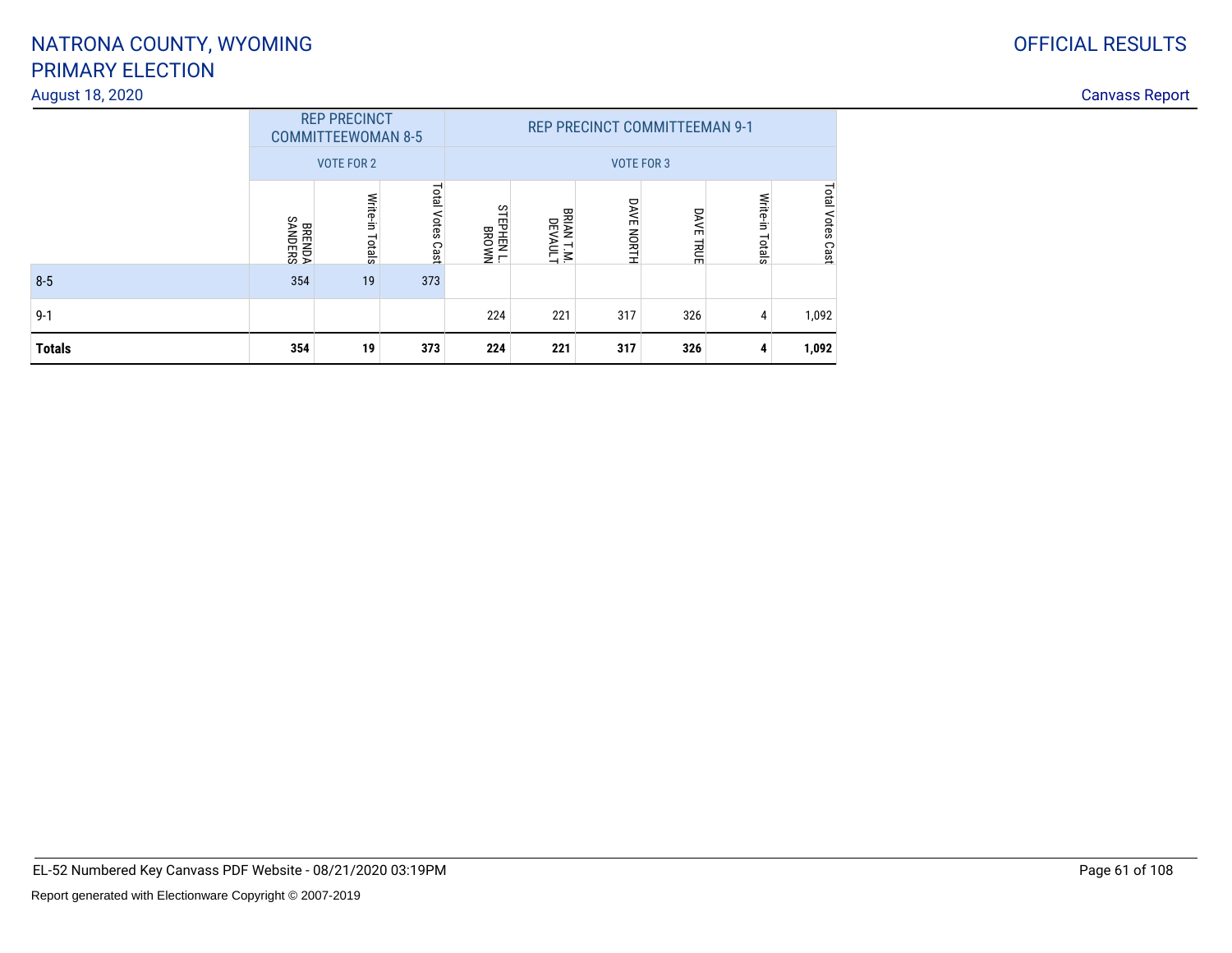#### August 18, 2020

|               |                            |                    |                              |                         | <b>REP PRECINCT COMMITTEEWOMAN 9-1</b> |                                   |                    |                               |
|---------------|----------------------------|--------------------|------------------------------|-------------------------|----------------------------------------|-----------------------------------|--------------------|-------------------------------|
|               |                            |                    |                              |                         | <b>VOTE FOR 3</b>                      |                                   |                    |                               |
|               | <b>VIRGINIA</b><br>BABCOCK | <b>HELEN BROWN</b> | <b>TERRI</b><br><b>HAGER</b> | NOS8OH<br><b>CHERYL</b> | 词<br>Ğ<br><b>TRUE</b><br>PROPP         | MEL<br><b>ANIE</b><br><b>TRUE</b> | Write-in<br>Totals | <b>Total</b><br>Votes<br>Cast |
| $9 - 1$       | 160                        | 131                | 159                          | 114                     | 213                                    | 291                               | 3                  | 1,071                         |
| <b>Totals</b> | 160                        | 131                | 159                          | 114                     | 213                                    | 291                               | 3                  | 1,071                         |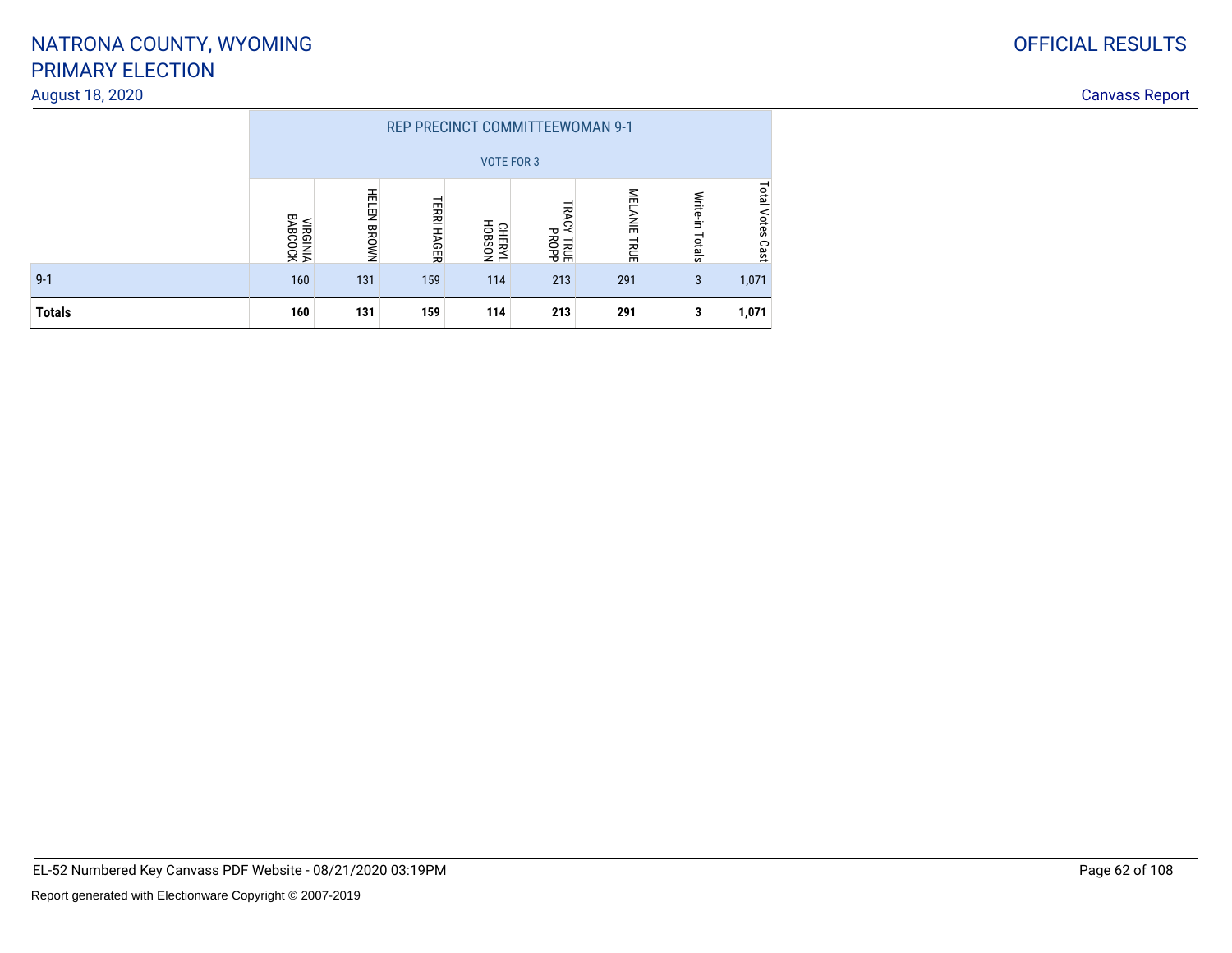# PRIMARY ELECTIONNATRONA COUNTY, WYOMING

#### August 18, 2020

| anvass:<br>.<br>\\\\J\JI |
|--------------------------|
|--------------------------|

|               |             | <b>REP PRECINCT COMMITTEEMAN 11-1</b> |                 |                     |                    | <b>REP PRECINCT</b><br><b>COMMITTEEWOMAN 11-1</b> |                     |              | <b>REP PRECINCT</b><br><b>COMMITTEEMAN 11-2</b> |                     |
|---------------|-------------|---------------------------------------|-----------------|---------------------|--------------------|---------------------------------------------------|---------------------|--------------|-------------------------------------------------|---------------------|
|               |             | <b>VOTE FOR 1</b>                     |                 |                     |                    | <b>VOTE FOR 1</b>                                 |                     |              | <b>VOTE FOR 1</b>                               |                     |
|               | SHAD FORGEY | <b>TOM WALTERS</b>                    | Write-in Totals | Total Votes<br>Cast | KADE S.<br>WALTERS | Write-in<br>Totals                                | Total Votes<br>Cast | MARTIN ANNIS | Write-in<br>Totals                              | Total Votes<br>Cast |
| $11 - 1$      | 25          | 59                                    | $\mathbf{0}$    | 84                  | 78                 | $\mathbf{0}$                                      | 78                  |              |                                                 |                     |
| $11-2$        |             |                                       |                 |                     |                    |                                                   |                     | 58           | 0                                               | 58                  |
| <b>Totals</b> | 25          | 59                                    | 0               | 84                  | 78                 | 0                                                 | 78                  | 58           | 0                                               | 58                  |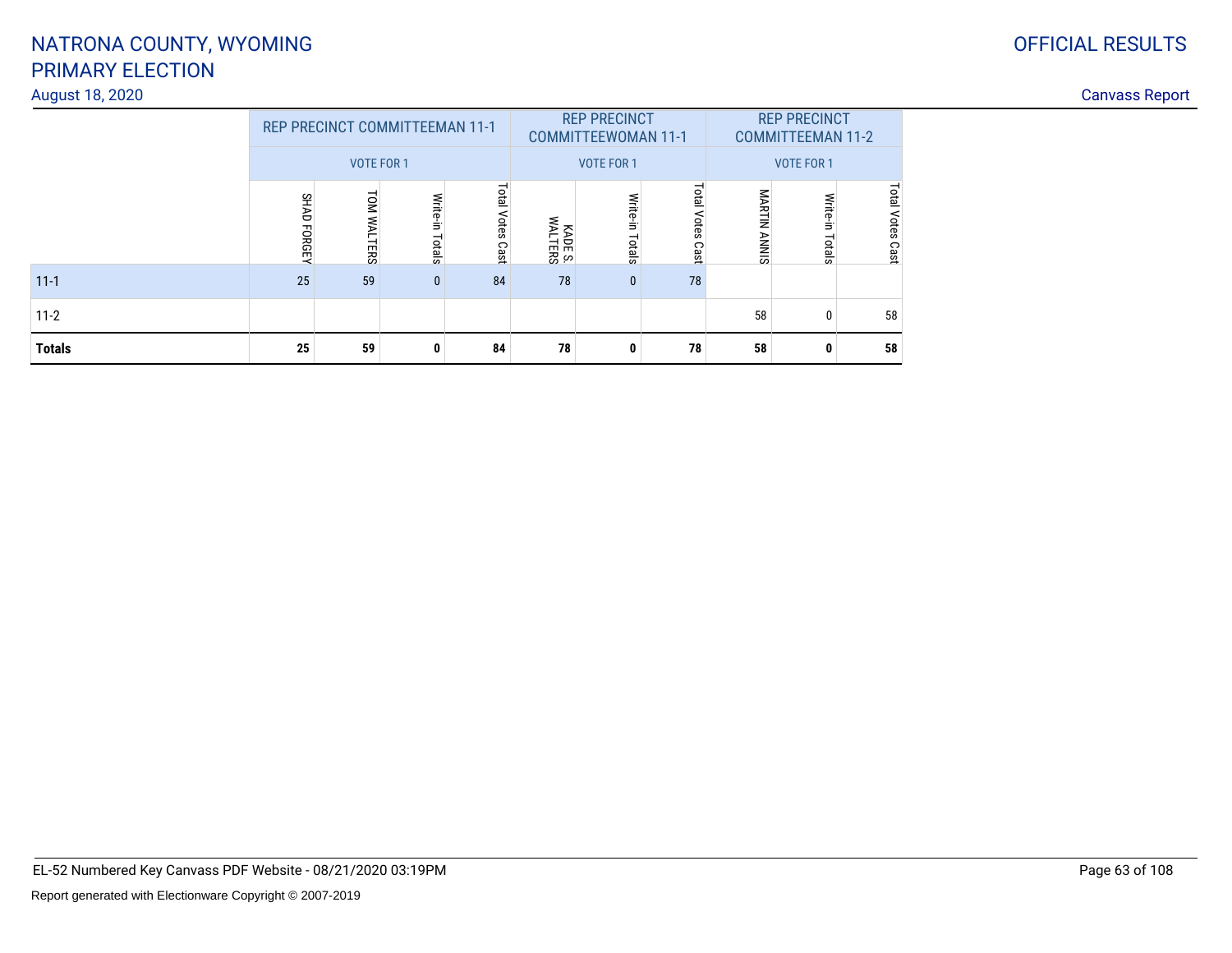### PRIMARY ELECTIONNATRONA COUNTY, WYOMING

#### August 18, 2020

|               | <b>REP PRECINCT</b><br><b>COMMITTEEWOMAN</b><br>$11 - 2$<br><b>VOTE FOR 1</b> |                     |                              | <b>REP PRECINCT</b><br><b>COMMITTEEMAN 11-3</b><br><b>VOTE FOR 1</b> |                     |                  | <b>REP PRECINCT COMMITTEEWOMAN 11-3</b><br><b>VOTE FOR 1</b> |                    |                  |
|---------------|-------------------------------------------------------------------------------|---------------------|------------------------------|----------------------------------------------------------------------|---------------------|------------------|--------------------------------------------------------------|--------------------|------------------|
|               | Write-in<br>Totals                                                            | Total Votes<br>Cast | <b>LARRY</b><br><b>ELROD</b> | Write-in<br>Totals                                                   | Total Votes<br>Cast | NOSH3NV<br>NVSNS | <b>PAM</b><br><b>ELROD</b>                                   | Write-in<br>Totals | Total Votes Cast |
| $11 - 2$      | 6                                                                             | 6                   |                              |                                                                      |                     |                  |                                                              |                    |                  |
| $11-3$        |                                                                               |                     | 91                           | 5                                                                    | 96                  | 70               | 40                                                           | 0                  | 110              |
| <b>Totals</b> | 6                                                                             | 6                   | 91                           | 5                                                                    | 96                  | 70               | 40                                                           | 0                  | 110              |

EL-52 Numbered Key Canvass PDF Website - 08/21/2020 03:19PM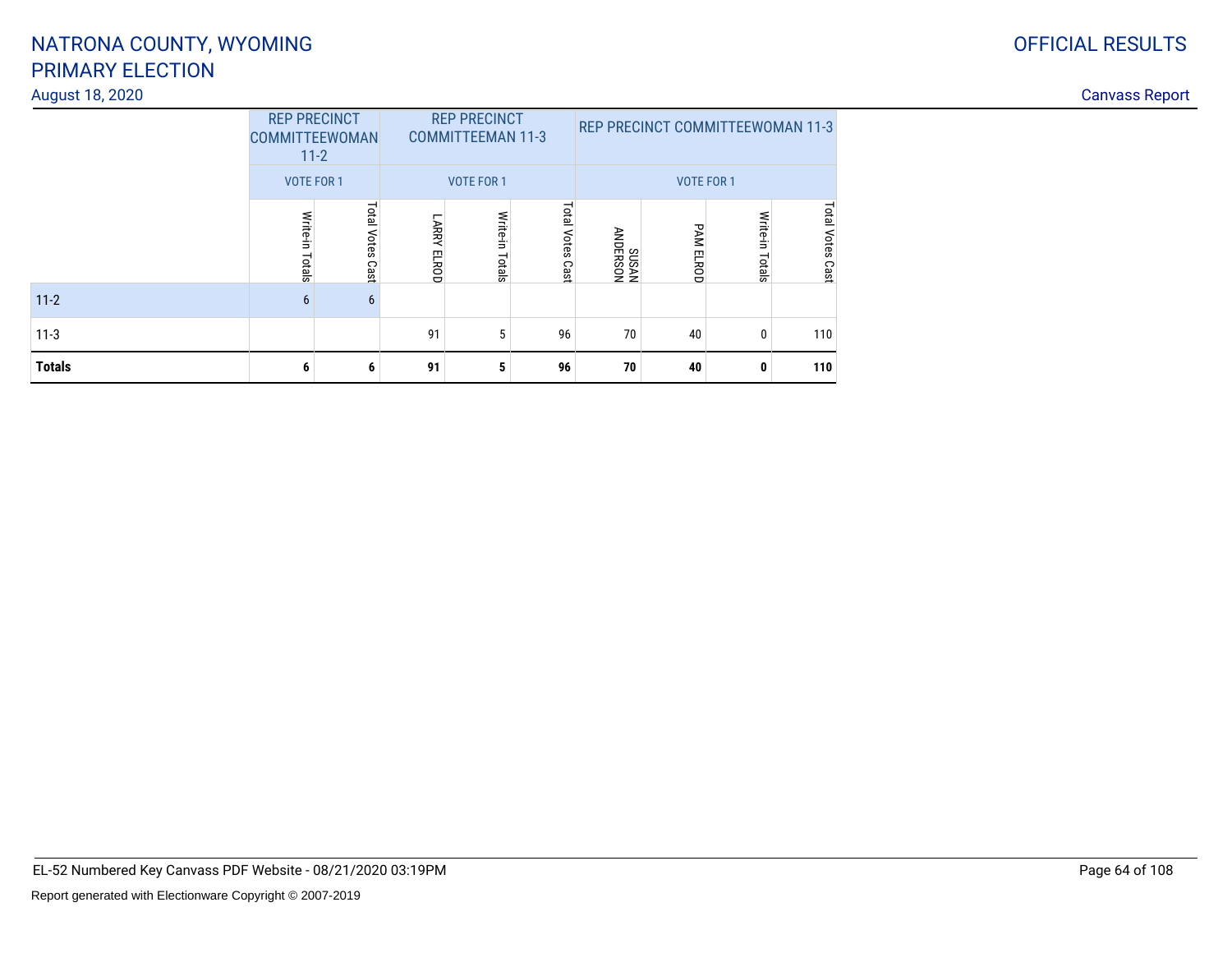#### August 18, 2020

### OFFICIAL RESULTS

|               |                                         | <b>REP PRECINCT</b><br><b>COMMITTEEMAN 11-4</b> |                            |                    | <b>REP PRECINCT</b><br><b>COMMITTEEWOMAN 11-4</b> |                        |                | REP PRECINCT COMMITTEEMAN 12-2 |                    |                            |
|---------------|-----------------------------------------|-------------------------------------------------|----------------------------|--------------------|---------------------------------------------------|------------------------|----------------|--------------------------------|--------------------|----------------------------|
|               |                                         | <b>VOTE FOR 1</b>                               |                            |                    | <b>VOTE FOR 1</b>                                 |                        |                | <b>VOTE FOR 1</b>              |                    |                            |
|               | $\overline{\mathbf{z}}$<br><b>MILNE</b> | Write-in Totals                                 | <b>Total Votes</b><br>Cast | <b>DEBRA REDDY</b> | Write-in<br>Totals                                | Total<br>Votes<br>Cast | <b>BOB IDE</b> | CLARK D.<br>MCPHERSON          | Write-in<br>Totals | <b>Total Votes</b><br>Cast |
| $11 - 4$      | 76                                      | $\overline{2}$                                  | 78                         | 66                 | $\overline{2}$                                    | 68                     |                |                                |                    |                            |
| $12-2$        |                                         |                                                 |                            |                    |                                                   |                        | 67             | 81                             |                    | 149                        |
| <b>Totals</b> | 76                                      | $\mathbf{2}$                                    | 78                         | 66                 | 2                                                 | 68                     | 67             | 81                             |                    | 149                        |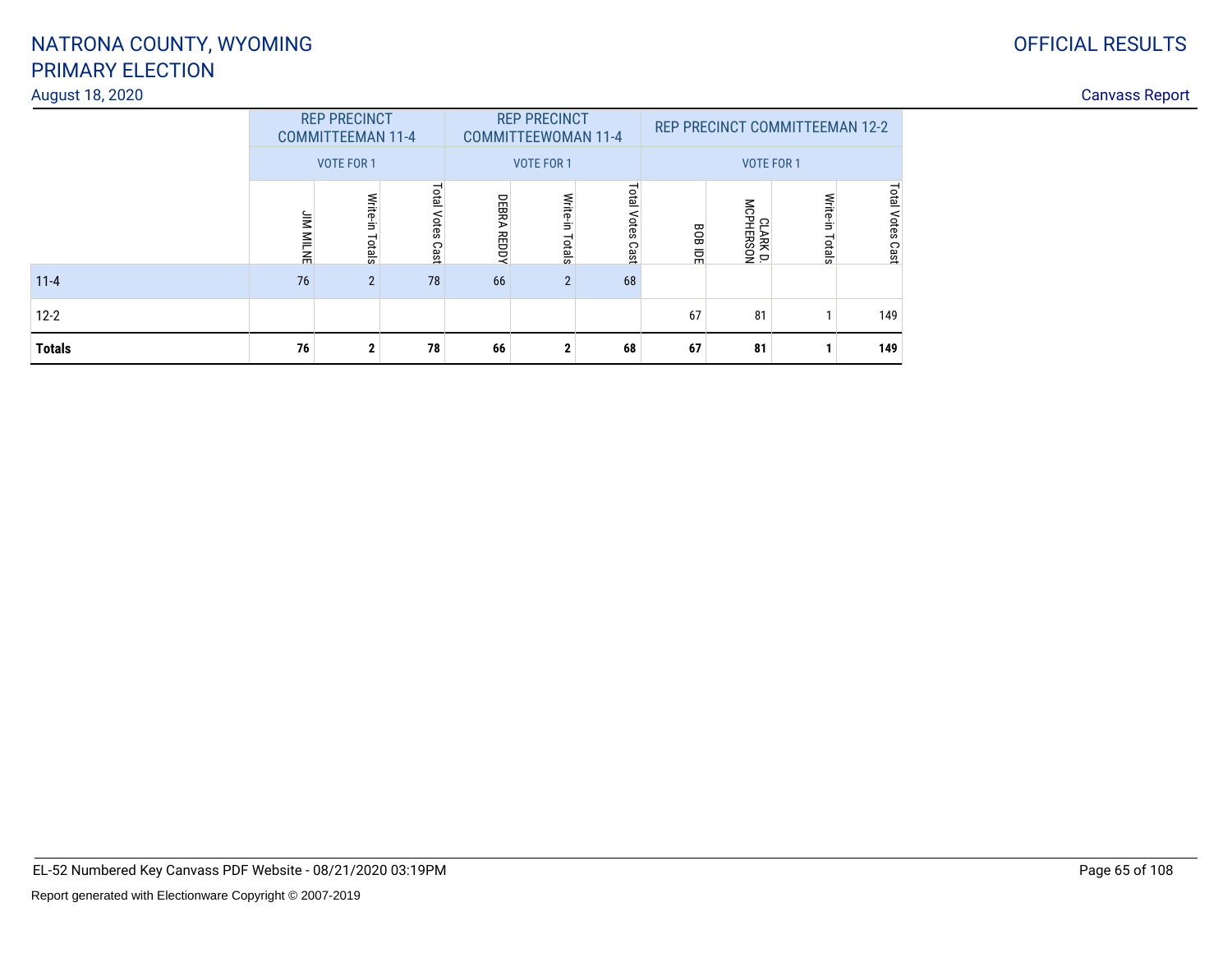# PRIMARY ELECTIONNATRONA COUNTY, WYOMING

#### August 18, 2020

| anvass:<br>.<br>\\\\J\JI |
|--------------------------|
|--------------------------|

| <b>Totals</b> | 52                | 95                                      |                    | 148                 | 32                                            | А                  | 36                  | 32                                              | 3                  | 35                  |  |
|---------------|-------------------|-----------------------------------------|--------------------|---------------------|-----------------------------------------------|--------------------|---------------------|-------------------------------------------------|--------------------|---------------------|--|
| $13-1$        |                   |                                         |                    |                     | 32                                            |                    | 36                  | 32                                              | 3                  | 35                  |  |
| $12 - 2$      | 52                | 95                                      |                    | 148                 |                                               |                    |                     |                                                 |                    |                     |  |
|               | CATHY<br>휴        | <b>REBECCA</b><br>SEDAR                 | Write-in<br>Totals | Total Votes<br>Cast | MALIK HEGGE                                   | Write-in<br>Totals | Total Votes<br>Cast | <b>APRIL</b><br>- HEGGE                         | Write-in<br>Totals | Total Votes<br>Cast |  |
|               | <b>VOTE FOR 1</b> |                                         |                    |                     | <b>COMMITTEEMAN 13-1</b><br><b>VOTE FOR 1</b> |                    |                     | <b>COMMITTEEWOMAN 13-1</b><br><b>VOTE FOR 1</b> |                    |                     |  |
|               |                   | <b>REP PRECINCT COMMITTEEWOMAN 12-2</b> |                    |                     | <b>REP PRECINCT</b>                           |                    |                     | <b>REP PRECINCT</b>                             |                    |                     |  |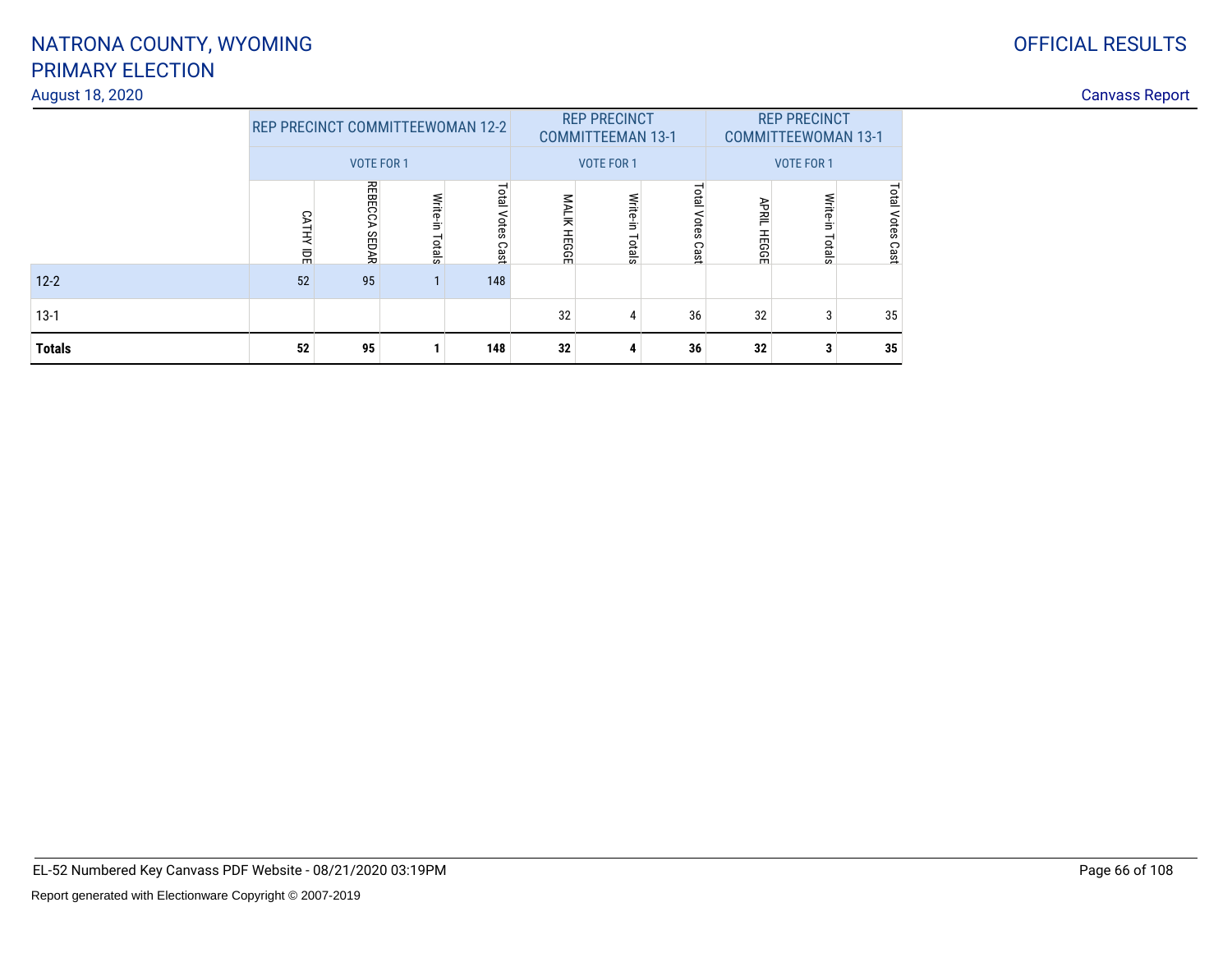### PRIMARY ELECTIONNATRONA COUNTY, WYOMING

#### August 18, 2020

| <b>Canvass Repo</b> |  |
|---------------------|--|

| <b>Totals</b>   | 38                      | 3                                                             | 41                          | 36            | 3                                                               | 39          | 11                                | 11 | 10                                                                            | 10   |  |                       |
|-----------------|-------------------------|---------------------------------------------------------------|-----------------------------|---------------|-----------------------------------------------------------------|-------------|-----------------------------------|----|-------------------------------------------------------------------------------|------|--|-----------------------|
| $14-1$          |                         |                                                               |                             |               |                                                                 |             | 11                                | 11 | 10                                                                            | 10   |  |                       |
| $13-2$          | 38                      |                                                               | 41                          | 36            | 3                                                               | 39          |                                   |    |                                                                               |      |  |                       |
|                 | <b>ROBERT</b><br>HENDRY | Write-in<br>Totals                                            | Tota<br><b>Otes</b><br>Cast | LESLIE HENDRY | Write<br>otals                                                  | ota<br>Cast | చే<br>$\overline{a}$              |    |                                                                               | Cast |  |                       |
|                 |                         | <b>REP PRECINCT</b><br><b>COMMITTEEMAN 13-2</b><br>VOTE FOR 1 |                             |               | <b>REP PRECINCT</b><br><b>COMMITTEEWOMAN 13-2</b><br>VOTE FOR 1 |             | <b>REP PRECINCT</b><br>VOTE FOR 1 |    | <b>REP PRECINCT</b><br>COMMITTEEMAN 14-COMMITTEEWOMAN<br>$14-1$<br>VOTE FOR 1 |      |  |                       |
| August 18, 2020 |                         |                                                               |                             |               |                                                                 |             |                                   |    |                                                                               |      |  | <b>Canvass Report</b> |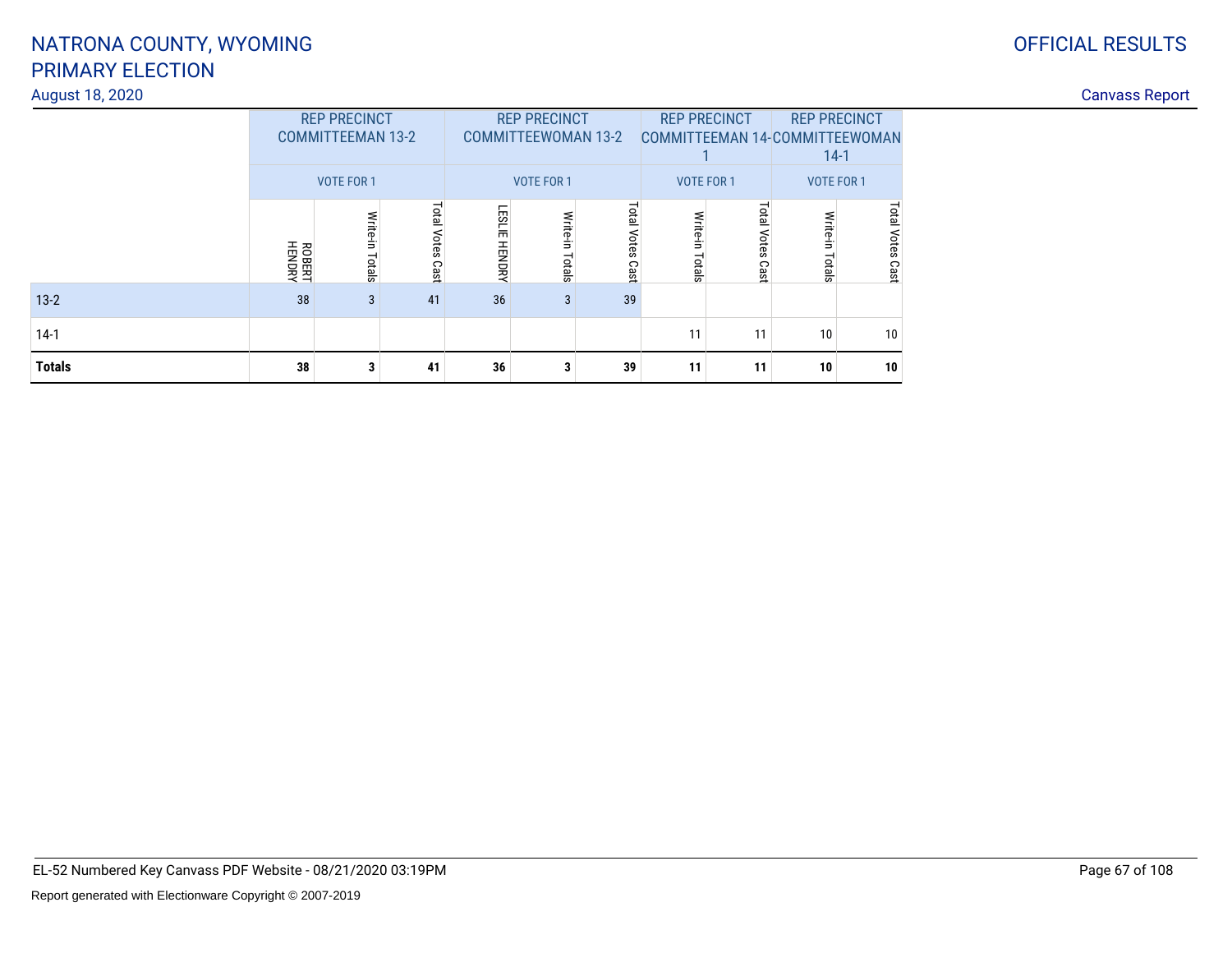August 18, 2020

Canvass Report

|          | DEM UNITED STATES SENATOR |                      |                         |                    |                         |                         |                 |                  |  |  |
|----------|---------------------------|----------------------|-------------------------|--------------------|-------------------------|-------------------------|-----------------|------------------|--|--|
|          |                           |                      |                         | <b>VOTE FOR 1</b>  |                         |                         |                 |                  |  |  |
|          | MERAV BEN<br>DAVID        | KENNETH R.<br>CASNER | JAMES KIRK<br>DEBRINE   | <b>YANA LUDWIG</b> | <b>NATHAN WENDT</b>     | <b>REX WILDE</b>        | Write-in Totals | Total Votes Cast |  |  |
| $1 - 1$  | 24                        | 10                   | $\overline{3}$          | 12                 | $17$                    | $\overline{7}$          | $\mathbf{1}$    | 74               |  |  |
| $1-2$    | 23                        | $\bf 8$              | $\sqrt{2}$              | 21                 | 9                       | $\sqrt{5}$              | $\pmb{0}$       | 68               |  |  |
| $1 - 3$  | 36                        | 9                    | $\mathbf{1}$            | 27                 | 13                      | $\mathbf{3}$            | $\pmb{0}$       | 89               |  |  |
| $1-4$    | 47                        | 9                    | $\sqrt{2}$              | 18                 | 9                       | 5                       | $\mathbf{1}$    | 91               |  |  |
| $1 - 5$  | 21                        | $\pmb{4}$            | $\mathbf{1}$            | 18                 | 13                      | $\mathbf{1}$            | $\pmb{0}$       | 58               |  |  |
| $1-6$    | 25                        | 10                   | $\overline{\mathbf{4}}$ | 23                 | 16                      | 8                       | $\mathbf{1}$    | 87               |  |  |
| $1-7$    | 10                        | $\boldsymbol{6}$     | $\mathsf 3$             | 13                 | $\overline{\mathbf{4}}$ | $\overline{2}$          | $\pmb{0}$       | 38               |  |  |
| $1-9$    | 32                        | 9                    | $\sqrt{2}$              | 10                 | 11                      | 5                       | $\pmb{0}$       | 69               |  |  |
| $1 - 11$ | 30                        | $\boldsymbol{6}$     | $\mathbf{1}$            | $\overline{5}$     | $\sqrt{3}$              | $\overline{2}$          | $\pmb{0}$       | 47               |  |  |
| $1 - 12$ | $\bf 8$                   | $\mathsf 3$          | $\sqrt{2}$              | 12                 | 4                       | $\pmb{0}$               | $\pmb{0}$       | 29               |  |  |
| $2-1$    | 42                        | 21                   | $\mathsf 3$             | 17                 | 19                      | 5                       | $\pmb{0}$       | 107              |  |  |
| $2 - 2$  | 37                        | 5                    | $\sqrt{3}$              | 13                 | $\overline{7}$          | 5                       | 3               | 73               |  |  |
| $2 - 3$  | 23                        | $\pmb{4}$            | $\sqrt{5}$              | 11                 | 9                       | $\overline{5}$          | $\pmb{0}$       | 57               |  |  |
| $2 - 4$  | 22                        | 11                   | 4                       | $\overline{7}$     | 9                       | $\pmb{0}$               | $\pmb{0}$       | 53               |  |  |
| $2 - 6$  | 29                        | $\boldsymbol{6}$     | $\overline{3}$          | 20                 | 11                      | $\boldsymbol{6}$        | $\mathbf{1}$    | 76               |  |  |
| $2 - 7$  | 25                        | $10\,$               | $\overline{5}$          | 19                 | 26                      | $\overline{\mathbf{4}}$ | $\sqrt{2}$      | 91               |  |  |
| $2 - 8$  | 33                        | 10                   | $\sqrt{2}$              | 20                 | 18                      | $\bf 8$                 | $\sqrt{2}$      | 93               |  |  |

EL-52 Numbered Key Canvass PDF Website - 08/21/2020 03:19PM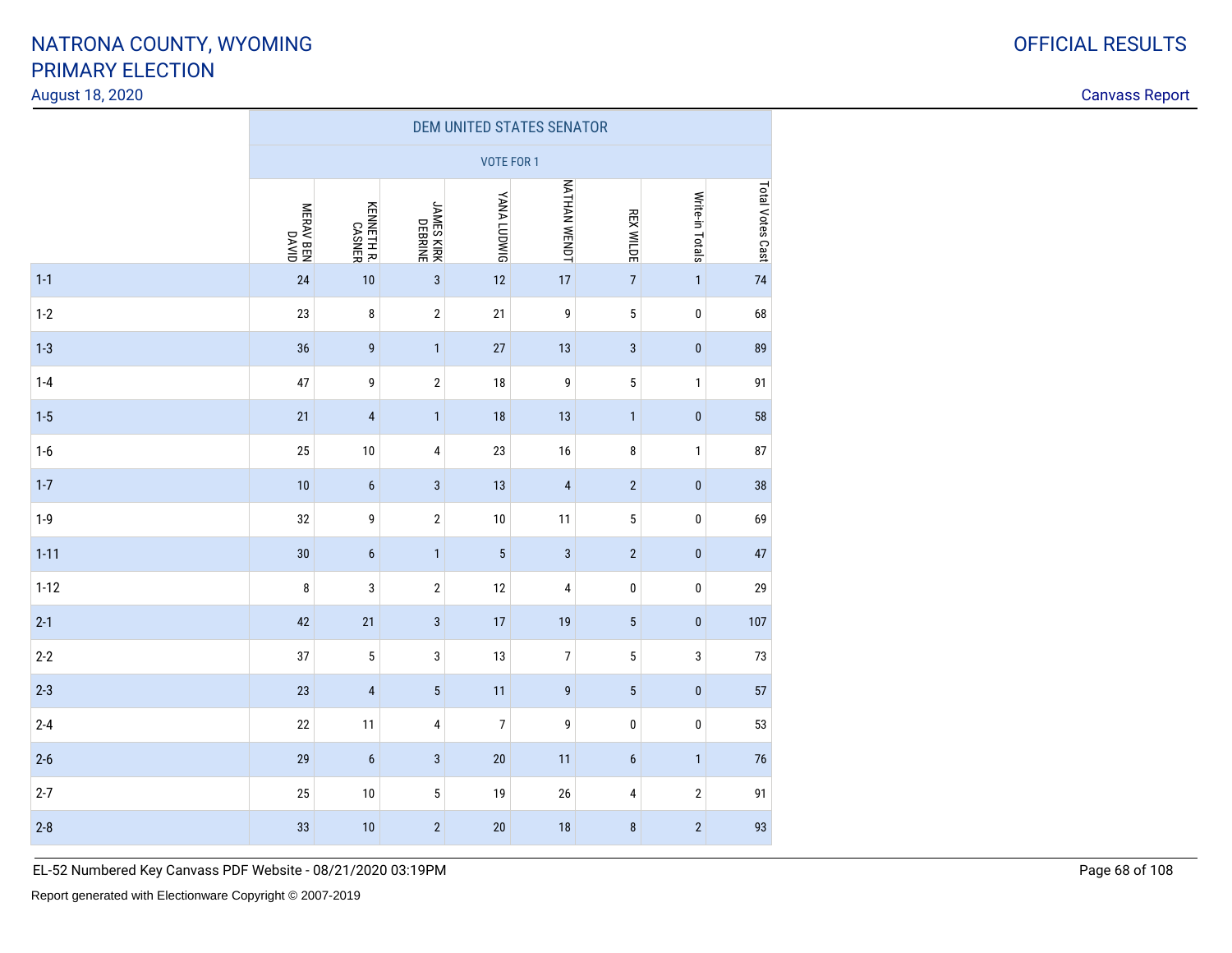#### August 18, 2020

Canvass Report

|          | DEM UNITED STATES SENATOR |                         |                       |                    |                  |                         |                 |                  |  |  |  |
|----------|---------------------------|-------------------------|-----------------------|--------------------|------------------|-------------------------|-----------------|------------------|--|--|--|
|          |                           | <b>VOTE FOR 1</b>       |                       |                    |                  |                         |                 |                  |  |  |  |
|          | NERAV BEN<br>MERAV BEN    | KENNETH R.<br>CASNER    | JAMES KIRK<br>DEBRINE | <b>YANA LUDWIG</b> | NATHAN WENDT     | <b>REX WILDE</b>        | Write-in Totals | Total Votes Cast |  |  |  |
| $2 - 9$  | $\boldsymbol{6}$          | $\pmb{4}$               | $\mathbf{1}$          | $\sqrt{5}$         | $\bf 8$          | $\pmb{0}$               | $\pmb{0}$       | 24               |  |  |  |
| $2 - 10$ | 35                        | $\overline{3}$          | $\mathbf{1}$          | $\boldsymbol{8}$   | 16               | $\sqrt{3}$              | $\mathbf{1}$    | 67               |  |  |  |
| $3-2$    | 29                        | $\boldsymbol{7}$        | 4                     | 22                 | 15               | 3                       | $\pmb{0}$       | ${\bf 80}$       |  |  |  |
| $3-3$    | 35                        | 12                      | $\overline{7}$        | 20                 | 13               | $\pmb{4}$               | $\pmb{0}$       | 91               |  |  |  |
| $3 - 4$  | 34                        | $\boldsymbol{7}$        | 5                     | 20                 | 18               | $\boldsymbol{7}$        | $\mathbf 1$     | 92               |  |  |  |
| $3 - 5$  | 30                        | $\overline{7}$          | $\mathbf{1}$          | $\bf 8$            | 26               | $\mathbf{3}$            | $\mathbf{1}$    | 76               |  |  |  |
| $3-6$    | $18\,$                    | $\boldsymbol{6}$        | 5                     | 9                  | 14               | 3                       | $\pmb{0}$       | 55               |  |  |  |
| $3-8$    | 34                        | 13                      | $\sqrt{3}$            | 24                 | 14               | $\mathbf{1}$            | $\mathbf{1}$    | 90               |  |  |  |
| $3-9$    | 21                        | $\boldsymbol{7}$        | $\mathsf 3$           | 13                 | $\boldsymbol{6}$ | $\overline{\mathbf{4}}$ | $\pmb{0}$       | 54               |  |  |  |
| $3 - 10$ | 57                        | 11                      | $\mathsf 3$           | 27                 | 32               | $\bf 8$                 | $\pmb{0}$       | 138              |  |  |  |
| $4-1$    | $18\,$                    | $12\,$                  | $\sqrt{2}$            | 14                 | 14               | 3                       | $\pmb{0}$       | 63               |  |  |  |
| $4-2$    | 15                        | $\mathbf{3}$            | $\overline{2}$        | $\sqrt{4}$         | $\sqrt{ }$       | $\mathsf 3$             | $\mathbf{1}$    | 35               |  |  |  |
| $5 - 1$  | $\sqrt{2}$                | $\mathbf{1}$            | $\pmb{0}$             | $\pmb{0}$          | $\pmb{0}$        | $\pmb{0}$               | $\pmb{0}$       | $\mathsf 3$      |  |  |  |
| $7-1$    | $\pmb{0}$                 | $\pmb{0}$               | $\mathbf{1}$          | $\mathbf{1}$       | $\mathbf{1}$     | $\mathsf 3$             | $\pmb{0}$       | $\boldsymbol{6}$ |  |  |  |
| $7-2$    | $\pmb{0}$                 | $\pmb{0}$               | $\pmb{0}$             | $\mathbf{1}$       | $\mathbf 1$      | $\pmb{0}$               | $\pmb{0}$       | $\sqrt{2}$       |  |  |  |
| $8 - 1$  | 31                        | 15                      | $\boldsymbol{6}$      | 29                 | $\pmb{4}$        | $\sqrt{7}$              | $\mathbf{1}$    | 93               |  |  |  |
| $8 - 2$  | 9                         | $\overline{\mathbf{4}}$ | $\pmb{0}$             | $\mathsf 3$        | 3                | 6                       | $\pmb{0}$       | 25               |  |  |  |

EL-52 Numbered Key Canvass PDF Website - 08/21/2020 03:19PM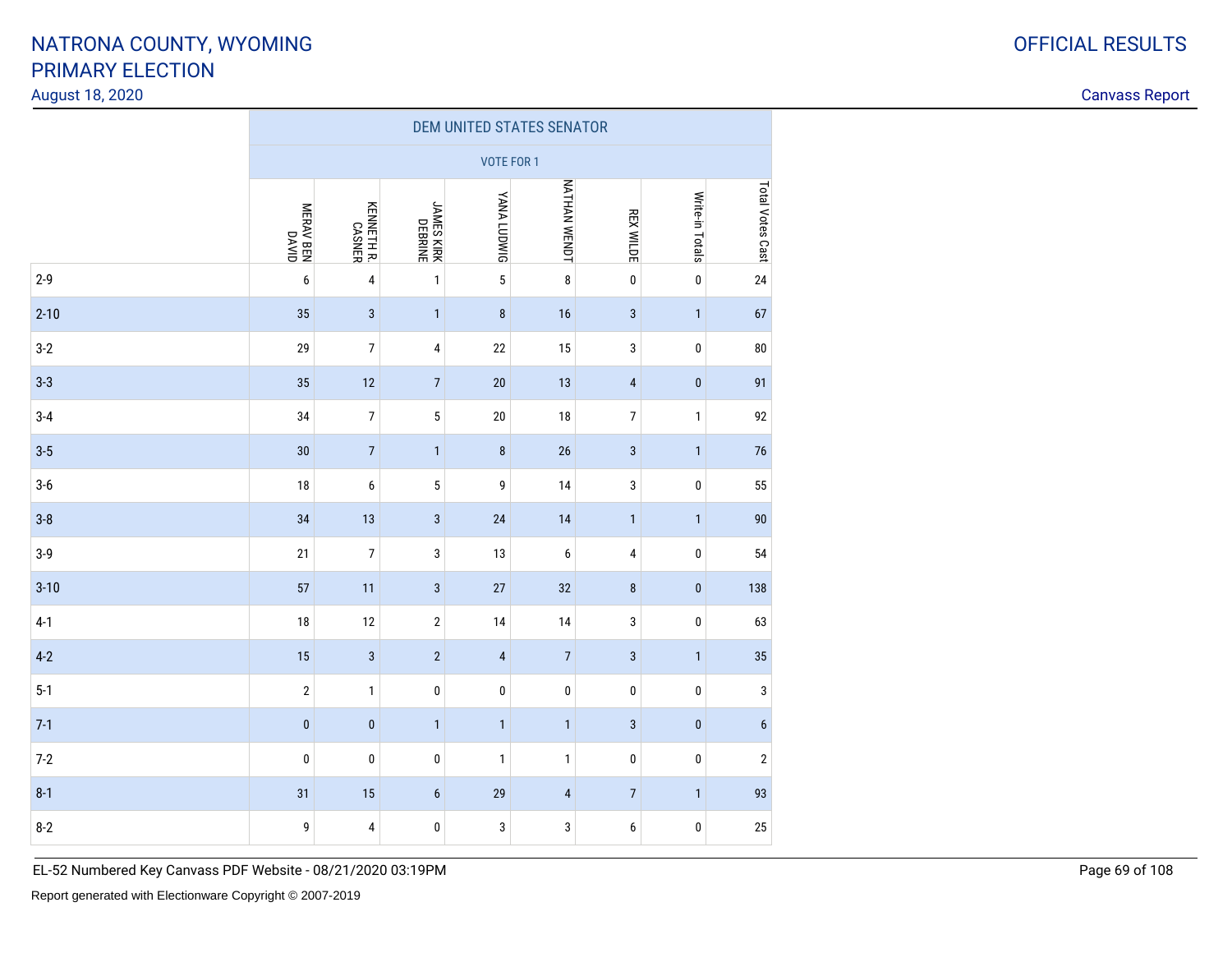#### August 18, 2020

| ⌒<br>O | <b>OFFICIAL RESULTS</b> |
|--------|-------------------------|
|        |                         |

|               | DEM UNITED STATES SENATOR |                      |                       |                         |                     |                  |                 |                  |  |  |  |
|---------------|---------------------------|----------------------|-----------------------|-------------------------|---------------------|------------------|-----------------|------------------|--|--|--|
|               |                           | <b>VOTE FOR 1</b>    |                       |                         |                     |                  |                 |                  |  |  |  |
|               | MERAV BEN<br>MERAV BEN    | KENNETH R.<br>CASNER | JAMES KIRK<br>DEBRINE | YANA LUDWIG             | <b>NATHAN WENDT</b> | <b>REX WILDE</b> | Write-in Totals | Total Votes Cast |  |  |  |
| $8 - 3$       | 10                        | $\pmb{4}$            | $\mathbf{1}$          | $\bf 8$                 | $\bf 8$             | $\mathbf{1}$     | $\pmb{0}$       | 32               |  |  |  |
| $8 - 4$       | 26                        | 9                    | $\bf{0}$              | 13                      | 8                   | 3                | 0               | 59               |  |  |  |
| $8 - 5$       | 19                        | $\pmb{4}$            | $\mathbf{3}$          | $\overline{5}$          | $\overline{a}$      | $\sqrt{3}$       | $\pmb{0}$       | 38               |  |  |  |
| $9 - 1$       | 21                        | $\sqrt{2}$           | $\mathbf{1}$          | 14                      | 10                  | 4                | $\pmb{0}$       | 52               |  |  |  |
| $11 - 1$      | $\pmb{0}$                 | $\pmb{0}$            | $\pmb{0}$             | $\pmb{0}$               | $\mathbf{1}$        | $\pmb{0}$        | $\pmb{0}$       | $\mathbf{1}$     |  |  |  |
| $11 - 2$      | $\sqrt{2}$                | $\pmb{0}$            | $\pmb{0}$             | $\overline{2}$          | 3                   | 0                | $\sqrt{2}$      | 9                |  |  |  |
| $11-3$        | 5                         | $\mathbf{1}$         | $\mathbf{1}$          | $\overline{4}$          | $\overline{7}$      | $\pmb{0}$        | $\pmb{0}$       | 18               |  |  |  |
| $11 - 4$      | 0                         | $\pmb{0}$            | $\bf{0}$              | 1                       | 0                   | 1                | $\bf{0}$        | $\sqrt{2}$       |  |  |  |
| $12 - 2$      | $6\phantom{1}6$           | $\sqrt{3}$           | $\pmb{0}$             | $\overline{\mathbf{4}}$ | $\overline{4}$      | $\mathbf{1}$     | $\pmb{0}$       | 18               |  |  |  |
| $13-1$        | $\mathbf{1}$              | $\sqrt{2}$           | $\pmb{0}$             | $\overline{2}$          | $\mathbf{1}$        | $\pmb{0}$        | $\pmb{0}$       | 6                |  |  |  |
| $13-2$        | $\overline{2}$            | $\pmb{0}$            | $\pmb{0}$             | $\pmb{0}$               | $\pmb{0}$           | $\pmb{0}$        | $\pmb{0}$       | $\overline{2}$   |  |  |  |
| $14-1$        | $\pmb{0}$                 | 0                    | $\pmb{0}$             | 0                       | 0                   | 0                | 0               | 0                |  |  |  |
| <b>Totals</b> | 933                       | 278                  | 96                    | 527                     | 436                 | 142              | 19              | 2,431            |  |  |  |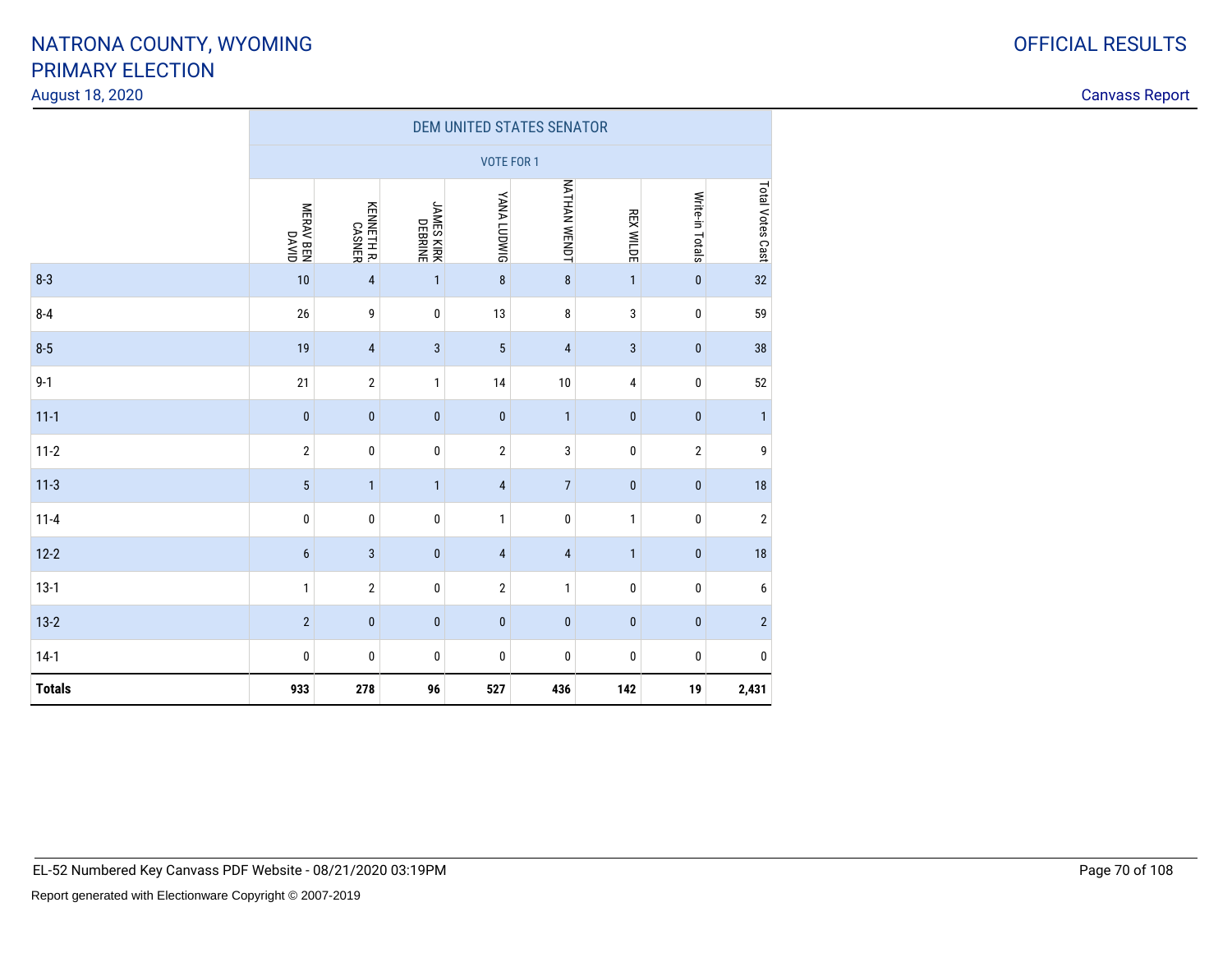#### August 18, 2020

Canvass Report

|          |                |               | DEM UNITED STATES REPRESENTATIVE |                 |                  | <b>DEM STATE</b><br><b>SENATOR 28</b> |                  | <b>DEM STATE</b><br><b>SENATOR 30</b> |                  |
|----------|----------------|---------------|----------------------------------|-----------------|------------------|---------------------------------------|------------------|---------------------------------------|------------------|
|          |                |               | VOTE FOR 1                       |                 |                  | <b>VOTE FOR 1</b>                     |                  | <b>VOTE FOR 1</b>                     |                  |
|          | CARL BEACH     | LYNNETTE GREY | <b>CAROL HAFNER</b>              | Write-in Totals | Total Votes Cast | Write-in Totals                       | Total Votes Cast | Write-in Totals                       | Total Votes Cast |
| $1 - 1$  | 15             | 47            | 12                               | $\pmb{0}$       | 74               |                                       |                  | $\overline{7}$                        | $\overline{7}$   |
| $1-2$    | 6              | 39            | 23                               | 0               | 68               | 8                                     | 8                |                                       |                  |
| $1 - 3$  | $\overline{7}$ | 61            | 21                               | $\pmb{0}$       | 89               | 13                                    | 13               |                                       |                  |
| $1 - 4$  | $14$           | 51            | 19                               | $\overline{2}$  | 86               | $\boldsymbol{6}$                      | 6                |                                       |                  |
| $1-5$    | 10             | 38            | 11                               | $\pmb{0}$       | 59               | $\overline{7}$                        | $\overline{7}$   |                                       |                  |
| $1-6$    | $20\,$         | 47            | $18\,$                           | $\mathbf{1}$    | 86               |                                       |                  |                                       |                  |
| $1-7$    | $\overline{5}$ | 25            | $\bf 8$                          | $\pmb{0}$       | 38               | $\sqrt{4}$                            | $\overline{4}$   |                                       |                  |
| $1 - 9$  | 13             | 40            | 18                               | $\pmb{0}$       | 71               | $5\phantom{.0}$                       | 5                |                                       |                  |
| $1 - 11$ | $\overline{5}$ | 29            | 13                               | $\mathbf{1}$    | 48               |                                       |                  |                                       |                  |
| $1 - 12$ | 3              | $20\,$        | 6                                | $\pmb{0}$       | 29               | $\mathbf{1}$                          | $\mathbf{1}$     |                                       |                  |
| $2 - 1$  | 22             | 64            | 19                               | $\pmb{0}$       | 105              |                                       |                  |                                       |                  |
| $2 - 2$  | 8              | 46            | 18                               | $\overline{2}$  | 74               |                                       |                  |                                       |                  |
| $2 - 3$  | $\mathsf g$    | 33            | 11                               | $\pmb{0}$       | 53               |                                       |                  |                                       |                  |
| $2 - 4$  | 9              | 33            | 11                               | $\pmb{0}$       | 53               |                                       |                  |                                       |                  |
| $2 - 6$  | 14             | 45            | 18                               | $\pmb{0}$       | $77\,$           |                                       |                  |                                       |                  |
| $2 - 7$  | 16             | 45            | 23                               | $\mathbf{1}$    | 85               |                                       |                  | $\sqrt{2}$                            | $\mathbf{2}$     |
| $2 - 8$  | 11             | 58            | 22                               | $\mathbf{1}$    | 92               |                                       |                  | $\boldsymbol{9}$                      | $\boldsymbol{9}$ |

EL-52 Numbered Key Canvass PDF Website - 08/21/2020 03:19PM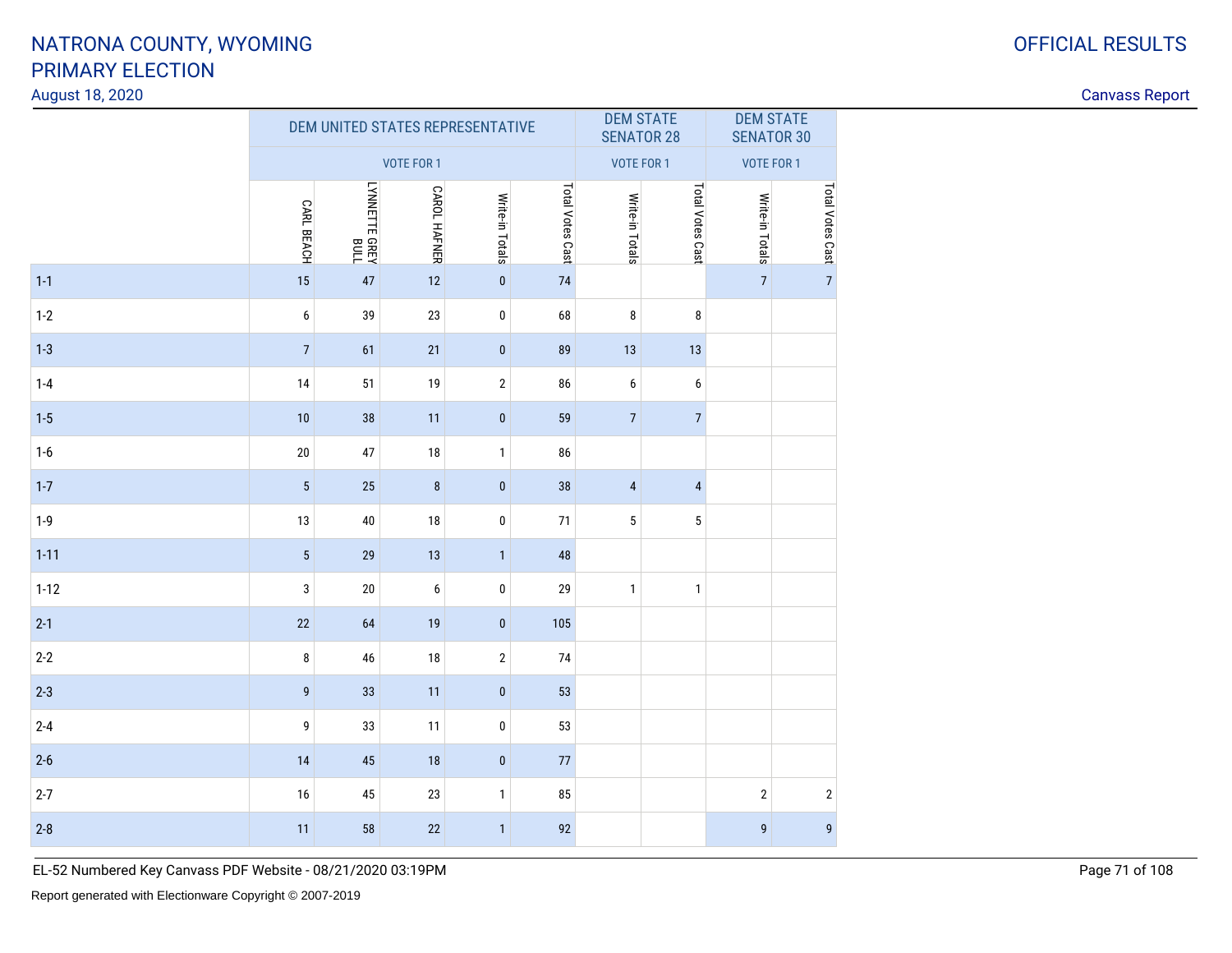#### August 18, 2020

Canvass Report

|          |                   | DEM UNITED STATES REPRESENTATIVE |                     |                 |                  | <b>DEM STATE</b><br><b>SENATOR 28</b> |                  | <b>DEM STATE</b><br><b>SENATOR 30</b> |                  |
|----------|-------------------|----------------------------------|---------------------|-----------------|------------------|---------------------------------------|------------------|---------------------------------------|------------------|
|          |                   |                                  | VOTE FOR 1          |                 |                  | <b>VOTE FOR 1</b>                     |                  | VOTE FOR 1                            |                  |
|          | <b>CARL BEACH</b> | LYNNETTE GREY<br>LYNNETTE GREY   | <b>CAROL HAFNER</b> | Write-in Totals | Total Votes Cast | Write-in Totals                       | Total Votes Cast | Write-in Totals                       | Total Votes Cast |
| $2 - 9$  | $\mathbf{3}$      | 14                               | $\overline{7}$      | $\pmb{0}$       | 24               |                                       |                  | 3                                     | $\mathbf{3}$     |
| $2 - 10$ | 20                | 35                               | $\boldsymbol{9}$    | $\pmb{0}$       | 64               |                                       |                  |                                       |                  |
| $3-2$    | 14                | 51                               | 16                  | $\pmb{0}$       | 81               | $\overline{2}$                        | $\sqrt{2}$       |                                       |                  |
| $3 - 3$  | 15                | 60                               | 18                  | $\mathbf{0}$    | 93               |                                       |                  |                                       |                  |
| $3 - 4$  | 14                | 48                               | 28                  | $\sqrt{2}$      | 92               | 6                                     | 6                |                                       |                  |
| $3 - 5$  | 21                | 43                               | 15                  | $\pmb{0}$       | 79               |                                       |                  |                                       |                  |
| $3-6$    | 11                | 29                               | $16\,$              | $\pmb{0}$       | 56               |                                       |                  |                                       |                  |
| $3 - 8$  | 16                | 53                               | $20\,$              | $\mathbf{1}$    | 90               | $5\phantom{.0}$                       | $5\phantom{.0}$  |                                       |                  |
| $3-9$    | 10                | 31                               | 14                  | $\pmb{0}$       | 55               |                                       |                  |                                       |                  |
| $3 - 10$ | 23                | 78                               | 38                  | $\pmb{0}$       | 139              |                                       |                  |                                       |                  |
| $4-1$    | 10                | 35                               | 17                  | $\pmb{0}$       | 62               |                                       |                  |                                       |                  |
| $4-2$    | $\sqrt{4}$        | 21                               | $\bf 8$             | $\pmb{0}$       | 33               |                                       |                  |                                       |                  |
| $5 - 1$  | $\mathbf{1}$      | $\mathbf{1}$                     | $\mathbf{1}$        | $\pmb{0}$       | 3                |                                       |                  | $\mathbf 0$                           | $\pmb{0}$        |
| $7-1$    | $\mathbf{1}$      | $5\phantom{.0}$                  | $\pmb{0}$           | $\pmb{0}$       | $6\phantom{a}$   |                                       |                  | $\mathbf{1}$                          | $\mathbf{1}$     |
| $7 - 2$  | $\pmb{0}$         | $\mathbf{1}$                     | $\mathbf{1}$        | $\pmb{0}$       | $\overline{2}$   |                                       |                  | $\pmb{0}$                             | $\pmb{0}$        |
| $8-1$    | 18                | 49                               | 24                  | $\mathbf{1}$    | 92               |                                       |                  | $\pmb{0}$                             | $\pmb{0}$        |
| $8 - 2$  | $\mathbf{1}$      | 17                               | $\overline{7}$      | $\pmb{0}$       | 25               |                                       |                  |                                       |                  |

EL-52 Numbered Key Canvass PDF Website - 08/21/2020 03:19PM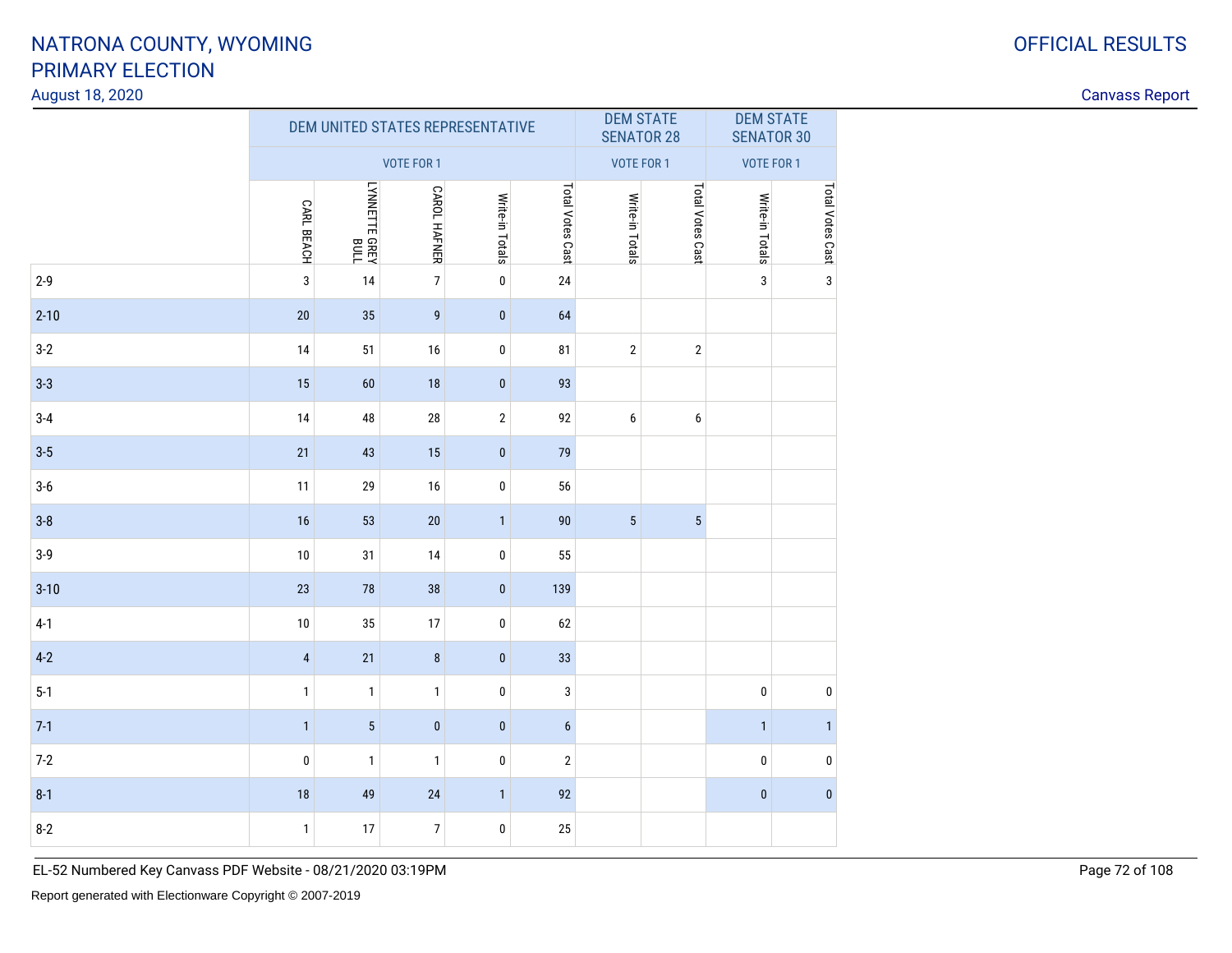### August 18, 2020

|               |                   |               | DEM UNITED STATES REPRESENTATIVE |                 |                  | <b>DEM STATE</b><br><b>SENATOR 28</b> |                  | <b>DEM STATE</b><br><b>SENATOR 30</b> |                  |
|---------------|-------------------|---------------|----------------------------------|-----------------|------------------|---------------------------------------|------------------|---------------------------------------|------------------|
|               |                   |               | <b>VOTE FOR 1</b>                |                 |                  | <b>VOTE FOR 1</b>                     |                  | <b>VOTE FOR 1</b>                     |                  |
|               | <b>CARL BEACH</b> | LYNNETTE GREY | <b>CAROL HAFNER</b>              | Write-in Totals | Total Votes Cast | Write-in Totals                       | Total Votes Cast | Write-in Totals                       | Total Votes Cast |
| $8 - 3$       | $\overline{7}$    | 12            | 12                               | $\pmb{0}$       | 31               |                                       |                  | $5\phantom{.0}$                       | $\overline{5}$   |
| $8 - 4$       | $\overline{7}$    | 33            | 13                               | $\mathbf{1}$    | 54               |                                       |                  | $\sqrt{5}$                            | $\overline{5}$   |
| $8 - 5$       | $\bf 8$           | 23            | 8                                | $\pmb{0}$       | 39               |                                       |                  | $6\phantom{1}$                        | $\boldsymbol{6}$ |
| $9 - 1$       | 8                 | 30            | 13                               | $\mathbf{1}$    | 52               |                                       |                  |                                       |                  |
| $11 - 1$      | $\mathbf{0}$      | $\mathbf{1}$  | $\mathbf{0}$                     | $\mathbf{0}$    | $\mathbf{1}$     |                                       |                  | $\mathbf{1}$                          | $\mathbf{1}$     |
| $11-2$        | $\mathbf{2}$      | 3             | $\overline{2}$                   | $\overline{2}$  | 9                |                                       |                  | 3                                     | $\sqrt{3}$       |
| $11-3$        | $5\phantom{.0}$   | 13            | $\mathbf{0}$                     | $\mathbf{0}$    | 18               |                                       |                  | $\mathbf{3}$                          | $\sqrt{3}$       |
| $11 - 4$      | 0                 | $\mathbf{1}$  | $\mathbf 0$                      | $\mathbf 0$     | $\mathbf{1}$     |                                       |                  | $\mathbf{1}$                          | $\mathbf{1}$     |
| $12 - 2$      | $\mathbf{1}$      | 14            | $\mathbf{3}$                     | $\pmb{0}$       | 18               |                                       |                  |                                       |                  |
| $13-1$        | 0                 | 3             | 3                                | $\bf{0}$        | 6                |                                       |                  | $\pmb{0}$                             | $\pmb{0}$        |
| $13-2$        | $\overline{2}$    | $\pmb{0}$     | $\pmb{0}$                        | $\pmb{0}$       | $\overline{2}$   |                                       |                  | $\pmb{0}$                             | $\mathbf 0$      |
| $14-1$        | 0                 | 0             | 0                                | 0               | 0                |                                       |                  | $\bf{0}$                              | $\pmb{0}$        |
| <b>Totals</b> | 409               | 1,425         | 564                              | 16              | 2,414            | 57                                    | 57               | 46                                    | 46               |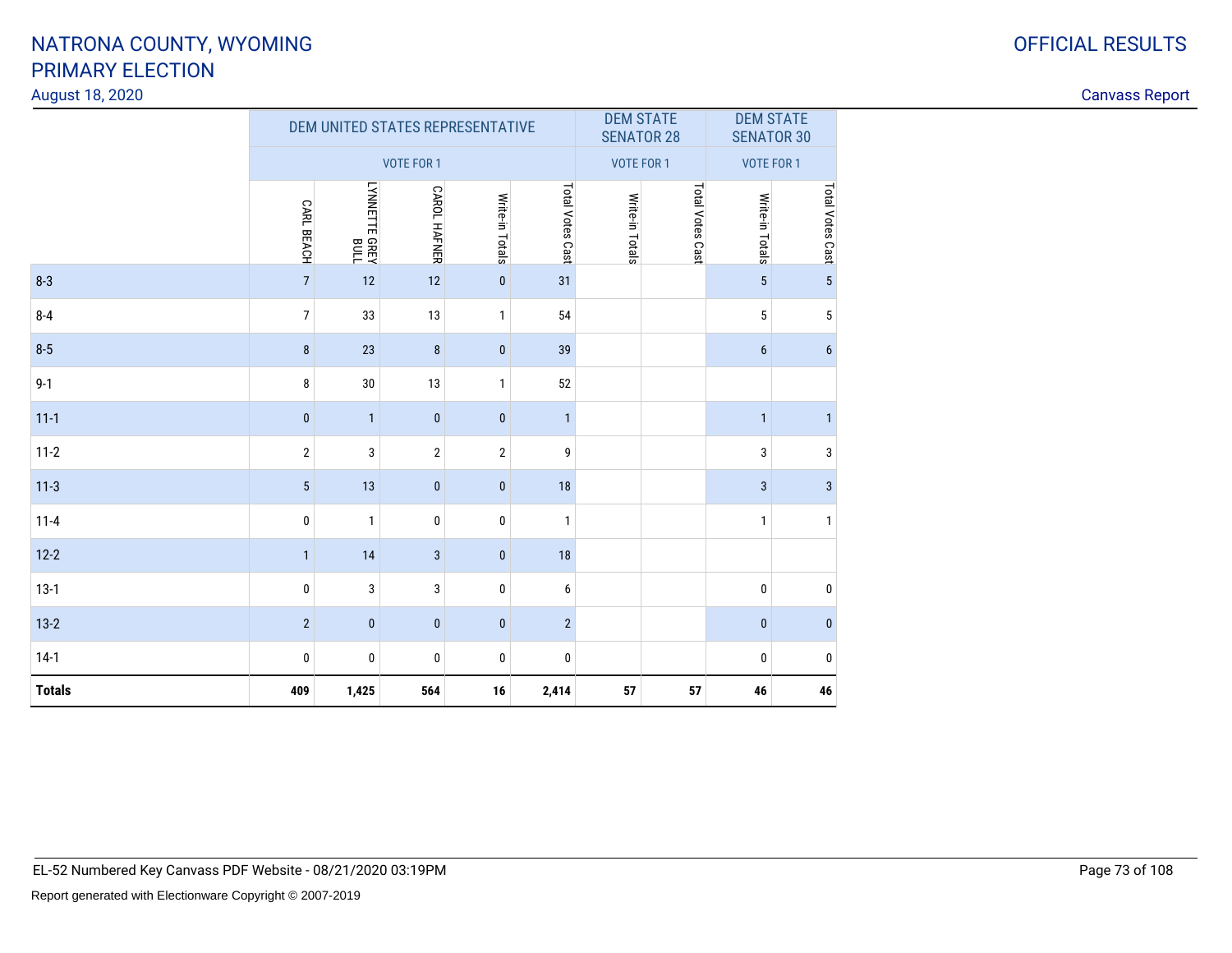### August 18, 2020

Canvass Report

|          | 35                      |                         | 36              |                  | DEM STATE HOUSE DEM STATE HOUSE DEM STATE HOUSE DEM STATE HOUSE<br>37 |                         | 38              |                  |
|----------|-------------------------|-------------------------|-----------------|------------------|-----------------------------------------------------------------------|-------------------------|-----------------|------------------|
|          | VOTE FOR 1              |                         | VOTE FOR 1      |                  | VOTE FOR 1                                                            |                         | VOTE FOR 1      |                  |
|          | Write-in Totals         | Total Votes Cast        | Write-in Totals | Total Votes Cast | Write-in Totals                                                       | Total Votes Cast        | Write-in Totals | Total Votes Cast |
| $1-6$    | $\overline{\mathbf{4}}$ | $\overline{\mathbf{4}}$ |                 |                  |                                                                       |                         |                 |                  |
| $1-9$    |                         |                         |                 |                  | $\pmb{0}$                                                             | $\pmb{0}$               |                 |                  |
| $1 - 11$ |                         |                         |                 |                  | $\overline{5}$                                                        | $\overline{5}$          |                 |                  |
| $2 - 4$  |                         |                         |                 |                  | $\sqrt{2}$                                                            | $\sqrt{2}$              |                 |                  |
| $2-6$    |                         |                         |                 |                  | $\overline{4}$                                                        | $\overline{\mathbf{4}}$ |                 |                  |
| $2 - 7$  |                         |                         |                 |                  | $\pmb{0}$                                                             | $\pmb{0}$               | 6               | $\boldsymbol{6}$ |
| $2-8$    |                         |                         |                 |                  |                                                                       |                         | 9               | $\mathsf g$      |
| $2-9$    |                         |                         |                 |                  | $\pmb{0}$                                                             | $\pmb{0}$               | 3               | $\sqrt{3}$       |
| $2 - 10$ |                         |                         |                 |                  | $\boldsymbol{9}$                                                      | 9                       |                 |                  |
| $3-2$    |                         |                         | 3               | $\sqrt{3}$       |                                                                       |                         |                 |                  |
| $3 - 3$  |                         |                         | $\bf 8$         | $\bf 8$          |                                                                       |                         |                 |                  |
| $3-5$    |                         |                         | 4               | $\pmb{4}$        |                                                                       |                         |                 |                  |
| $3-6$    | $\sqrt{4}$              | $\overline{\mathbf{4}}$ |                 |                  |                                                                       |                         |                 |                  |
| $3-9$    |                         |                         | 6               | $\boldsymbol{6}$ |                                                                       |                         |                 |                  |
| $3 - 10$ | $\overline{5}$          | $\overline{5}$          |                 |                  |                                                                       |                         |                 |                  |
| $4-1$    | $\pmb{0}$               | 0                       | $\mathbf{1}$    | $\mathbf{1}$     |                                                                       |                         |                 |                  |
| $4-2$    | $\overline{\mathbf{4}}$ | $\overline{\mathbf{4}}$ |                 |                  |                                                                       |                         |                 |                  |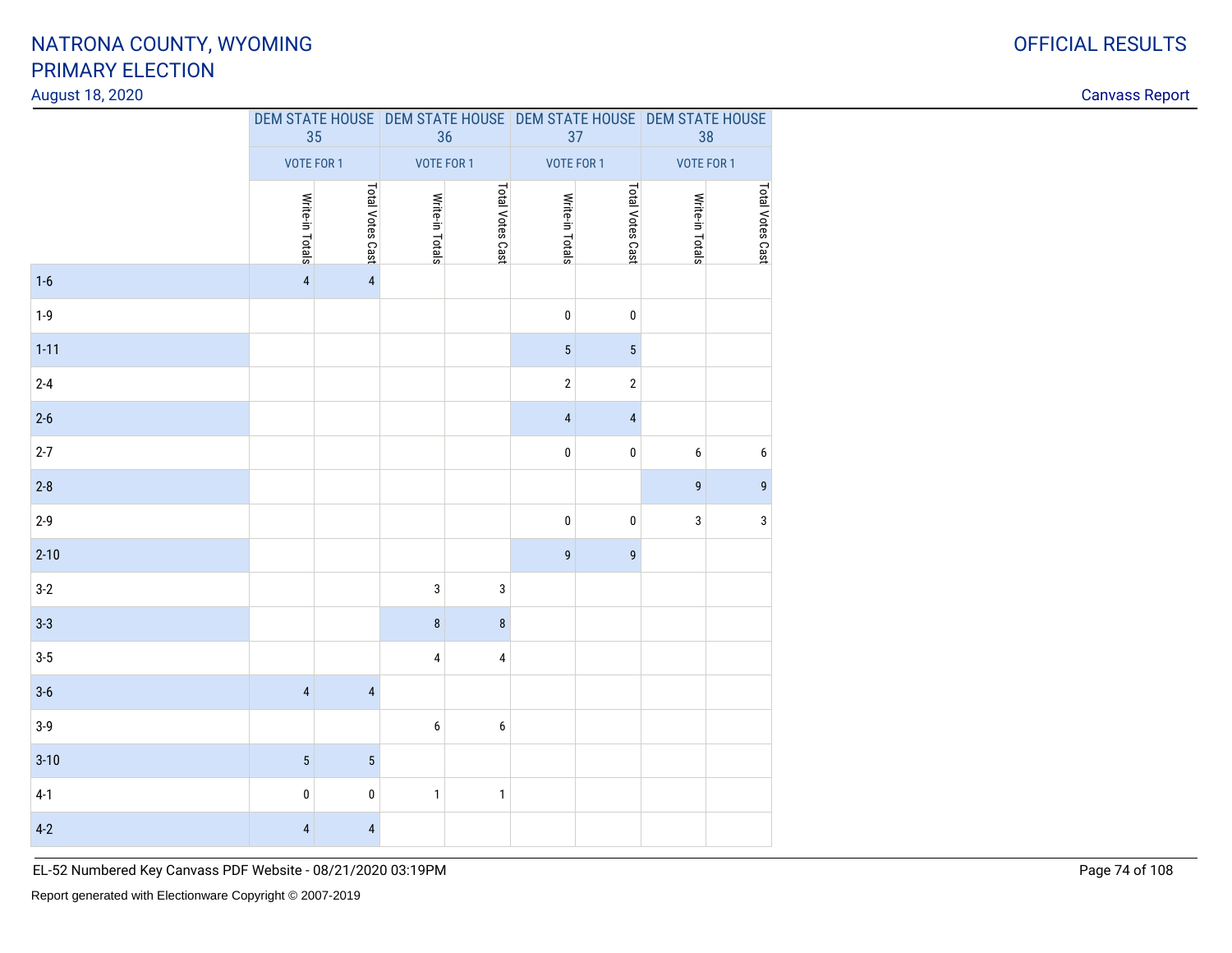### August 18, 2020

7-1

| <b>Totals</b> | $17$                                | $17\,$ | ${\bf 22}$      | ${\bf 22}$       | 26              | 26               | 26                                                                    | 26               |
|---------------|-------------------------------------|--------|-----------------|------------------|-----------------|------------------|-----------------------------------------------------------------------|------------------|
| $14-1$        |                                     |        |                 |                  |                 |                  | $\mathbf{0}$                                                          | $\pmb{0}$        |
| $13-2$        |                                     |        |                 |                  |                 |                  | $\mathbf 0$                                                           | $\pmb{0}$        |
| $13-1$        |                                     |        |                 |                  |                 |                  | $\bf{0}$                                                              | $\pmb{0}$        |
| $12-2$        |                                     |        |                 |                  | $\overline{2}$  | $\sqrt{2}$       |                                                                       |                  |
| $11 - 4$      |                                     |        |                 |                  |                 |                  | $\mathbf{1}$                                                          | $\mathbf{1}$     |
| $11-3$        |                                     |        |                 |                  |                 |                  | $\overline{2}$                                                        | $\sqrt{2}$       |
| $11-2$        |                                     |        |                 |                  |                 |                  | 3                                                                     | $\mathbf{3}$     |
| $11-1$        |                                     |        |                 |                  |                 |                  | 1                                                                     | $\mathbf{1}$     |
| $9-1$         |                                     |        |                 |                  | $\overline{4}$  | $\overline{4}$   |                                                                       |                  |
| $8-1$         |                                     |        |                 |                  |                 |                  | 0                                                                     | $\pmb{0}$        |
| $7-1$         |                                     |        |                 |                  |                 |                  | $\mathbf{1}$                                                          | $\mathbf{1}$     |
| $5-1$         |                                     |        |                 |                  |                 |                  | $\mathbf 0$                                                           | $\pmb{0}$        |
|               | Total Votes Cast<br>Write-in Totals |        | Write-in Totals | Total Votes Cast | Write-in Totals | Total Votes Cast | Write-in Totals                                                       | Total Votes Cast |
|               | VOTE FOR 1                          |        | VOTE FOR 1      |                  | VOTE FOR 1      |                  | <b>VOTE FOR 1</b>                                                     |                  |
|               | 35                                  |        | 36              |                  | 37              |                  | DEM STATE HOUSE DEM STATE HOUSE DEM STATE HOUSE DEM STATE HOUSE<br>38 |                  |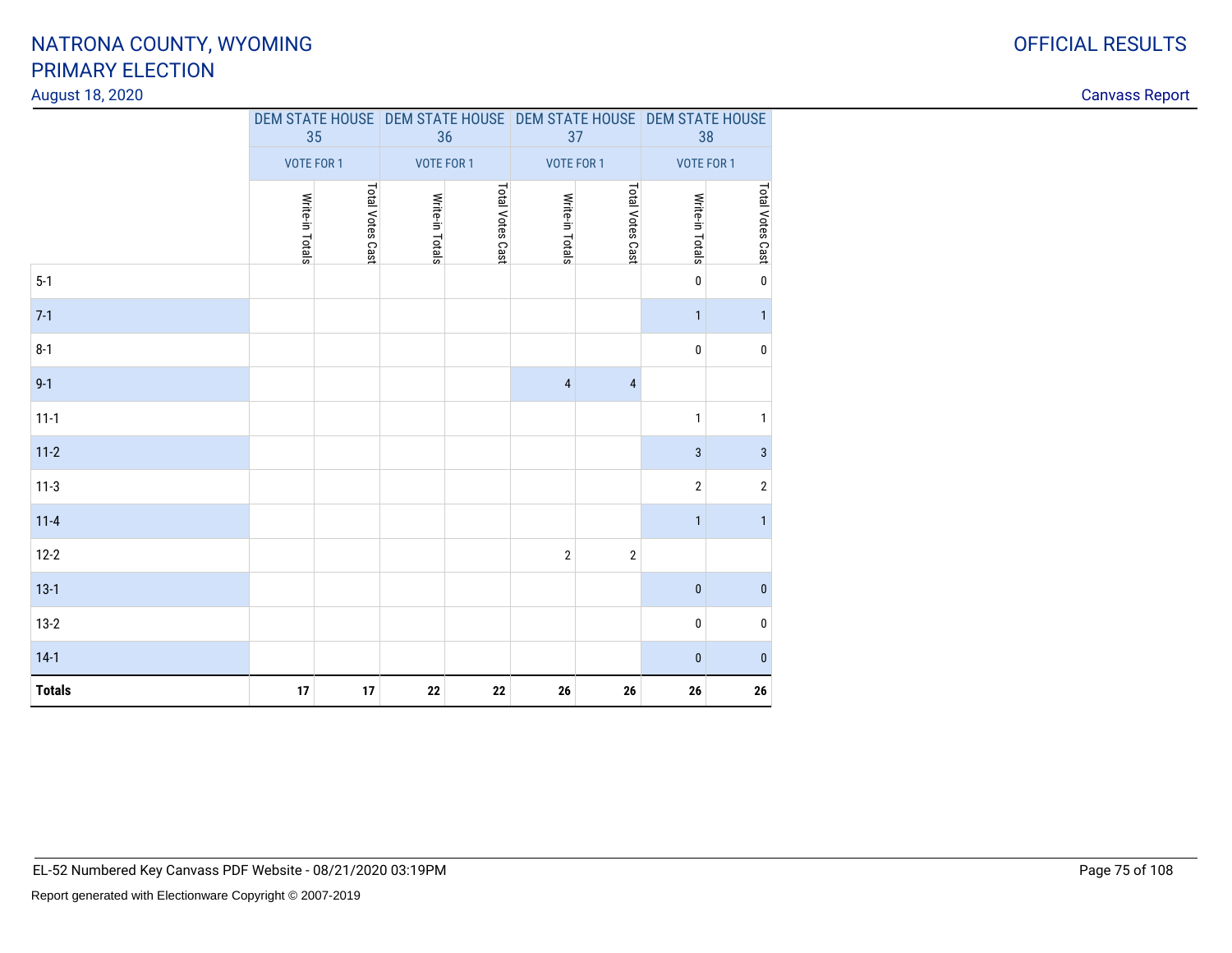<sup>2</sup> <sup>2</sup>

2 0 0 0

2  $2$  2 2

<sup>83</sup> <sup>0</sup> <sup>83</sup>

8 0 87

<sup>0</sup> <sup>0</sup>

 $16$  and  $16$  and  $16$  and  $16$  and  $16$  and  $16$  and  $16$ 

2  $\sim$  5  $\sim$ 

<sup>11</sup> <sup>11</sup>

 $\begin{array}{ccccccccccccccccccccc} 1 & & & & & & & & & 0 & & & 0 & & & 29 & & & 29 \end{array}$ 

<sup>1</sup> <sup>1</sup>

### August 18, 2020

1-1

 $1-2$ 

1-3

 $1 - 4$ 

1-5

 $1-7$ 

 $1-9$ 

1-12

2-1

2-2

2-3

 $3-2$ 

3-4

3-8

7-2

8-1

8-2

| <b>RIMARY ELECTION</b><br>gust 18, 2020 |                    |                              |                    |                           |                  |                 |                  |                                 |                |
|-----------------------------------------|--------------------|------------------------------|--------------------|---------------------------|------------------|-----------------|------------------|---------------------------------|----------------|
|                                         |                    | <b>DEM STATE HOUSE</b><br>56 |                    | <b>DEM STATE HOUSE 57</b> |                  |                 | 58               | DEM STATE HOUSE DEM STATE HOUSE | 59             |
|                                         |                    | VOTE FOR 1                   |                    | VOTE FOR 1                |                  |                 | VOTE FOR 1       | VOTE FOR 1                      |                |
|                                         | Write-in<br>Totals | Total<br>Votes<br>Cas        | <b>JANE IFLAND</b> | Write-in<br>Totals        | Total Votes Cast | Write-in Totals | Total Votes Cast | Write-in<br>Totals              | otal Votes Cas |
|                                         |                    |                              |                    |                           |                  | $\overline{7}$  | $\overline{7}$   |                                 |                |
| 2                                       |                    |                              |                    |                           |                  |                 |                  |                                 |                |
| 3                                       |                    |                              |                    |                           |                  |                 |                  |                                 |                |
| 4                                       | $\overline{2}$     | $\overline{2}$               |                    |                           |                  |                 |                  |                                 |                |
| 5                                       |                    |                              | 57                 |                           | 58               |                 |                  |                                 |                |
|                                         |                    |                              | 36                 |                           | 37               |                 |                  |                                 |                |
|                                         |                    |                              |                    |                           |                  |                 |                  |                                 |                |

| <b>OFFICIAL RESULTS</b> |
|-------------------------|
|                         |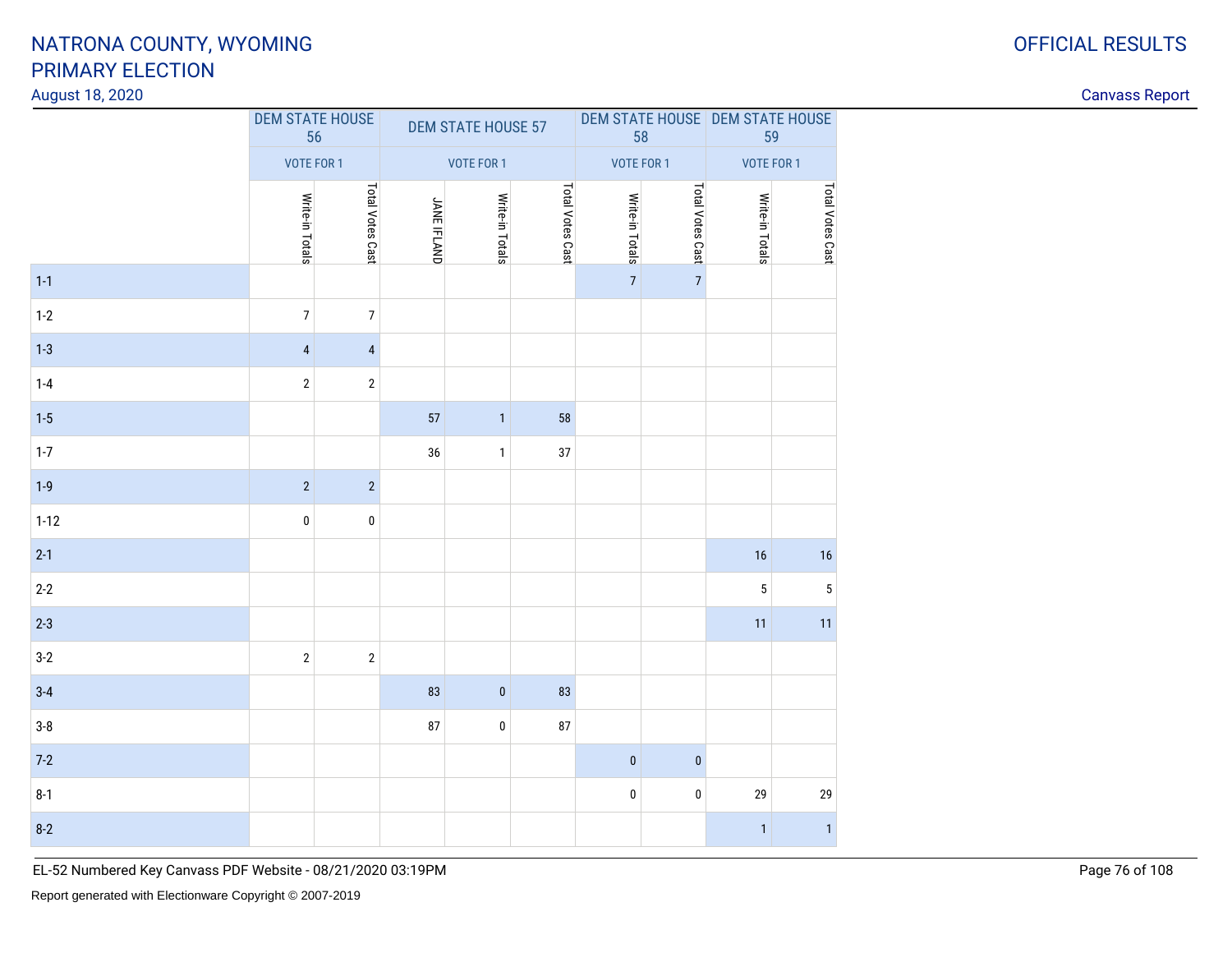### OFFICIAL RESULTS

## PRIMARY ELECTIONNATRONA COUNTY, WYOMING

### August 18, 2020

| S<br>Rebor<br>duvdSS<br>------------ |
|--------------------------------------|
|--------------------------------------|

|               | <b>DEM STATE HOUSE</b> | 56                  |                    | <b>DEM STATE HOUSE 57</b> |                     | 58                 | DEM STATE HOUSE DEM STATE HOUSE |                    | 59               |
|---------------|------------------------|---------------------|--------------------|---------------------------|---------------------|--------------------|---------------------------------|--------------------|------------------|
|               | <b>VOTE FOR 1</b>      |                     |                    | <b>VOTE FOR 1</b>         |                     | <b>VOTE FOR 1</b>  |                                 | <b>VOTE FOR 1</b>  |                  |
|               | Write-in Totals        | Total Votes<br>Cast | <b>JANE IFLAND</b> | Write-in<br>Totals        | Total Votes<br>Cast | Write-in<br>Totals | Total Votes<br>Cast             | Write-in<br>Totals | Total Votes Cast |
| $8-3$         |                        |                     |                    |                           |                     | 4                  | 4                               |                    |                  |
| $8 - 4$       |                        |                     |                    |                           |                     | 5                  | 5                               |                    |                  |
| $8-5$         |                        |                     |                    |                           |                     | 6                  | 6                               |                    |                  |
| $9 - 1$       |                        |                     |                    |                           |                     |                    |                                 | $\overline{2}$     | $\overline{2}$   |
| <b>Totals</b> | 17                     | 17                  | 263                | $\mathbf{2}$              | 265                 | 22                 | 22                              | 64                 | 64               |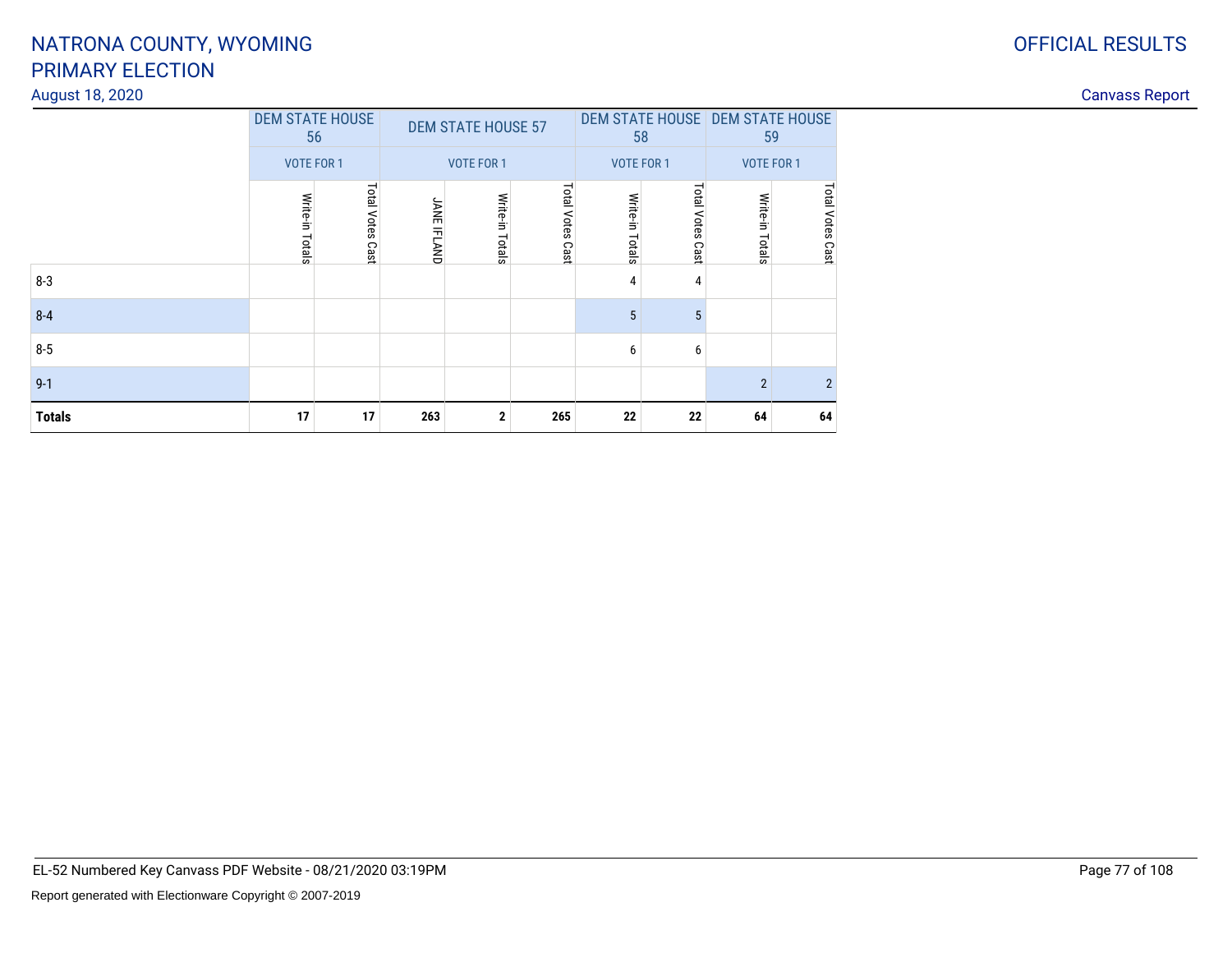### August 18, 2020

| ⌒<br>U | <b>OFFICIAL RESULTS</b> |
|--------|-------------------------|
|        |                         |

|          | <b>DEM COUNTY</b><br><b>COMMISSIONER</b> |                  | <b>DEM NATRONA</b><br>(UNEXPIRED) |                  | <b>DEM PRECINCT</b> |                  | <b>DEM PRECINCT</b><br>COUNTY CORONER COMMITTEEMAN 1-1 COMMITTEEWOMAN<br>$1 - 1$ |                     |
|----------|------------------------------------------|------------------|-----------------------------------|------------------|---------------------|------------------|----------------------------------------------------------------------------------|---------------------|
|          | <b>VOTE FOR 2</b>                        |                  | <b>VOTE FOR 1</b>                 |                  | <b>VOTE FOR 1</b>   |                  | <b>VOTE FOR 1</b>                                                                |                     |
|          | Write-in Totals                          | Total Votes Cast | Write-in Totals                   | Total Votes Cast | Write-in Totals     | Total Votes Cast | Write-in Totals                                                                  | Total Votes Cast co |
| $1 - 1$  | 13                                       | 13               | $\boldsymbol{6}$                  | $\boldsymbol{6}$ | $\mathbf{3}$        | $\mathbf{3}$     | $\overline{5}$                                                                   |                     |
| $1-2$    | 15                                       | 15               | 4                                 | 4                |                     |                  |                                                                                  |                     |
| $1 - 3$  | 11                                       | 11               | $\bf 8$                           | $\bf 8$          |                     |                  |                                                                                  |                     |
| $1 - 4$  | 22                                       | 22               | 13                                | 13               |                     |                  |                                                                                  |                     |
| $1-5$    | 15                                       | 15               | $\bf 8$                           | $\bf 8$          |                     |                  |                                                                                  |                     |
| $1-6$    | 5                                        | 5                | 7                                 | $\overline{7}$   |                     |                  |                                                                                  |                     |
| $1 - 7$  | $\overline{5}$                           | $\overline{5}$   | $\overline{5}$                    | $\overline{5}$   |                     |                  |                                                                                  |                     |
| $1-9$    | 13                                       | 13               | $\sqrt{5}$                        | $\sqrt{5}$       |                     |                  |                                                                                  |                     |
| $1 - 11$ | $\overline{3}$                           | $\mathbf{3}$     | $\sqrt{3}$                        | $\mathbf{3}$     |                     |                  |                                                                                  |                     |
| $1 - 12$ | $\overline{2}$                           | $\sqrt{2}$       | $\mathbf 0$                       | $\pmb{0}$        |                     |                  |                                                                                  |                     |
| $2-1$    | 22                                       | 22               | 13                                | 13               |                     |                  |                                                                                  |                     |
| $2 - 2$  | $\overline{7}$                           | $\overline{7}$   | $\overline{7}$                    | $\overline{7}$   |                     |                  |                                                                                  |                     |
| $2 - 3$  | 14                                       | 14               | $\sqrt{3}$                        | $\sqrt{3}$       |                     |                  |                                                                                  |                     |
| $2 - 4$  | 14                                       | 14               | $\overline{7}$                    | $\overline{7}$   |                     |                  |                                                                                  |                     |
| $2-6$    | $6\phantom{1}$                           | $\boldsymbol{6}$ | $\overline{5}$                    | $\overline{5}$   |                     |                  |                                                                                  |                     |
| $2 - 7$  | 16                                       | 16               | 6                                 | $\boldsymbol{6}$ |                     |                  |                                                                                  |                     |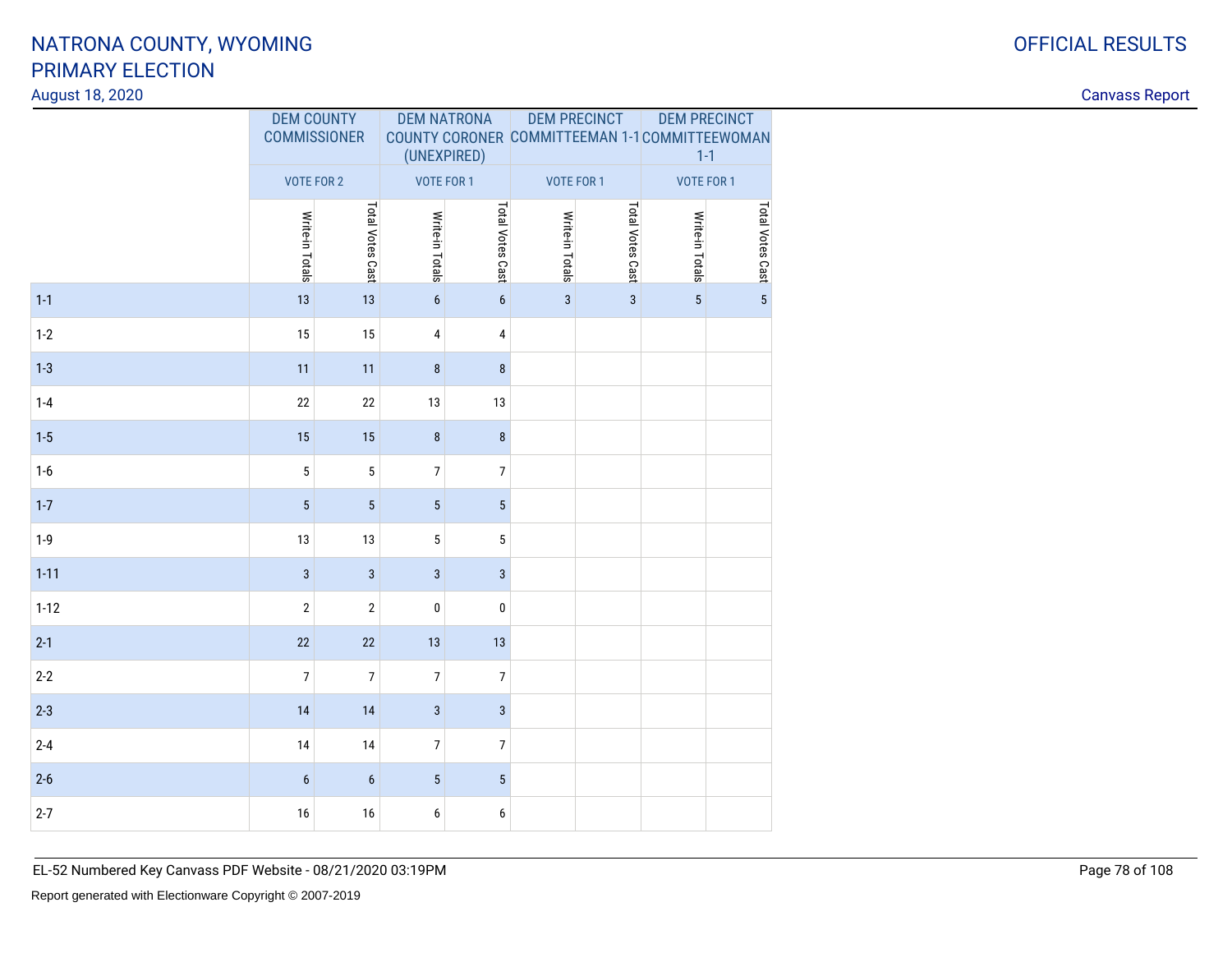### August 18, 2020

|          | <b>DEM COUNTY</b><br><b>COMMISSIONER</b> |                  | <b>DEM NATRONA</b><br>(UNEXPIRED) |                  | <b>DEM PRECINCT</b> |                  | <b>DEM PRECINCT</b><br>COUNTY CORONER COMMITTEEMAN 1-1 COMMITTEEWOMAN<br>$1 - 1$ |                  |
|----------|------------------------------------------|------------------|-----------------------------------|------------------|---------------------|------------------|----------------------------------------------------------------------------------|------------------|
|          | <b>VOTE FOR 2</b>                        |                  | VOTE FOR 1                        |                  | <b>VOTE FOR 1</b>   |                  | VOTE FOR 1                                                                       |                  |
|          | Write-in Totals                          | Total Votes Cast | Write-in Totals                   | Total Votes Cast | Write-in Totals     | Total Votes Cast | Write-in Totals                                                                  | Total Votes Cast |
| $2 - 8$  | 15                                       | 15               | 11                                | 11               |                     |                  |                                                                                  |                  |
| $2 - 9$  | 4                                        | 4                | $\mathbf{1}$                      | $\mathbf{1}$     |                     |                  |                                                                                  |                  |
| $2 - 10$ | 15                                       | 15               | $\sqrt{ }$                        | $\overline{7}$   |                     |                  |                                                                                  |                  |
| $3-2$    | 8                                        | 8                | 4                                 | 4                |                     |                  |                                                                                  |                  |
| $3 - 3$  | 21                                       | 21               | 9                                 | 9                |                     |                  |                                                                                  |                  |
| $3-4$    | 17                                       | 17               | 7                                 | $\overline{7}$   |                     |                  |                                                                                  |                  |
| $3 - 5$  | 14                                       | 14               | $\overline{5}$                    | $5\phantom{.0}$  |                     |                  |                                                                                  |                  |
| $3-6$    | $\overline{7}$                           | $\overline{7}$   | 3                                 | 3                |                     |                  |                                                                                  |                  |
| $3-8$    | 10                                       | 10               | $\overline{7}$                    | $\overline{7}$   |                     |                  |                                                                                  |                  |
| $3-9$    | 10                                       | $10$             | $5\phantom{.0}$                   | $\overline{5}$   |                     |                  |                                                                                  |                  |
| $3 - 10$ | 22                                       | 22               | $\overline{7}$                    | $\overline{7}$   |                     |                  |                                                                                  |                  |
| $4-1$    | $\boldsymbol{6}$                         | 6                | $\overline{2}$                    | $\sqrt{2}$       |                     |                  |                                                                                  |                  |
| $4 - 2$  | 9                                        | 9                | $\overline{5}$                    | $\overline{5}$   |                     |                  |                                                                                  |                  |
| $5-1$    | $\pmb{0}$                                | 0                | $\pmb{0}$                         | $\pmb{0}$        |                     |                  |                                                                                  |                  |
| $7-1$    | $\sqrt{2}$                               | $\overline{2}$   | $\pmb{0}$                         | $\pmb{0}$        |                     |                  |                                                                                  |                  |
| $7-2$    | $\pmb{0}$                                | 0                | $\pmb{0}$                         | $\pmb{0}$        |                     |                  |                                                                                  |                  |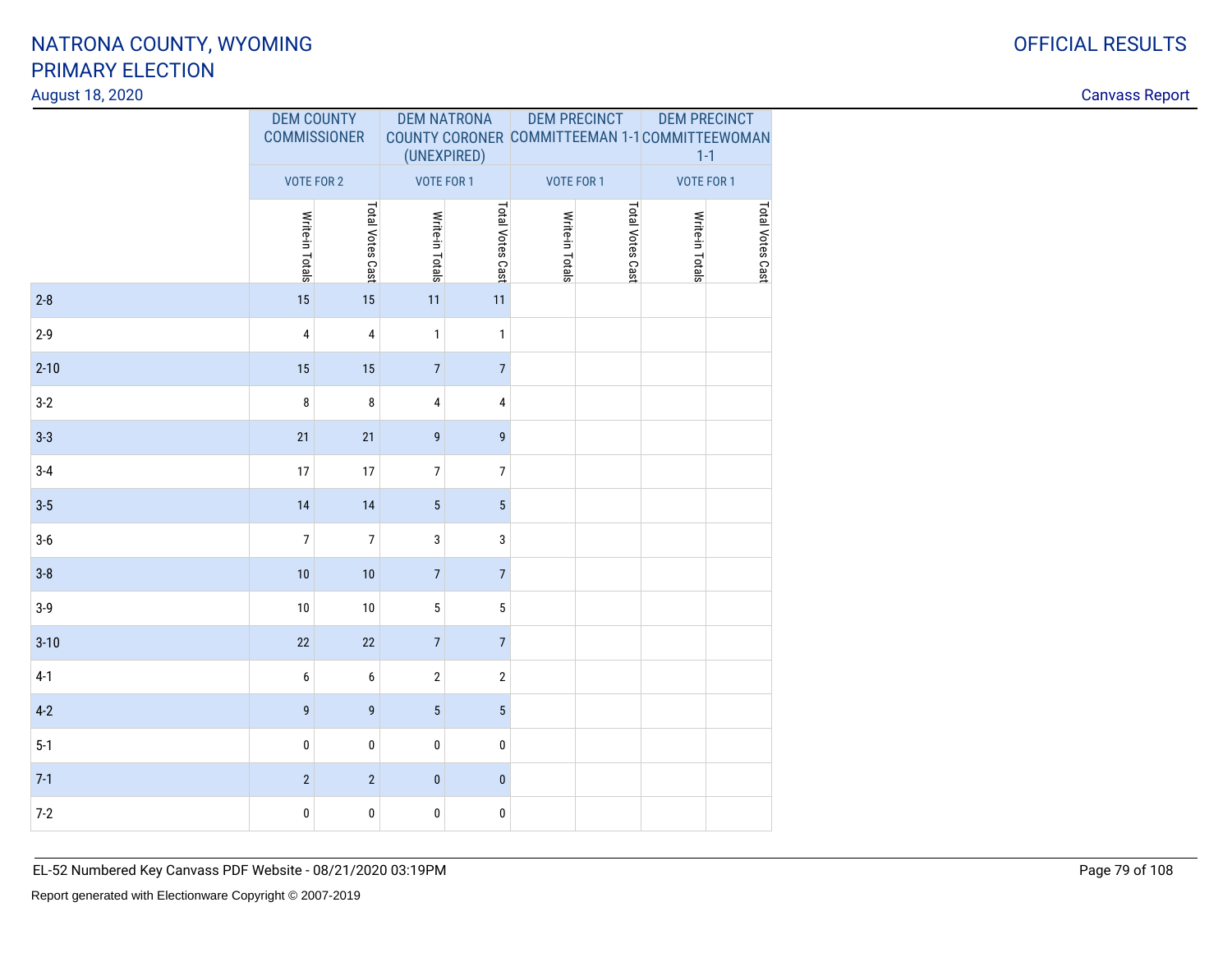### August 18, 2020

| ⌒ | <b>OFFICIAL RESULTS</b> |
|---|-------------------------|
|   |                         |

|               | <b>DEM COUNTY</b><br><b>COMMISSIONER</b> |                  | <b>DEM NATRONA</b><br>(UNEXPIRED) |                  | <b>DEM PRECINCT</b> |                  | <b>DEM PRECINCT</b><br>COUNTY CORONER COMMITTEEMAN 1-1 COMMITTEEWOMAN<br>$1 - 1$ |                  |
|---------------|------------------------------------------|------------------|-----------------------------------|------------------|---------------------|------------------|----------------------------------------------------------------------------------|------------------|
|               | <b>VOTE FOR 2</b>                        |                  | VOTE FOR 1                        |                  | <b>VOTE FOR 1</b>   |                  | <b>VOTE FOR 1</b>                                                                |                  |
|               | Write-in Totals                          | Total Votes Cast | Write-in Totals                   | Total Votes Cast | Write-in Totals     | Total Votes Cast | Write-in Totals                                                                  | Total Votes Cast |
| $8 - 1$       | 17                                       | $17\,$           | 10                                | $10$             |                     |                  |                                                                                  |                  |
| $8 - 2$       | 5                                        | 5                | 4                                 | 4                |                     |                  |                                                                                  |                  |
| $8 - 3$       | $6\phantom{1}6$                          | $\boldsymbol{6}$ | $\mathbf{3}$                      | $\mathbf{3}$     |                     |                  |                                                                                  |                  |
| $8 - 4$       | 15                                       | 15               | 5                                 | $\sqrt{5}$       |                     |                  |                                                                                  |                  |
| $8 - 5$       | 10                                       | $10$             | $6\,$                             | $\boldsymbol{6}$ |                     |                  |                                                                                  |                  |
| $9 - 1$       | 15                                       | 15               | $\mathbf{2}$                      | $\sqrt{2}$       |                     |                  |                                                                                  |                  |
| $11 - 1$      | $\sqrt{2}$                               | $\sqrt{2}$       | $\mathbf{1}$                      | $\mathbf{1}$     |                     |                  |                                                                                  |                  |
| $11 - 2$      | 6                                        | 6                | $\mathbf{1}$                      | $\mathbf{1}$     |                     |                  |                                                                                  |                  |
| $11-3$        | $\overline{2}$                           | $\sqrt{2}$       | $\mathbf{1}$                      | $\mathbf{1}$     |                     |                  |                                                                                  |                  |
| $11 - 4$      | $\sqrt{2}$                               | $\sqrt{2}$       | $\mathbf{1}$                      | $\mathbf{1}$     |                     |                  |                                                                                  |                  |
| $12 - 2$      | $\boldsymbol{6}$                         | $\boldsymbol{6}$ | $\overline{2}$                    | $\overline{2}$   |                     |                  |                                                                                  |                  |
| $13-1$        | $\pmb{0}$                                | $\pmb{0}$        | 0                                 | 0                |                     |                  |                                                                                  |                  |
| $13-2$        | $\pmb{0}$                                | $\pmb{0}$        | $\pmb{0}$                         | $\pmb{0}$        |                     |                  |                                                                                  |                  |
| $14-1$        | 0                                        | 0                | 0                                 | 0                |                     |                  |                                                                                  |                  |
| <b>Totals</b> | 429                                      | 429              | 209                               | 209              | $\mathbf 3$         | 3                | $\overline{\mathbf{5}}$                                                          | ${\bf 5}$        |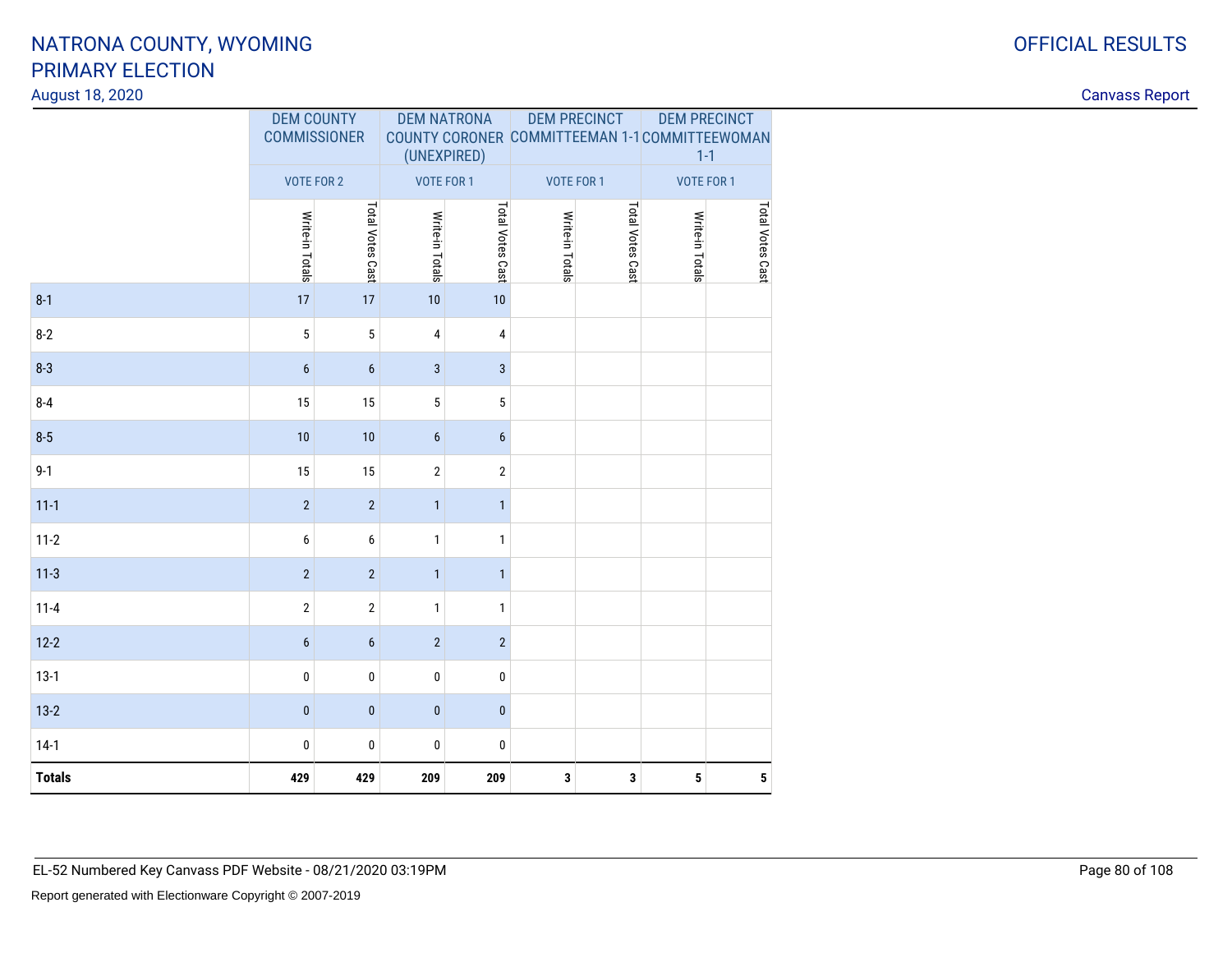### August 18, 2020

| <b>OFFICIAL RESULTS</b> |
|-------------------------|
|                         |

|               | <b>DEM PRECINCT</b> |                  | <b>DEM PRECINCT</b> | $1 - 2$             | <b>DEM PRECINCT</b> |                        | <b>DEM PRECINCT</b><br>COMMITTEEMAN 1-2COMMITTEEWOMANCOMMITTEEMAN 1-3COMMITTEEWOMAN<br>$1 - 3$ |                  |  |
|---------------|---------------------|------------------|---------------------|---------------------|---------------------|------------------------|------------------------------------------------------------------------------------------------|------------------|--|
|               | <b>VOTE FOR 1</b>   |                  | <b>VOTE FOR 1</b>   |                     | <b>VOTE FOR 1</b>   |                        | <b>VOTE FOR 1</b>                                                                              |                  |  |
|               | Write-in<br>Totals  | Total Votes Cast | Write-in Totals     | Total Votes<br>Cast | Write-in<br>Totals  | Total<br>Votes<br>Cast | Write-in<br>Totals                                                                             | Total Votes Cast |  |
| $1 - 2$       | 5                   | 5                | 3                   | 3                   |                     |                        |                                                                                                |                  |  |
| $1-3$         |                     |                  |                     |                     | 4                   | 4                      | $\overline{2}$                                                                                 | 2                |  |
| <b>Totals</b> | 5                   | 5                | 3                   | 3                   | 4                   | 4                      | 2                                                                                              | $\mathbf{2}$     |  |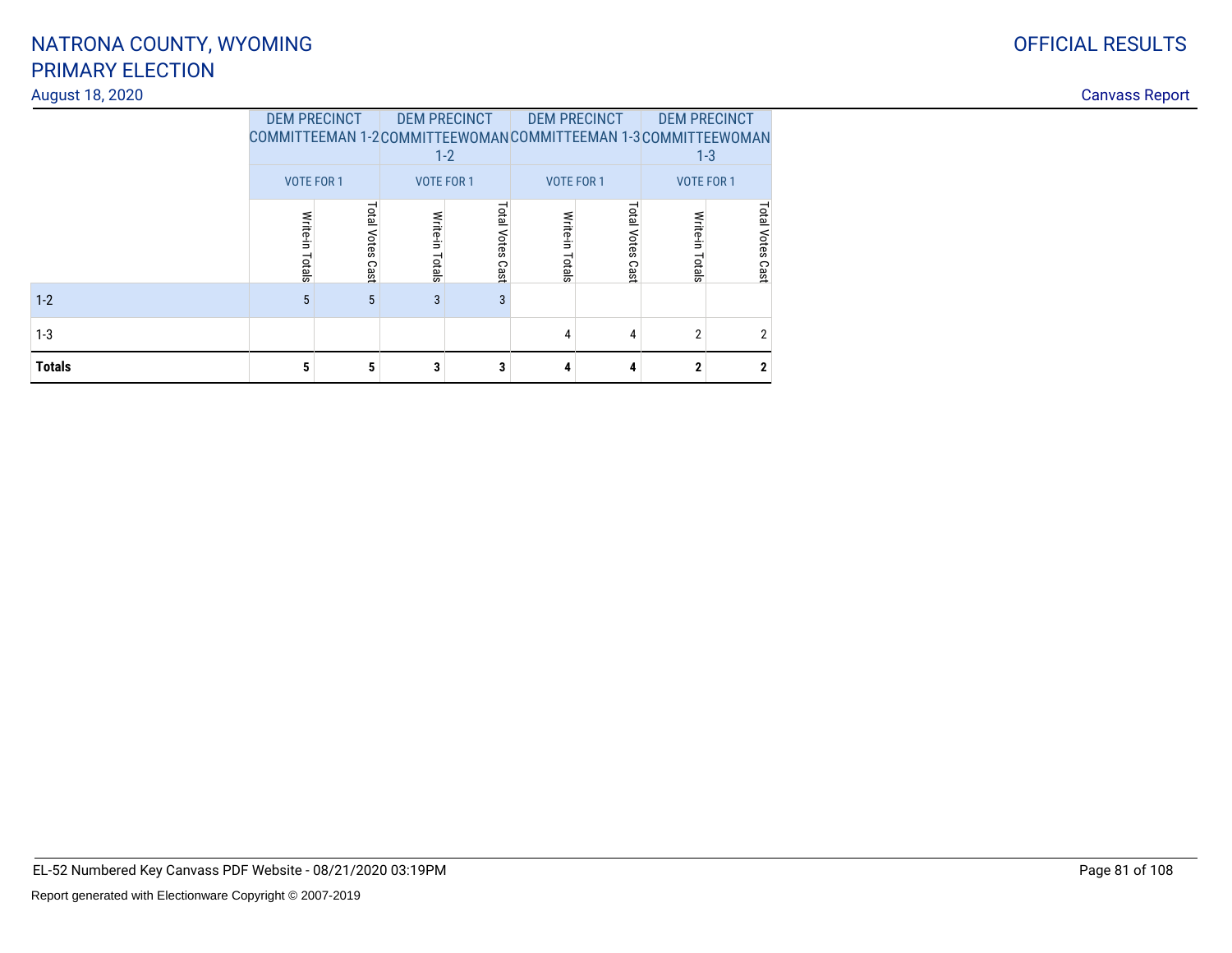### August 18, 2020

## OFFICIAL RESULTS

|               | <b>DEM PRECINCT</b><br><b>COMMITTEEMAN 1-4</b> |                        |                              | <b>DEM PRECINCT</b><br><b>COMMITTEEWOMAN 1-4</b> |                            |                    | <b>DEM PRECINCT</b><br><b>COMMITTEEMAN 1-5</b> | <b>DEM PRECINCT</b><br><b>COMMITTEEWOMAN 1-5</b> |                    |                     |
|---------------|------------------------------------------------|------------------------|------------------------------|--------------------------------------------------|----------------------------|--------------------|------------------------------------------------|--------------------------------------------------|--------------------|---------------------|
|               | <b>VOTE FOR 1</b>                              |                        | <b>VOTE FOR 1</b>            |                                                  |                            | <b>VOTE FOR 1</b>  |                                                | <b>VOTE FOR 1</b>                                |                    |                     |
|               | Write-in<br>Totals                             | Total<br>Votes<br>Cast | 田<br>₹<br>ŗm<br><b>WOLFE</b> | Write-in<br>Totals                               | <b>Total Votes</b><br>Cast | Write-in<br>Totals | Total Votes<br>Cast                            | SHERYL A.<br>YATES                               | Write-in<br>Totals | Total Votes<br>Cast |
| $1 - 4$       |                                                |                        | 63                           |                                                  | 64                         |                    |                                                |                                                  |                    |                     |
| $1 - 5$       |                                                |                        |                              |                                                  |                            | 6                  | 6                                              | 52                                               | 0                  | 52                  |
| <b>Totals</b> |                                                |                        | 63                           |                                                  | 64                         | 6                  | 6                                              | 52                                               | 0                  | 52                  |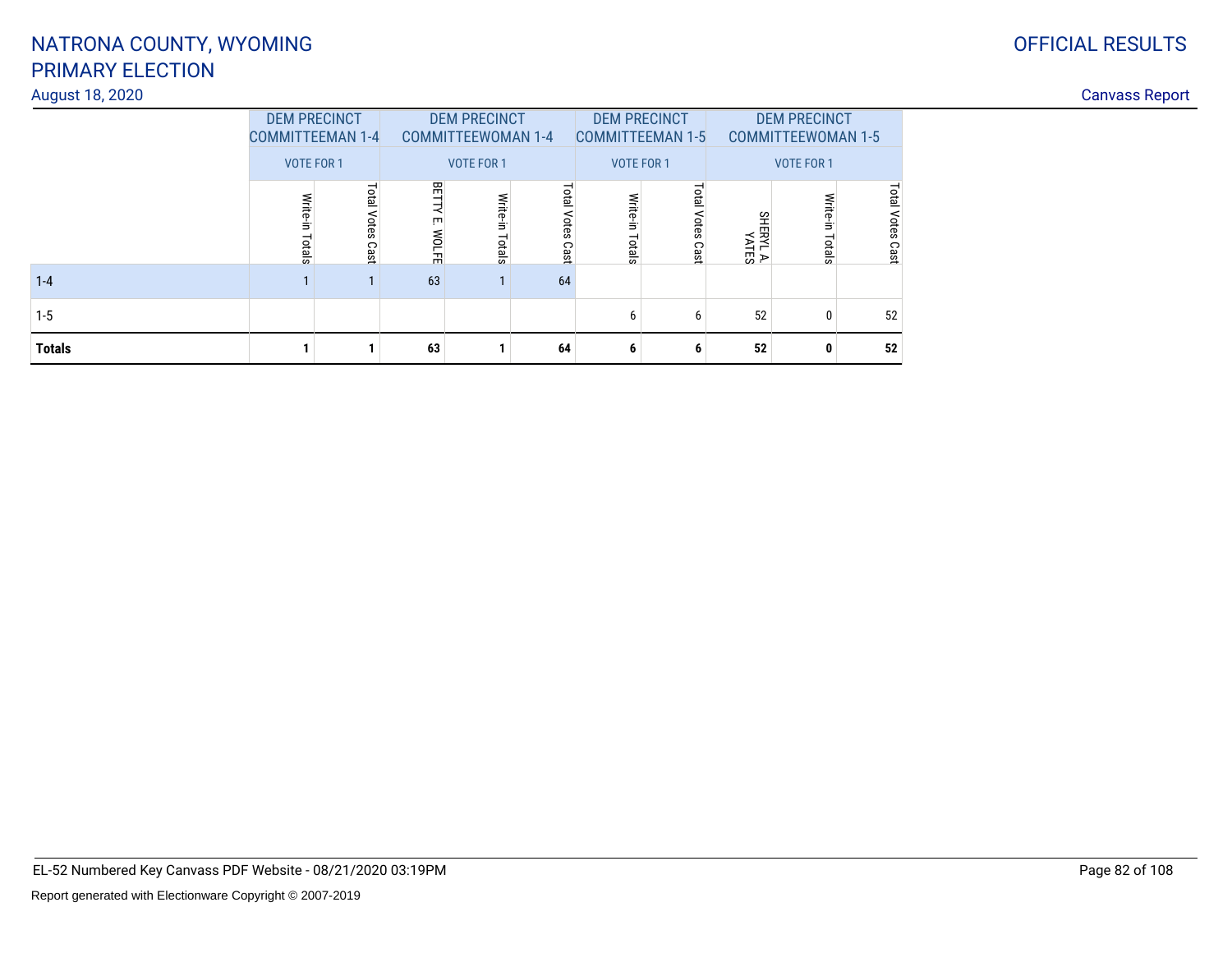### August 18, 2020

## OFFICIAL RESULTS

|               | <b>DEM PRECINCT</b><br><b>COMMITTEEMAN 1-6</b> |                     |                   | <b>DEM PRECINCT</b><br><b>COMMITTEEWOMAN 1-6</b> |                     | <b>COMMITTEEMAN 1-7</b> | <b>DEM PRECINCT</b>        | <b>DEM PRECINCT</b><br><b>COMMITTEEWOMAN 1-7</b> |                    |                            |  |
|---------------|------------------------------------------------|---------------------|-------------------|--------------------------------------------------|---------------------|-------------------------|----------------------------|--------------------------------------------------|--------------------|----------------------------|--|
|               | <b>VOTE FOR 1</b>                              |                     | <b>VOTE FOR 1</b> |                                                  |                     | <b>VOTE FOR 1</b>       |                            |                                                  | <b>VOTE FOR 1</b>  |                            |  |
|               | Write-in<br>Totals                             | Total Votes<br>Cast | LIZ BATTON        | Write-in Totals                                  | Total Votes<br>Cast | Write-in<br>Totals      | <b>Total Votes</b><br>Cast | <b>TONI STANLEY</b>                              | Write-in<br>Totals | <b>Total Votes</b><br>Cast |  |
| $1 - 6$       |                                                |                     | 72                | $\mathbf{0}$                                     | 72                  |                         |                            |                                                  |                    |                            |  |
| $1 - 7$       |                                                |                     |                   |                                                  |                     | າ                       | $\overline{2}$             | 35                                               | 0                  | 35                         |  |
| <b>Totals</b> |                                                |                     | 72                | 0                                                | 72                  | $\mathbf{2}$            | າ                          | 35                                               | 0                  | 35                         |  |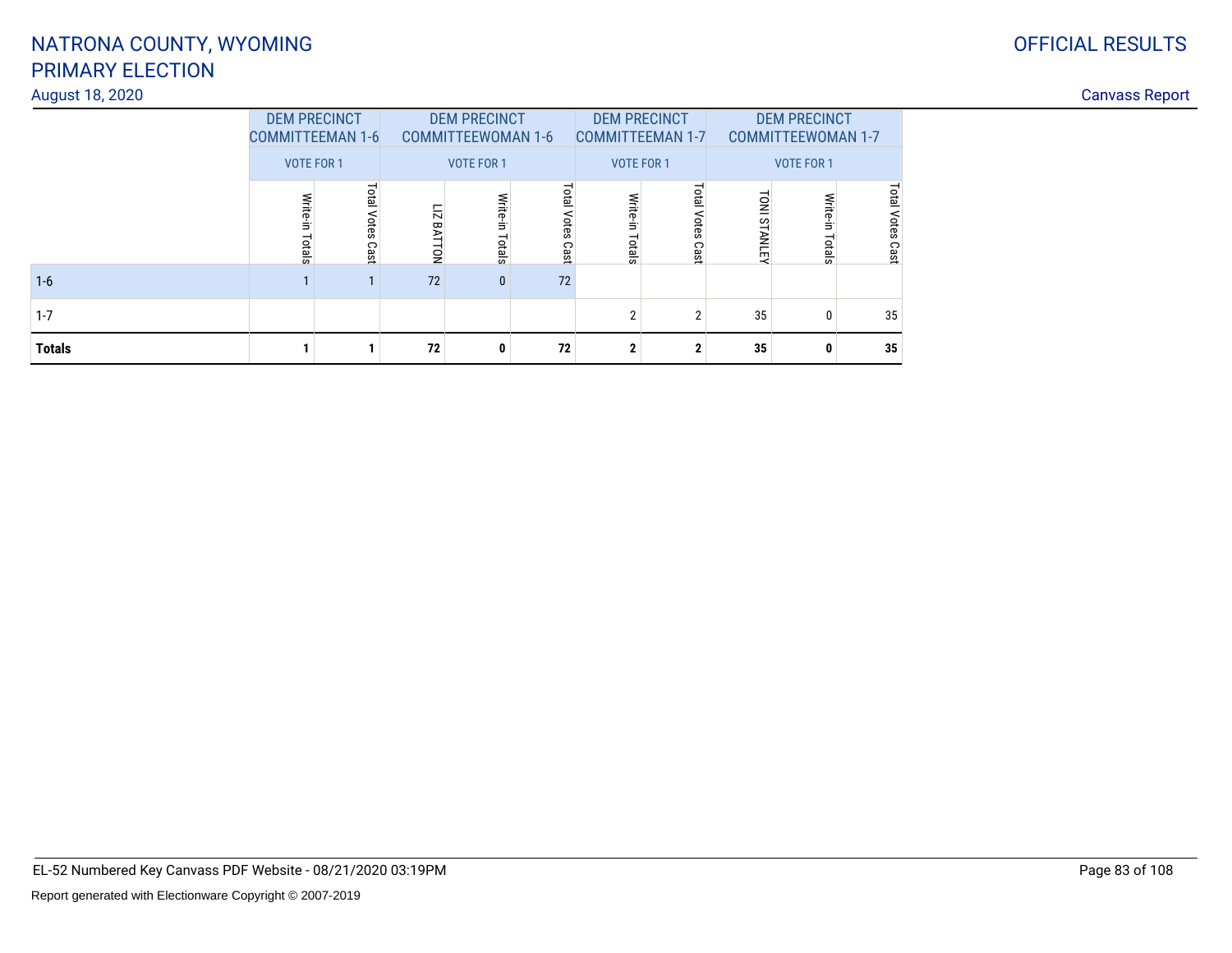### OFFICIAL RESULTS

## PRIMARY ELECTIONNATRONA COUNTY, WYOMING

### August 18, 2020

| <b>Totals</b>   | 52                                           |                                                | 52                    |                              | $\boldsymbol{\eta}$    |                  |                      |                                               |                     |  |  |
|-----------------|----------------------------------------------|------------------------------------------------|-----------------------|------------------------------|------------------------|------------------|----------------------|-----------------------------------------------|---------------------|--|--|
| $1 - 11$        |                                              |                                                |                       |                              |                        |                  |                      |                                               |                     |  |  |
| $1-9$           | 52                                           |                                                | 52                    | $\overline{2}$               | $\overline{2}$         |                  |                      |                                               |                     |  |  |
|                 | 움<br>ळ<br>$\leq$<br><b>TOPHER</b><br>M. KOST | ਛੋਂ<br>otals                                   | Tota<br>Votes<br>Cast | <b>Mrite</b><br>÷,<br>Totals | Total<br>Votes<br>Cast | ਛੋਂ<br>otals     | Lata<br>otes<br>Cast | $\omega$                                      | Votes<br>Cast       |  |  |
|                 |                                              | VOTE FOR 1                                     |                       |                              | $1 - 9$<br>VOTE FOR 1  | 11<br>VOTE FOR 1 |                      | $1 - 11$<br>VOTE FOR 1                        |                     |  |  |
|                 |                                              | <b>DEM PRECINCT</b><br><b>COMMITTEEMAN 1-9</b> |                       |                              | <b>DEM PRECINCT</b>    |                  | <b>DEM PRECINCT</b>  | COMMITTEEWOMAN COMMITTEEMAN 1- COMMITTEEWOMAN | <b>DEM PRECINCT</b> |  |  |
| August 18, 2020 |                                              |                                                |                       |                              |                        |                  |                      |                                               |                     |  |  |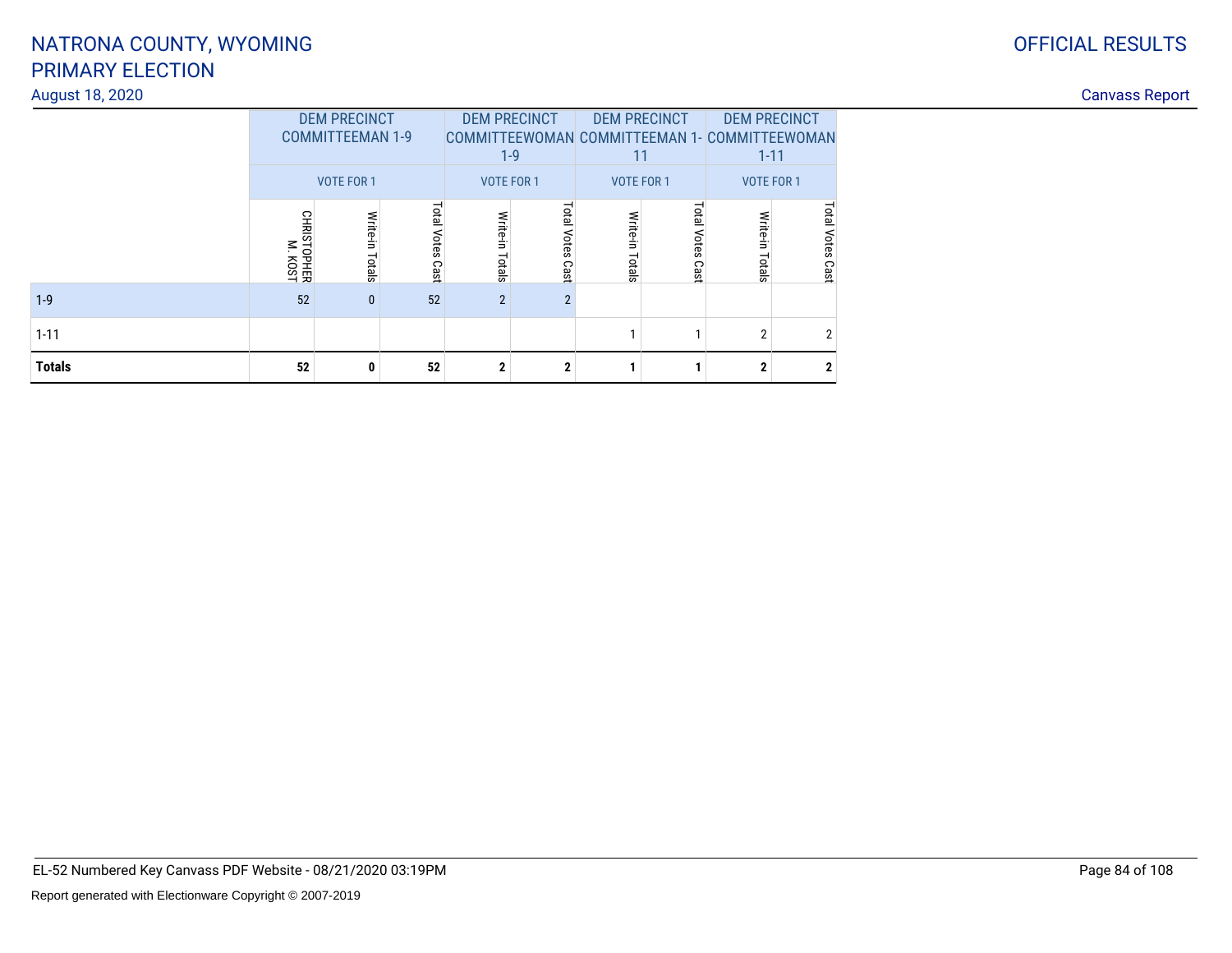### OFFICIAL RESULTS

## PRIMARY ELECTIONNATRONA COUNTY, WYOMING

### August 18, 2020

| <b>Totals</b>   |                                                                    | 23                    |                                                                 | 23                      |                |                           |                                                                                 |                       |
|-----------------|--------------------------------------------------------------------|-----------------------|-----------------------------------------------------------------|-------------------------|----------------|---------------------------|---------------------------------------------------------------------------------|-----------------------|
| $2 - 1$         |                                                                    |                       |                                                                 |                         |                |                           |                                                                                 |                       |
| $1 - 12$        |                                                                    | 23                    | $\mathbf{0}$                                                    | 23                      |                |                           |                                                                                 |                       |
|                 | ota<br>pies<br>Cast                                                | NOSNHOL<br>"3R" ACCA" | Write<br>Ě.<br>Totals                                           | <b>Total Votes Cast</b> | Write<br>otals | Lota<br>ЭŔ<br>Ö<br>ω<br>፵ | Votes<br>Cast                                                                   |                       |
|                 | <b>DEM PRECINCT</b><br><b>COMMITTEEMAN 1-</b><br>12.<br>VOTE FOR 1 |                       | <b>DEM PRECINCT</b><br><b>COMMITTEEWOMAN 1-12</b><br>VOTE FOR 1 |                         | VOTE FOR 1     | <b>DEM PRECINCT</b>       | <b>DEM PRECINCT</b><br>COMMITTEEMAN 2-1 COMMITTEEWOMAN<br>$2 - 1$<br>VOTE FOR 1 |                       |
| August 18, 2020 |                                                                    |                       |                                                                 |                         |                |                           |                                                                                 | <b>Canvass Report</b> |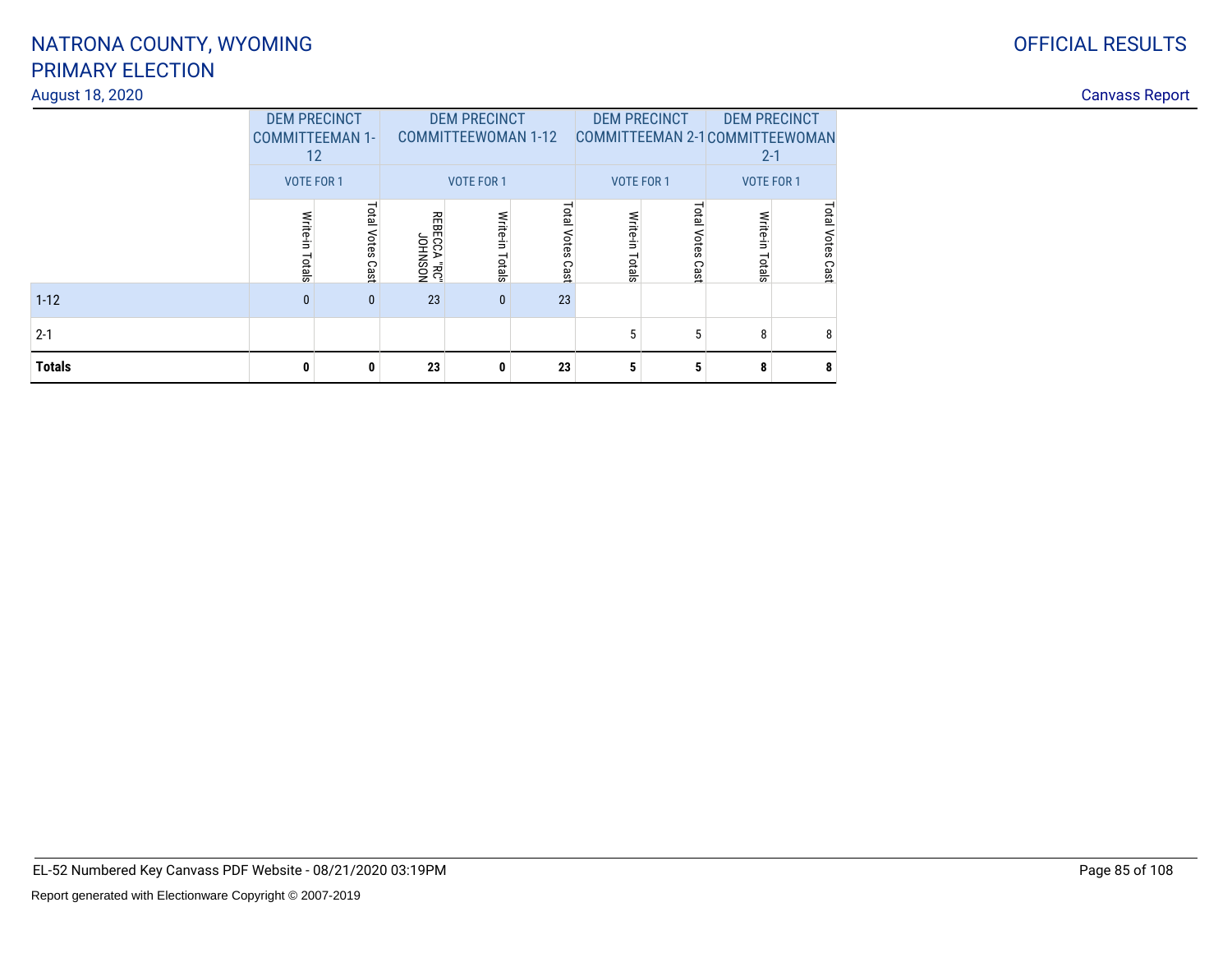# August 18, 2020

| <b>OFFICIAL RESULTS</b> |
|-------------------------|
|                         |

|        | <b>DEM PRECINCT</b><br>COMMITTEEMAN 2-2COMMITTEEWOMANCOMMITTEEMAN 2-3COMMITTEEWOMAN<br><b>VOTE FOR 1</b> |                     | <b>DEM PRECINCT</b><br>$2 - 2$<br><b>VOTE FOR 1</b> |                     | <b>DEM PRECINCT</b><br><b>VOTE FOR 1</b> |                     | <b>DEM PRECINCT</b><br>$2 - 3$<br><b>VOTE FOR 1</b> |                  |  |
|--------|----------------------------------------------------------------------------------------------------------|---------------------|-----------------------------------------------------|---------------------|------------------------------------------|---------------------|-----------------------------------------------------|------------------|--|
|        | Write-in<br>Totals                                                                                       | Total Votes<br>Cast | Write-in Totals                                     | Total Votes<br>Cast | Write-in<br>Totals                       | Total Votes<br>Cast | Write-in<br>Totals                                  | Total Votes Cast |  |
| $2-2$  |                                                                                                          |                     | $\overline{4}$                                      | 4                   |                                          |                     |                                                     |                  |  |
| $2-3$  |                                                                                                          |                     |                                                     |                     | $\overline{2}$                           | $\overline{2}$      | $\overline{2}$                                      | 2                |  |
| Totals |                                                                                                          |                     | 4                                                   | 4                   | $\mathbf{2}$                             | $\mathbf{2}$        | $\mathbf{2}$                                        | $\mathbf{2}$     |  |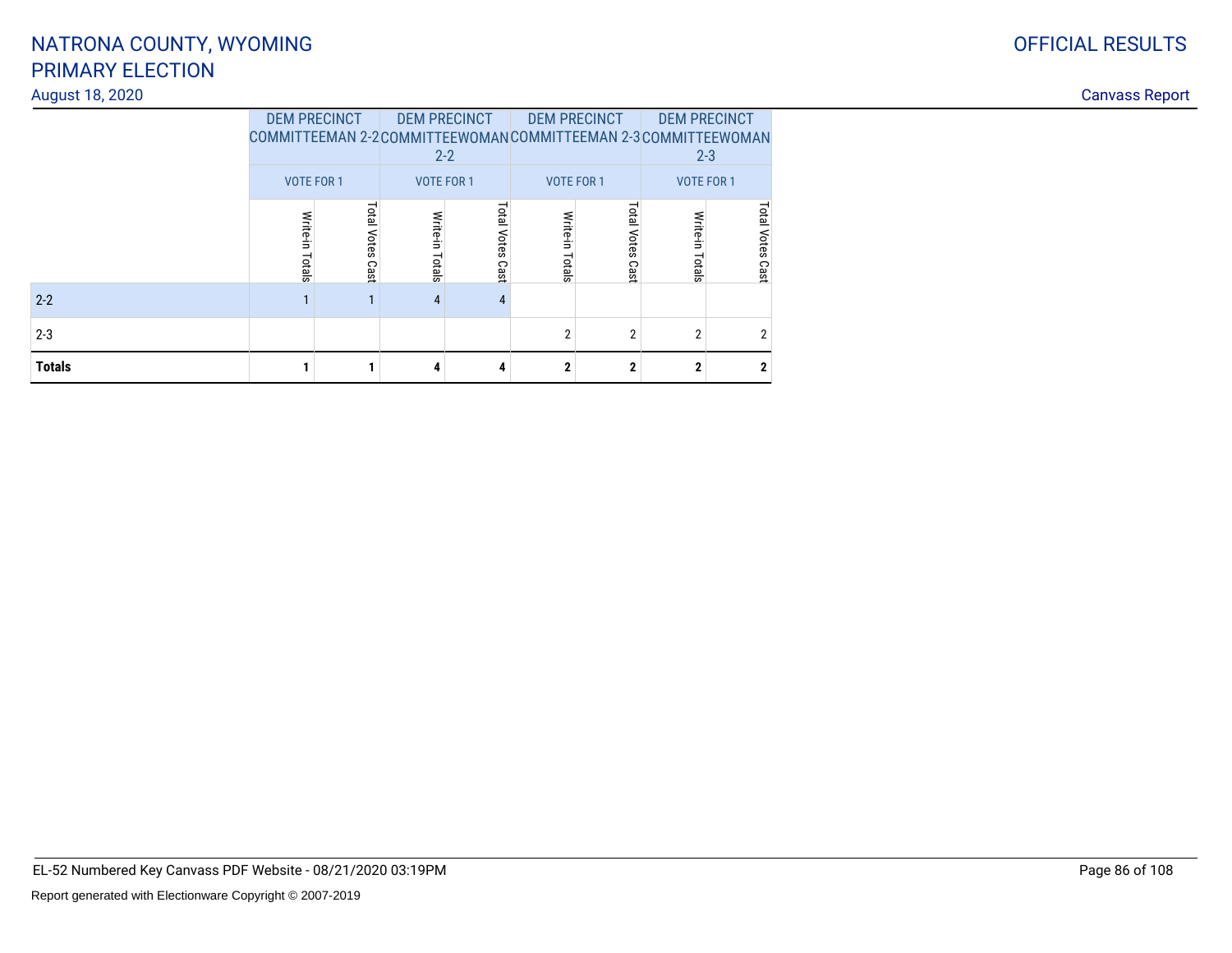### OFFICIAL RESULTS

# PRIMARY ELECTIONNATRONA COUNTY, WYOMING

### August 18, 2020

| August 18, 2020 |       |                                                |                            |                   |                    |                        |        |            |   |                                                                            |  | <b>Canvass Report</b> |  |
|-----------------|-------|------------------------------------------------|----------------------------|-------------------|--------------------|------------------------|--------|------------|---|----------------------------------------------------------------------------|--|-----------------------|--|
|                 |       | <b>DEM PRECINCT</b><br><b>COMMITTEEMAN 2-4</b> |                            |                   |                    |                        |        |            |   | DEM PRECINCT COMMITTEEWOMAN 2-4 COMMITTEEMAN 2-6 COMMITTEEWOMAN<br>$2 - 6$ |  |                       |  |
|                 |       | VOTE FOR 1                                     |                            | <b>VOTE FOR 1</b> |                    |                        |        | VOTE FOR 1 |   | VOTE FOR 1                                                                 |  |                       |  |
|                 | otals | Total<br>Votes<br>Cast                         | <b>CAROLYN</b><br>CHRISTIE | LUAN K. PLUMB     | Write-in<br>Totals | latel<br>Votes<br>Cast | $\sim$ | Cas        | 능 | Votes<br>Cas                                                               |  |                       |  |
| $2 - 4$         |       |                                                | 26                         | 16                | $\mathbf{0}$       | 42                     |        |            |   |                                                                            |  |                       |  |
| $2 - 6$         |       |                                                |                            |                   |                    |                        |        |            | n |                                                                            |  |                       |  |
| <b>Totals</b>   |       |                                                | 26                         | 16                |                    | 42                     |        |            |   |                                                                            |  |                       |  |

EL-52 Numbered Key Canvass PDF Website - 08/21/2020 03:19PM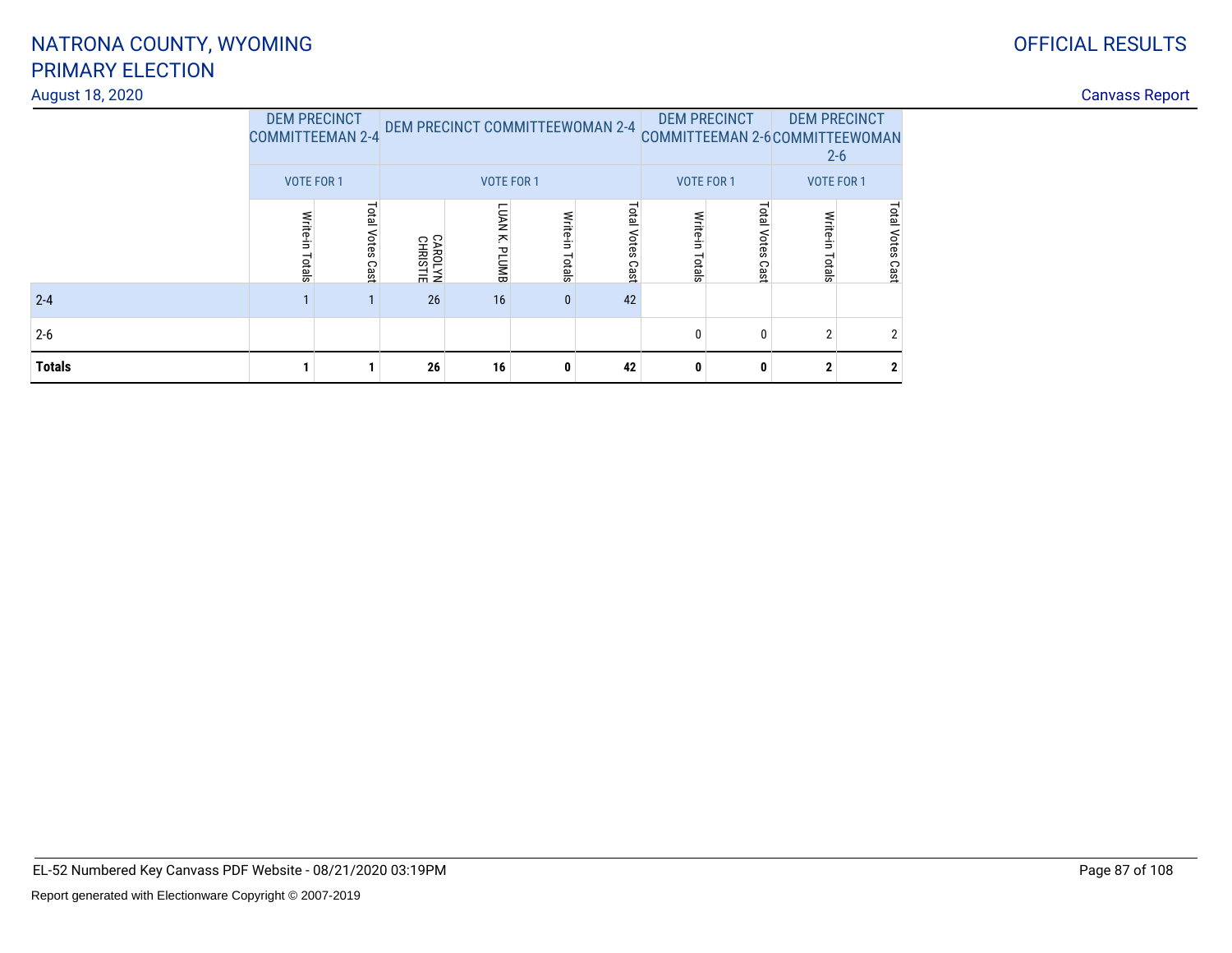### August 18, 2020

| August 18, 2020 |                                                |             |                     |                                                                                                                      |                         |                |                          |                            |            |                      |  | <b>Canvass Report</b> |
|-----------------|------------------------------------------------|-------------|---------------------|----------------------------------------------------------------------------------------------------------------------|-------------------------|----------------|--------------------------|----------------------------|------------|----------------------|--|-----------------------|
|                 | <b>DEM PRECINCT</b><br><b>COMMITTEEMAN 2-7</b> |             |                     | <b>DEM PRECINCT</b><br><b>DEM PRECINCT</b><br>COMMITTEEWOMANCOMMITTEEMAN 2-8<br><b>COMMITTEEWOMAN 2-8</b><br>$2 - 7$ |                         |                |                          |                            |            |                      |  |                       |
|                 |                                                | VOTE FOR 1  |                     | VOTE FOR 1                                                                                                           |                         |                | VOTE FOR 1               |                            | VOTE FOR 1 |                      |  |                       |
|                 | DENNIS H.<br>BANGEN                            | Ė<br>Totals | Total<br>Votes Cast | Write-in<br>Totals                                                                                                   | ota<br>ote<br>Ö<br>Cast | Write<br>otals | <b>DTB</b><br>ca<br>Cast | <b>ATHERINE</b><br>MCQUEEN |            | ota<br>Votes<br>Cast |  |                       |
| $2 - 7$         | 71                                             | $\bf{0}$    | 71                  | $\overline{2}$                                                                                                       |                         |                |                          |                            |            |                      |  |                       |
| $2-8$           |                                                |             |                     |                                                                                                                      |                         |                |                          | 68                         |            | 68                   |  |                       |
| <b>Totals</b>   | 71                                             |             | 71                  | $\overline{2}$                                                                                                       |                         |                |                          | 68                         |            | 68                   |  |                       |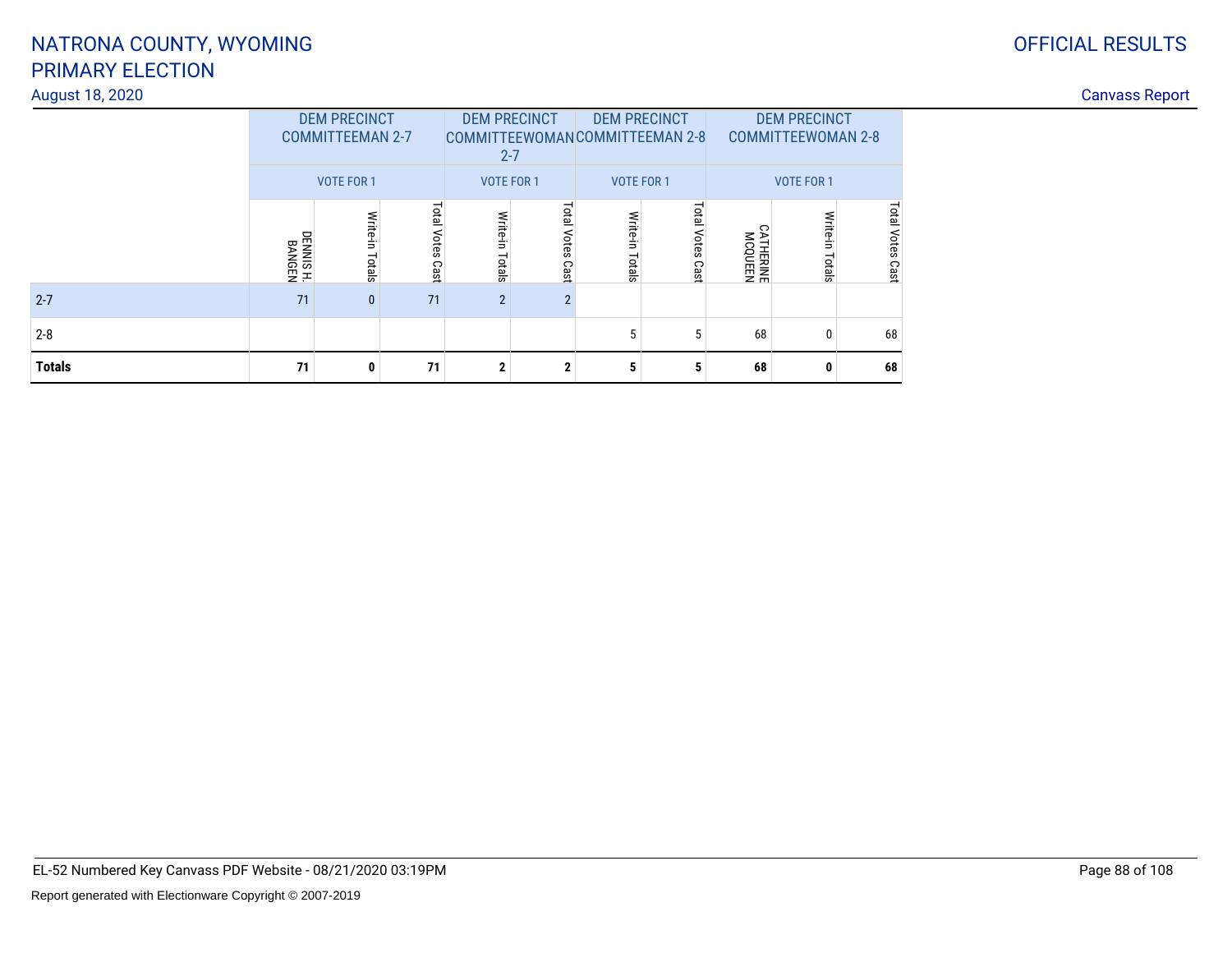### August 18, 2020

## OFFICIAL RESULTS

| August 18, 2020 |                                                        |                                |                   |                                                                                   |                     |                                 |          |                                    |                                                   |                      |  |  |  |
|-----------------|--------------------------------------------------------|--------------------------------|-------------------|-----------------------------------------------------------------------------------|---------------------|---------------------------------|----------|------------------------------------|---------------------------------------------------|----------------------|--|--|--|
|                 | <b>DEM PRECINCT</b><br>COMMITTEEMAN 2-9 COMMITTEEWOMAN |                                |                   | <b>DEM PRECINCT</b><br><b>DEM PRECINCT</b><br><b>COMMITTEEMAN 2-10</b><br>$2 - 9$ |                     |                                 |          |                                    | <b>DEM PRECINCT</b><br><b>COMMITTEEWOMAN 2-10</b> |                      |  |  |  |
|                 |                                                        | VOTE FOR 1                     |                   | <b>VOTE FOR 1</b>                                                                 |                     | <b>VOTE FOR 1</b><br>VOTE FOR 1 |          |                                    |                                                   |                      |  |  |  |
|                 | Write-in<br>Totals                                     | ai<br>a<br><b>Otes</b><br>Cast | Write-in<br>otals | Total<br>Votes<br>Cast                                                            | MOSNHOL<br>WIRENTW. | Write<br>Ė<br>otals             | Q<br>Cas | .<br>N<br><b>ICFALL-</b><br>BAILEY | 9IG<br>$\bar{z}$                                  | ota<br>Votes<br>Cast |  |  |  |
| $2-9$           | $\bf{0}$                                               |                                |                   |                                                                                   |                     |                                 |          |                                    |                                                   |                      |  |  |  |
| $2 - 10$        |                                                        |                                |                   |                                                                                   | 59                  | $\sim$                          | 61       | 55                                 |                                                   | 56                   |  |  |  |
| <b>Totals</b>   | 0                                                      |                                |                   |                                                                                   | 59                  | л                               | 61       | 55                                 |                                                   | 56                   |  |  |  |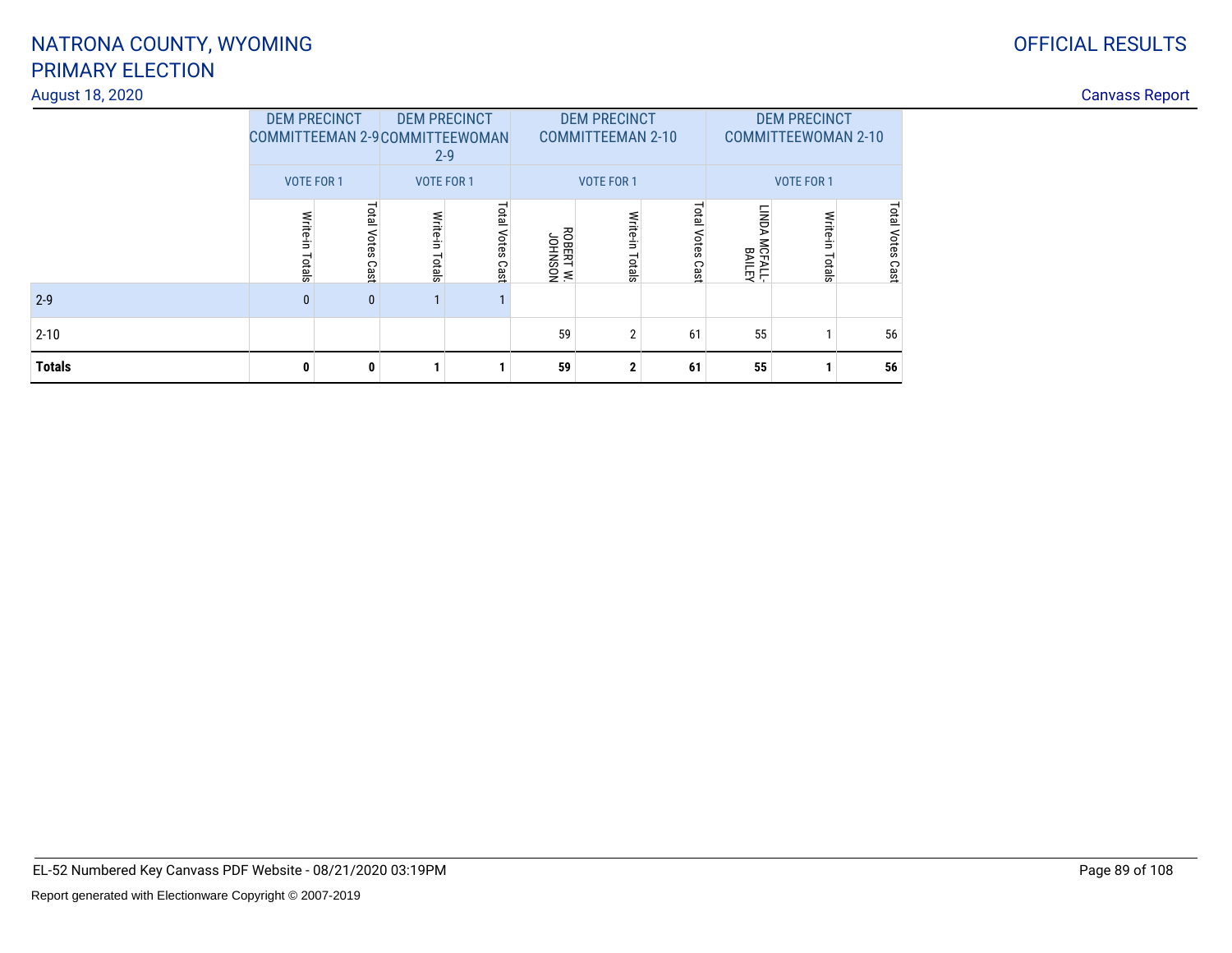# August 18, 2020

|  | <b>OFFICIAL RESULTS</b> |
|--|-------------------------|
|  |                         |

|        | <b>DEM PRECINCT</b><br>COMMITTEEMAN 3-2COMMITTEEWOMANCOMMITTEEMAN 3-3COMMITTEEWOMAN<br><b>VOTE FOR 1</b> |                     | <b>DEM PRECINCT</b><br>$3 - 2$<br><b>VOTE FOR 1</b> |                     | <b>DEM PRECINCT</b><br><b>VOTE FOR 1</b> |                     | <b>DEM PRECINCT</b><br>$3 - 3$<br><b>VOTE FOR 1</b> |                  |  |
|--------|----------------------------------------------------------------------------------------------------------|---------------------|-----------------------------------------------------|---------------------|------------------------------------------|---------------------|-----------------------------------------------------|------------------|--|
|        | Write-in<br>Totals                                                                                       | Total Votes<br>Cast | Write-in Totals                                     | Total Votes<br>Cast | Write-in<br>Totals                       | Total Votes<br>Cast | Write-in<br>Totals                                  | Total Votes Cast |  |
| $3-2$  | $\overline{2}$                                                                                           | $\overline{2}$      | ٠                                                   |                     |                                          |                     |                                                     |                  |  |
| $3-3$  |                                                                                                          |                     |                                                     |                     | 5                                        | 5                   | 4                                                   | 4                |  |
| Totals | $\mathbf{2}$                                                                                             | $\mathbf{2}$        |                                                     |                     | 5                                        | 5                   | 4                                                   | 4                |  |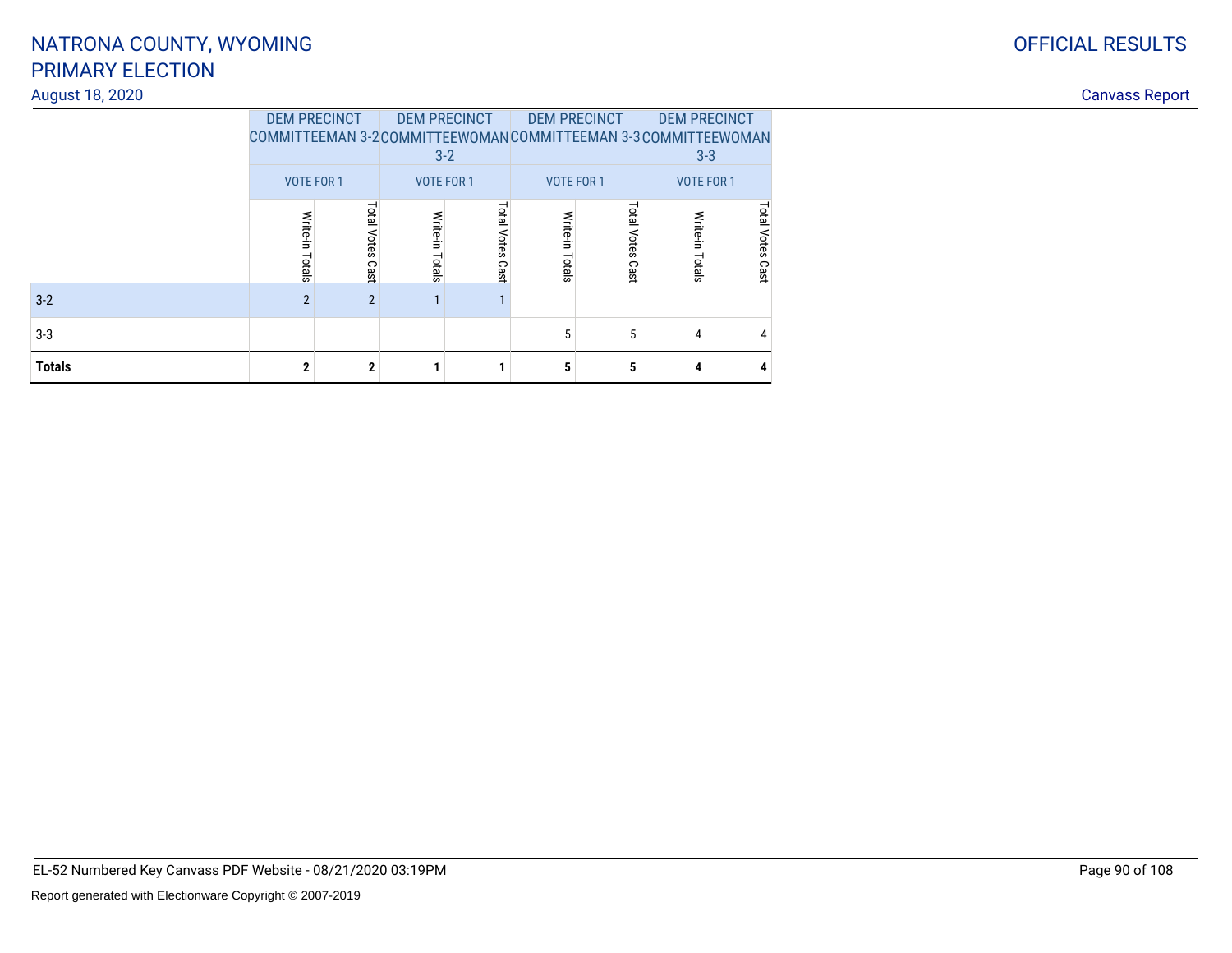### August 18, 2020

| <b>OFFICIAL RESULTS</b> |
|-------------------------|
|                         |

|               | <b>DEM PRECINCT</b><br>COMMITTEEMAN 3-4COMMITTEEWOMANCOMMITTEEMAN 3-5COMMITTEEWOMAN<br><b>VOTE FOR 1</b> |                  | <b>DEM PRECINCT</b>                     | $3 - 4$             | <b>DEM PRECINCT</b>                     |                     | <b>DEM PRECINCT</b><br>$3 - 5$<br><b>VOTE FOR 1</b> |                     |
|---------------|----------------------------------------------------------------------------------------------------------|------------------|-----------------------------------------|---------------------|-----------------------------------------|---------------------|-----------------------------------------------------|---------------------|
|               | Write-in<br>Totals                                                                                       | Total Votes Cast | <b>VOTE FOR 1</b><br>Write-in<br>Totals | Total Votes<br>Cast | <b>VOTE FOR 1</b><br>Write-in<br>Totals | Total Votes<br>Cast | Write-in<br>Totals                                  | Total Votes<br>Cast |
| $3 - 4$       | 5                                                                                                        | 5                | $\overline{4}$                          | 4                   |                                         |                     |                                                     |                     |
| $3 - 5$       |                                                                                                          |                  |                                         |                     | 4                                       | 4                   | 3                                                   | 3                   |
| <b>Totals</b> | 5                                                                                                        | 5                | 4                                       | 4                   | 4                                       | 4                   | 3                                                   | 3                   |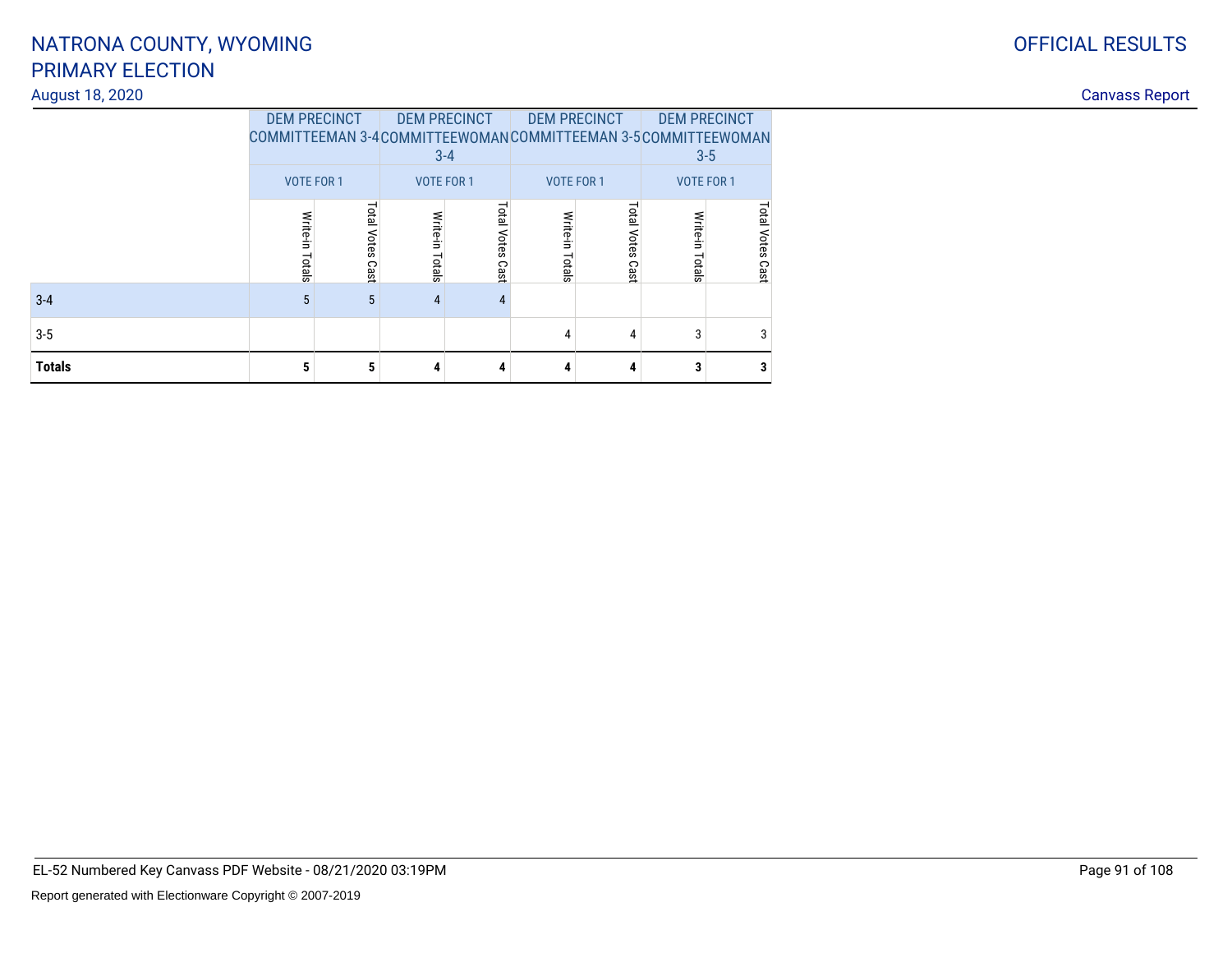# August 18, 2020

| ⌒ | <b>OFFICIAL RESULTS</b> |
|---|-------------------------|
| U |                         |
|   |                         |

|        | <b>DEM PRECINCT</b><br>COMMITTEEMAN 3-6COMMITTEEWOMANCOMMITTEEMAN 3-8COMMITTEEWOMAN<br><b>VOTE FOR 1</b> |                     | <b>DEM PRECINCT</b><br>$3-6$<br><b>VOTE FOR 1</b> |                     | <b>DEM PRECINCT</b><br><b>VOTE FOR 1</b> |                     | <b>DEM PRECINCT</b><br>$3 - 8$<br><b>VOTE FOR 1</b> |                  |  |
|--------|----------------------------------------------------------------------------------------------------------|---------------------|---------------------------------------------------|---------------------|------------------------------------------|---------------------|-----------------------------------------------------|------------------|--|
|        | Write-in<br>Totals                                                                                       | Total Votes<br>Cast | Write-in Totals                                   | Total Votes<br>Cast | Write-in<br>Totals                       | Total Votes<br>Cast | Write-in<br>Totals                                  | Total Votes Cast |  |
| 3-6    |                                                                                                          |                     | $\overline{2}$                                    | $\overline{2}$      |                                          |                     |                                                     |                  |  |
| 3-8    |                                                                                                          |                     |                                                   |                     | $\overline{2}$                           | $\overline{2}$      |                                                     |                  |  |
| Totals |                                                                                                          |                     | $\mathbf{2}$                                      | $\mathbf{2}$        | $\mathbf{2}$                             | $\mathbf{2}$        |                                                     |                  |  |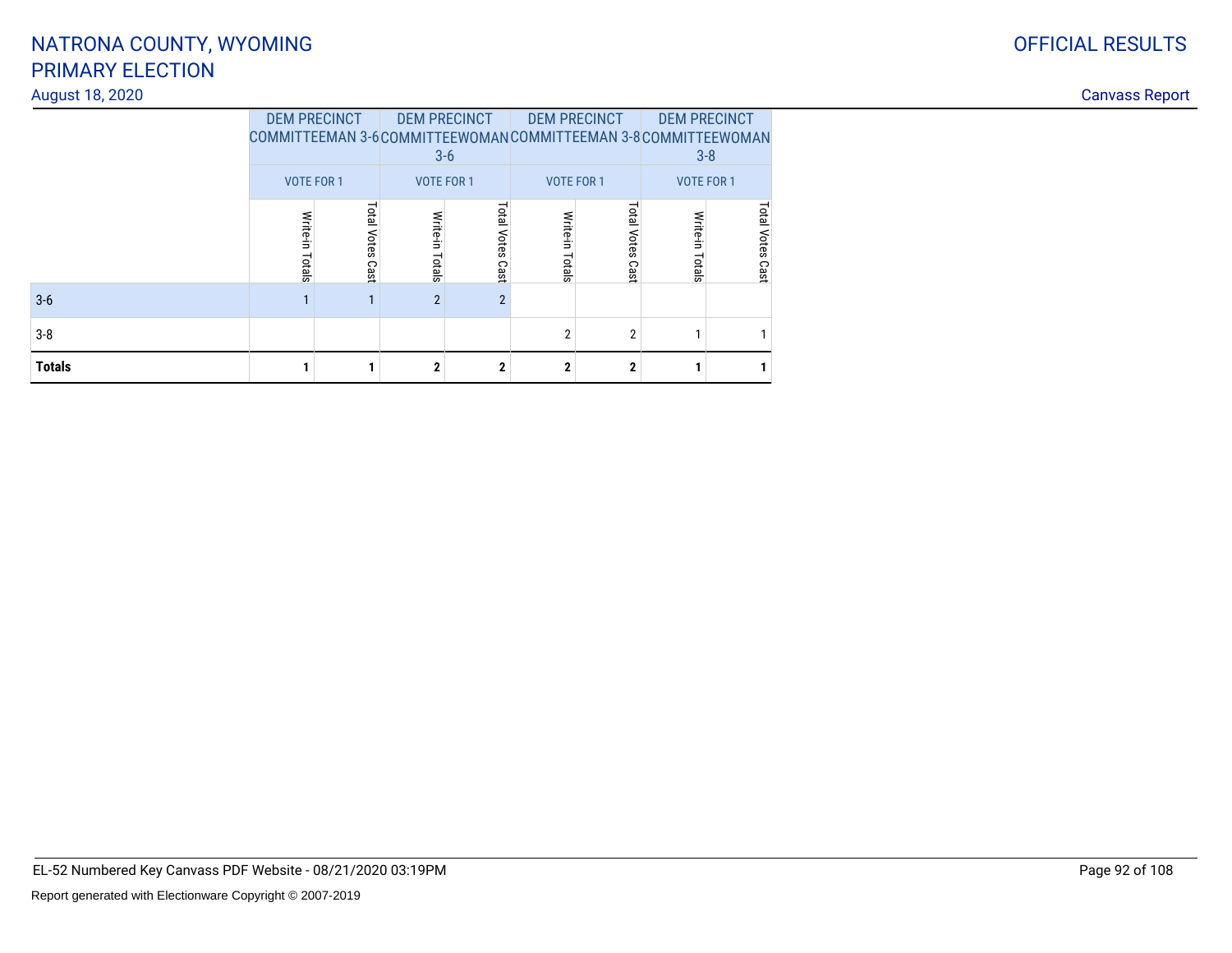### August 18, 2020

| <b>Totals</b>   |                      |                        |                           | $\mathbf 1$                                                     | 128                       |                                                 | 132                   |  |
|-----------------|----------------------|------------------------|---------------------------|-----------------------------------------------------------------|---------------------------|-------------------------------------------------|-----------------------|--|
| $3-10$          |                      |                        |                           |                                                                 | 128                       | 4                                               | 132                   |  |
| $3-9$           |                      |                        |                           |                                                                 |                           |                                                 |                       |  |
|                 | Write<br>∍<br>Totals | Total<br>Votes<br>Cast | Write<br>÷.<br>⊣<br>otals | <b>Total Votes Cast</b>                                         | <b>TERRY</b><br>WINGERTER | Write-<br>Ė.<br>otals                           | ptal<br>Votes<br>Cast |  |
|                 |                      | VOTE FOR 1             |                           | VOTE FOR 1                                                      |                           | VOTE FOR 2                                      |                       |  |
|                 |                      | <b>DEM PRECINCT</b>    |                           | <b>DEM PRECINCT</b><br>COMMITTEEMAN 3-9 COMMITTEEWOMAN<br>$3-9$ |                           | <b>DEM PRECINCT</b><br><b>COMMITTEEMAN 3-10</b> |                       |  |
| August 18, 2020 |                      |                        |                           |                                                                 |                           |                                                 |                       |  |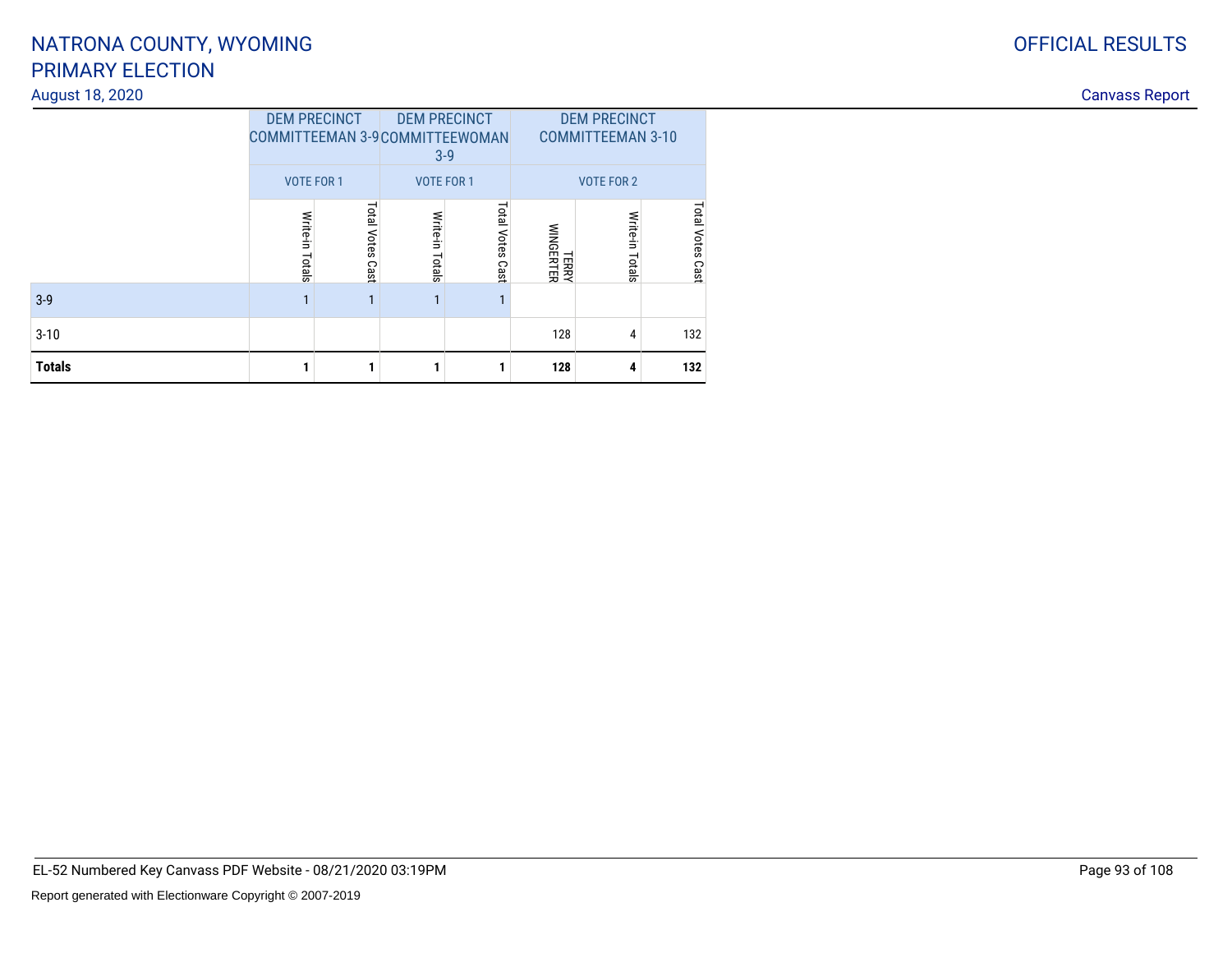### August 18, 2020

|               | <b>DEM PRECINCT</b> |             | <b>DEM PRECINCT</b> |             | <b>DEM PRECINCT</b>                                          |                   | <b>DEM PRECINCT</b> |                  |
|---------------|---------------------|-------------|---------------------|-------------|--------------------------------------------------------------|-------------------|---------------------|------------------|
|               |                     |             |                     |             | COMMITTEEWOMANCOMMITTEEMAN 4-1COMMITTEEWOMANCOMMITTEEMAN 4-2 |                   |                     |                  |
|               | $3 - 10$            |             |                     |             |                                                              | $4-1$             |                     |                  |
|               | <b>VOTE FOR 2</b>   |             | <b>VOTE FOR 1</b>   |             |                                                              | <b>VOTE FOR 1</b> | <b>VOTE FOR 1</b>   |                  |
|               |                     |             |                     |             |                                                              | Total             |                     |                  |
|               | Write-in Totals     | Total Votes | Write-in            | Total Votes | Write-in Totals                                              | Votes             | Write-in            | Total Votes Cast |
|               |                     |             |                     |             |                                                              |                   |                     |                  |
|               |                     | Cast        | Totals              | Cast        |                                                              | Cast              | Totals              |                  |
| $3 - 10$      | 4                   | 4           |                     |             |                                                              |                   |                     |                  |
| $4-1$         |                     |             |                     |             | 1                                                            |                   |                     |                  |
| $4-2$         |                     |             |                     |             |                                                              |                   |                     |                  |
| <b>Totals</b> | 4                   | 4           |                     |             |                                                              |                   |                     | 1                |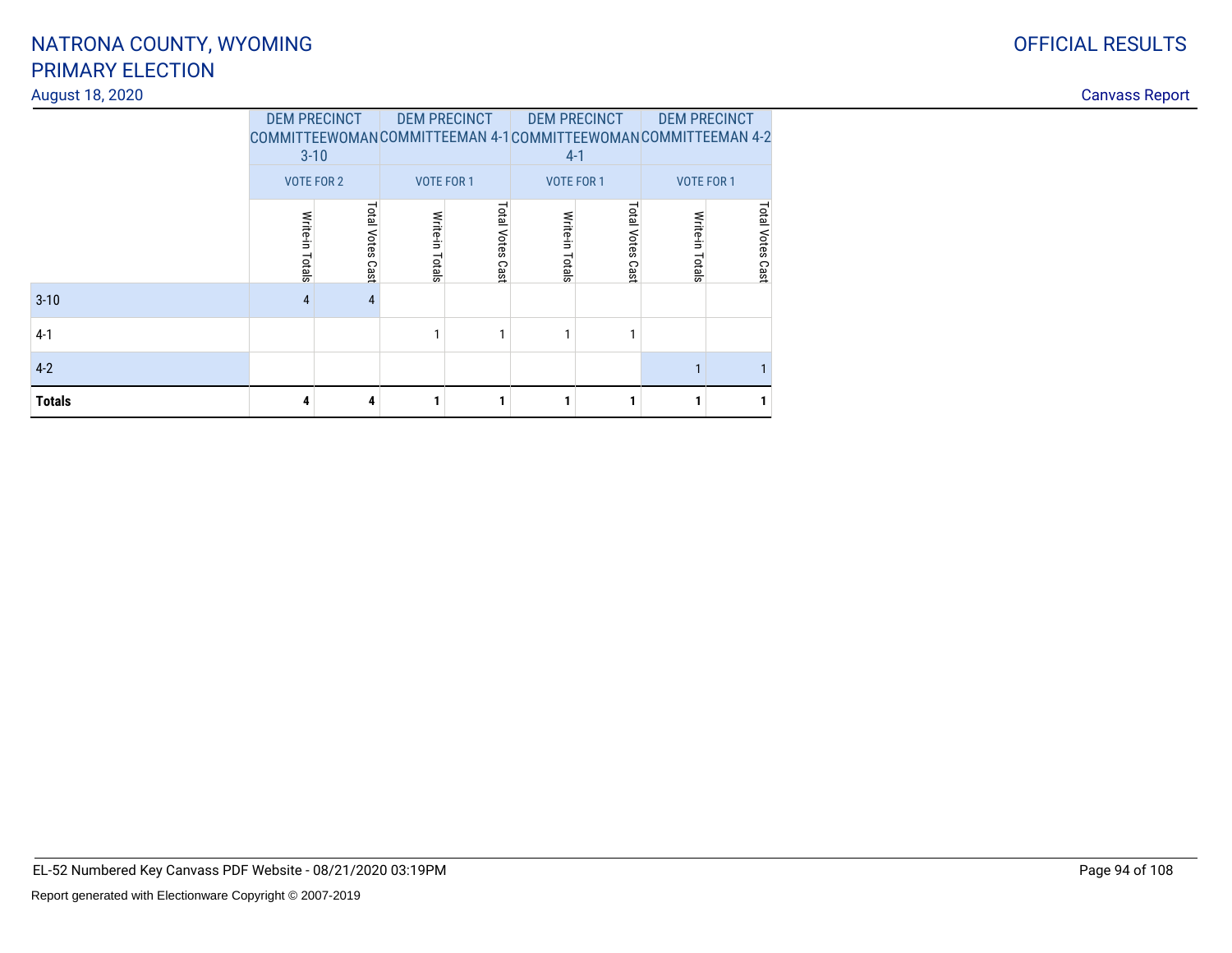### August 18, 2020

|               | <b>DEM PRECINCT</b><br>COMMITTEEWOMANCOMMITTEEMAN 5-1COMMITTEEWOMANCOMMITTEEMAN 7-1<br>$4-2$ |                  |                   | <b>DEM PRECINCT</b> |                 | <b>DEM PRECINCT</b><br>$5 - 1$ | <b>DEM PRECINCT</b> |                  |
|---------------|----------------------------------------------------------------------------------------------|------------------|-------------------|---------------------|-----------------|--------------------------------|---------------------|------------------|
|               | <b>VOTE FOR 1</b>                                                                            |                  | <b>VOTE FOR 1</b> |                     |                 | <b>VOTE FOR 1</b>              | <b>VOTE FOR 1</b>   |                  |
|               |                                                                                              |                  |                   | Total Votes         |                 | Total Votes                    |                     |                  |
|               | Write-in Totals                                                                              | Total Votes Cast | Write-in Totals   | Cast                | Write-in Totals | Cast                           | Write-in Totals     | Total Votes Cast |
| $4-2$         | $\mathbf{1}$                                                                                 | 1                |                   |                     |                 |                                |                     |                  |
| $5-1$         |                                                                                              |                  | 0                 | $\mathbf{0}$        |                 |                                |                     |                  |
| $7-1$         |                                                                                              |                  |                   |                     |                 |                                | $\overline{2}$      | $\overline{2}$   |
| <b>Totals</b> |                                                                                              |                  | 0                 | 0                   |                 |                                | $\mathbf{2}$        | $\mathbf{2}$     |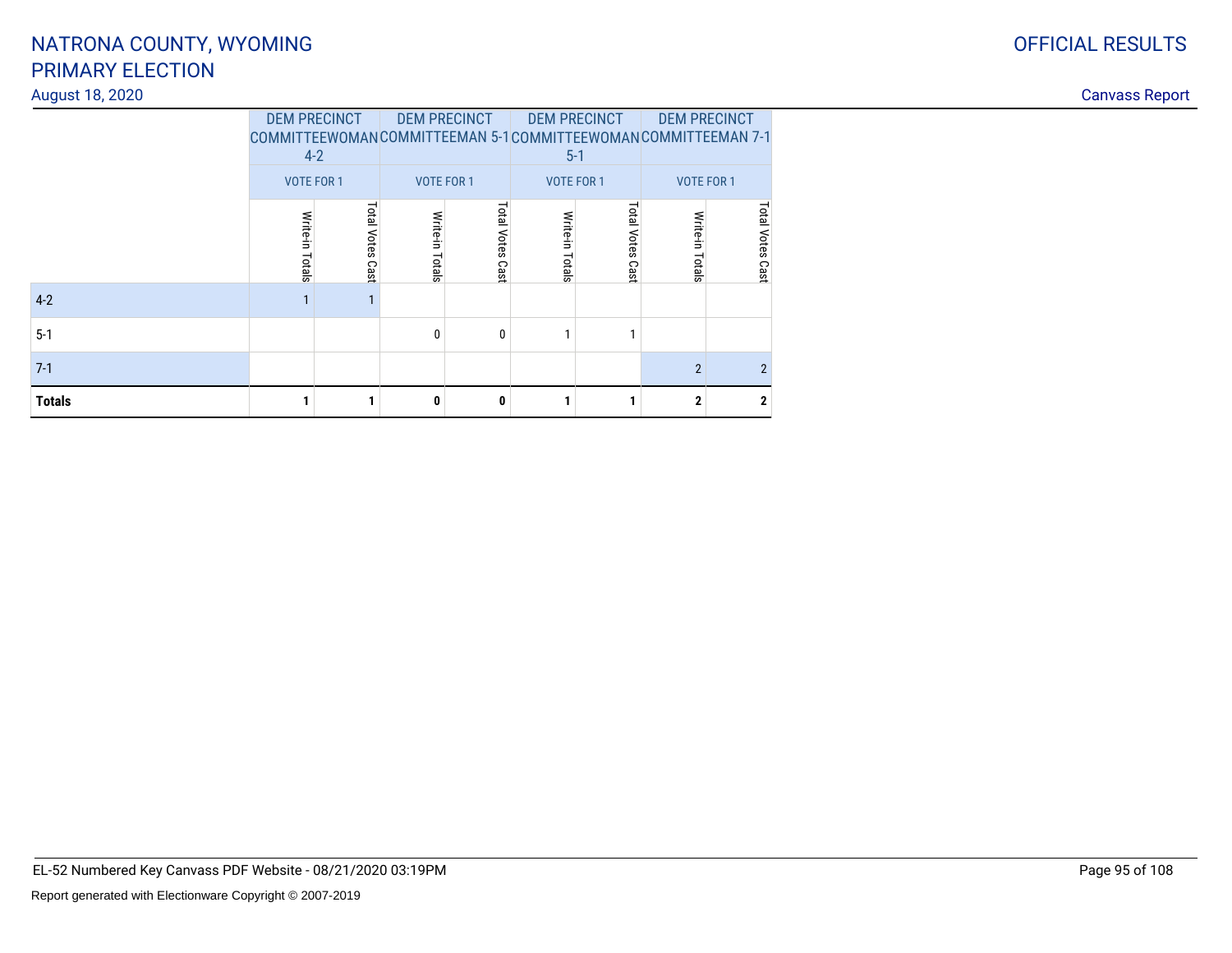### August 18, 2020

|               | <b>DEM PRECINCT</b><br>COMMITTEEWOMANCOMMITTEEMAN 7-2COMMITTEEWOMAN<br>$7-1$ |                     |                    | <b>DEM PRECINCT</b> | <b>DEM PRECINCT</b> | $7 - 2$             | <b>DEM PRECINCT</b><br><b>COMMITTEEMAN 8-1</b> |                 |                         |
|---------------|------------------------------------------------------------------------------|---------------------|--------------------|---------------------|---------------------|---------------------|------------------------------------------------|-----------------|-------------------------|
|               | <b>VOTE FOR 1</b>                                                            |                     |                    | <b>VOTE FOR 1</b>   | <b>VOTE FOR 1</b>   |                     | <b>VOTE FOR 1</b>                              |                 |                         |
|               | Write-in<br>Totals                                                           | Total Votes<br>Cast | Write-in<br>Totals | Total Votes<br>Cast | Write-in Totals     | Total Votes<br>Cast | KENNETH<br>TATRO                               | Write-in Totals | <b>Total Votes Cast</b> |
| $7-1$         |                                                                              |                     |                    |                     |                     |                     |                                                |                 |                         |
| $7-2$         |                                                                              |                     | $\mathbf{0}$       | 0                   | 0                   | 0                   |                                                |                 |                         |
| $8 - 1$       |                                                                              |                     |                    |                     |                     |                     | 77                                             | $\mathbf{0}$    | 77                      |
| <b>Totals</b> |                                                                              |                     | 0                  | 0                   | 0                   | 0                   | 77                                             | 0               | 77                      |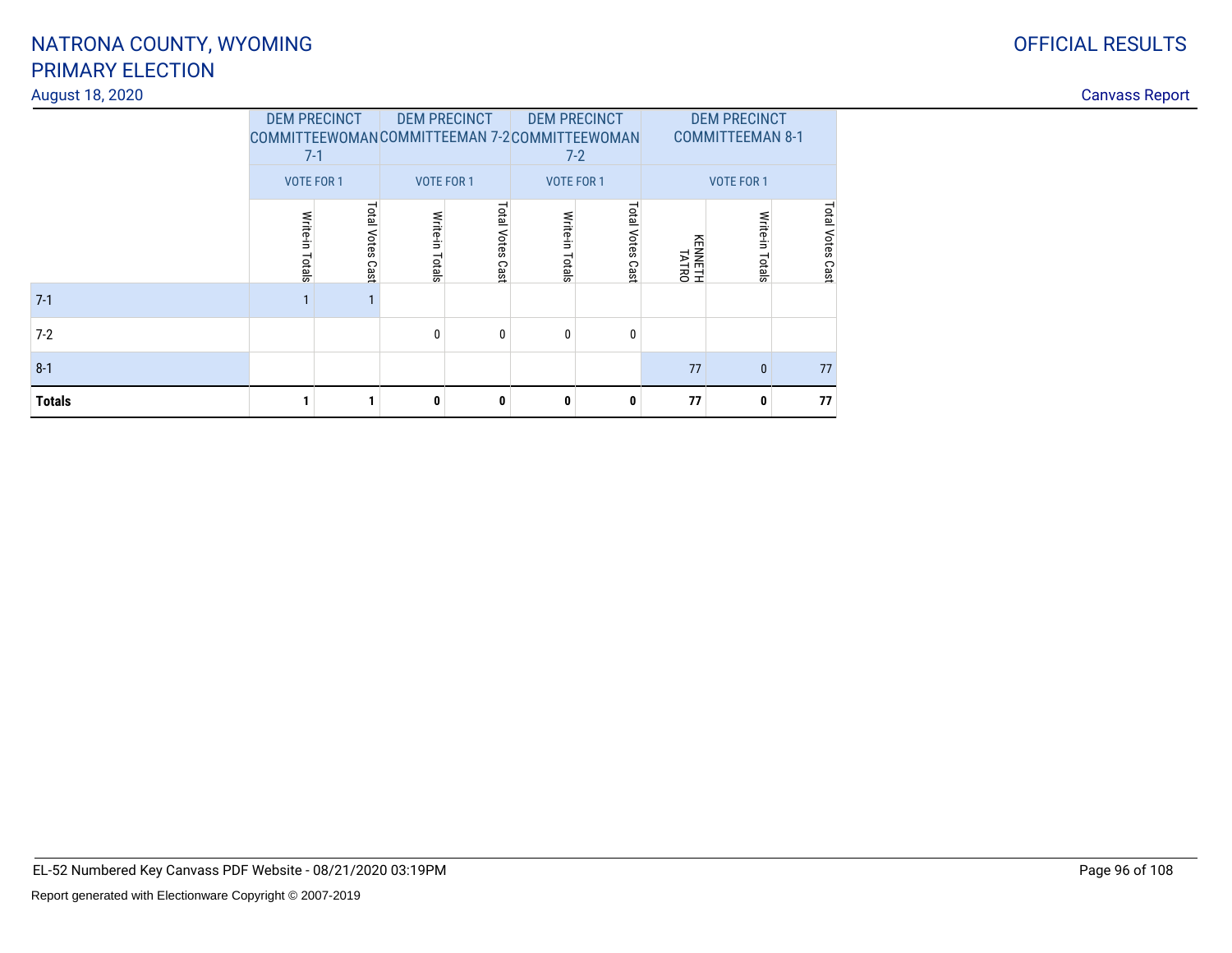### August 18, 2020

|               | <b>DEM PRECINCT</b>          |                     |                   | <b>DEM PRECINCT</b> |                 | <b>DEM PRECINCT</b><br>$8 - 2$ | <b>DEM PRECINCT</b><br>COMMITTEEWOMANCOMMITTEEMAN 8-2COMMITTEEWOMANCOMMITTEEMAN 8-3 |                            |
|---------------|------------------------------|---------------------|-------------------|---------------------|-----------------|--------------------------------|-------------------------------------------------------------------------------------|----------------------------|
|               | $8 - 1$<br><b>VOTE FOR 1</b> |                     | <b>VOTE FOR 1</b> |                     |                 | <b>VOTE FOR 1</b>              | <b>VOTE FOR 1</b>                                                                   |                            |
|               | Write-in Totals              | Total Votes<br>Cast | Write-in Totals   | Total Votes<br>Cast | Write-in Totals | Total Votes<br>Cast            | Write-in<br>Totals                                                                  | <b>Total Votes</b><br>Cast |
| $8 - 1$       | $\overline{4}$               | 4                   |                   |                     |                 |                                |                                                                                     |                            |
| $8 - 2$       |                              |                     | 0                 | $\mathbf{0}$        | 0               | $\mathbf{0}$                   |                                                                                     |                            |
| $8 - 3$       |                              |                     |                   |                     |                 |                                |                                                                                     |                            |
| <b>Totals</b> | 4                            | 4                   | 0                 | 0                   | 0               | 0                              |                                                                                     |                            |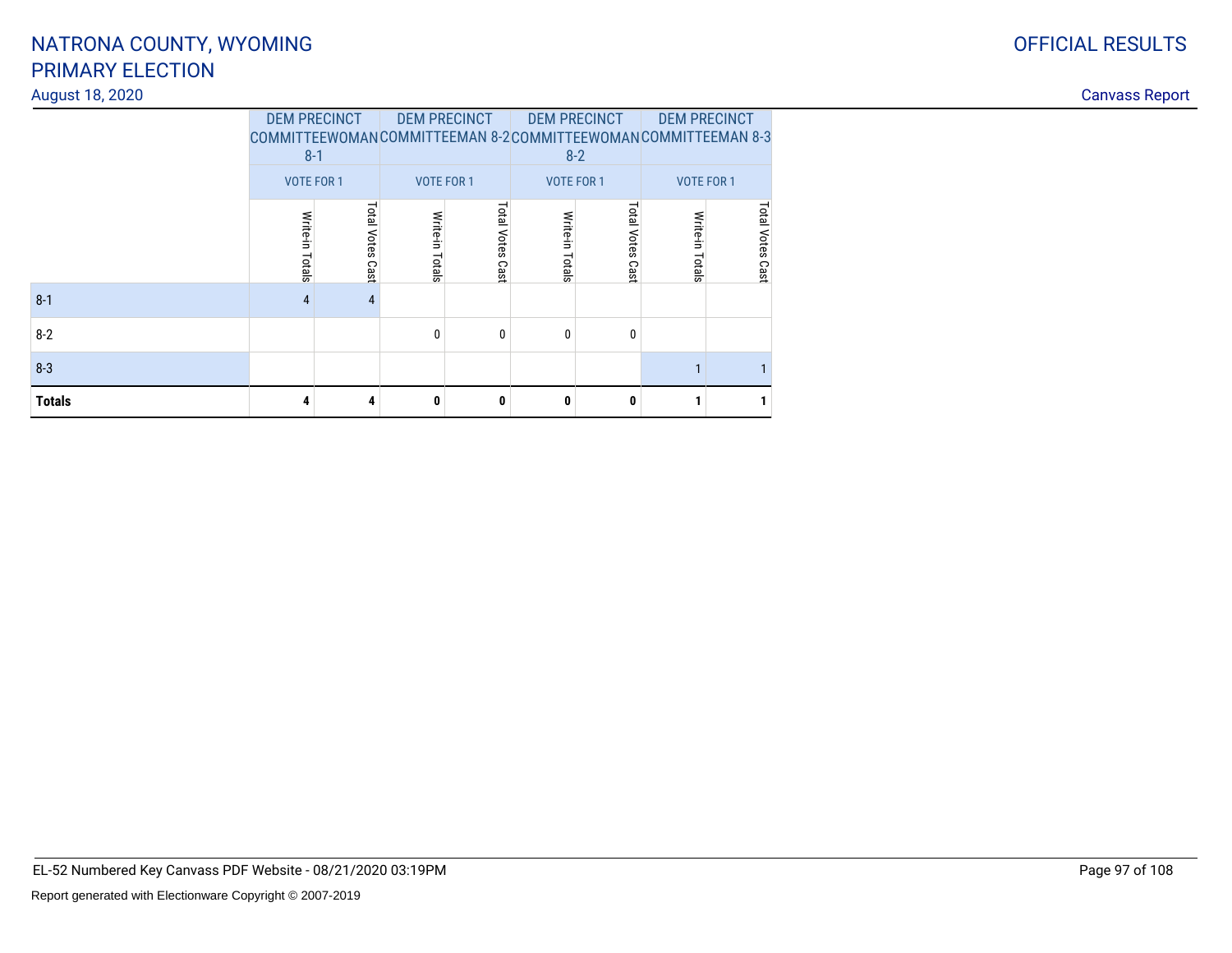### August 18, 2020

|               |                                                  | <b>DEM PRECINCT</b> | <b>DEM PRECINCT</b> |             |                   | <b>DEM PRECINCT</b>       |             | <b>DEM PRECINCT</b>     |                  |  |
|---------------|--------------------------------------------------|---------------------|---------------------|-------------|-------------------|---------------------------|-------------|-------------------------|------------------|--|
|               | <b>COMMITTEEWOMANCOMMITTEEMAN 8-4</b><br>$8 - 3$ |                     |                     |             |                   | <b>COMMITTEEWOMAN 8-4</b> |             | <b>COMMITTEEMAN 8-5</b> |                  |  |
|               | <b>VOTE FOR 1</b>                                |                     | <b>VOTE FOR 1</b>   |             |                   | <b>VOTE FOR 1</b>         |             | <b>VOTE FOR 1</b>       |                  |  |
|               | Write-in                                         | Total Votes         | Write-in            | Total Votes |                   | Write-in                  | Total Votes | Write-in                |                  |  |
|               | Totals                                           |                     | Totals              |             | <b>JOAN BRUST</b> | Totals                    |             | Totals                  | Total Votes Cast |  |
|               |                                                  | Cast                |                     | Cast        |                   |                           | Cast        |                         |                  |  |
| $8 - 3$       | $\overline{2}$                                   | $\overline{2}$      |                     |             |                   |                           |             |                         |                  |  |
| $8 - 4$       |                                                  |                     | 3                   | 3           | 43                | $\overline{2}$            | 45          |                         |                  |  |
| $8 - 5$       |                                                  |                     |                     |             |                   |                           |             | 4                       | $\overline{4}$   |  |
| <b>Totals</b> | $\mathbf{2}$                                     | $\overline{2}$      | 3                   | 3           | 43                | $\mathbf{2}$              | 45          | 4                       | 4                |  |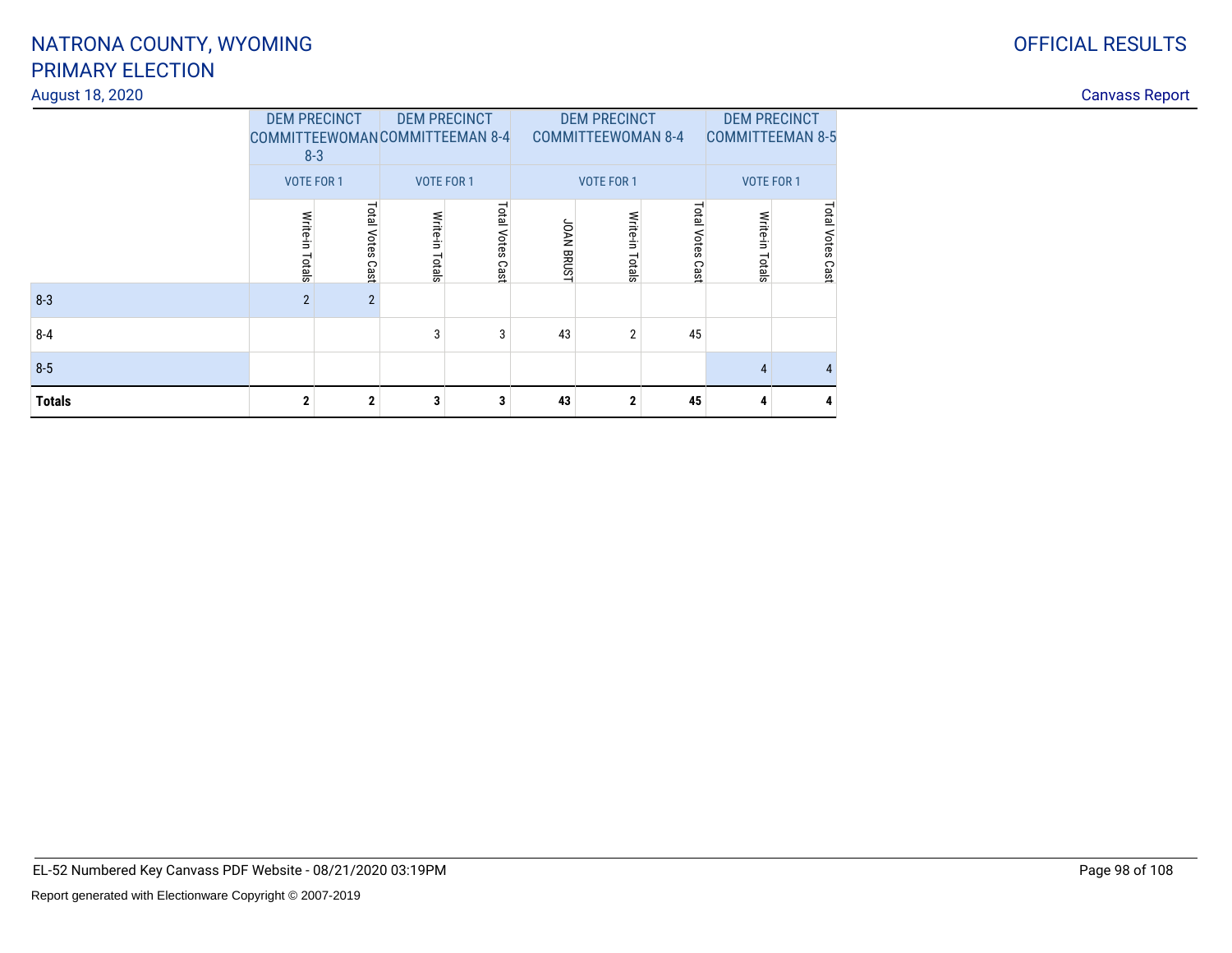### August 18, 2020

|               | <b>DEM PRECINCT</b> | $8 - 5$             |                   | <b>DEM PRECINCT</b> |                   | <b>DEM PRECINCT</b><br>$9 - 1$ | COMMITTEEWOMANCOMMITTEEMAN 9-1COMMITTEEWOMANCOMMITTEEMAN 11- | <b>DEM PRECINCT</b>     |
|---------------|---------------------|---------------------|-------------------|---------------------|-------------------|--------------------------------|--------------------------------------------------------------|-------------------------|
|               | <b>VOTE FOR 1</b>   |                     | <b>VOTE FOR 1</b> |                     | <b>VOTE FOR 1</b> |                                | <b>VOTE FOR 1</b>                                            |                         |
|               | Write-in Totals     | Total Votes<br>Cast | Write-in Totals   | Total Votes<br>Cast | Write-in Totals   | Total<br><b>Votes</b><br>Cast  | Write-in Totals                                              | <b>Total Votes Cast</b> |
| $8 - 5$       | 4                   | $\overline{4}$      |                   |                     |                   |                                |                                                              |                         |
| $9 - 1$       |                     |                     | 5                 | 5                   | 6                 | 6                              |                                                              |                         |
| $11 - 1$      |                     |                     |                   |                     |                   |                                |                                                              |                         |
| <b>Totals</b> | 4                   | 4                   | 5                 | 5                   | 6                 | 6                              |                                                              | 1                       |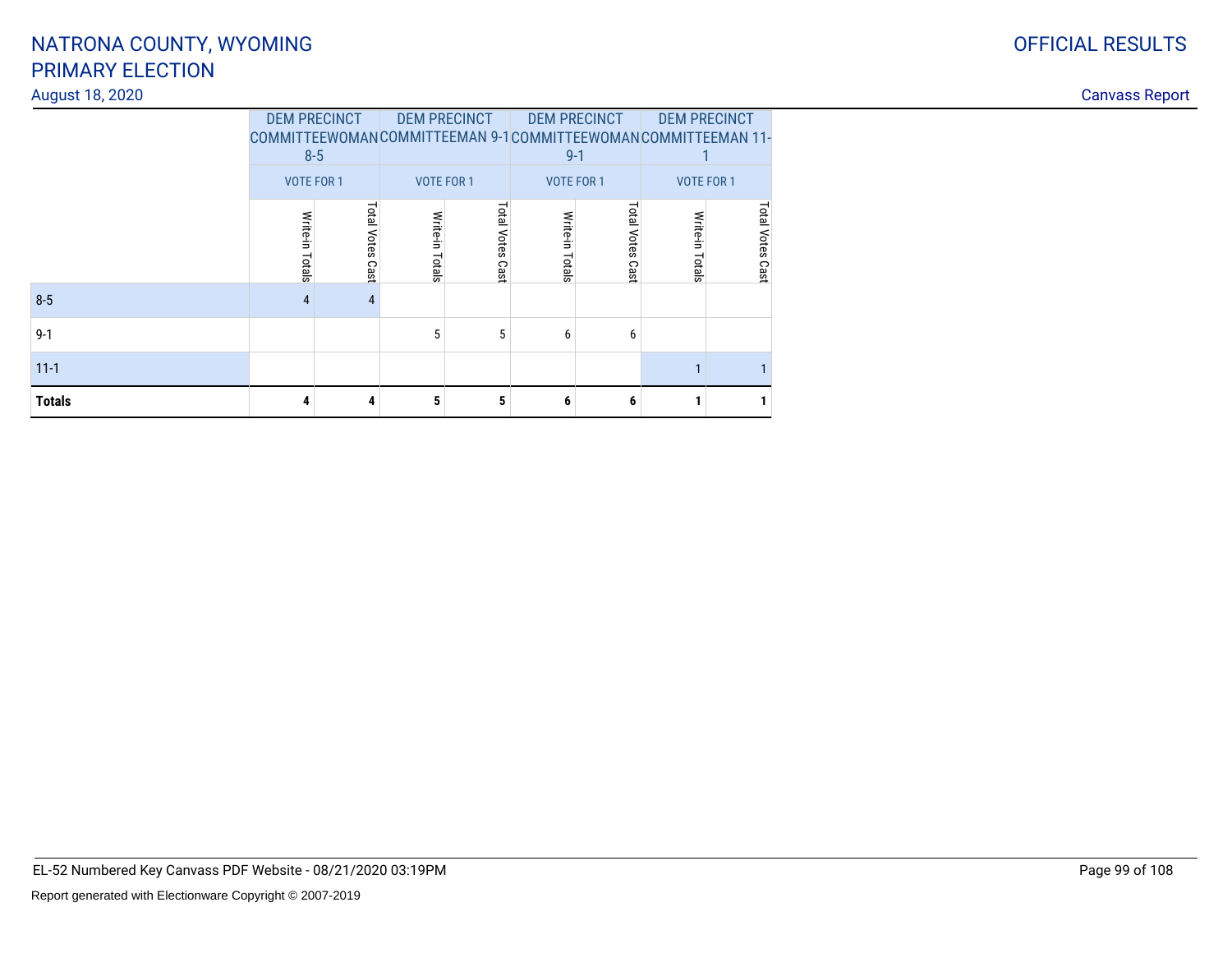### August 18, 2020

|               | <b>DEM PRECINCT</b><br>COMMITTEEWOMANCOMMITTEEMAN 11-COMMITTEEWOMANCOMMITTEEMAN 11- |                   | <b>DEM PRECINCT</b> |                   | <b>DEM PRECINCT</b> |                    | <b>DEM PRECINCT</b> |                         |
|---------------|-------------------------------------------------------------------------------------|-------------------|---------------------|-------------------|---------------------|--------------------|---------------------|-------------------------|
|               | $11 - 1$                                                                            |                   |                     |                   | $11 - 2$            |                    | 3                   |                         |
|               |                                                                                     | <b>VOTE FOR 1</b> |                     | <b>VOTE FOR 1</b> |                     | <b>VOTE FOR 1</b>  |                     | <b>VOTE FOR 1</b>       |
|               | Write-in Totals                                                                     | Total Votes Cast  | Write-in Totals     | Total Votes       | Write-in Totals     | <b>Total Votes</b> | Write-in Totals     | <b>Total Votes Cast</b> |
|               |                                                                                     |                   |                     | Cast              |                     | Cast               |                     |                         |
| $11 - 1$      |                                                                                     | 1                 |                     |                   |                     |                    |                     |                         |
| $11-2$        |                                                                                     |                   |                     |                   | 0                   | $\theta$           |                     |                         |
| $11 - 3$      |                                                                                     |                   |                     |                   |                     |                    |                     |                         |
| <b>Totals</b> |                                                                                     |                   |                     |                   | 0                   | $\bf{0}$           |                     | 1                       |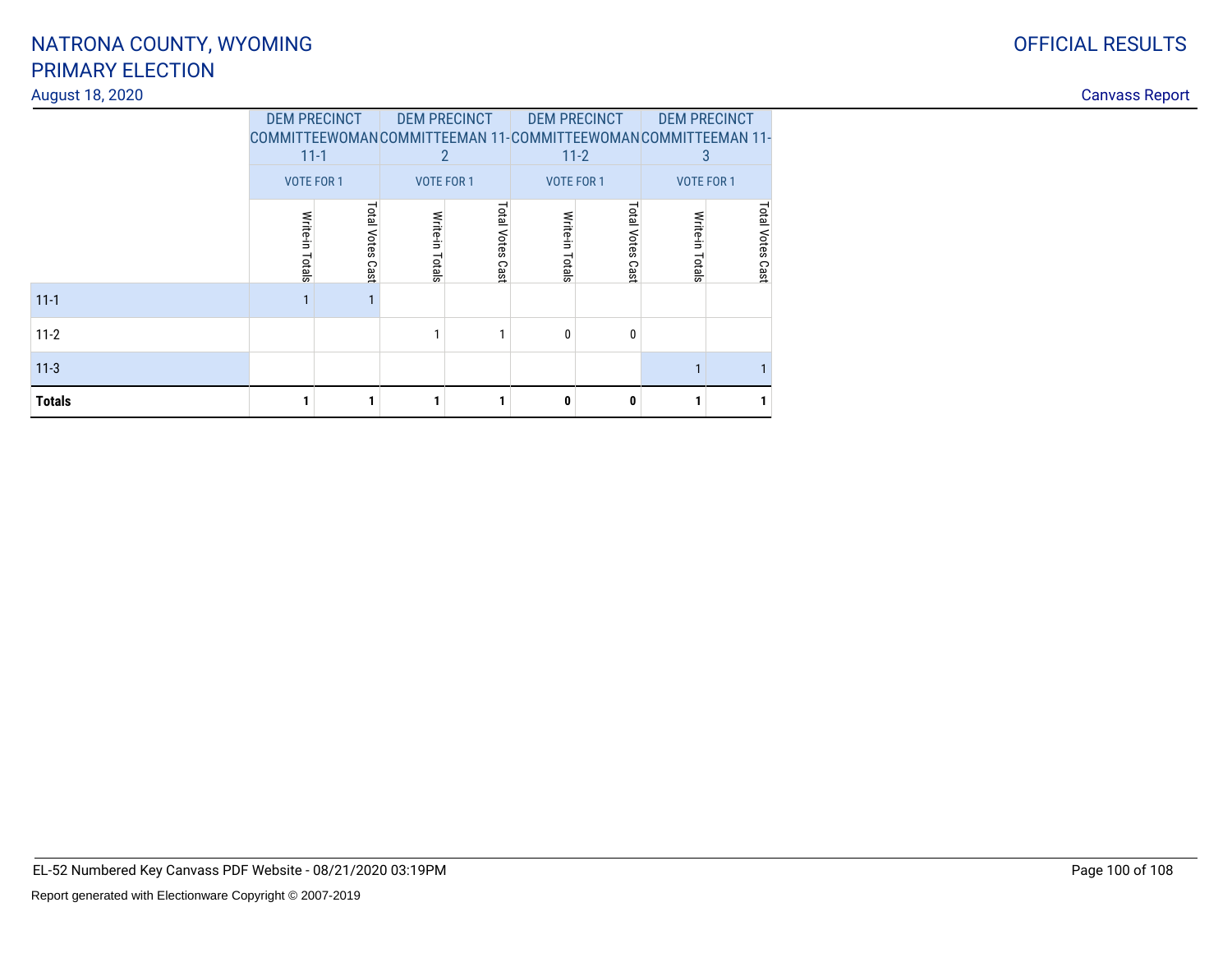### August 18, 2020

|               | <b>DEM PRECINCT</b> |                                                                        | <b>DEM PRECINCT</b> |                   | <b>DEM PRECINCT</b> |                   | <b>DEM PRECINCT</b> |                   |
|---------------|---------------------|------------------------------------------------------------------------|---------------------|-------------------|---------------------|-------------------|---------------------|-------------------|
|               |                     | COMMITTEEWOMANCOMMITTEEMAN 11-COMMITTEEWOMANCOMMITTEEMAN 12-<br>$11-3$ |                     | 4                 |                     | $11 - 4$          |                     |                   |
|               |                     | <b>VOTE FOR 1</b>                                                      |                     | <b>VOTE FOR 1</b> |                     | <b>VOTE FOR 1</b> |                     | <b>VOTE FOR 1</b> |
|               |                     | Total Votes                                                            |                     | Total Votes       |                     | Total Votes       |                     | Total Votes       |
|               | Write-in Totals     |                                                                        | Write-in Totals     |                   | Write-in Totals     |                   | Write-in            |                   |
|               |                     | Cast                                                                   |                     | Cast              |                     | Cast              | Totals              | Cast              |
| $11 - 3$      | $\mathbf{0}$        | $\mathbf{0}$                                                           |                     |                   |                     |                   |                     |                   |
| $11 - 4$      |                     |                                                                        | 0                   | 0                 | 0                   | $\mathbf{0}$      |                     |                   |
| $12 - 2$      |                     |                                                                        |                     |                   |                     |                   | $\overline{2}$      | $\overline{2}$    |
| <b>Totals</b> | 0                   | 0                                                                      | 0                   | 0                 | 0                   | 0                 | $\mathbf{2}$        | $\mathbf{2}$      |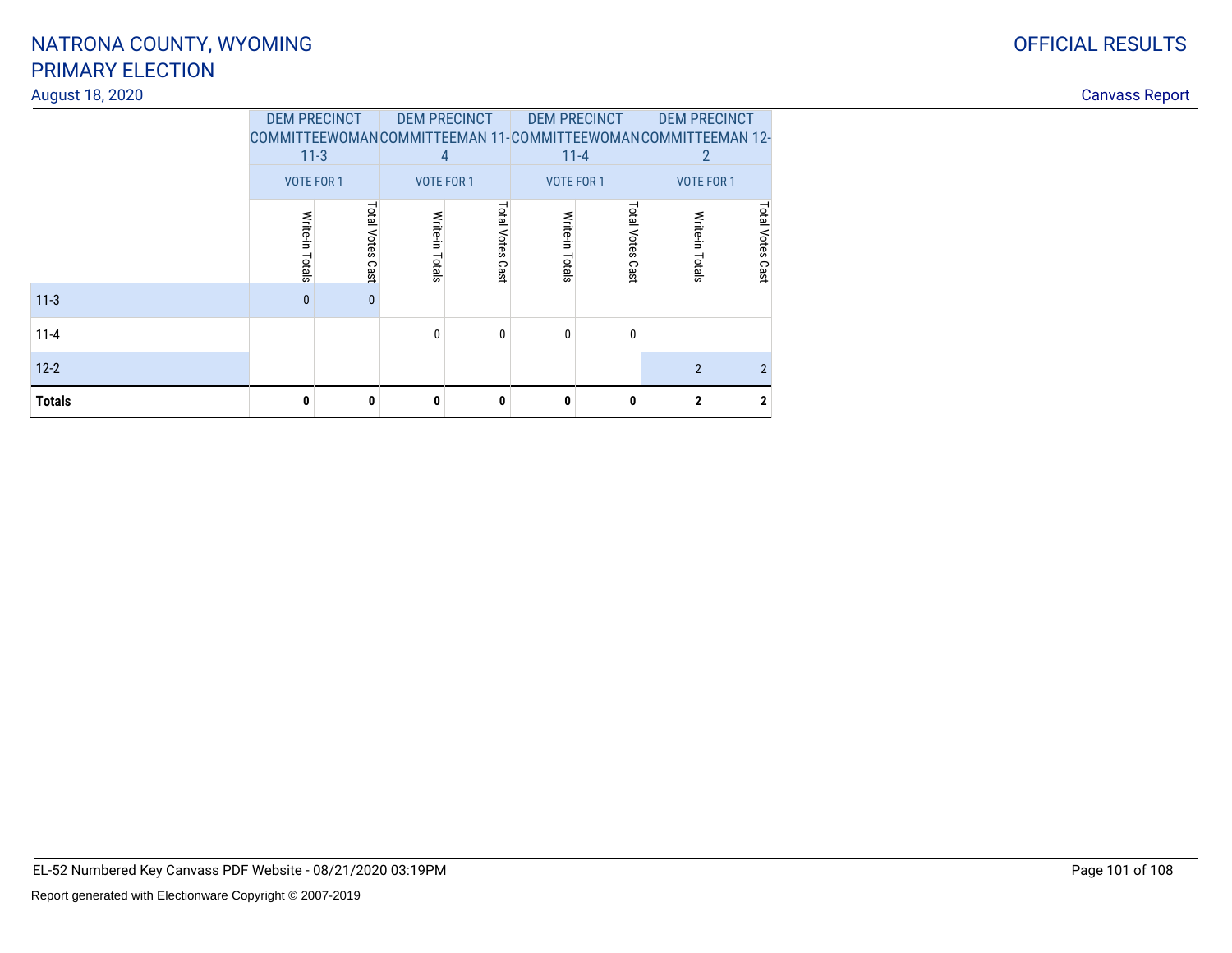### August 18, 2020

|               | <b>DEM PRECINCT</b>                                          |                   | <b>DEM PRECINCT</b> |                   | <b>DEM PRECINCT</b> |                    | <b>DEM PRECINCT</b> |              |
|---------------|--------------------------------------------------------------|-------------------|---------------------|-------------------|---------------------|--------------------|---------------------|--------------|
|               | COMMITTEEWOMANCOMMITTEEMAN 13-COMMITTEEWOMANCOMMITTEEMAN 13- |                   |                     |                   |                     |                    |                     |              |
|               |                                                              | $12 - 2$          |                     |                   |                     | $13-1$             |                     |              |
|               |                                                              | <b>VOTE FOR 1</b> |                     | <b>VOTE FOR 1</b> |                     | <b>VOTE FOR 1</b>  | <b>VOTE FOR 1</b>   |              |
|               |                                                              |                   |                     |                   |                     |                    |                     |              |
|               | Write-in Totals                                              | Total Votes       | Write-in Totals     | Total Votes       | Write-in Totals     | <b>Total Votes</b> | Write-in            | Total Votes  |
|               |                                                              |                   |                     |                   |                     |                    | Totals              |              |
|               |                                                              | Cast              |                     | Cast              |                     | Cast               |                     | Cast         |
| $12 - 2$      | $\overline{2}$                                               | $\overline{2}$    |                     |                   |                     |                    |                     |              |
| $13-1$        |                                                              |                   | 0                   | 0                 | 0                   | 0                  |                     |              |
| $13-2$        |                                                              |                   |                     |                   |                     |                    | $\mathbf{0}$        | $\mathbf{0}$ |
| <b>Totals</b> | $\mathbf{2}$                                                 | $\mathbf{2}$      | 0                   | 0                 | 0                   | $\mathbf{0}$       | $\mathbf{0}$        | 0            |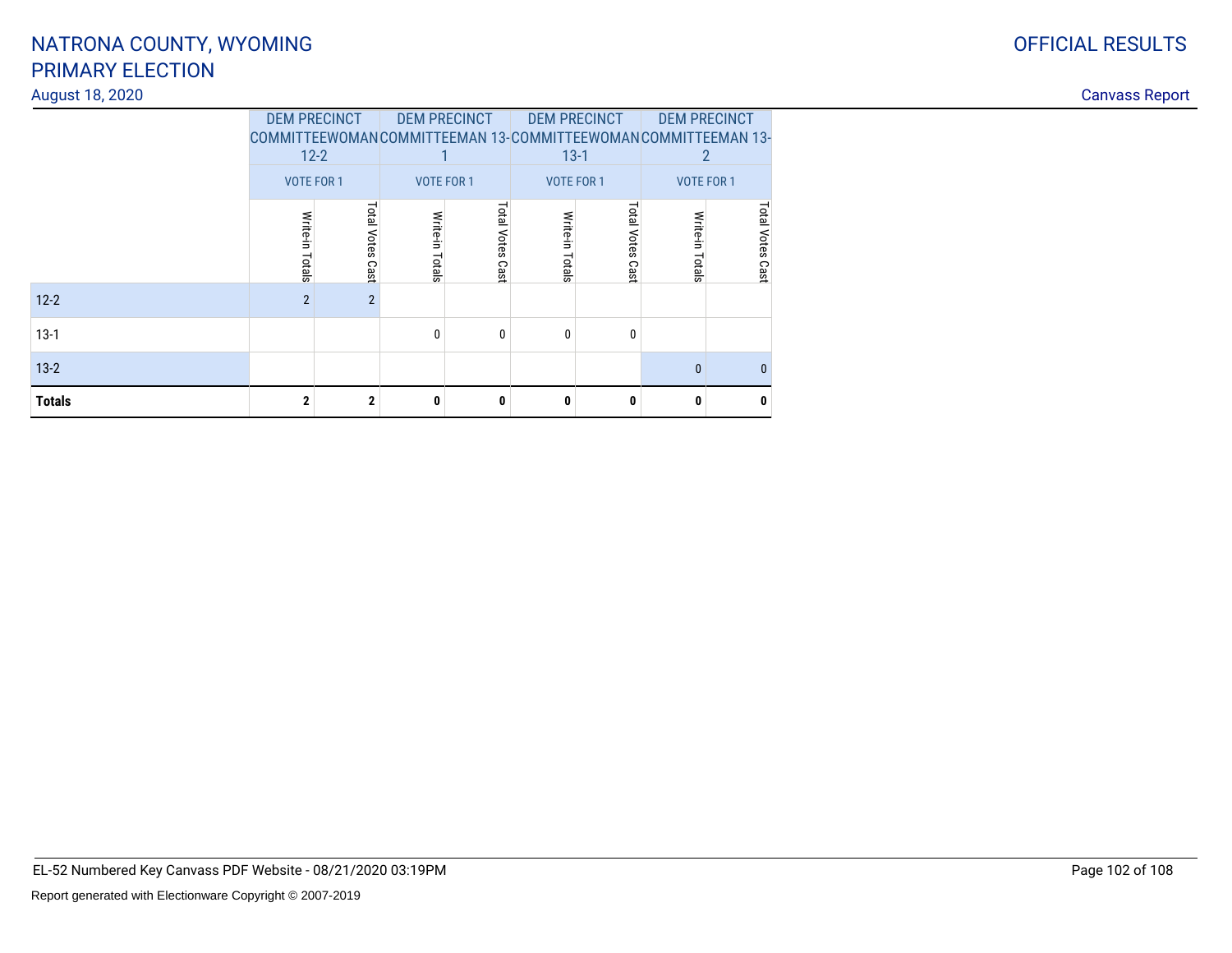### August 18, 2020

|               | <b>DEM PRECINCT</b><br>COMMITTEEWOMANCOMMITTEEMAN 14-COMMITTEEWOMAN<br>$13 - 2$<br><b>VOTE FOR 1</b> |              | <b>DEM PRECINCT</b><br><b>VOTE FOR 1</b> |                     | <b>DEM PRECINCT</b><br>$14-1$<br><b>VOTE FOR 1</b> |                     |  |
|---------------|------------------------------------------------------------------------------------------------------|--------------|------------------------------------------|---------------------|----------------------------------------------------|---------------------|--|
|               | <b>Total Votes</b><br>Write-in<br>Totals<br>Cast                                                     |              | Write-in<br>Totals                       | Total Votes<br>Cast | Write-in<br>Totals                                 | Total Votes<br>Cast |  |
| $13 - 2$      | $\mathbf{0}$                                                                                         | $\mathbf{0}$ |                                          |                     |                                                    |                     |  |
| $14-1$        |                                                                                                      |              | 0                                        | 0                   | $\Omega$                                           | n                   |  |
| <b>Totals</b> | $\mathbf{0}$<br>0                                                                                    |              | 0                                        | 0                   | n                                                  | n                   |  |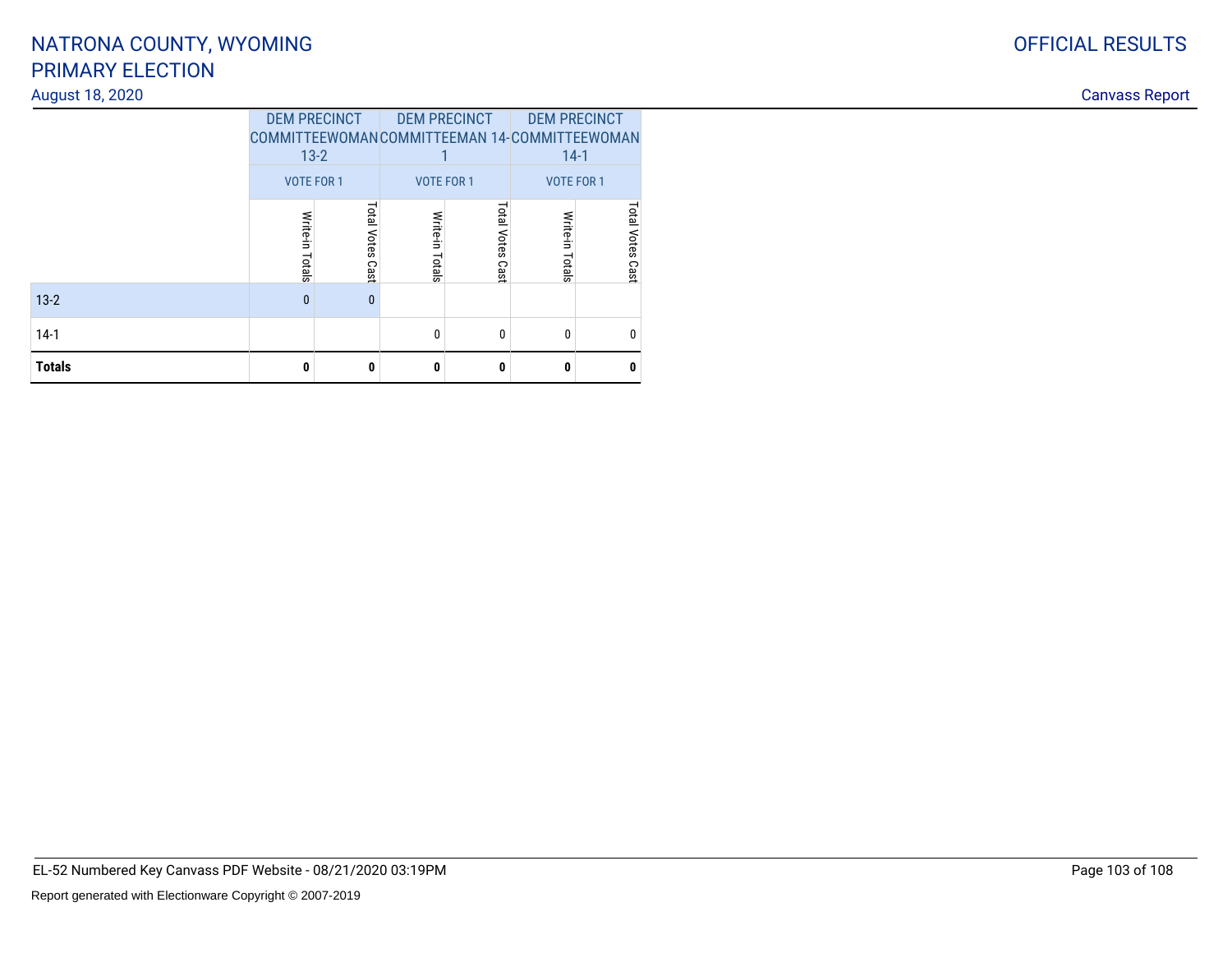### August 18, 2020

|               | <b>CASPER CITY COUNCIL WARD I</b> |                  |                                  |                            |                     |                 |                  |  |  |  |  |  |
|---------------|-----------------------------------|------------------|----------------------------------|----------------------------|---------------------|-----------------|------------------|--|--|--|--|--|
|               |                                   |                  |                                  | <b>VOTE FOR 2</b>          |                     |                 |                  |  |  |  |  |  |
|               | MOOTB<br>ELOOM                    | <b>TIM HAMRE</b> | BRUCE H. KNELL<br>BRUCE H. KNELL | <b>GABRIEL</b><br>PHILLIPS | ANDOLOCK<br>POLLOCK | Write-in Totals | Total Votes Cast |  |  |  |  |  |
| $1 - 1$       | 87                                | 41               | 70                               | 50                         | 97                  | $\sqrt{4}$      | 349              |  |  |  |  |  |
| $1-2$         | 73                                | 35               | 59                               | 41                         | 83                  | 3               | 294              |  |  |  |  |  |
| $1 - 3$       | 124                               | 28               | 121                              | 77                         | 196                 | $\mathbf{1}$    | 547              |  |  |  |  |  |
| $1 - 4$       | 116                               | 54               | 97                               | 82                         | 242                 | 8               | 599              |  |  |  |  |  |
| $1 - 5$       | 104                               | 27               | 68                               | 40                         | 177                 | $\sqrt{5}$      | 421              |  |  |  |  |  |
| $1-6$         | 169                               | 78               | 135                              | 105                        | 201                 | 9               | 697              |  |  |  |  |  |
| $1 - 7$       | 79                                | 25               | 54                               | 32                         | 77                  | $\sqrt{2}$      | 269              |  |  |  |  |  |
| $1-9$         | 198                               | 64               | 217                              | 89                         | 242                 | 3               | 813              |  |  |  |  |  |
| $1 - 11$      | 116                               | 50               | 95                               | 62                         | 160                 | $\mathbf{1}$    | 484              |  |  |  |  |  |
| $1 - 12$      | 63                                | $18\,$           | 54                               | 30                         | 61                  | 0               | 226              |  |  |  |  |  |
| <b>Totals</b> | 1,129                             | 420              | 970                              | 608                        | 1,536               | 36              | 4,699            |  |  |  |  |  |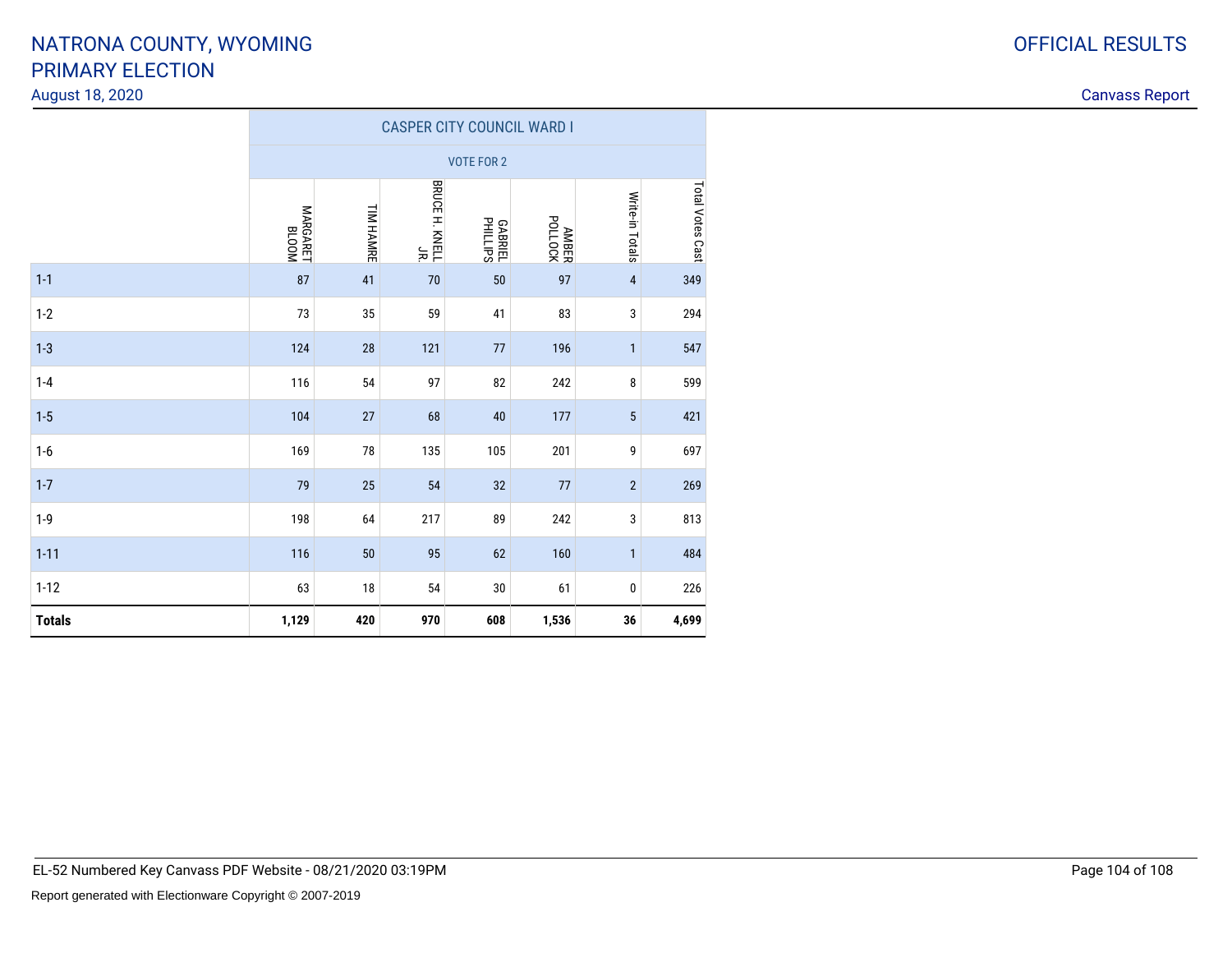| <b>OFFICIAL RESULTS</b> |
|-------------------------|
|                         |

|               | <b>CASPER CITY COUNCIL WARD II</b> |                  |                     |                   |            |                     |                  |                  |  |  |  |  |
|---------------|------------------------------------|------------------|---------------------|-------------------|------------|---------------------|------------------|------------------|--|--|--|--|
|               |                                    |                  |                     | <b>VOTE FOR 2</b> |            |                     |                  |                  |  |  |  |  |
|               | "EDIS" ALLEN                       | KENNETH<br>BATES | LISA<br>ENGEBRETSEN | KYLE GAMROTH      | MONS NNINO | DALE A.<br>ZIMMERLE | Write-in Totals  | Total Votes Cast |  |  |  |  |
| $2 - 1$       | 83                                 | 125              | 156                 | 192               | 68         | 48                  | $\mathbf{3}$     | 675              |  |  |  |  |
| $2 - 2$       | 89                                 | 97               | 114                 | 143               | 52         | 53                  | 4                | 552              |  |  |  |  |
| $2 - 3$       | 73                                 | 97               | 118                 | 147               | 29         | 39                  | 3                | 506              |  |  |  |  |
| $2 - 4$       | 47                                 | 65               | 110                 | 140               | 27         | 26                  | $\mathbf{1}$     | 416              |  |  |  |  |
| $2-6$         | 135                                | 174              | 209                 | 344               | 60         | 84                  | $\sqrt{5}$       | 1,011            |  |  |  |  |
| $2 - 7$       | 100                                | 185              | 192                 | 312               | 81         | 81                  | $\pmb{0}$        | 951              |  |  |  |  |
| $2 - 8$       | 106                                | 175              | 187                 | 245               | 75         | 91                  | $\sqrt{2}$       | 881              |  |  |  |  |
| $2 - 9$       | 37                                 | 81               | 91                  | 121               | 40         | 44                  | $\boldsymbol{2}$ | 416              |  |  |  |  |
| $2 - 10$      | 171                                | 117              | 188                 | 285               | 33         | 62                  | $6\phantom{1}$   | 862              |  |  |  |  |
| <b>Totals</b> | 841                                | 1,116            | 1,365               | 1,929             | 465        | 528                 | 26               | 6,270            |  |  |  |  |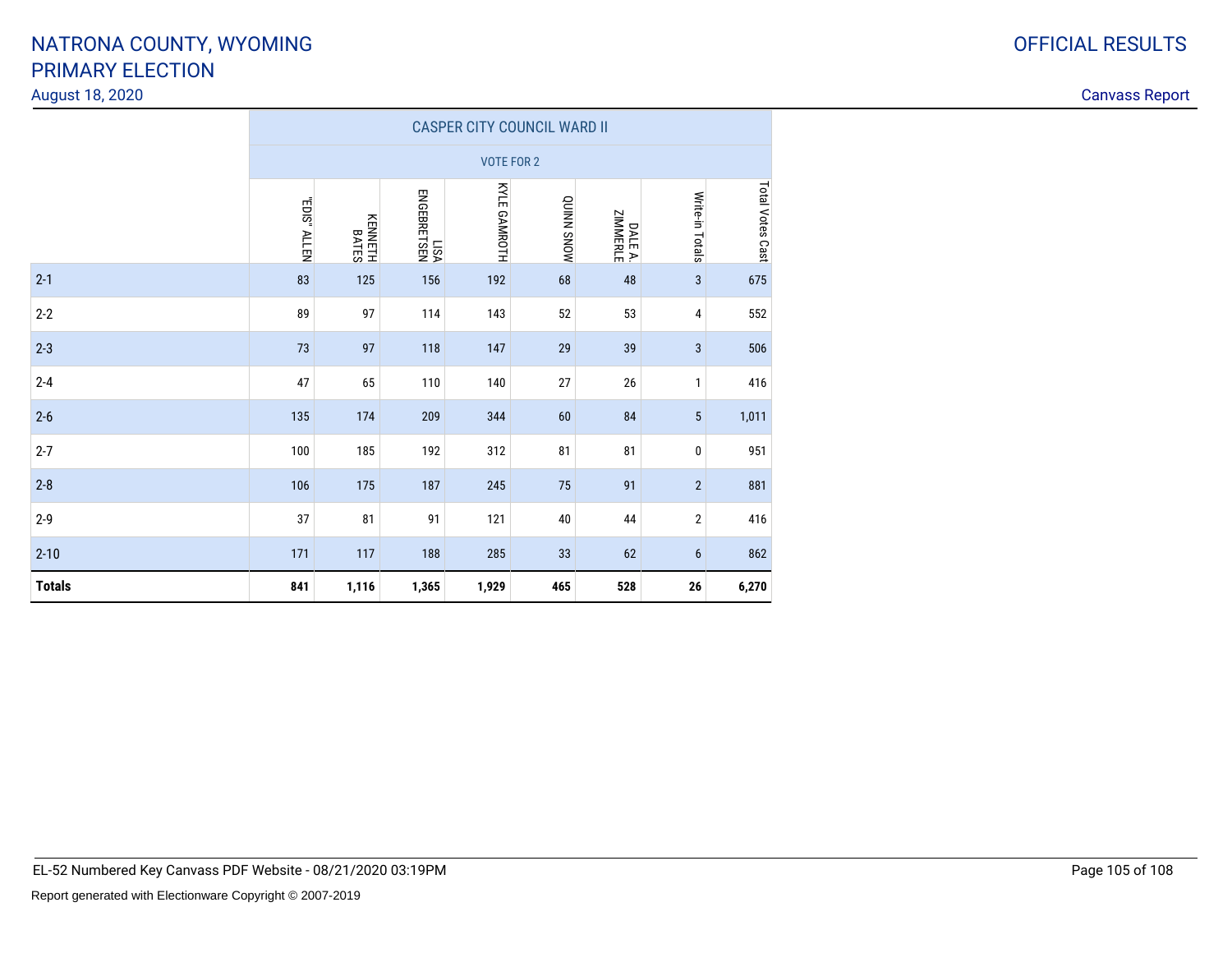### August 18, 2020

|               | <b>CASPER CITY COUNCIL WARD III</b> |                        |                 |                 |                  |                   | <b>BAR NUNN TOWN COUNCIL</b> |                           |          |                 |                  |
|---------------|-------------------------------------|------------------------|-----------------|-----------------|------------------|-------------------|------------------------------|---------------------------|----------|-----------------|------------------|
|               |                                     |                        | VOTE FOR 1      |                 |                  | <b>VOTE FOR 2</b> |                              |                           |          |                 |                  |
|               | <b>CATHEN</b><br>CATHEY             | MICHAEL H.<br>MCINTOSH | WOODY<br>WARREN | Write-in Totals | Total Votes Cast | PETER BOYER       | <b>STEVEN CLARK</b>          | <b>SXBAP</b><br>TC NITSUO | MARY SUE | Write-in Totals | Total Votes Cast |
| $3-2$         | 127                                 | 121                    | 77              | $\mathbf{3}$    | 328              |                   |                              |                           |          |                 |                  |
| $3-3$         | 165                                 | 142                    | 80              | 0               | 387              |                   |                              |                           |          |                 |                  |
| $3 - 4$       | 192                                 | 144                    | 102             | $6\phantom{1}$  | 444              |                   |                              |                           |          |                 |                  |
| $3-5$         | 146                                 | 137                    | 51              | 3               | 337              |                   |                              |                           |          |                 |                  |
| $3-6$         | 248                                 | 111                    | 55              | $\overline{2}$  | 416              |                   |                              |                           |          |                 |                  |
| $3-8$         | 222                                 | 182                    | 141             | $\mathbf{1}$    | 546              |                   |                              |                           |          |                 |                  |
| $3-9$         | 104                                 | 99                     | 55              | $\mathbf{3}$    | 261              |                   |                              |                           |          |                 |                  |
| $3 - 10$      | 576                                 | 294                    | 164             | $\overline{7}$  | 1,041            |                   |                              |                           |          |                 |                  |
| $8-5$         |                                     |                        |                 |                 |                  | 192               | 247                          | 122                       | 256      | 5               | 822              |
| <b>Totals</b> | 1,780                               | 1,230                  | 725             | 25              | 3,760            | 192               | 247                          | 122                       | 256      | 5               | 822              |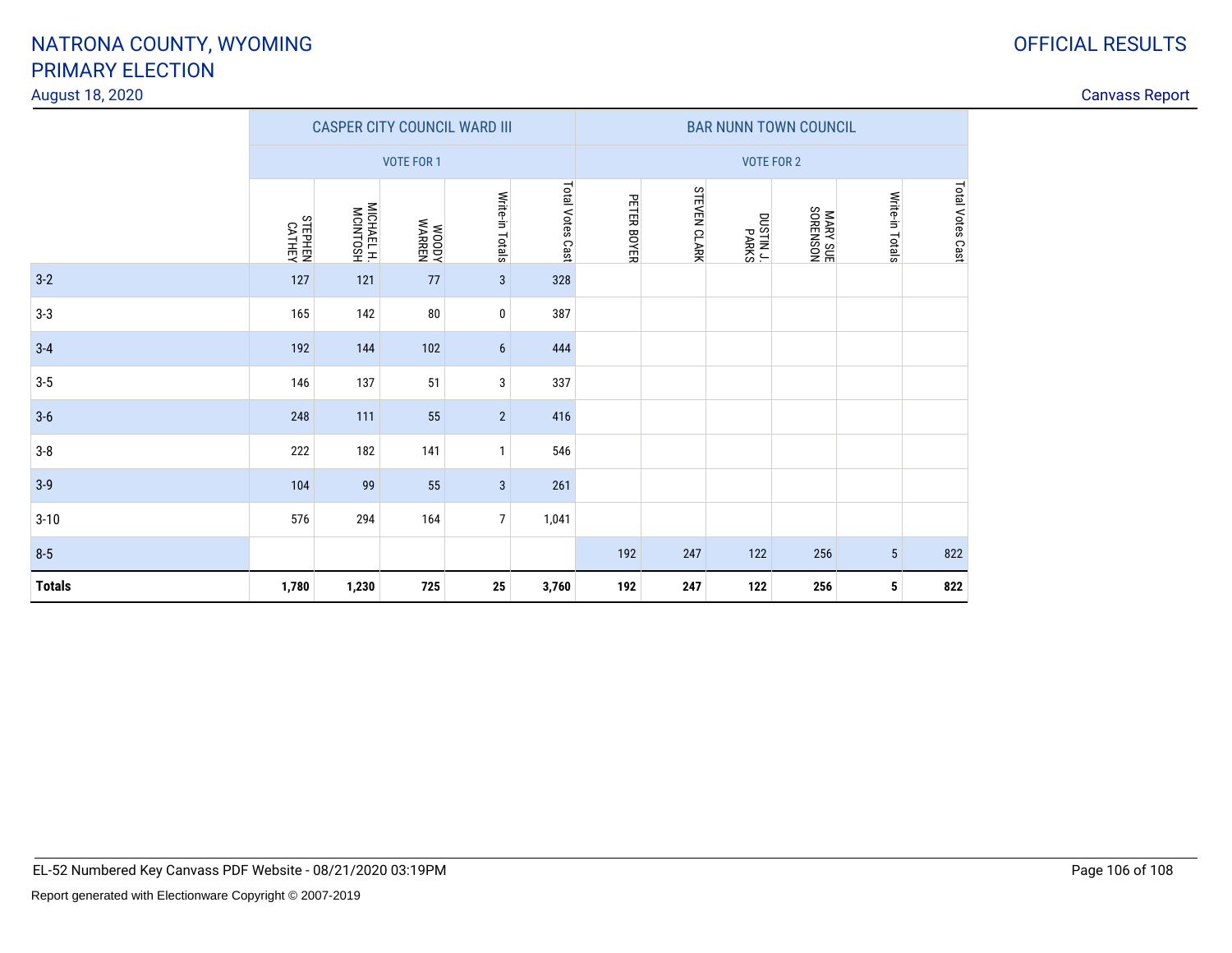### August 18, 2020

| <b>OFFICIAL RESULTS</b> |
|-------------------------|
|                         |

|               |                    | <b>BAR NUNN TOWN COUNCIL (UNEXPIRED)</b> |                    |                        | <b>EVANSVILLE TOWN COUNCIL</b> |                    |                   |                    |                  |
|---------------|--------------------|------------------------------------------|--------------------|------------------------|--------------------------------|--------------------|-------------------|--------------------|------------------|
|               |                    | <b>VOTE FOR 1</b>                        |                    |                        | <b>VOTE FOR 2</b>              |                    |                   |                    |                  |
|               | <b>ADAM WILLET</b> | NISOTOM<br>TEINVO                        | Write-in<br>Totals | Total<br>Votes<br>Cast | <b>MICHAEL</b><br><b>SCOTT</b> | FOREST J.<br>TOBIN | ALONA<br>MGNEAULT | Write-in<br>Totals | Total Votes Cast |
| $4-1$         |                    |                                          |                    |                        | 224                            | 82                 | 133               | 44                 | 483              |
| $8 - 5$       | 255                | 188                                      | 8                  | 451                    |                                |                    |                   |                    |                  |
| <b>Totals</b> | 255                | 188                                      | 8                  | 451                    | 224                            | 82                 | 133               | 44                 | 483              |